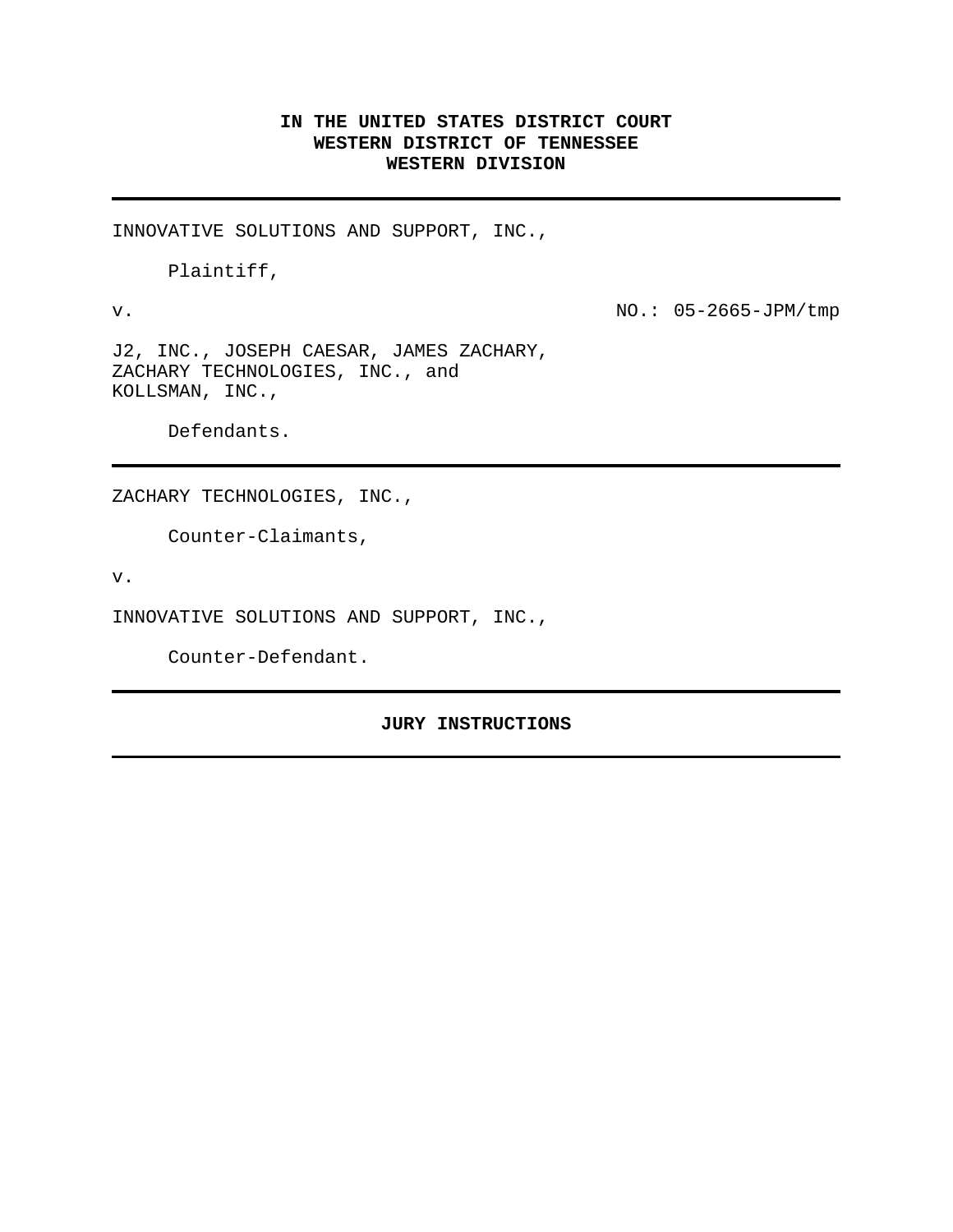# TABLE OF CONTENTS

|                                                                                                                                                                                                                                                | $05 - 2655$ |
|------------------------------------------------------------------------------------------------------------------------------------------------------------------------------------------------------------------------------------------------|-------------|
| Innovative Solutions and Support, Inc. v.                                                                                                                                                                                                      |             |
| J2, Inc., Joseph Caesar, James Zachary,                                                                                                                                                                                                        |             |
| Zachary Technologies, Inc. and Kollsman, Inc.                                                                                                                                                                                                  |             |
|                                                                                                                                                                                                                                                |             |
|                                                                                                                                                                                                                                                |             |
|                                                                                                                                                                                                                                                |             |
| Corporation Not To Be Prejudiced 2                                                                                                                                                                                                             |             |
| Separate Consideration 4                                                                                                                                                                                                                       |             |
| Burden of Proof and Consideration of the Evidence 5                                                                                                                                                                                            |             |
| Credibility and Weighing the Evidence 7                                                                                                                                                                                                        |             |
| Stipulated Facts 10                                                                                                                                                                                                                            |             |
| Deposition Testimony and Rule 30(b)(6) Testimony . 14                                                                                                                                                                                          |             |
| Impeachment - Inconsistent Statement or Conduct 15                                                                                                                                                                                             |             |
| Direct and Circumstantial Evidence                                                                                                                                                                                                             | 16          |
| Evidence<br>$\mathbf{r}_i$ . The contribution of the contribution of the contribution of the contribution of the contribution of the contribution of the contribution of the contribution of the contribution of the contribution of the contr | 17          |
| "Inferences" Defined                                                                                                                                                                                                                           | 18          |
|                                                                                                                                                                                                                                                | 19          |
| Statements of Counsel                                                                                                                                                                                                                          | 20          |
| Comments by the Court                                                                                                                                                                                                                          | 21          |
| Expert Testimony                                                                                                                                                                                                                               | 22          |
| Limited Admission of Evidence                                                                                                                                                                                                                  | 23          |
| Evidentiary Summaries                                                                                                                                                                                                                          | 24          |
| Demonstrative Charts and Summaries                                                                                                                                                                                                             | 25          |
|                                                                                                                                                                                                                                                | 26          |
| Failure to Produce Evidence                                                                                                                                                                                                                    | 27          |
| Decision Must Be Based on the Record                                                                                                                                                                                                           | 28          |
| Successor Liability                                                                                                                                                                                                                            | 29          |
| Principal and Agent - Definitions                                                                                                                                                                                                              | 30          |
| Principal and Agent - Scope of Authority $\ldots$ 32                                                                                                                                                                                           |             |
| Principal and Agent - Responsibility of Agent Imputed                                                                                                                                                                                          |             |
| to the Principal: Zachary and ZTI 33                                                                                                                                                                                                           |             |
| Principal and Agent - Responsibility of Agent Imputed<br>to the Principal: Caesar and J2 34                                                                                                                                                    |             |
|                                                                                                                                                                                                                                                |             |
| Principal and Agent - Responsibility of Agent Imputed<br>$\cdot$ 35                                                                                                                                                                            |             |
| to the Principal: Zachary and J2                                                                                                                                                                                                               |             |
| Principal and Agent - Responsibility of Agent Imputed<br>to the Principal: Tomlinson and ZTI                                                                                                                                                   | 36          |
| Principal and Agent - Responsibility of Agent Imputed                                                                                                                                                                                          |             |
| to the Principal: Tomlinson and Zachary 37                                                                                                                                                                                                     |             |
| Principal and Agent - Responsibility of Agent Imputed                                                                                                                                                                                          |             |
| to the Principal: Tomlinson and J2 38                                                                                                                                                                                                          |             |
| Principal and Agent - Responsibility of Agent Imputed                                                                                                                                                                                          |             |
|                                                                                                                                                                                                                                                |             |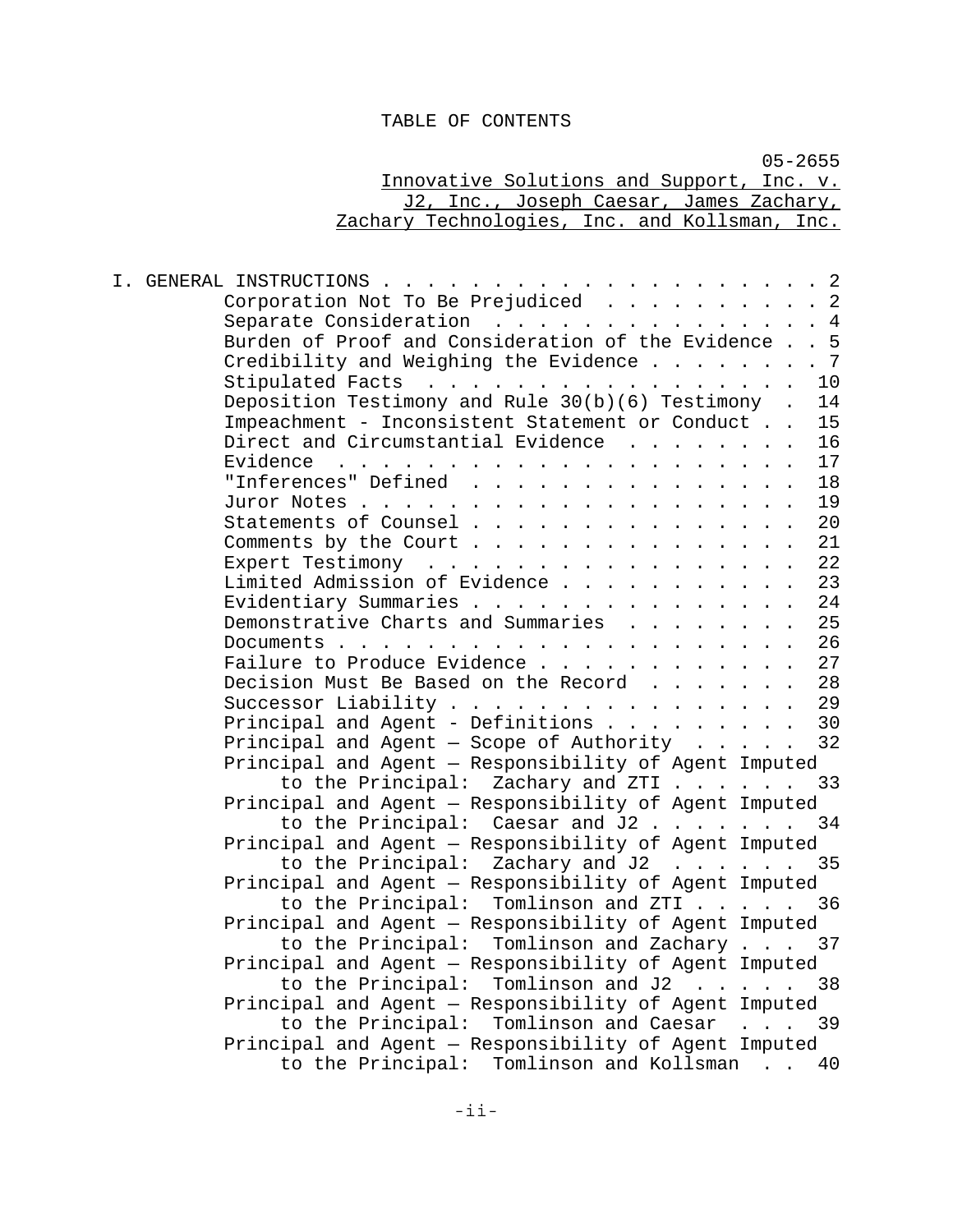|     | Principal and Agent - Responsibility of Agent Imputed<br>to the Principal: Strathmann and ZTI<br>. 41                                                                                                                                                                                                                                                                                                                                                                                                 |    |
|-----|-------------------------------------------------------------------------------------------------------------------------------------------------------------------------------------------------------------------------------------------------------------------------------------------------------------------------------------------------------------------------------------------------------------------------------------------------------------------------------------------------------|----|
|     | Principal and Agent - Responsibility of Agent Imputed                                                                                                                                                                                                                                                                                                                                                                                                                                                 |    |
|     | to the Principal: Strathmann and James Zachary                                                                                                                                                                                                                                                                                                                                                                                                                                                        |    |
|     | $\frac{1}{2}$<br>Principal and Agent - Responsibility of Agent Imputed                                                                                                                                                                                                                                                                                                                                                                                                                                | 42 |
|     | to the Principal: Strathmann and J2                                                                                                                                                                                                                                                                                                                                                                                                                                                                   | 43 |
|     |                                                                                                                                                                                                                                                                                                                                                                                                                                                                                                       |    |
|     | Principal and Agent - Responsibility of Agent Imputed                                                                                                                                                                                                                                                                                                                                                                                                                                                 | 44 |
|     | to the Principal: Strathmann and Caesar                                                                                                                                                                                                                                                                                                                                                                                                                                                               |    |
|     | Principal and Agent - Responsibility of Agent Imputed                                                                                                                                                                                                                                                                                                                                                                                                                                                 |    |
|     | to the Principal: Strathmann and Kollsman                                                                                                                                                                                                                                                                                                                                                                                                                                                             | 45 |
|     | Independent Contractor - Distinguished from Agent .                                                                                                                                                                                                                                                                                                                                                                                                                                                   | 46 |
|     | Agency - Employer's Vicarious Liability for Acts of                                                                                                                                                                                                                                                                                                                                                                                                                                                   |    |
|     | Independent Contractor                                                                                                                                                                                                                                                                                                                                                                                                                                                                                | 48 |
|     | Joint and Several Liability $\dots$                                                                                                                                                                                                                                                                                                                                                                                                                                                                   | 49 |
| II. | CLAIMS OF THE PARTIES AND THE LAW REGARDING LIABILITY .                                                                                                                                                                                                                                                                                                                                                                                                                                               | 50 |
|     | Misappropriation of Trade Secrets<br>Α.                                                                                                                                                                                                                                                                                                                                                                                                                                                               | 52 |
|     | Misappropriation of Trade Secrets - Elements                                                                                                                                                                                                                                                                                                                                                                                                                                                          | 54 |
|     | First Element - Definition of a Trade Secret                                                                                                                                                                                                                                                                                                                                                                                                                                                          | 55 |
|     | Independent Economic Value                                                                                                                                                                                                                                                                                                                                                                                                                                                                            | 56 |
|     | Secrecy of Information                                                                                                                                                                                                                                                                                                                                                                                                                                                                                | 57 |
|     | Duty to Maintain Secrecy                                                                                                                                                                                                                                                                                                                                                                                                                                                                              | 59 |
|     | Secrecy Requirement                                                                                                                                                                                                                                                                                                                                                                                                                                                                                   | 60 |
|     | Second Element - Misappropriation                                                                                                                                                                                                                                                                                                                                                                                                                                                                     | 62 |
|     | No Vicarious Liability - Misappropriation of Trade                                                                                                                                                                                                                                                                                                                                                                                                                                                    |    |
|     | Secrets                                                                                                                                                                                                                                                                                                                                                                                                                                                                                               | 65 |
|     | Summary - Second Element                                                                                                                                                                                                                                                                                                                                                                                                                                                                              | 66 |
|     | Third Element - Detriment                                                                                                                                                                                                                                                                                                                                                                                                                                                                             | 67 |
|     | Summary - Misappropriation of Trade Secrets                                                                                                                                                                                                                                                                                                                                                                                                                                                           | 68 |
|     | Breach of Contract<br>В.                                                                                                                                                                                                                                                                                                                                                                                                                                                                              | 69 |
|     | Summary of Contract Issues                                                                                                                                                                                                                                                                                                                                                                                                                                                                            | 69 |
|     | Contract Law<br>$\mathbf{1} \quad \mathbf{1} \quad \mathbf{1} \quad \mathbf{1} \quad \mathbf{1} \quad \mathbf{1} \quad \mathbf{1} \quad \mathbf{1} \quad \mathbf{1} \quad \mathbf{1} \quad \mathbf{1} \quad \mathbf{1} \quad \mathbf{1} \quad \mathbf{1} \quad \mathbf{1} \quad \mathbf{1} \quad \mathbf{1} \quad \mathbf{1} \quad \mathbf{1} \quad \mathbf{1} \quad \mathbf{1} \quad \mathbf{1} \quad \mathbf{1} \quad \mathbf{1} \quad \mathbf{1} \quad \mathbf{1} \quad \mathbf{1} \quad \mathbf{$ | 71 |
|     | Contract-Defined                                                                                                                                                                                                                                                                                                                                                                                                                                                                                      | 72 |
|     | Contract-Interpretation                                                                                                                                                                                                                                                                                                                                                                                                                                                                               | 73 |
|     | Contract-Waiver Defined                                                                                                                                                                                                                                                                                                                                                                                                                                                                               | 76 |
|     | Contract-Breach of Contract Defined                                                                                                                                                                                                                                                                                                                                                                                                                                                                   | 77 |
|     | ISS's Contract Claims Against Joseph Caesar under the                                                                                                                                                                                                                                                                                                                                                                                                                                                 |    |
|     |                                                                                                                                                                                                                                                                                                                                                                                                                                                                                                       |    |
|     | "Agreement For Assignment Of Inventions And                                                                                                                                                                                                                                                                                                                                                                                                                                                           |    |
|     | Copyrights And Covenant Against Disclosure". 80                                                                                                                                                                                                                                                                                                                                                                                                                                                       |    |
|     | ISS's Contract Claims Against Joseph Caesar under the                                                                                                                                                                                                                                                                                                                                                                                                                                                 |    |
|     | "Departing Employee's Agreement Concerning                                                                                                                                                                                                                                                                                                                                                                                                                                                            |    |
|     | Disclosure Of Confidential Information, Assignment<br>Of Inventions, And Return Of Company Property"                                                                                                                                                                                                                                                                                                                                                                                                  |    |
|     | . 82                                                                                                                                                                                                                                                                                                                                                                                                                                                                                                  |    |
|     |                                                                                                                                                                                                                                                                                                                                                                                                                                                                                                       |    |
|     | ISS's Contract Claims Against James Zachary under the<br>1996 "Independent Sales Representative Agreement"                                                                                                                                                                                                                                                                                                                                                                                            |    |
|     |                                                                                                                                                                                                                                                                                                                                                                                                                                                                                                       |    |
|     |                                                                                                                                                                                                                                                                                                                                                                                                                                                                                                       |    |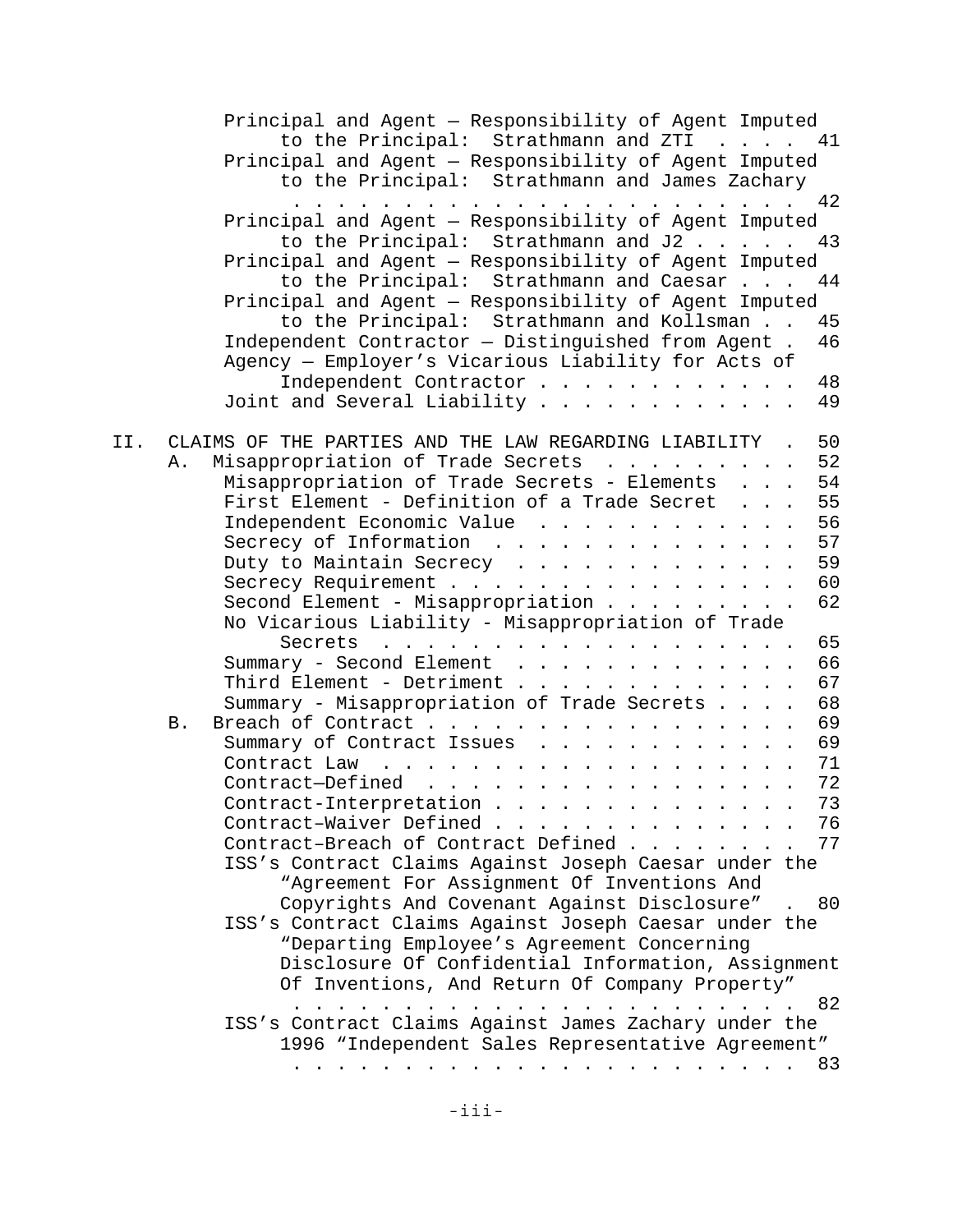|      |    | ISS's Contract Claims Against James Zachary under the                                                                                                                                                                                                                                                                                                                                                                                                                                                                            |
|------|----|----------------------------------------------------------------------------------------------------------------------------------------------------------------------------------------------------------------------------------------------------------------------------------------------------------------------------------------------------------------------------------------------------------------------------------------------------------------------------------------------------------------------------------|
|      |    | 2002 "Independent Sales Representative Agreement"                                                                                                                                                                                                                                                                                                                                                                                                                                                                                |
|      |    | 85<br>$\cdot$ $\cdot$ $\cdot$ $\cdot$ $\cdot$ $\cdot$ $\cdot$<br><b><i>Charles Committee States</i></b>                                                                                                                                                                                                                                                                                                                                                                                                                          |
|      |    | "BEST EFFORTS" Clause in the 2002 Zachary/ZTI                                                                                                                                                                                                                                                                                                                                                                                                                                                                                    |
|      |    | "Independent Sales Representative Agreement" . 87                                                                                                                                                                                                                                                                                                                                                                                                                                                                                |
|      |    | ISS's Contract Claims Against James Zachary under the                                                                                                                                                                                                                                                                                                                                                                                                                                                                            |
|      |    | "Agreement For Assignment Of Inventions And                                                                                                                                                                                                                                                                                                                                                                                                                                                                                      |
|      |    | Copyrights And Covenant Against Disclosure"                                                                                                                                                                                                                                                                                                                                                                                                                                                                                      |
|      |    | attached as Exhibit 4 to Mr. Zachary/ZTI's                                                                                                                                                                                                                                                                                                                                                                                                                                                                                       |
|      |    | Independent Sales Representative Agreements in                                                                                                                                                                                                                                                                                                                                                                                                                                                                                   |
|      |    | 1996 and 2002<br>88                                                                                                                                                                                                                                                                                                                                                                                                                                                                                                              |
|      |    | Contract Instruction/October 25, 2002 Contract<br>90                                                                                                                                                                                                                                                                                                                                                                                                                                                                             |
|      |    | 92<br>Defense of Acquiescence                                                                                                                                                                                                                                                                                                                                                                                                                                                                                                    |
|      |    | 93<br>Summary of Contract Issues                                                                                                                                                                                                                                                                                                                                                                                                                                                                                                 |
|      | C. | 95<br>Unfair Competition                                                                                                                                                                                                                                                                                                                                                                                                                                                                                                         |
|      | D. | 97<br>Breach of Fiduciary Duty                                                                                                                                                                                                                                                                                                                                                                                                                                                                                                   |
|      |    | Common Law Fiduciary Duty/Duty of Loyalty<br>99                                                                                                                                                                                                                                                                                                                                                                                                                                                                                  |
|      |    | Basis for ZTI and Zachary's Common Law Fiduciary Duty                                                                                                                                                                                                                                                                                                                                                                                                                                                                            |
|      |    | and/or Duty of Loyalty 102                                                                                                                                                                                                                                                                                                                                                                                                                                                                                                       |
|      |    | Breach of Fiduciary Duty and/or Duty of Loyalty<br>104                                                                                                                                                                                                                                                                                                                                                                                                                                                                           |
|      | Ε. | 105<br>Alter Ego<br>$\mathbf{r} = \mathbf{r} \times \mathbf{r} \times \mathbf{r} \times \mathbf{r} \times \mathbf{r} \times \mathbf{r} \times \mathbf{r} \times \mathbf{r} \times \mathbf{r} \times \mathbf{r} \times \mathbf{r} \times \mathbf{r} \times \mathbf{r} \times \mathbf{r} \times \mathbf{r} \times \mathbf{r} \times \mathbf{r} \times \mathbf{r} \times \mathbf{r} \times \mathbf{r} \times \mathbf{r} \times \mathbf{r} \times \mathbf{r} \times \mathbf{r} \times \mathbf{r} \times \mathbf{r} \times \mathbf{r$ |
|      |    | Liability for Tortious Acts of a Corporate Officer                                                                                                                                                                                                                                                                                                                                                                                                                                                                               |
|      |    | 107<br>.                                                                                                                                                                                                                                                                                                                                                                                                                                                                                                                         |
|      |    |                                                                                                                                                                                                                                                                                                                                                                                                                                                                                                                                  |
| III. |    | DAMAGES .                                                                                                                                                                                                                                                                                                                                                                                                                                                                                                                        |
|      |    | Consider Damages Only If Necessary 109                                                                                                                                                                                                                                                                                                                                                                                                                                                                                           |
|      |    | Multiple Claims 110                                                                                                                                                                                                                                                                                                                                                                                                                                                                                                              |
|      |    | Prejudgment Interest 111                                                                                                                                                                                                                                                                                                                                                                                                                                                                                                         |
|      |    | No Speculative Damages 112                                                                                                                                                                                                                                                                                                                                                                                                                                                                                                       |
|      |    | Reasonable Certainty 113                                                                                                                                                                                                                                                                                                                                                                                                                                                                                                         |
|      | Α. | Trade Secret Misappropriation<br>114                                                                                                                                                                                                                                                                                                                                                                                                                                                                                             |
|      |    | Trade Secret Misappropriation: Damages - Types of                                                                                                                                                                                                                                                                                                                                                                                                                                                                                |
|      |    | Compensatory Damages 114                                                                                                                                                                                                                                                                                                                                                                                                                                                                                                         |
|      |    | Trade Secret Misappropriation: Damages - Standard of                                                                                                                                                                                                                                                                                                                                                                                                                                                                             |
|      |    | 115<br>Proof<br>$\frac{1}{2}$ . The contract of the contract of the contract of the contract of the contract of the contract of the contract of the contract of the contract of the contract of the contract of the contract of the contract of t                                                                                                                                                                                                                                                                                |
|      |    | Trade Secret Misappropriation: Damages - Determining                                                                                                                                                                                                                                                                                                                                                                                                                                                                             |
|      |    | ISS's Lost Profits 116                                                                                                                                                                                                                                                                                                                                                                                                                                                                                                           |
|      |    | Trade Secret Misappropriation: Damages - Ancillary                                                                                                                                                                                                                                                                                                                                                                                                                                                                               |
|      |    | Products 117                                                                                                                                                                                                                                                                                                                                                                                                                                                                                                                     |
|      |    | Trade Secret Misappropriation: Damages - Determining                                                                                                                                                                                                                                                                                                                                                                                                                                                                             |
|      |    | Defendants' Gain 118                                                                                                                                                                                                                                                                                                                                                                                                                                                                                                             |
|      |    | Trade Secret Misappropriation: Damages - Determining                                                                                                                                                                                                                                                                                                                                                                                                                                                                             |
|      |    | Defendants' Gain $(2)$ 119                                                                                                                                                                                                                                                                                                                                                                                                                                                                                                       |
|      |    | Trade Secret Misappropriation: Damages - Willful and                                                                                                                                                                                                                                                                                                                                                                                                                                                                             |
|      |    | Malicious Appropriation 120                                                                                                                                                                                                                                                                                                                                                                                                                                                                                                      |
|      |    | Joint and Several Liability 122                                                                                                                                                                                                                                                                                                                                                                                                                                                                                                  |
|      | Β. | Breach of Contract 123                                                                                                                                                                                                                                                                                                                                                                                                                                                                                                           |
|      |    | Damages for Breach of Contract 123                                                                                                                                                                                                                                                                                                                                                                                                                                                                                               |
|      |    |                                                                                                                                                                                                                                                                                                                                                                                                                                                                                                                                  |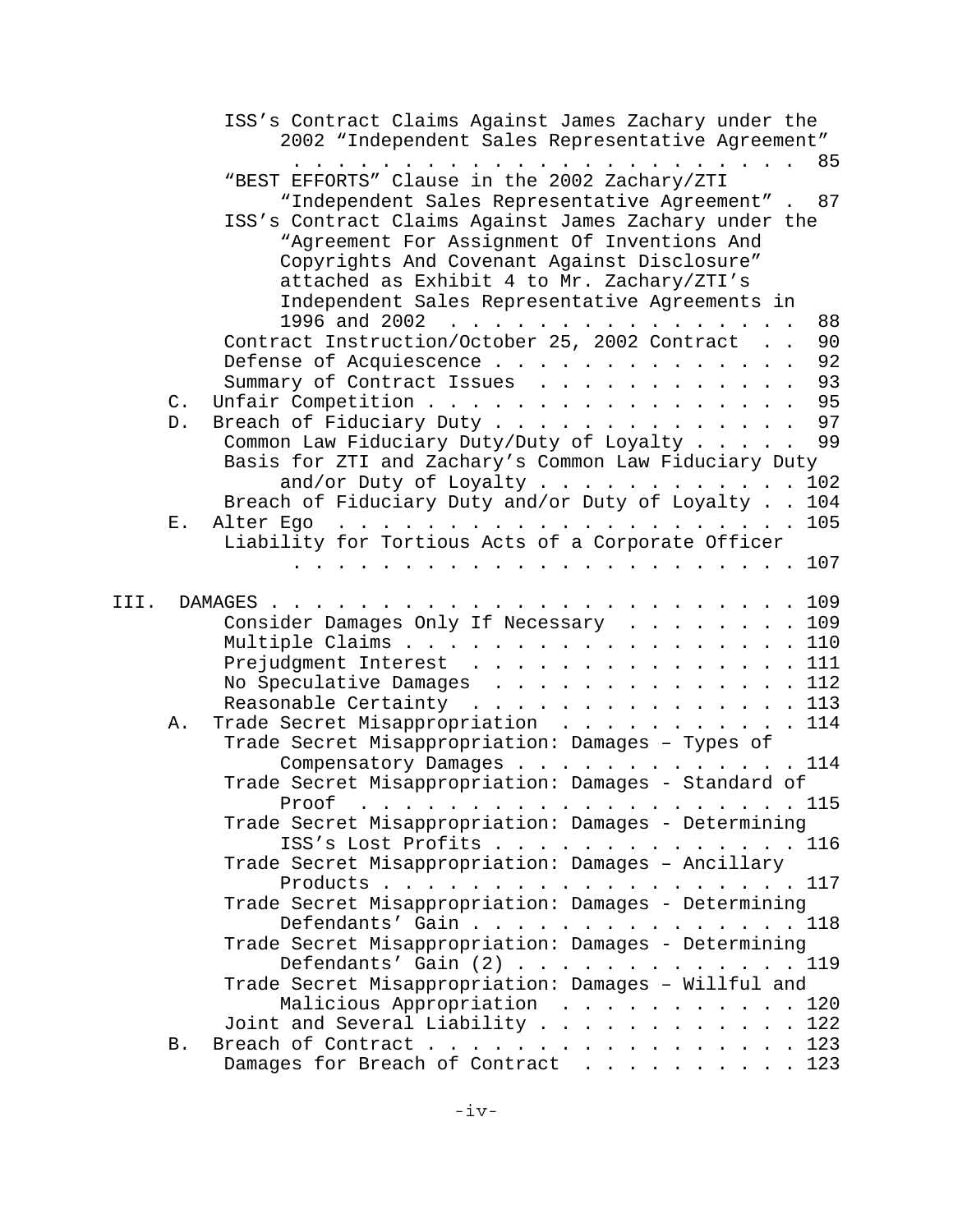|  | C. Unfair Competition 124                               |
|--|---------------------------------------------------------|
|  |                                                         |
|  | D. Breach of Fiduciary Duty 125                         |
|  | Breach of Fiduciary Duty in Accordance with Tenn. Code  |
|  | Ann. § 48-18-403: Damages 125                           |
|  | Breach of Common Law Fiduciary Duty/Duty of Loyalty -   |
|  | Damages 126                                             |
|  | E. Punitive Damages 127                                 |
|  | Common Law Causes of Action: Damages - Punitive Damages |
|  |                                                         |
|  | State of Mind 129                                       |
|  |                                                         |
|  |                                                         |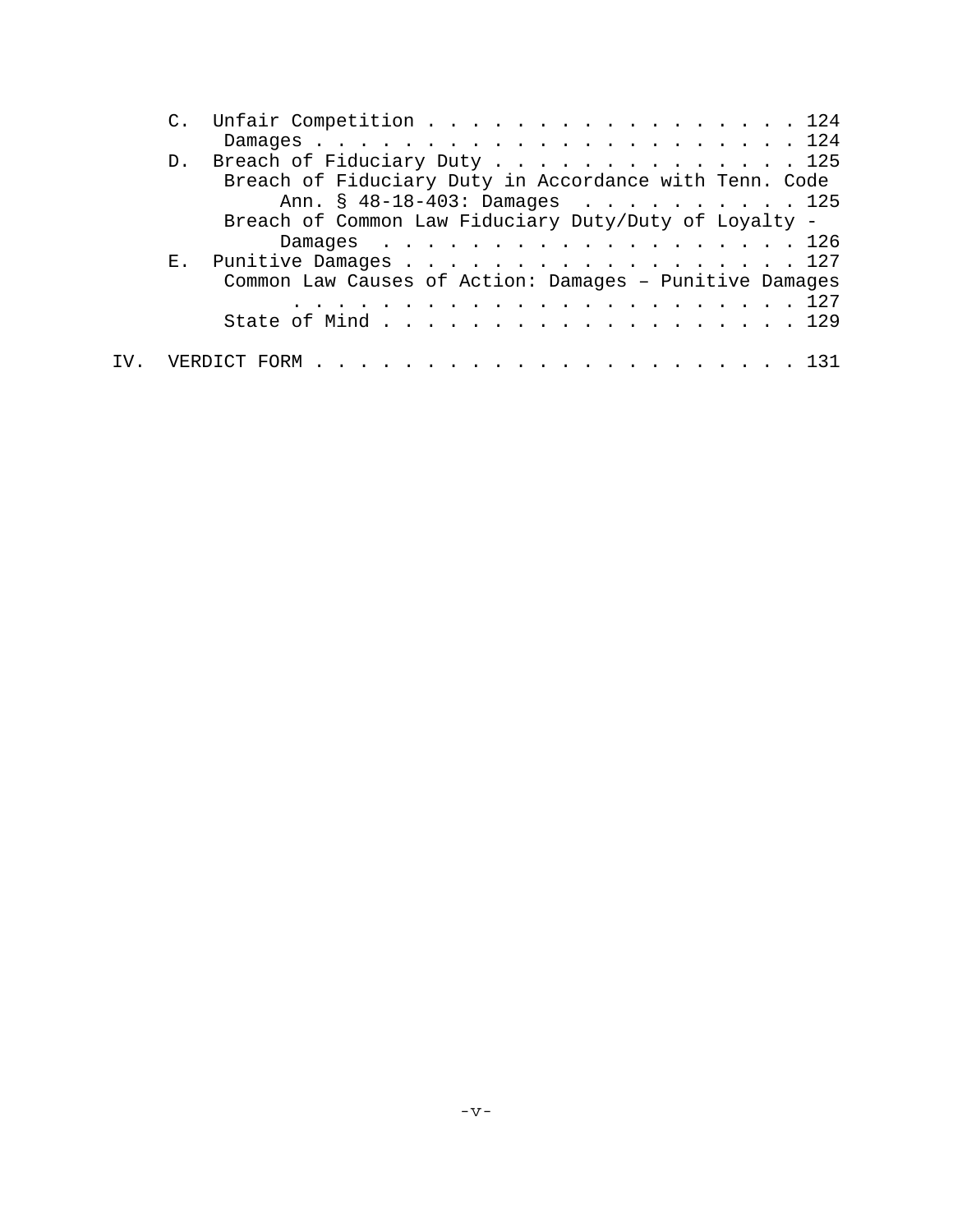#### JURY INSTRUCTIONS

Ladies and gentleman of the jury, we have now come to the point in the case when it is my duty to instruct you in the law that applies to the case and you must follow the law as I state it to you.

As jurors it is your exclusive duty to decide all questions of fact submitted to you and for that purpose to determine the effect and value of the evidence. You must not be influenced by sympathy, bias, prejudice, or passion.

You are not to single out any particular part of the instructions and ignore the rest, but you are to consider all the instructions as a whole and regard each in the light of all the others.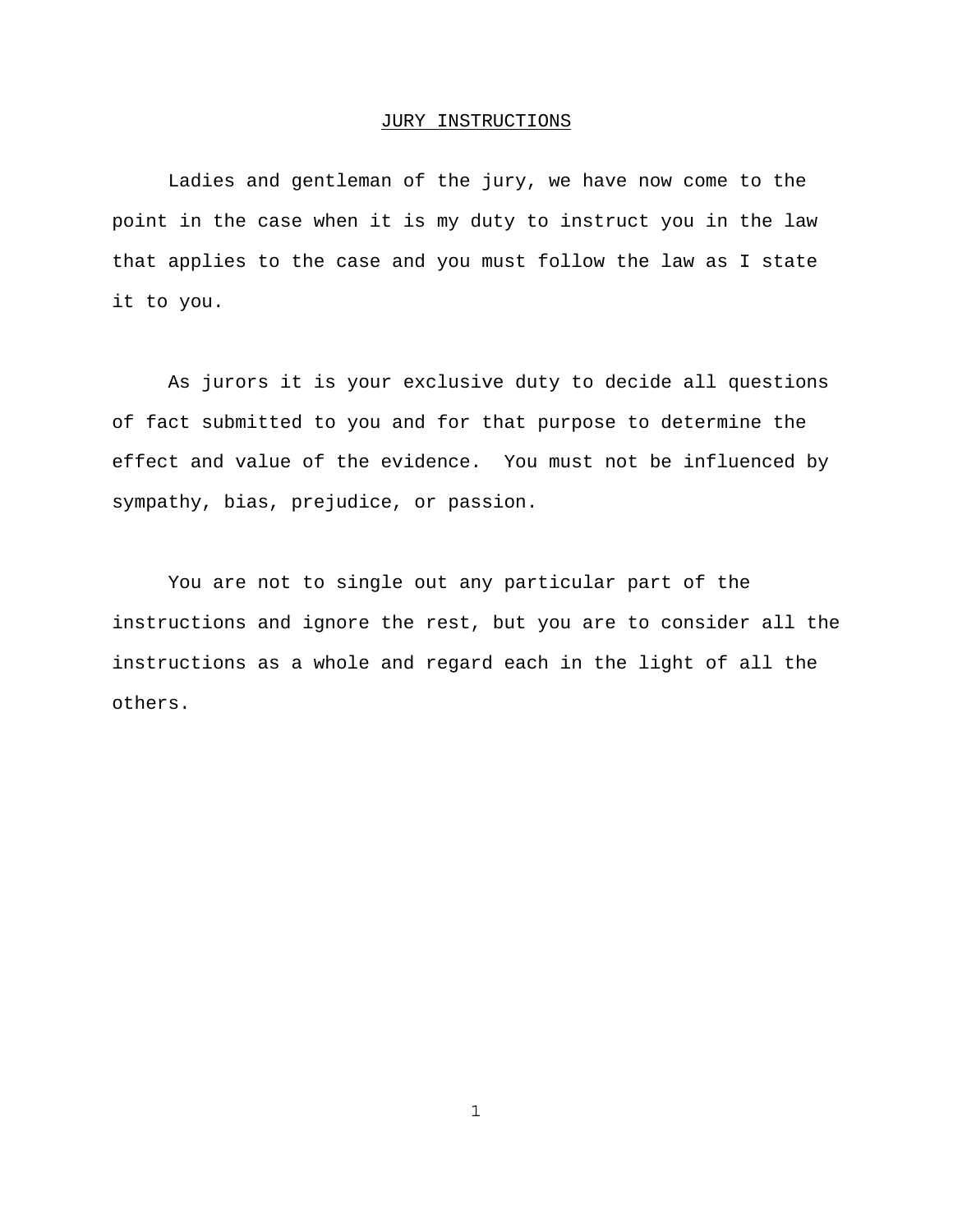#### I. GENERAL INSTRUCTIONS

### Corporation Not To Be Prejudiced

The fact that a corporation is a party must not influence you in your deliberations or in your verdict. Corporations and persons are equal in the eyes of the law. Both are entitled to the same fair and impartial treatment and to justice by the same legal standards.

In this case, Innovative Solutions and Support, Inc., J2, Inc., Zachary Technologies, Inc. and Kollsman, Inc. are corporations. The fact that a corporation is a party must not prejudice or influence you in your deliberations or in your verdict.

You may not discriminate between corporations, and natural individuals, such as Joseph Caesar and James Zachary. Each are persons in the eyes of the law, and each are entitled to the same fair and impartial consideration and to justice by the same legal standards.

This case should be considered and decided by you as an action between persons of equal standing in the community, of equal worth, and holding the same or similar stations of life.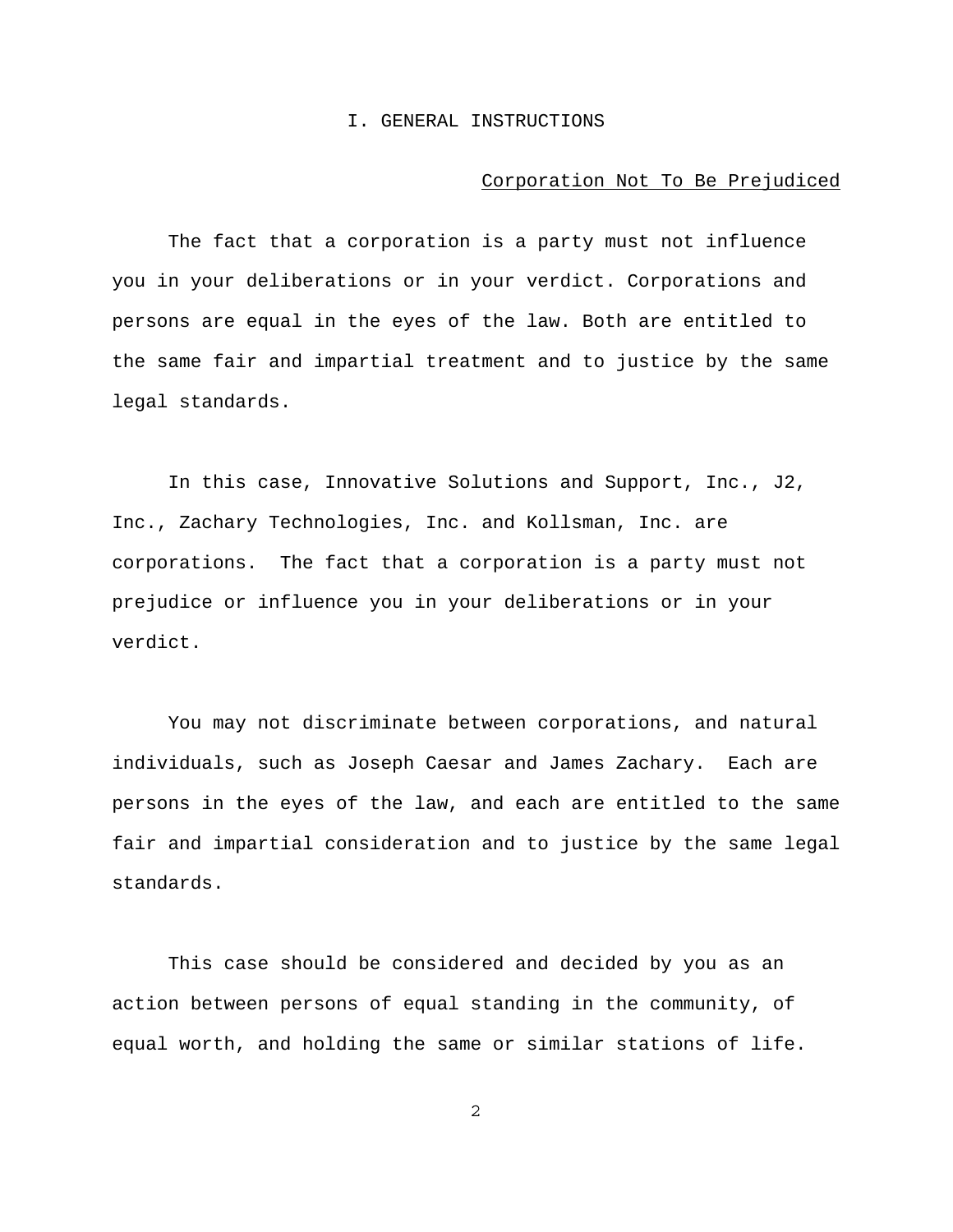Each corporation is entitled to the same fair trial at your hands as a private individual. All persons, including corporations, stand equal before the law, and are to be dealt with as equals in a court of justice.

When a corporation is a party in a case, that does not mean that only one body can be considered by you in determining its claims or its liability in the case. A corporation acts not only through the policies and decisions that it makes, but also through its designated supervisory employees and others designated by the corporation to act on its behalf.

As you apply subsequent portions of these instructions you will have to determine whether or not individual corporate employees or others were authorized to act on behalf of the corporation when that individual did what he or she did.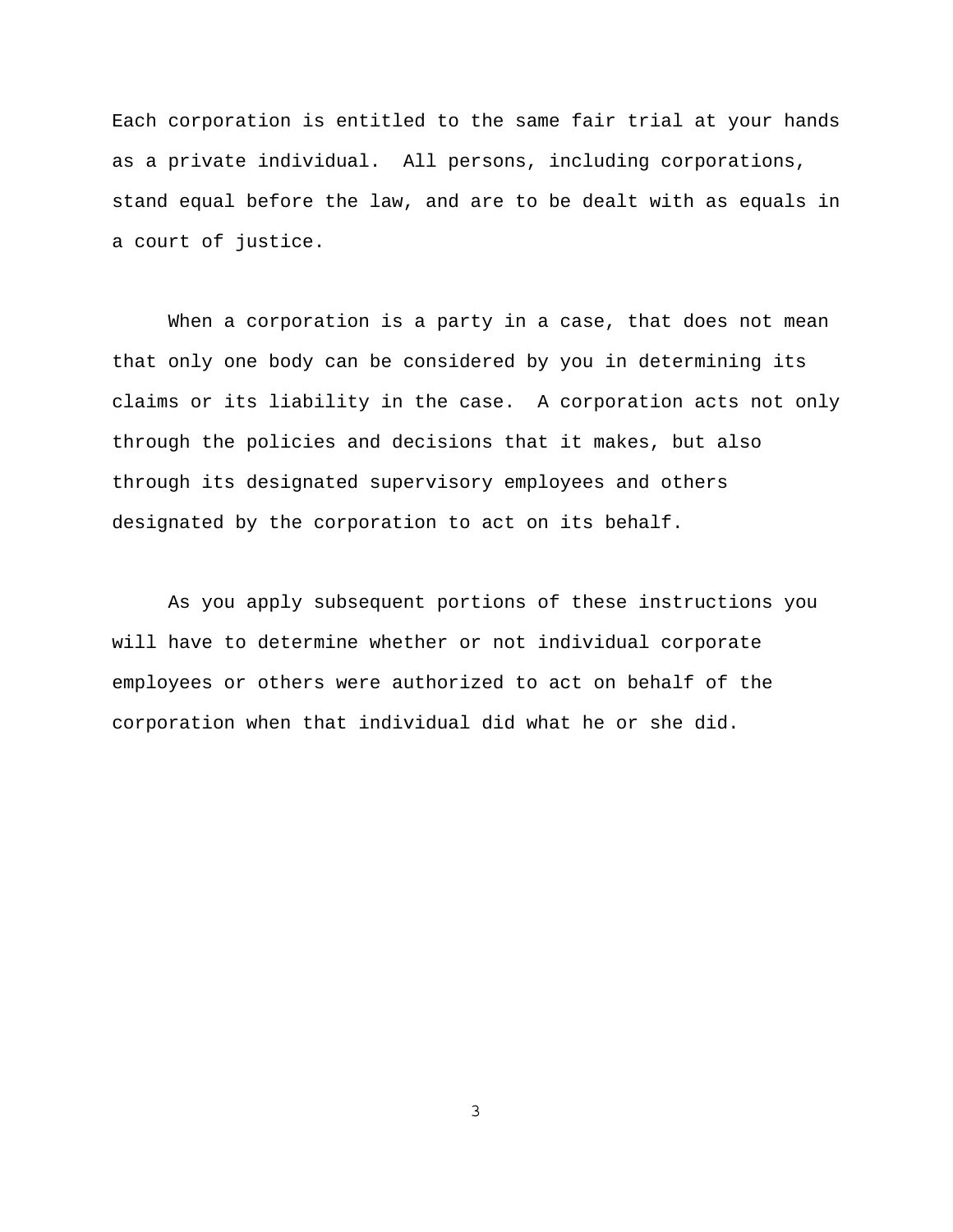## Separate Consideration

Although there is more than one party on the defense side in this case, it does not follow from the fact alone that if one is liable all are liable. Each party is entitled to fair and separate consideration of the case and is not to be prejudiced by your decision concerning the other party or parties.

In our system of justice, it is your duty to separately consider the evidence as to each party and to return a separate verdict for each one. For each party, you must decide what the evidence establishes as to that particular party.

Your decision as to one party, whatever that decision is, should not influence your decision as to any of the other parties.

Each party is entitled to fair and separate consideration of his or its own case and is not to be prejudiced by your decision concerning any other party or parties.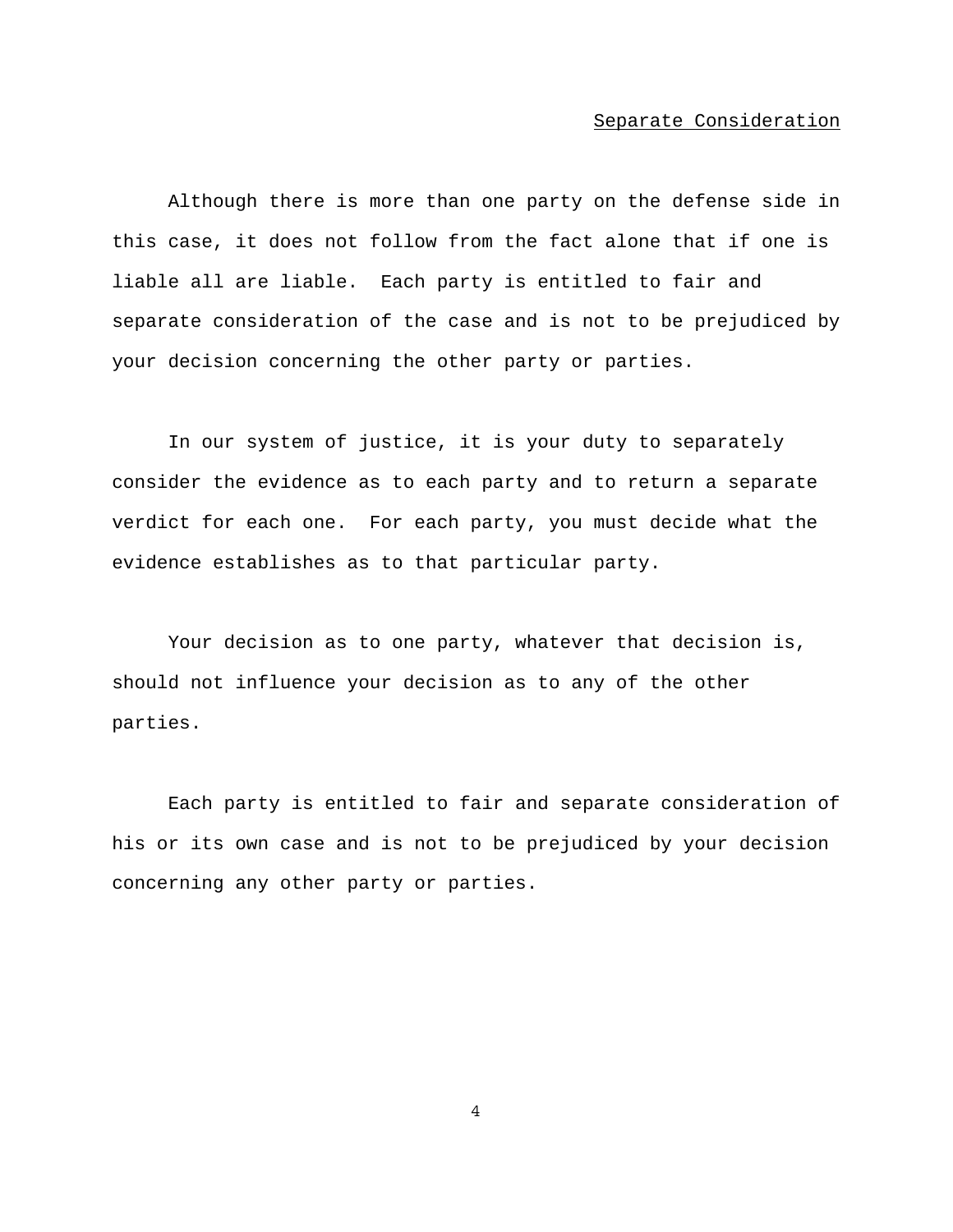I will now instruct you with regard to where the law places the burden of making out and supporting the facts necessary to prove the legal theories in the case.

When, as in this case, a party denies the material allegations of a complaining party's claim, the law places upon the claiming party the burden of supporting and making out such claim upon every material issue in controversy by the applicable burden of proof.

The burden of proof will be by a preponderance of the evidence for all of the claims in this case unless I instruct you otherwise.

The preponderance of the evidence means that amount of factual information presented to you in this trial which is sufficient to cause you to believe that an allegation is probably true. In order to preponderate, the evidence must have the greater convincing effect in the formation of your belief. If the evidence on a particular issue appears to be equally balanced, the party having the burden of proving that issue must fail.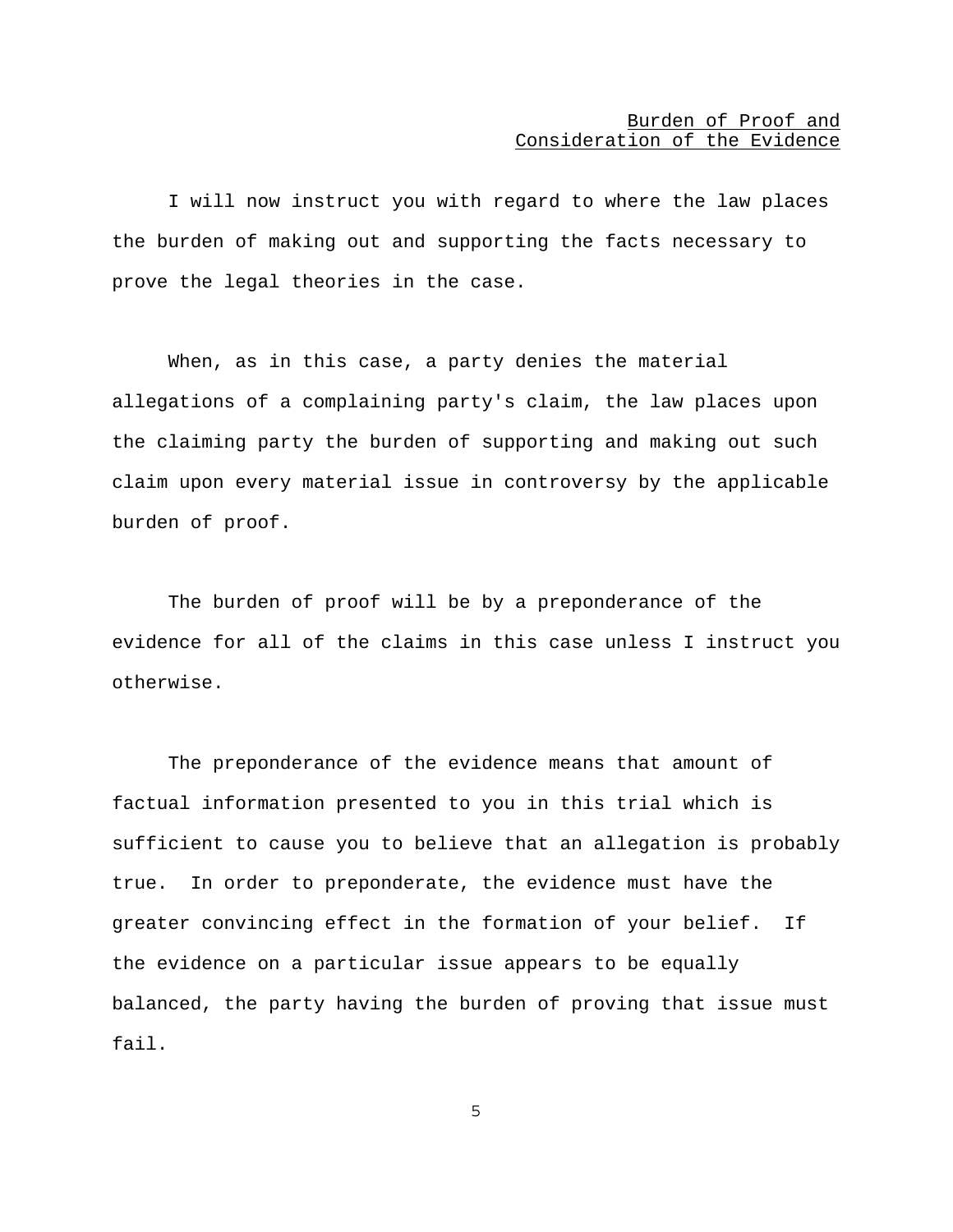You must consider all the evidence pertaining to every issue, regardless of who presented it.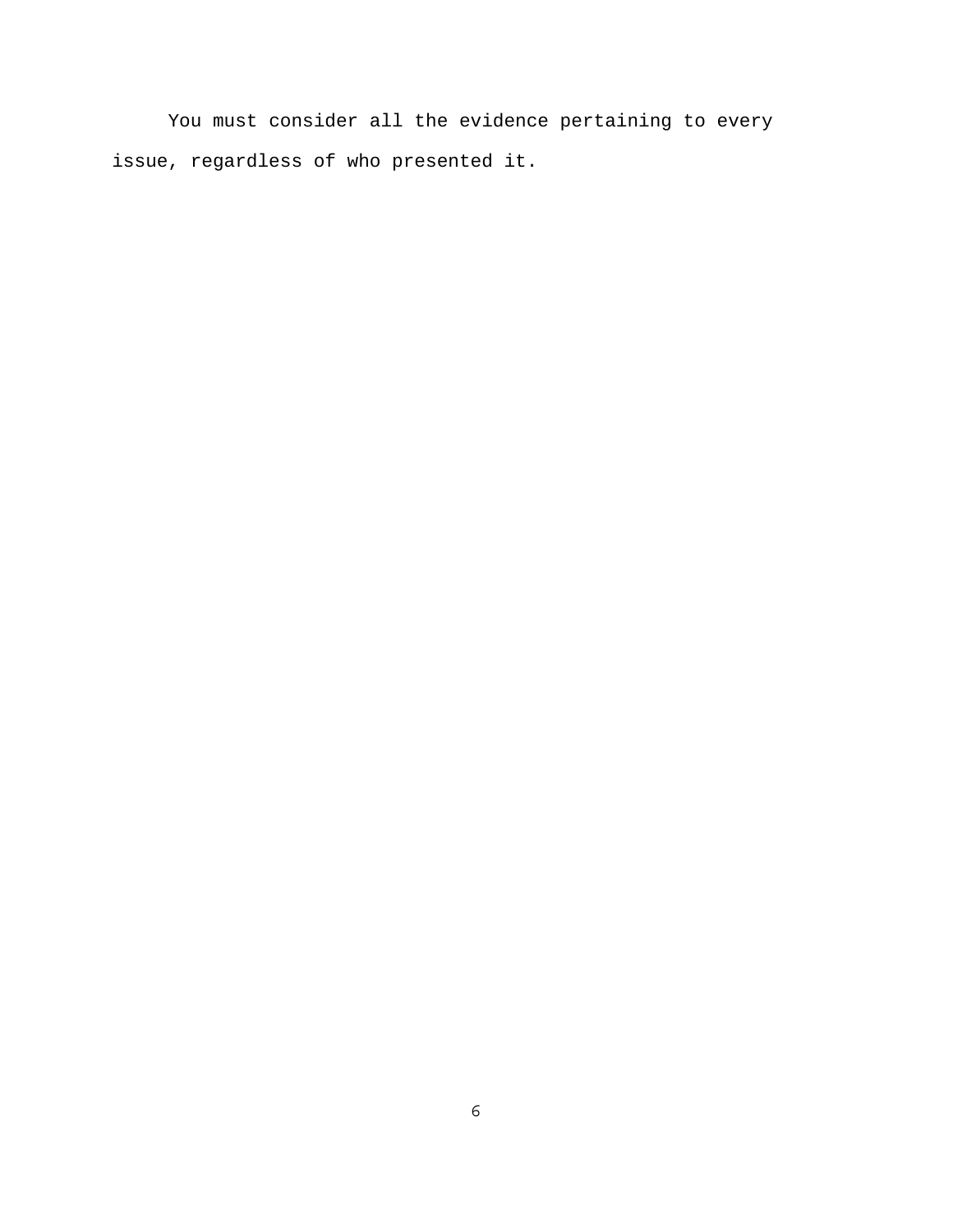## Credibility and Weighing the Evidence

You, members of the jury, are judges of the facts concerning the controversies involved in this lawsuit. In order for you to determine what the true facts are, you are called upon to weigh the testimony of every witness who has appeared before you or whose deposition has been presented to you and to give the testimony of the witnesses the weight, faith, credit and value to which you think it is entitled.

You should consider the manner and demeanor of each witness while on the stand. You must consider whether the witness impressed you as one who was telling the truth or one who was telling a falsehood and whether or not the witness was a frank witness. You should consider the reasonableness or unreasonableness of the testimony of the witness; the opportunity or lack of opportunity of the witness to know the facts about which he or she testified; the intelligence or lack of intelligence of the witness; the interest of the witness in the result of the lawsuit, if any; the relationship of the witness to any of the parties to the lawsuit, if any; and whether the witness testified inconsistently while on the witness stand, or if the witness said or did something or failed to say or do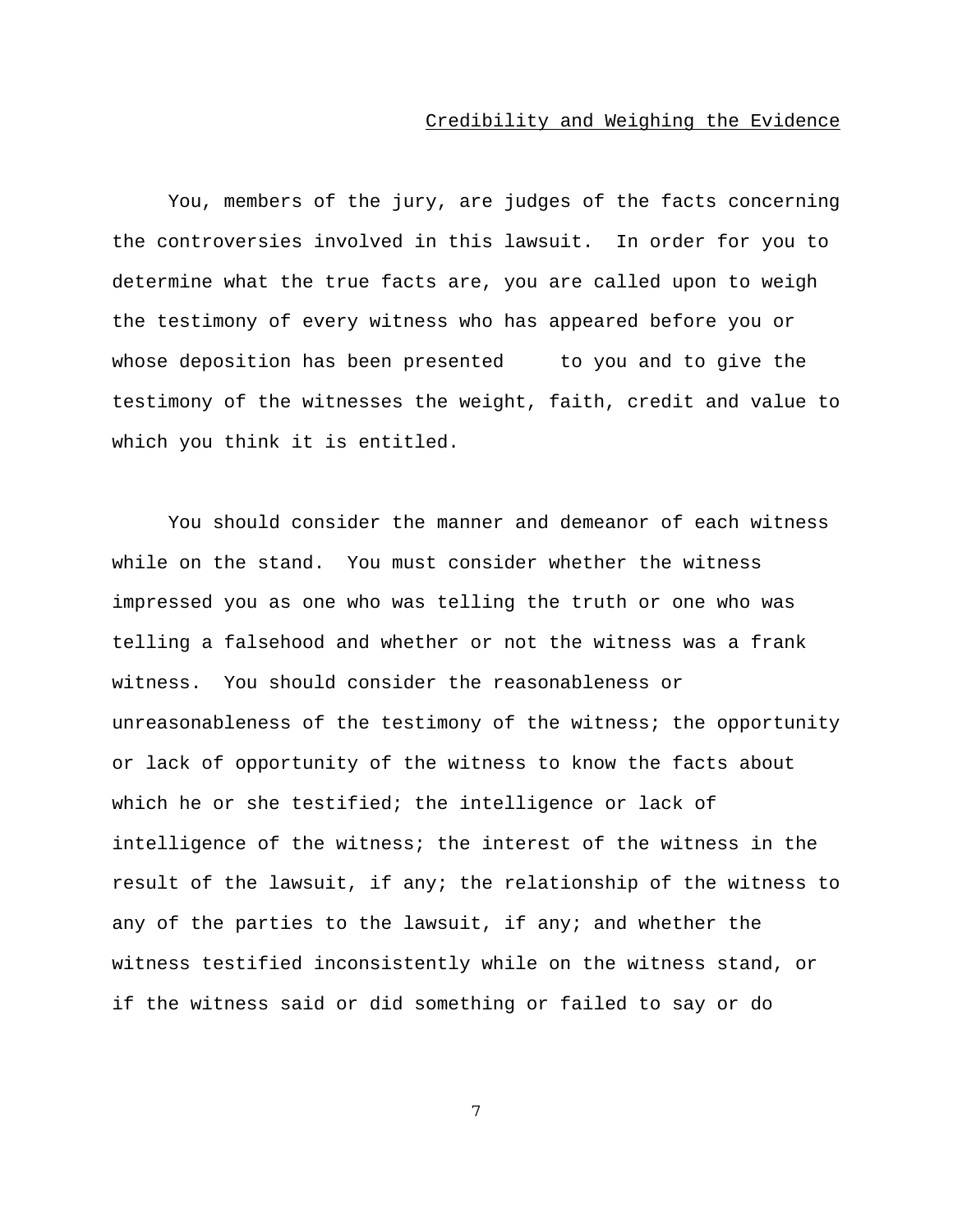something at any other time that is inconsistent with what the witness said while testifying.

These are the rules that should guide you, along with your common judgment, your common experience and your common observations gained by you in your various walks in life, in weighing the testimony of the witnesses who have appeared before you in this case.

If there is a conflict in the testimony of the witnesses, it is your duty to reconcile that conflict if you can, because the law presumes that every witness has attempted to and has testified to the truth. But if there is a conflict in the testimony of the witnesses which you are not able to reconcile, in accordance with these instructions, then it is with you absolutely to determine which of the witnesses you believe have testified to the truth and which ones you believe have testified to a falsehood.

Immaterial discrepancies do not affect a witness's testimony, but material discrepancies do. In weighing the effect of a discrepancy, always consider whether it pertains to a matter of importance or an unimportant detail, and whether the discrepancy results from innocent error or intentional falsehood.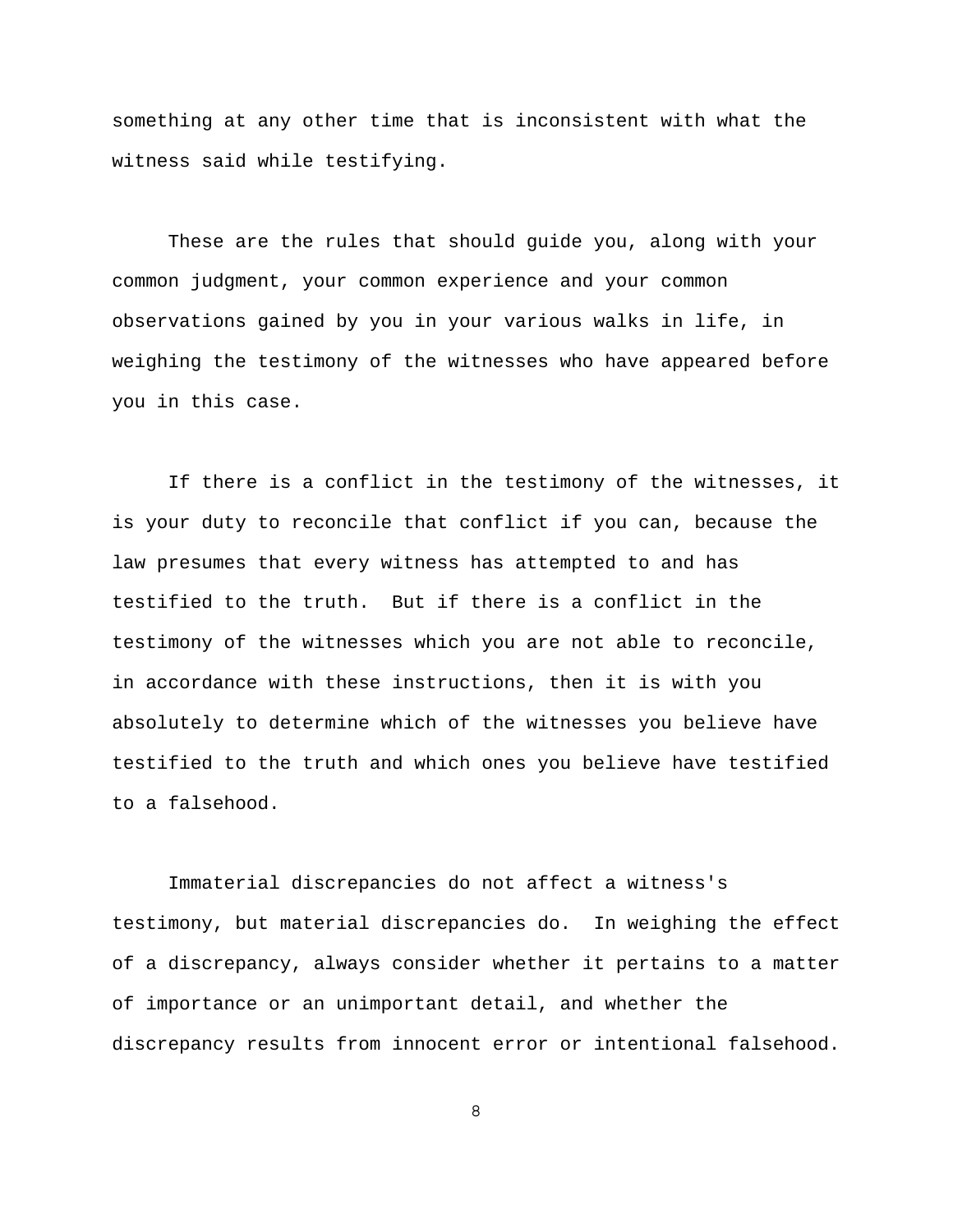The preponderance of the evidence in a case is not determined by the number of witnesses testifying to a particular fact or a particular set of facts. Rather, it depends on the weight, credit and value of the total evidence on either side of the issue, and of this you jurors are the exclusive judges.

If in your deliberations you come to a point where the evidence is evenly balanced and you are unable to determine which way the scales should turn on a particular issue, then the jury must find against the party upon whom the burden of proof has been cast in accordance with these instructions.

Remember, you are the sole and exclusive judges of the credibility or believability of the witnesses who have testified in this case. Ultimately, you must decide which witnesses you believe and how important you think their testimony was. You are not required to accept or reject everything a witness says. You are free to believe all, none, or part of any person's testimony.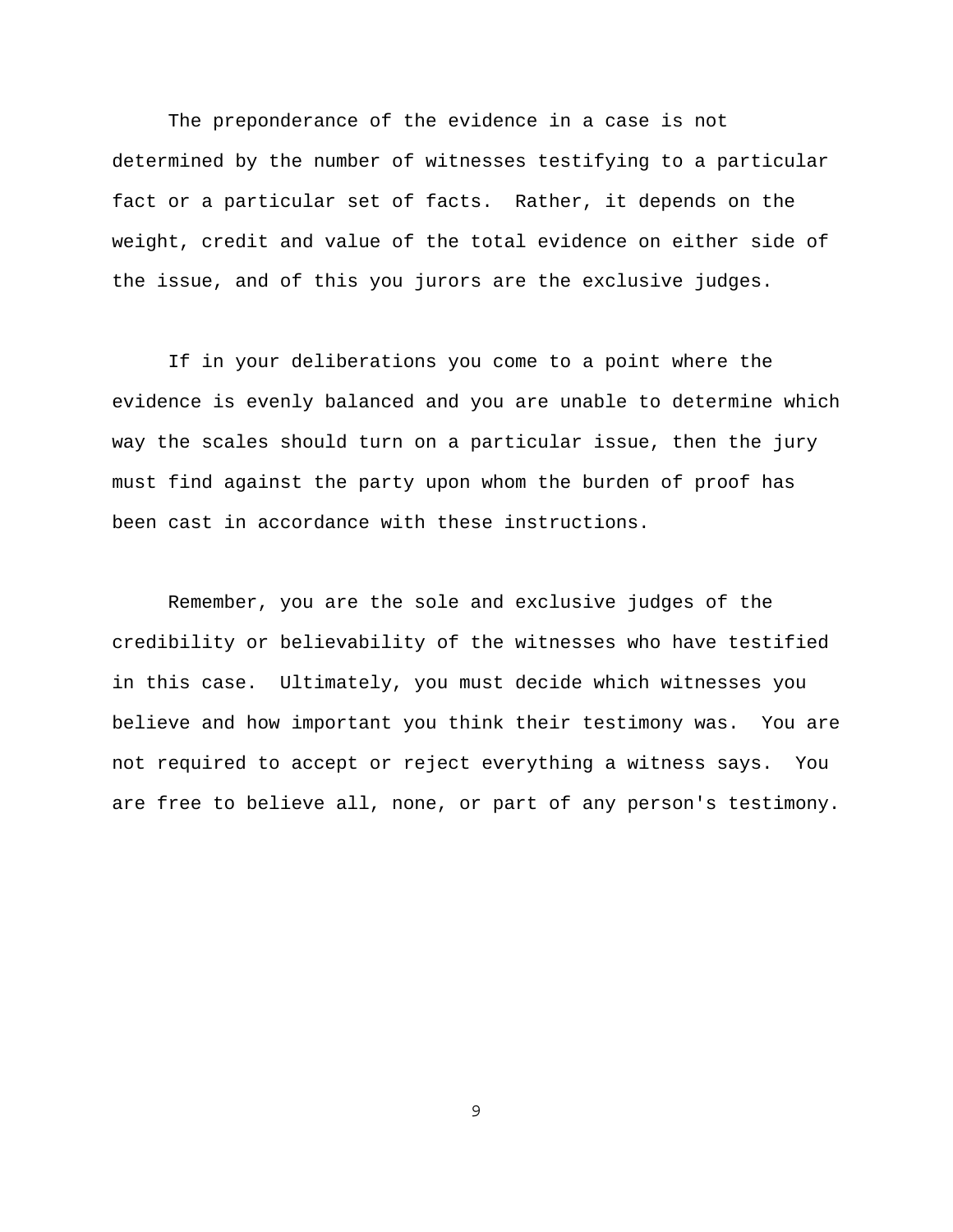Before the trial of this case, the parties agreed to the truth of certain facts in this action. As a result of this agreement, the plaintiff and the defendants entered into certain stipulations in which they agreed that the stipulated facts could be taken as true without the parties presenting further proof on the matter. This procedure is often followed to save time in establishing facts which are undisputed.

Facts stipulated to by the parties in this case include the following:

### Uncontested Issues Of Facts

- 1. Plaintiff Innovative Solutions and Support, Inc. ("ISS") is a company headquartered in Exton, Pennsylvania which designs, manufactures and sells avionics (or aircraft-related) equipment.
- 2. ISS designs, manufactures and sells avionics equipment for commercial aircraft and for the United States military.
- 3. Defendant Joseph Caesar ("Caesar") worked for ISS from November 1999 through June 2004.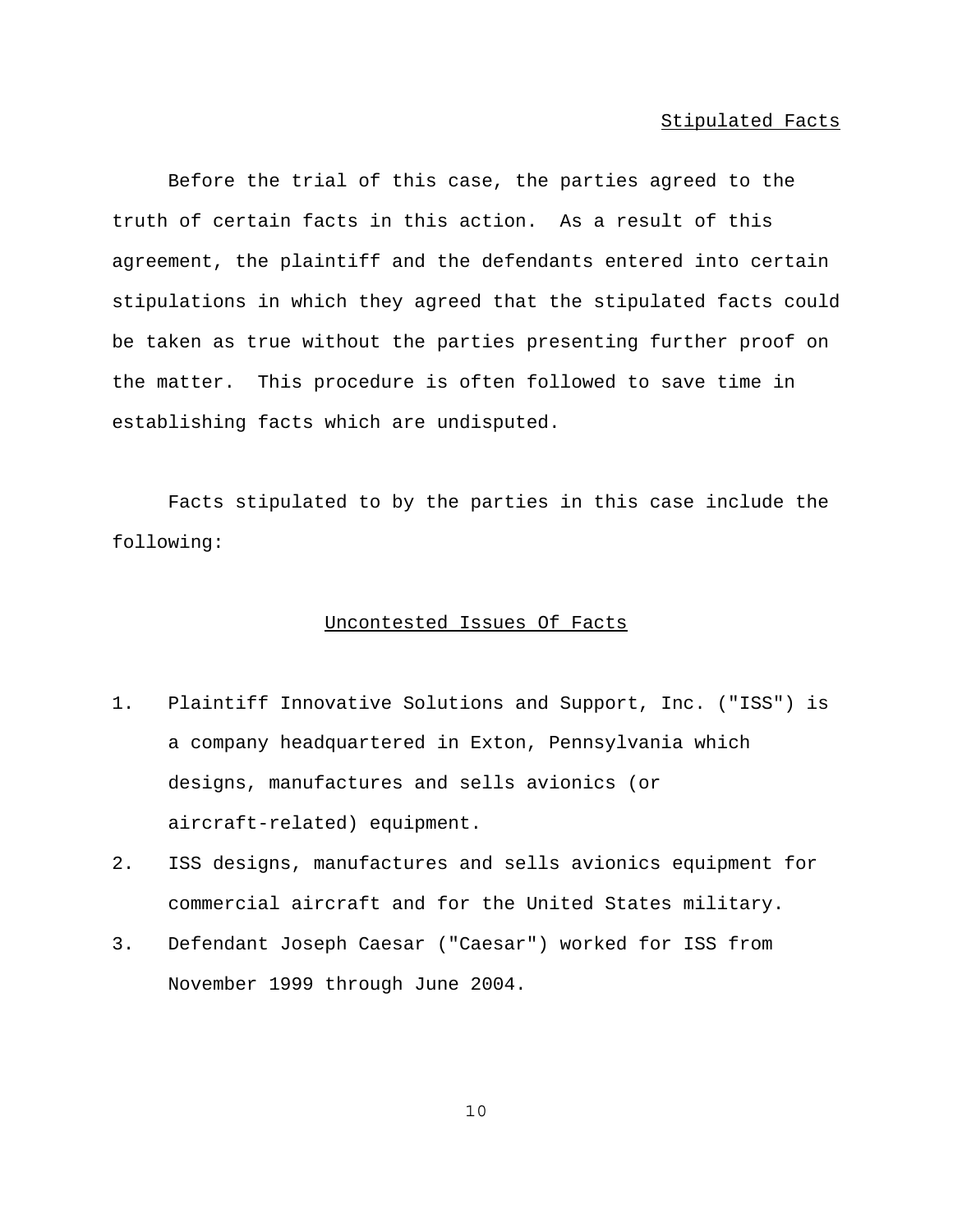- 4. Defendant James Zachary ("Zachary") and ISS executed an Independent Sales Representative Agreement dated March 18, 1996.
- 5. Zachary is the sole shareholder of Defendant Zachary Technologies, Inc. ("ZTI").
- 6. ZTI is a Georgia corporation formed in 1998 by Zachary.
- 7. From October 2002, to August 2005, ZTI was an independent sales representative for ISS pursuant to an Independent Sales Representative Agreement dated October 25, 2002.
- 8. The parties agree that both the contract involving Zachary and ISS dated March 18, 1996, and the contract involving ZTI and ISS dated October 25, 2002, were executed and entered into.
- 9. ZTI provided consulting services for J2.
- 10. Defendant J2, Inc. ("J2") is a Tennessee corporation which assists in the development, sales and marketing of avionics equipment.
- 11. J2 was incorporated on November 5, 2003.
- 12. Caesar and Zachary each own 50% of the stock of J2.
- 13. Defendant Kollsman, Inc. ("Kollsman") is a Delaware corporation headquartered in New Hampshire.
- 14. Kollsman designs, manufactures and sells avionics equipment for commercial aircraft and for the United States military.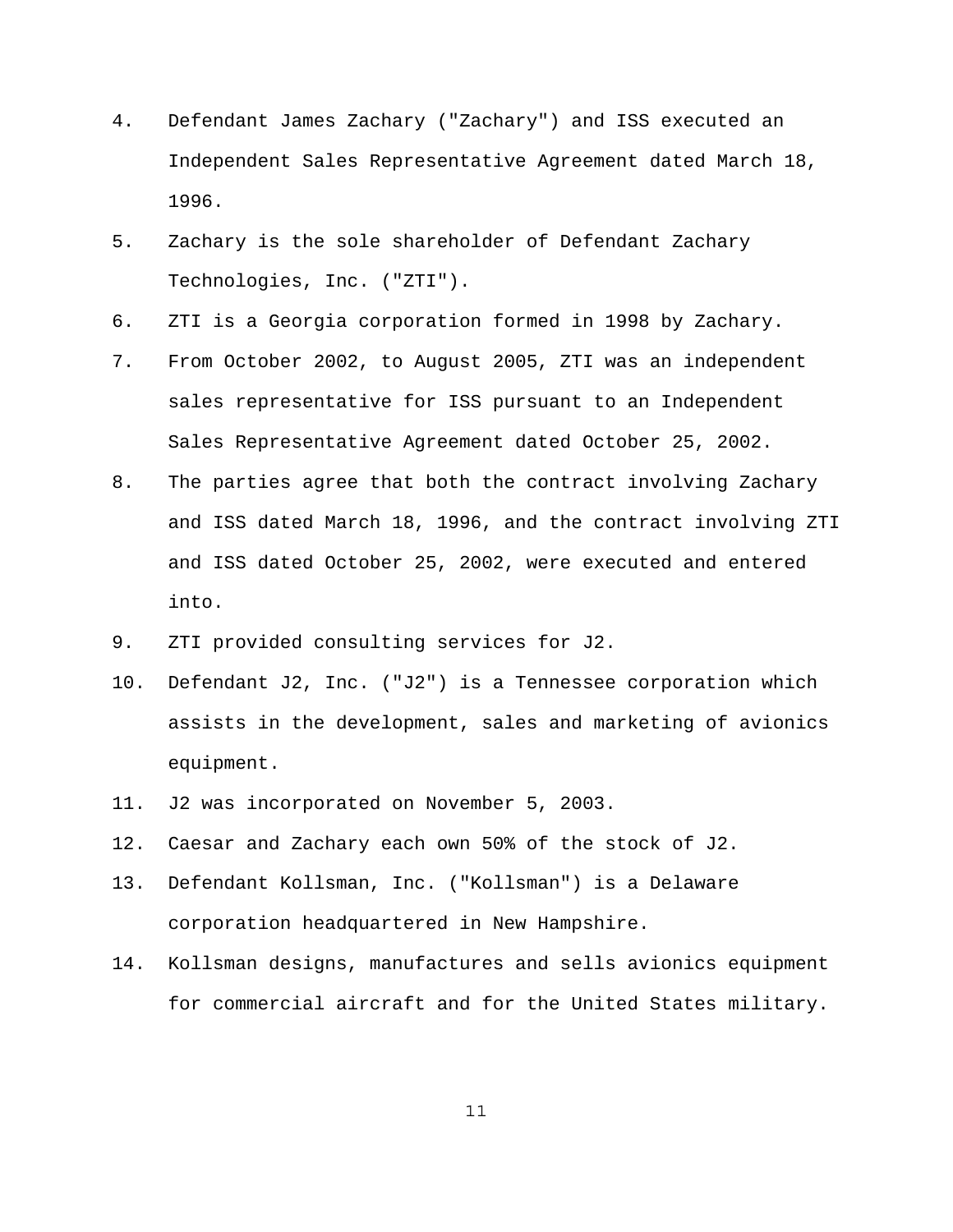- 15. The Federal Aviation Administration ("FAA") issued Reduced Vertical Separation Minimum ("RVSM") standards to increase the number of aircraft that may safely fly in the most popular and most fuel-efficient flying altitude range of 29,000 to 41,000 feet. Those standards went into effect in January, 2005.
- 16. If they are RVSM-compliant, aircraft may fly as close as 1,000 vertical feet from another aircraft, as opposed to the previous minimum separation of 2,000 vertical feet, within the 29,000 to 41,000-foot flying altitude range.
- 17. A Supplemental Type Certificate ("STC") is a document issued by the FAA approving the installation of a product or set of products into an existing aircraft.
- 18. The FAA requires STC authorization for performing any major modification, such as installing a new ADC, on an aircraft.
- 19. The FAA maintains a database repository of approved STCs.
- 20. An STC may be "One-Only" meaning that it applies only to one aircraft-engine- propeller serial number, or an STC may be "Multiple" - meaning that it applies to two or more aircraft if it can be demonstrated that the modification can be duplicated.
- 21. Computer Instruments Corporation ("CIC") was a Delaware corporation with its headquarters in Westbury, New York.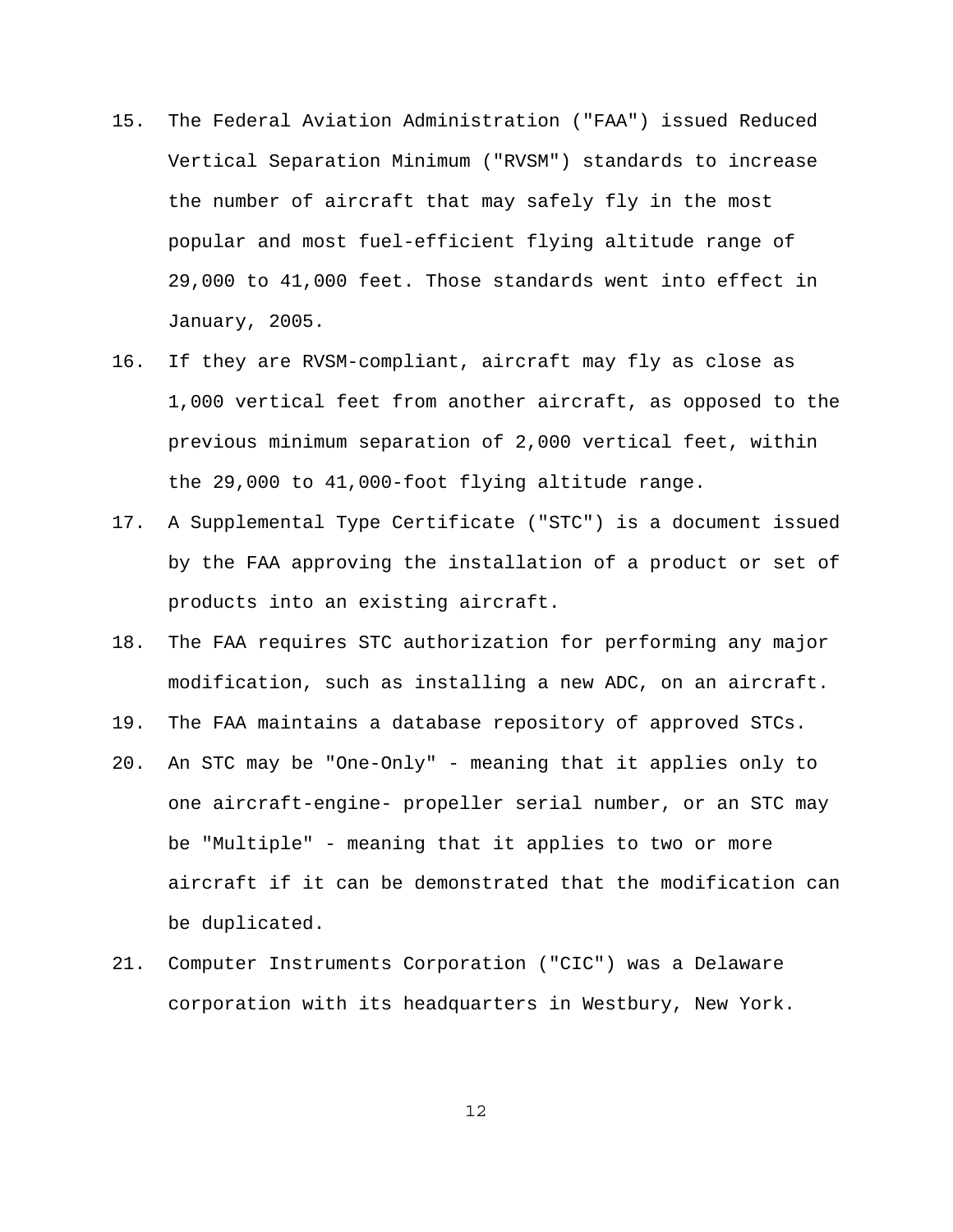- 22. Among other avionics products, CIC manufactured and sold non-RVSM compliant ADCs, including an ADC with model number 04471.
- 23. On August 31, 2004, Kollsman and CIC entered into an "Asset Purchase Agreement."
- 24. To date, Kollsman has sold to J2 a minimum of 107 units of ADC model number 24471, 46 units of ADC model number 49970, and 27 units of ADC model number 50042.
- 25. To date, J2 has sold a total of 162 ADCs to its customers.
- 26. To date, ISS has sold a total of 45 units of its RADM/ADC product.
- 27. Steven Tomlinson is a former employee of ISS.
- 28. Strathmann Associates formerly performed work for ISS as an independent consultant.
- 29. Avionics experience is not necessary in order for a software expert to provide testimony on the reading and comparison of source code in this case.
- 30. Kollsman and ISS agree that Trial Exhibit 251(a) is admissible and the data contained therein is accurate.

Furthermore, the Court instructs you that with respect to the checksum, there was no proof in the record that Fred Strathmann wrote that specific ISS checksum.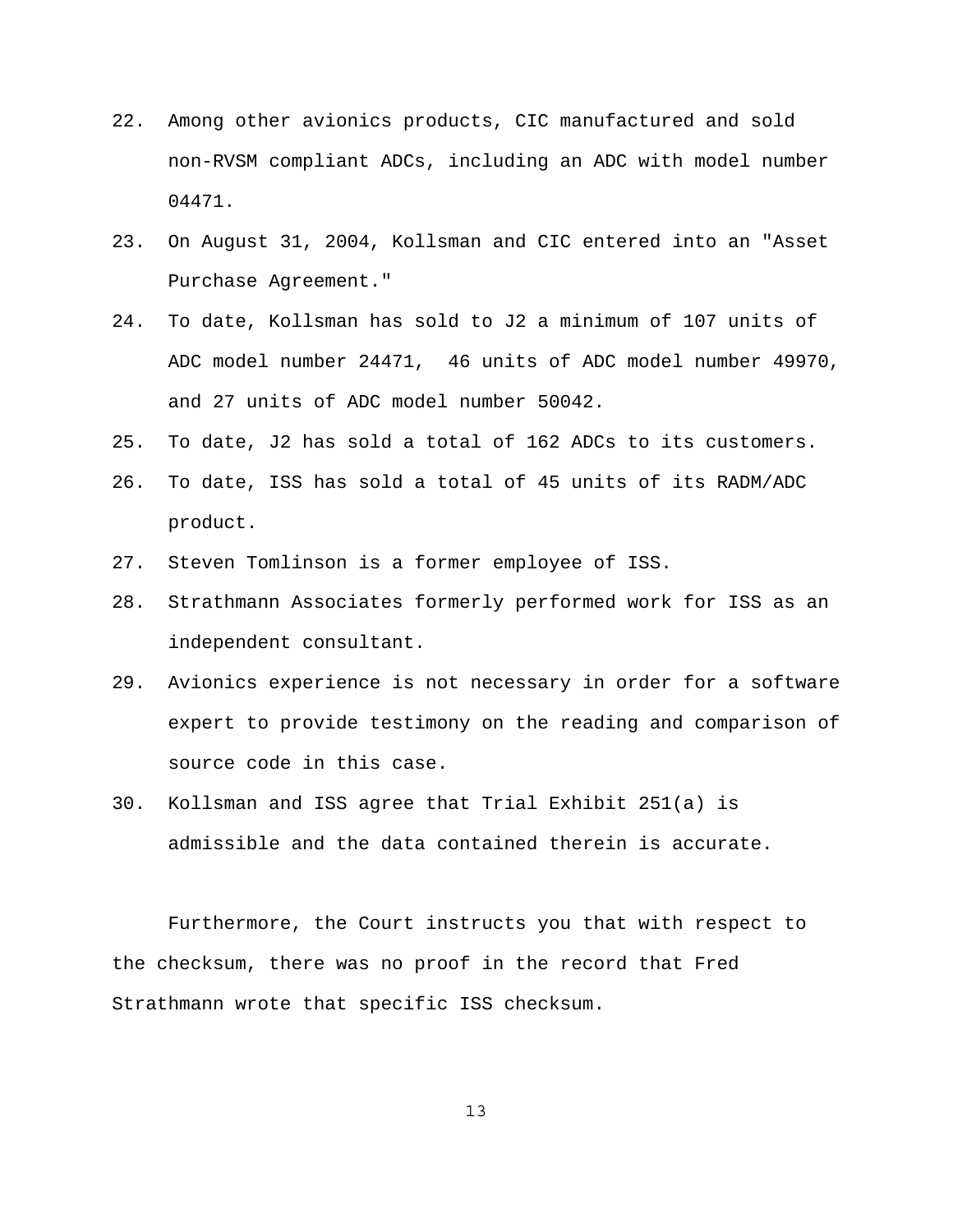# Deposition Testimony and Rule 30(b)(6) Testimony

Certain testimony has been read into evidence from depositions or previously given testimony or has been presented by video tape recording. A deposition is testimony taken under oath before this trial and preserved in writing or on video tape. Previous testimony is testimony taken under oath in either the same or different proceedings. You are to consider all such testimony as if it had been given in this court.

While most depositions are simply the testimony of an individual regarding what that individual personally knows, certain witnesses in this case have been designated by the corporation to testify on its behalf at a deposition on designated topics. It is not literally possible to take the deposition of a corporation; instead, when a corporation is involved, the testimony must be obtained from natural persons designated by the corporation to speak on its behalf on the designated topics. Testimony given by such a person, designated to speak on behalf of the corporation, is testimony on behalf of the corporation; such testimony is binding upon the corporation on those designated topics as if given by the corporation itself.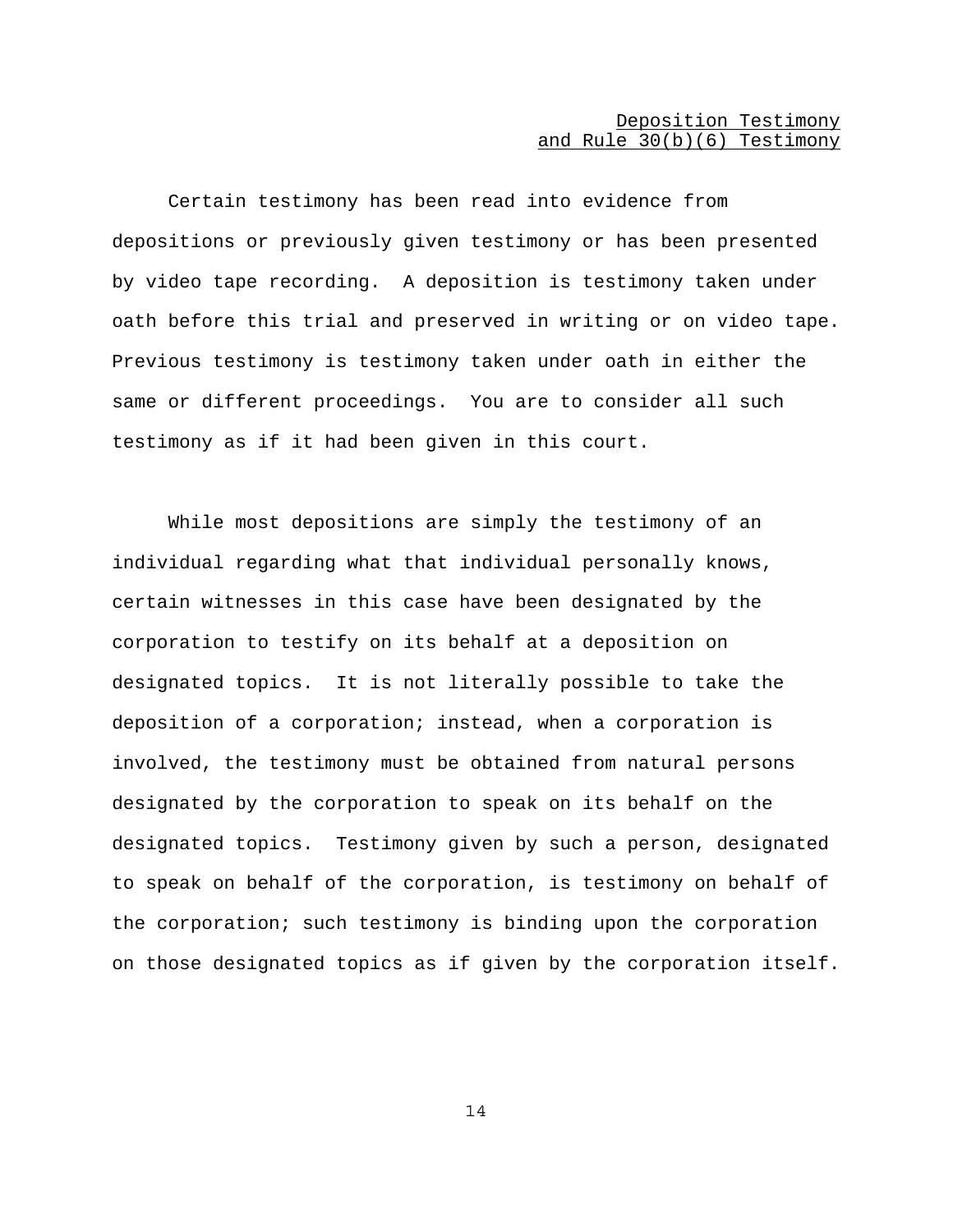## Impeachment - Inconsistent Statement or Conduct

A witness may be discredited or impeached by contradictory evidence or by evidence that at some other time the witness has said or done something, or has failed to say or do something that is inconsistent with the witness's present testimony.

If you believe any witness has been impeached and thus discredited, you may give the testimony of that witness such credibility, if any, you think it deserves.

If a witness is shown knowingly to have testified falsely about any material matter, you have a right to distrust such witness's other testimony and you may reject all the testimony of that witness or give it such credibility as you may think it deserves; you may, of course, accept any part you decide is true. This is all for you, the jury, to decide.

An act or omission is "knowing," if committed voluntarily and intentionally, and not because of mistake or accident or other innocent reason.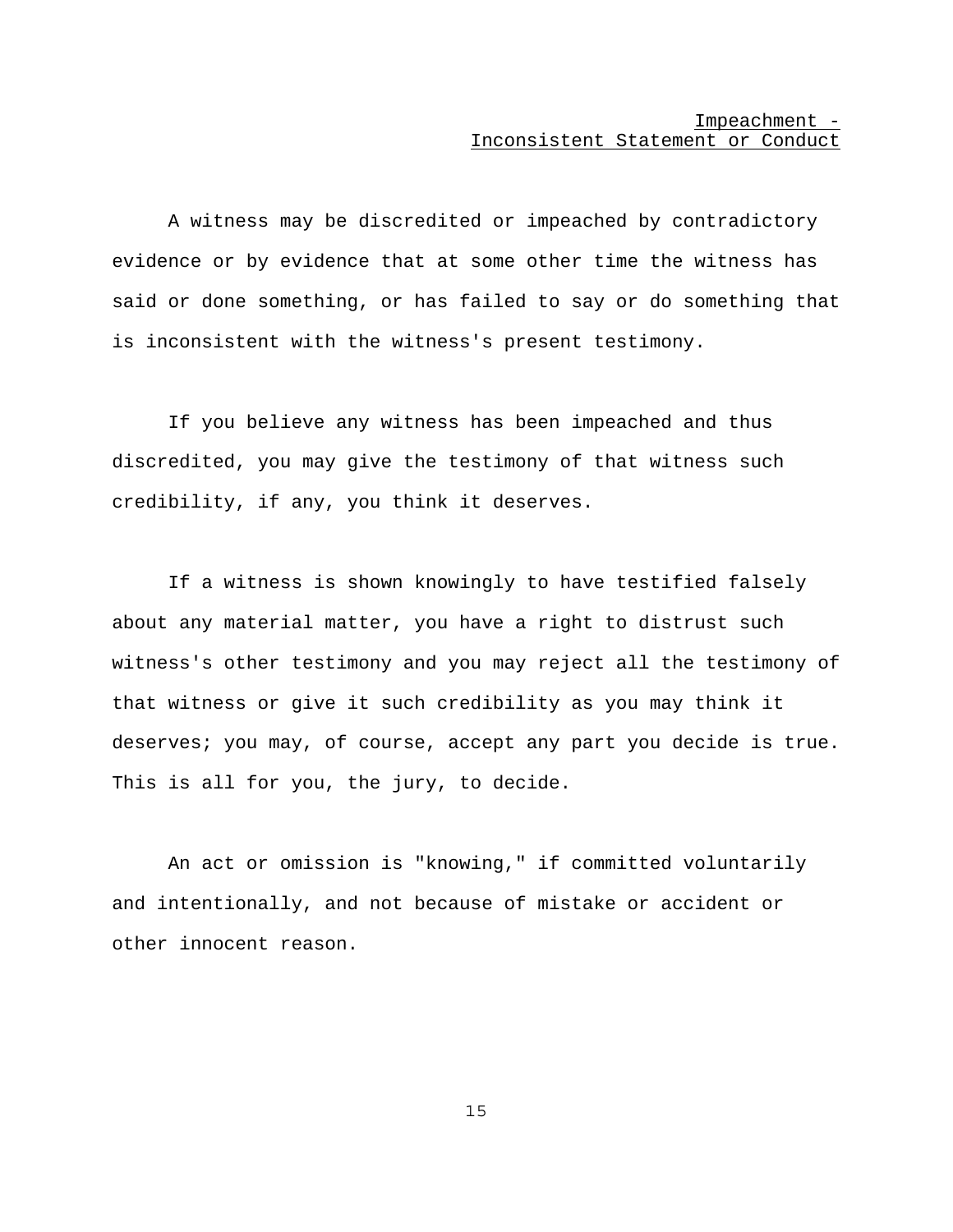# Direct and Circumstantial Evidence

There are two kinds of evidence - direct and circumstantial. Direct evidence is testimony by a witness about what that witness personally saw or heard or did. Circumstantial evidence is indirect evidence, that is, it is proof of one or more facts from which one can find another fact.

You may consider both direct and circumstantial evidence in deciding this case. The law permits you to give equal weight to both, but it is for you to decide how much weight to give to any evidence.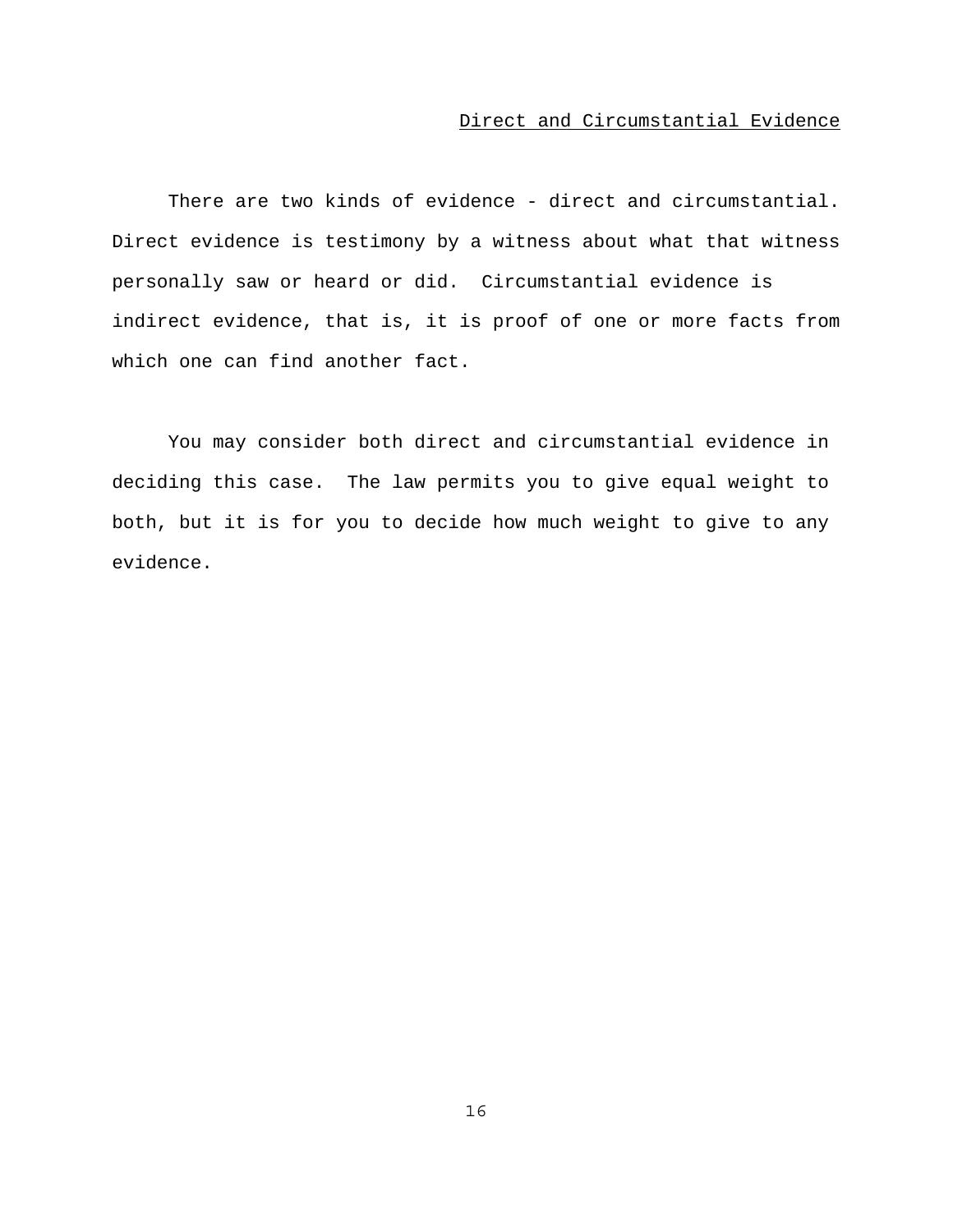You are to decide this case only from the evidence that was received, that is, evidence that was presented for your consideration during the trial. The evidence consists of:

- 1. The sworn testimony of the witnesses who have testified, both in person and by deposition;
- 2. The exhibits that were received and marked as evidence; and
- 3. Any facts to which the lawyers for both sides have agreed or stipulated.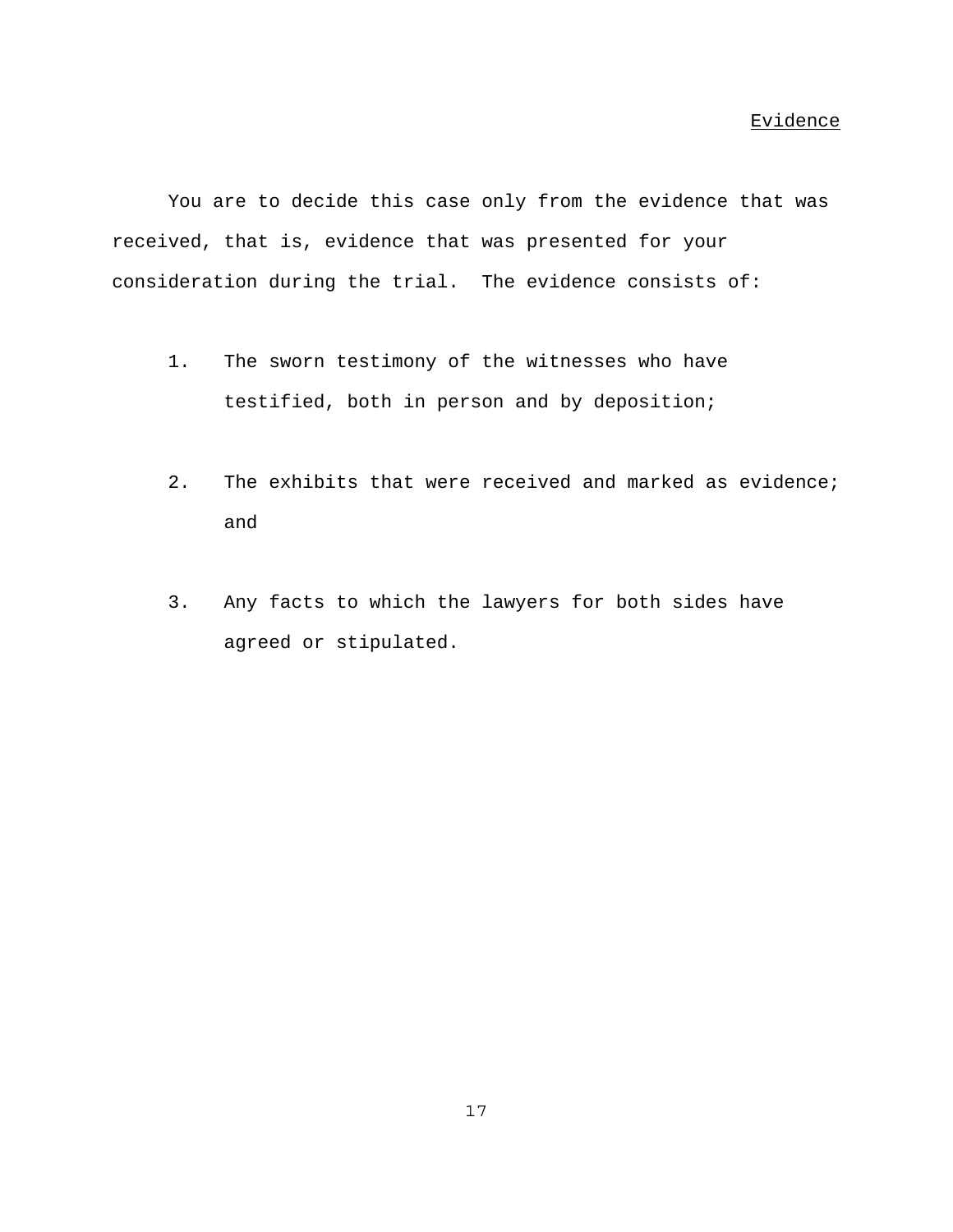# "Inferences" Defined

Although you are to consider only the evidence in the case, you are not limited to the statements of the witnesses. In other words, you are not limited to what you see and hear as the witnesses testify. You may draw from the facts that you find have been proved such reasonable inferences as seem justified in light of your experience.

Inferences are deductions or conclusions that reason and common sense lead you to make from facts established by the evidence in the case.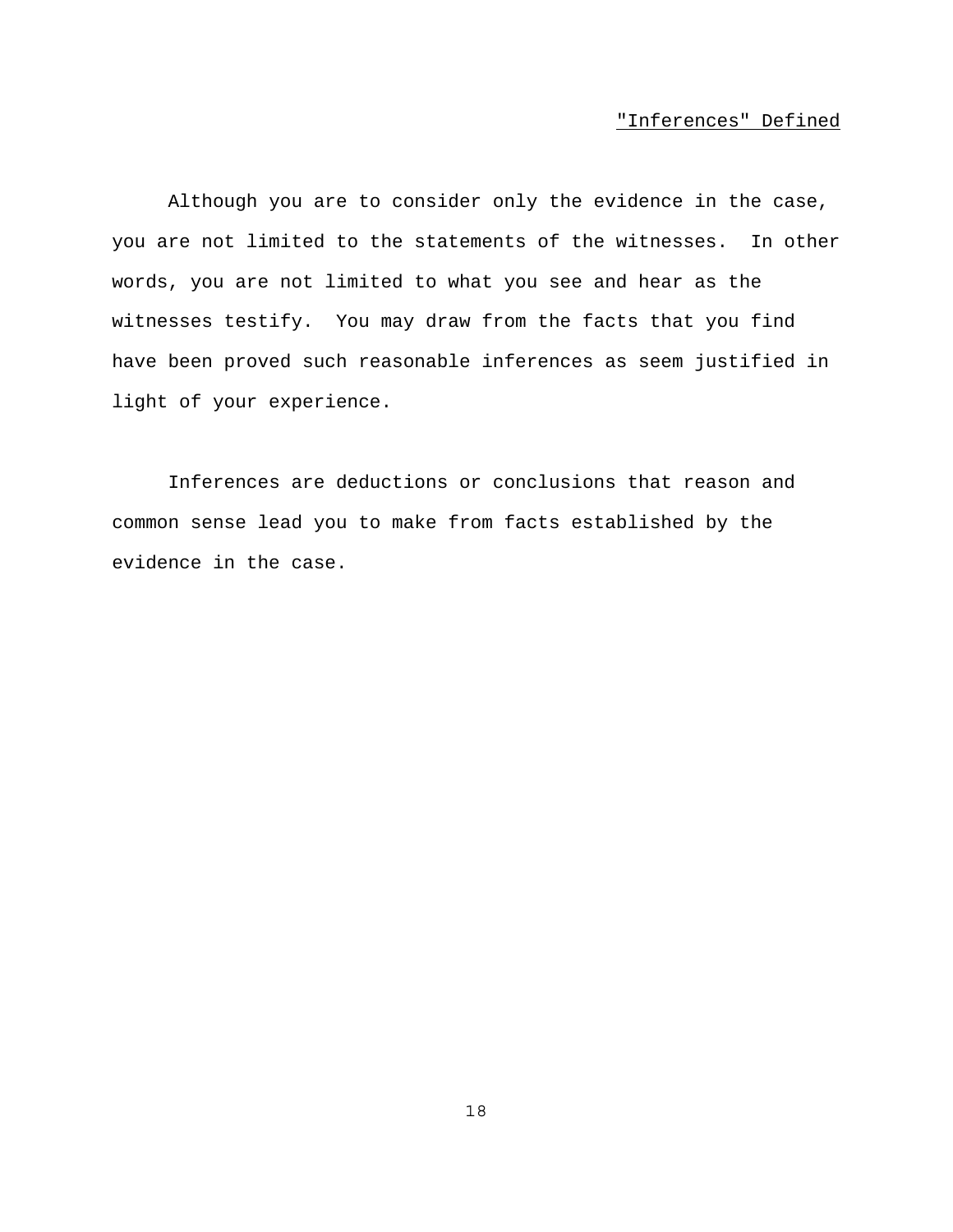Any notes that you have taken during this trial are only aids to memory. If your memory should differ from your notes, then you should rely on your memory and not on the notes. The notes are not evidence. A juror who has not taken notes should rely on his or her independent recollection of the evidence. If you have taken notes, remember that your notes are solely to assist you, individually, in refreshing your recollection regarding the testimony and other evidence in the case. Your notes are personal and are not to be shared with your fellow jurors.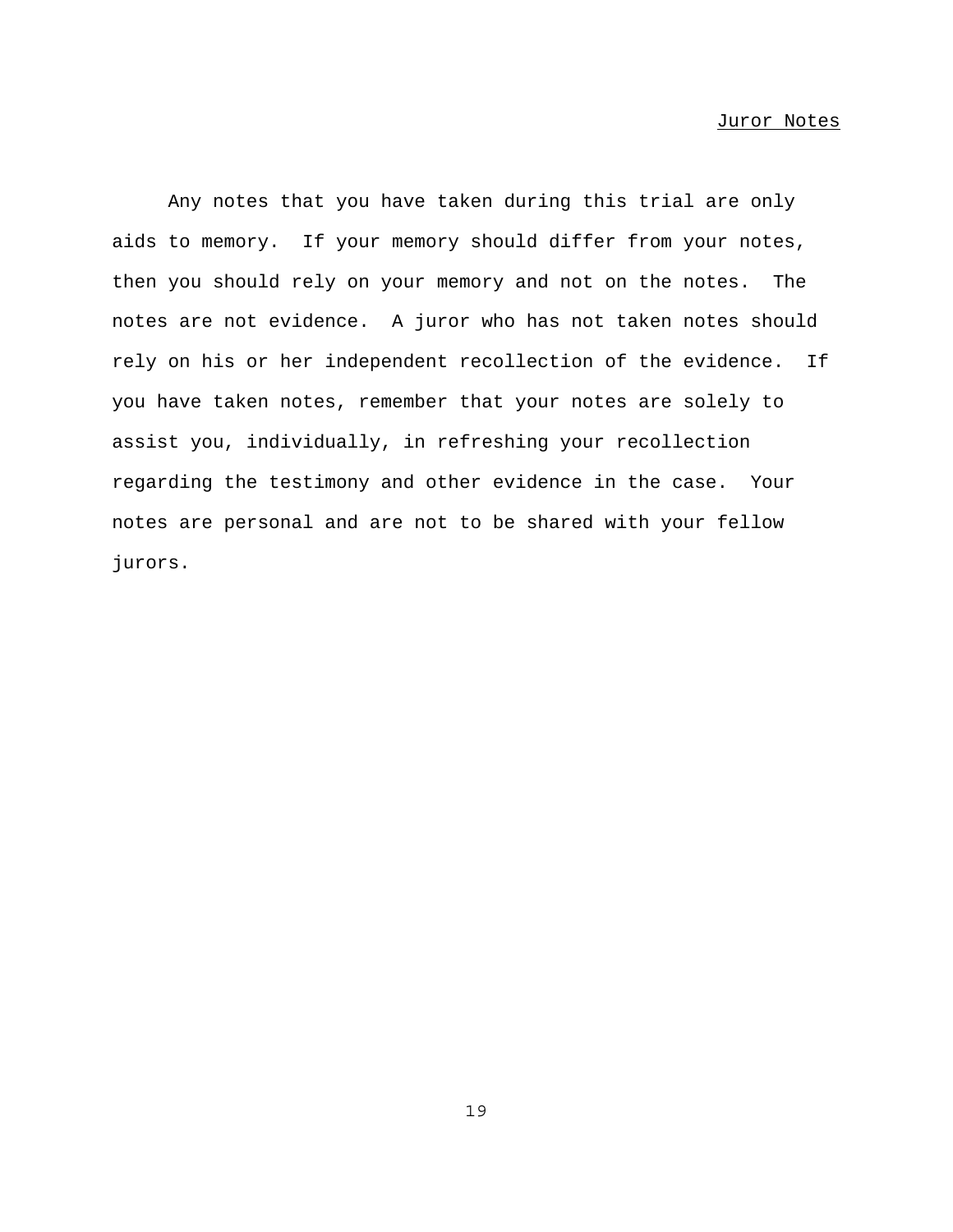### Statements of Counsel

You must not consider as evidence any statements of counsel made during the trial. Of course, if counsel for the parties have stipulated to any fact, or any fact has been admitted by counsel, you may regard that fact as being conclusively established.

As to any questions to which an objection was sustained, you must not speculate as to what the answer might have been or as to the reason for the objection, and you must assume that the answer would be of no value to you in your deliberations.

You must not consider for any purpose any offer of evidence that was rejected, or any evidence that was stricken out by the Court. Such matter is to be treated as though you had never known it.

You must never speculate to be true any insinuation suggested by a question asked a witness. A question is not evidence. It may be considered only as it supplies meaning to the answer.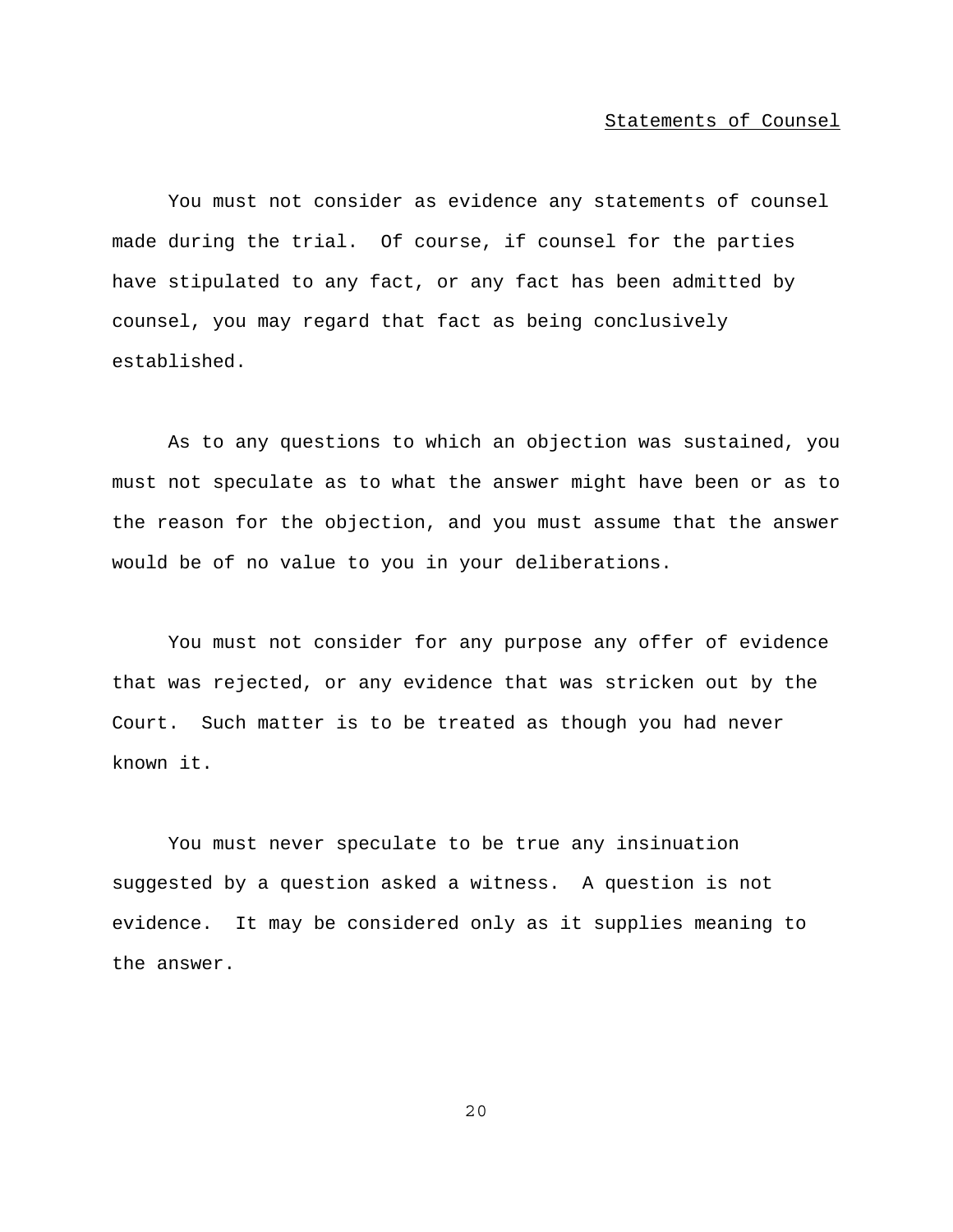### Comments by the Court

During the course of a trial on a few occasions, I occasionally asked questions of a witness in order to bring out facts not then fully covered in the testimony. Please do not assume that I hold any opinion on the matters to which my questions may have related. Remember that you, as jurors, are at liberty to disregard all comments of the Court in arriving at your own findings as to the facts.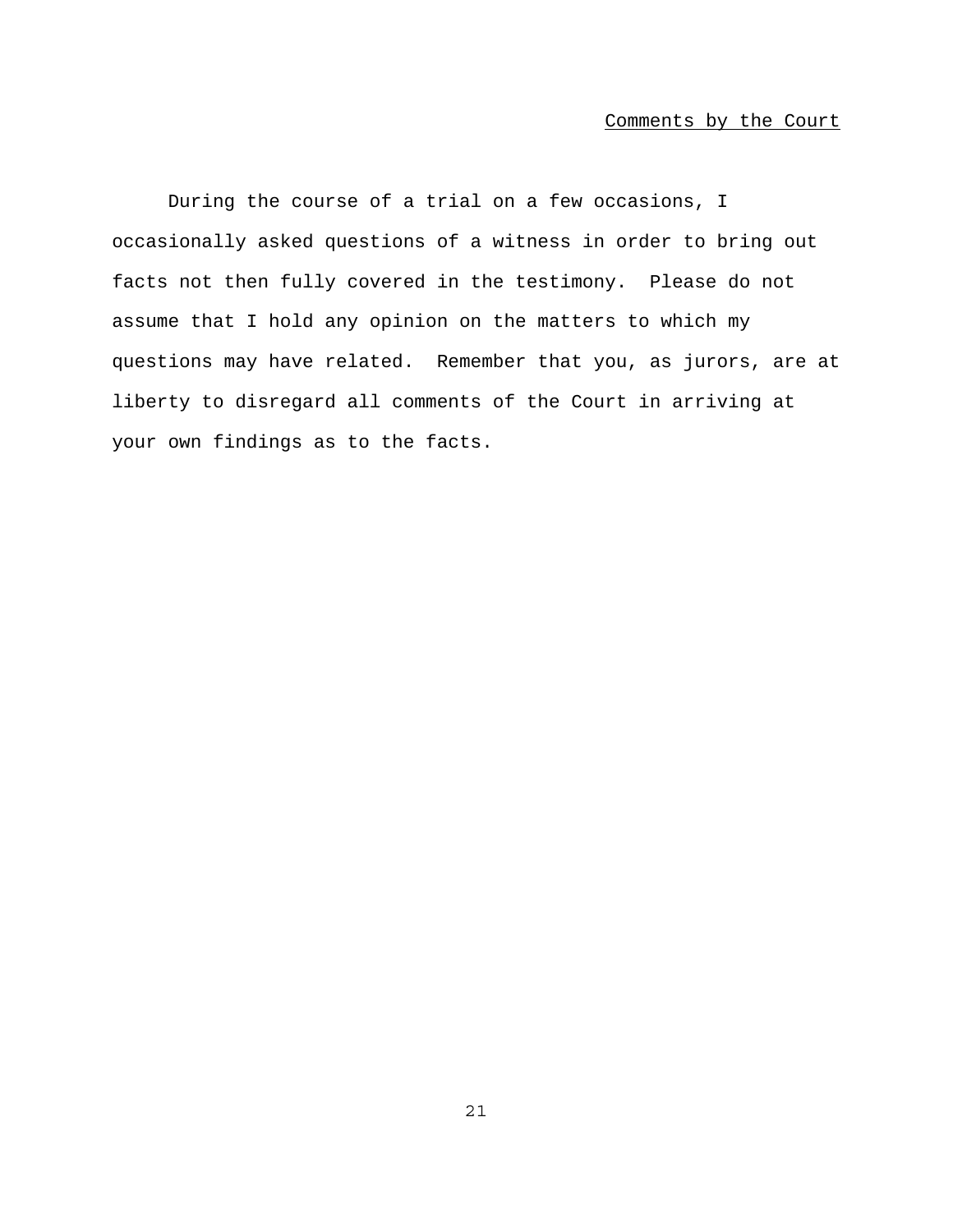### Expert Testimony

You have heard the testimony of expert witnesses Bruce Eisenstein, Ernest Johnson, Daniel M. Kasper, Michael P. Dewalt, and Philip Green. An expert is allowed to express his or her opinion on those matters about which the expert has special knowledge, training, or experience. Expert testimony is presented to you on the theory that someone who is experienced or knowledgeable in the field can assist you in understanding the evidence or in reaching an independent decision on the facts.

In weighing each expert's testimony, you may consider the expert's qualifications, the expert's opinions, the expert's reasons for testifying, as well as all of the other considerations that ordinarily apply when you are deciding whether or not to believe a witness' testimony. You may give expert testimony whatever weight, if any, you find it deserves in light of all the evidence in this case. You should not, however, accept a witness' testimony merely because he is an expert. Nor should you substitute it for your own reason, judgment, and common sense. The determination of the facts in this case rests solely with you.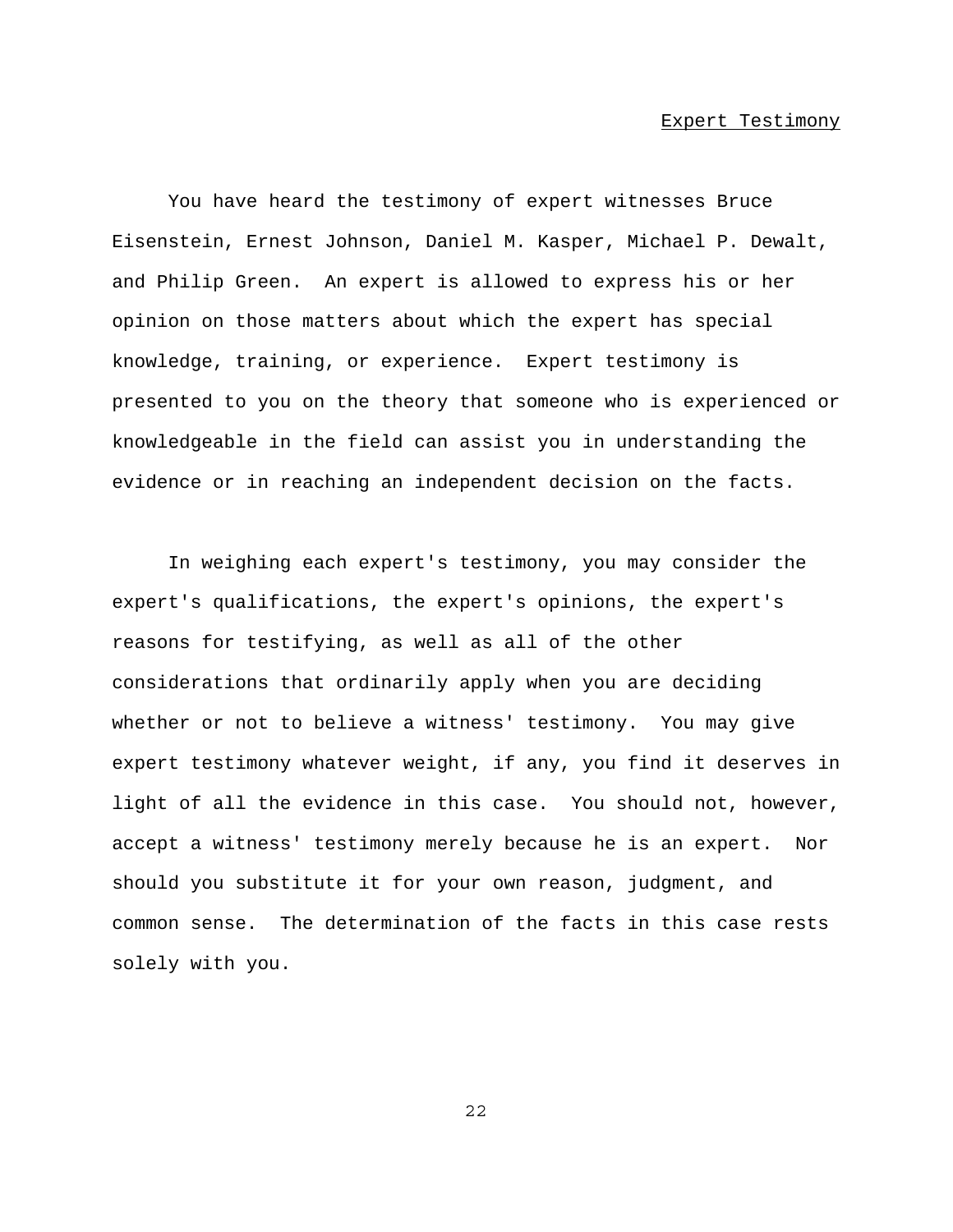# Limited Admission of Evidence

You will recall that during the course of this trial certain evidence was admitted for a limited purpose only. You must not consider such evidence for any other purpose.

For example, evidence has been admitted for the limited purpose of showing a witness's state of mind, or that the witness had notice of a particular issue. Evidence of a witness's state of mind is relevant only to show what the witness believed. Such evidence cannot be considered for the truth or accurateness of the belief. Likewise, evidence admitted only to show notice cannot be considered for the truth or accurateness of the matter it concerns.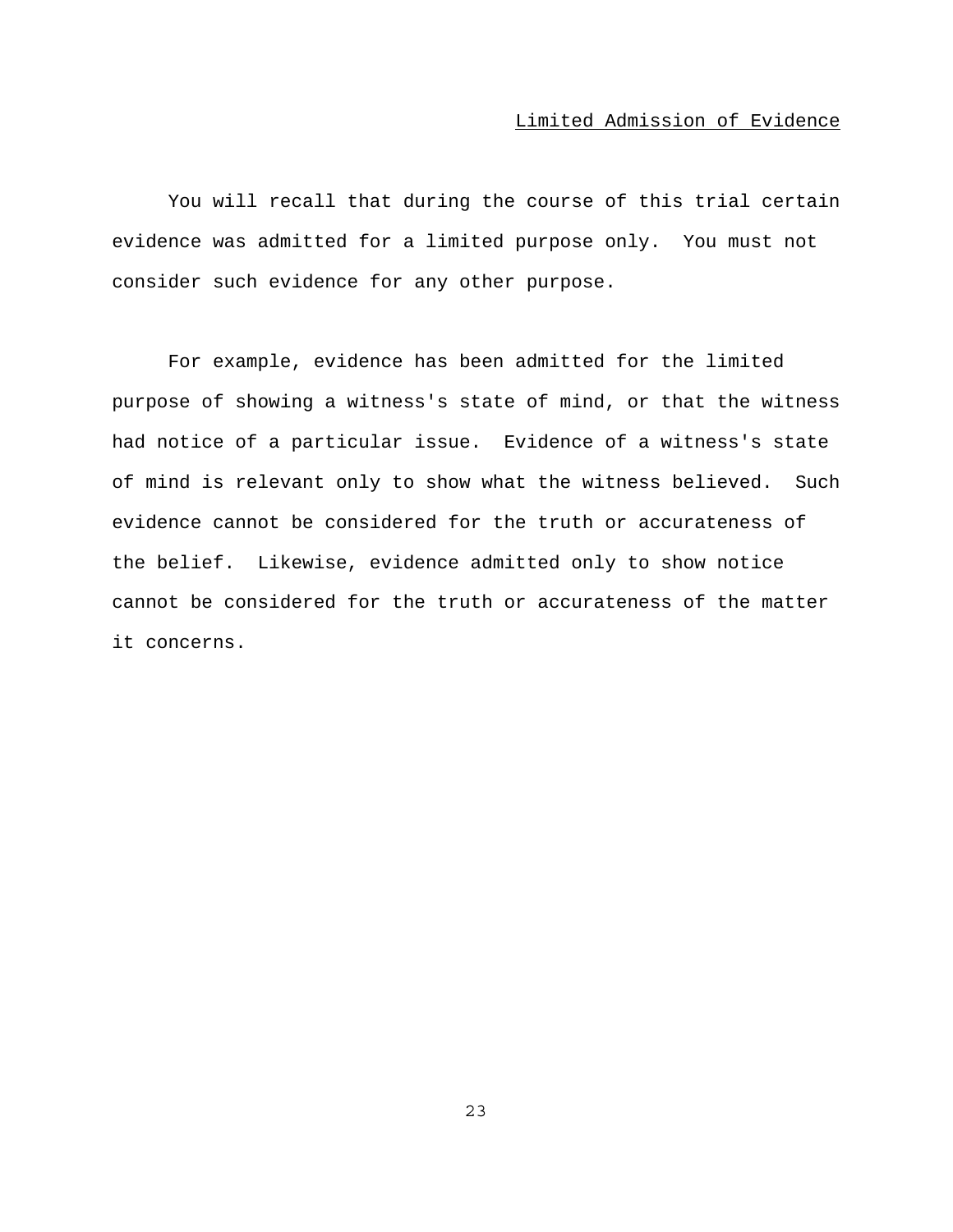# Evidentiary Summaries

Certain summaries have been received in evidence in order to help explain the contents of records or other evidence in the case. If the summary does not correctly reflect the facts or figures shown by the evidence in the case, you should disregard the summary and determine the facts from the underlying evidence.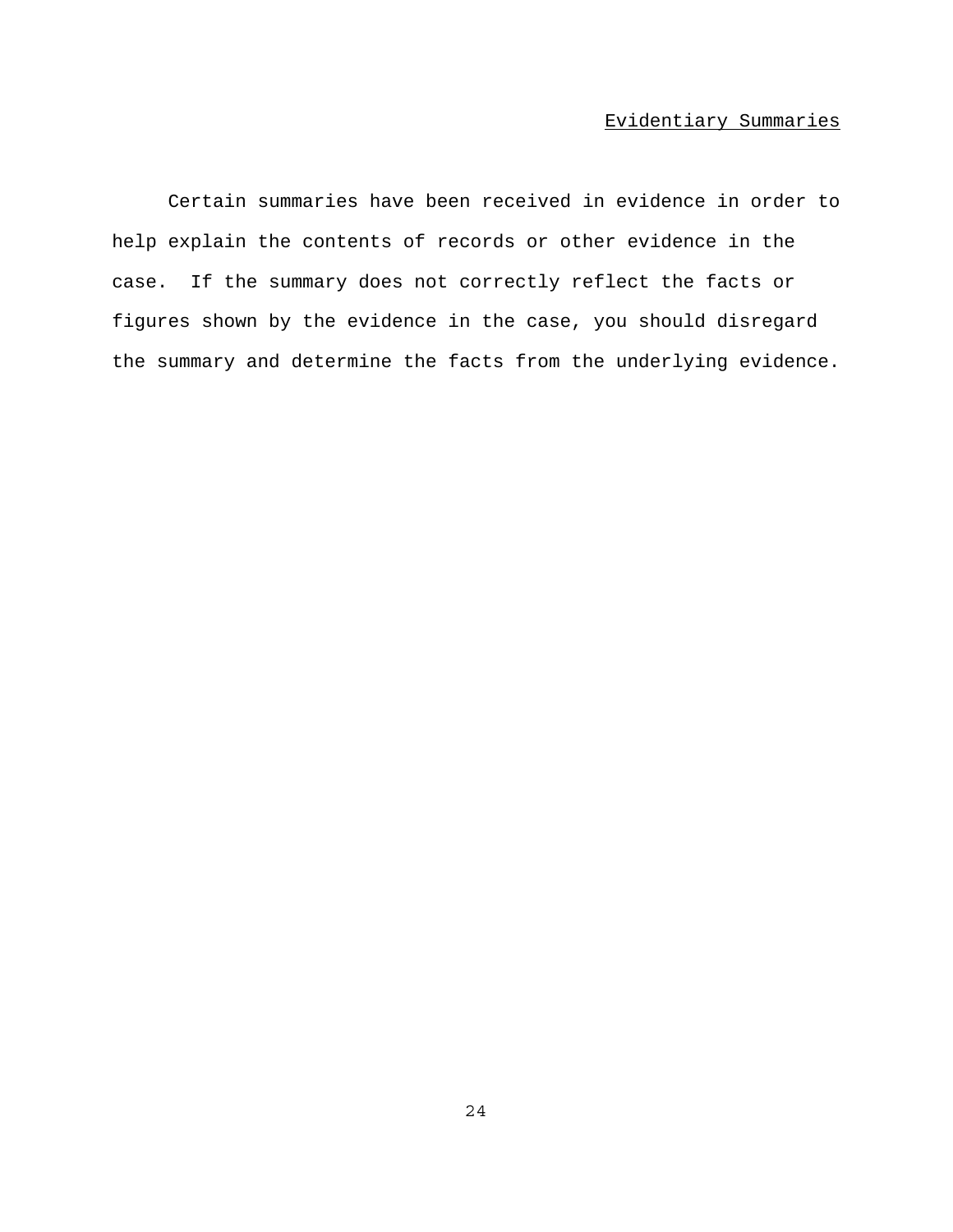# Demonstrative Charts and Summaries

Certain demonstrative charts and summaries have been shown to you in order to help explain facts disclosed by books, records, and other documents that are in evidence in the case. These demonstrative charts and summaries are not themselves evidence or proof of any facts. If the demonstrative charts/summaries do not correctly reflect facts or figures shown by the evidence in the case, you should disregard them.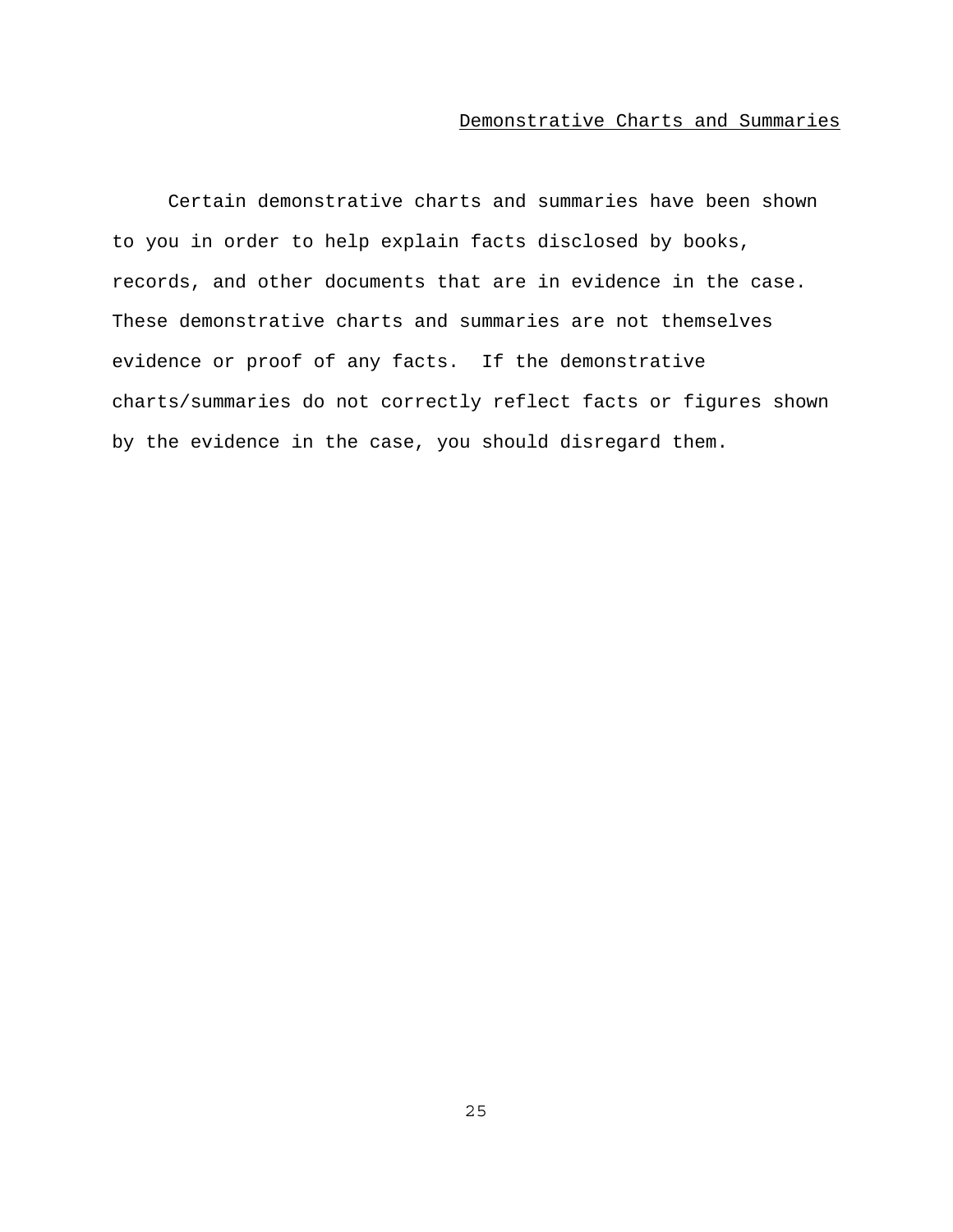#### Documents

You may notice that certain documents in this case have been stamped as "confidential" and/or "attorneys eyes only" as part of this litigation. You should ignore the stamps as they are not evidence in the case. However, if the "confidential" or "proprietary" markings were on the document apart from this litigation, then you should consider those designations as evidence in the case.

Nevertheless, any documents containing any of the markings discussed above should not be disclosed or used by you or others outside this lawsuit. Additionally, any testimony presented which is confidential or of a sensitive proprietary nature should not be disclosed or used by you or anyone else outside of this case.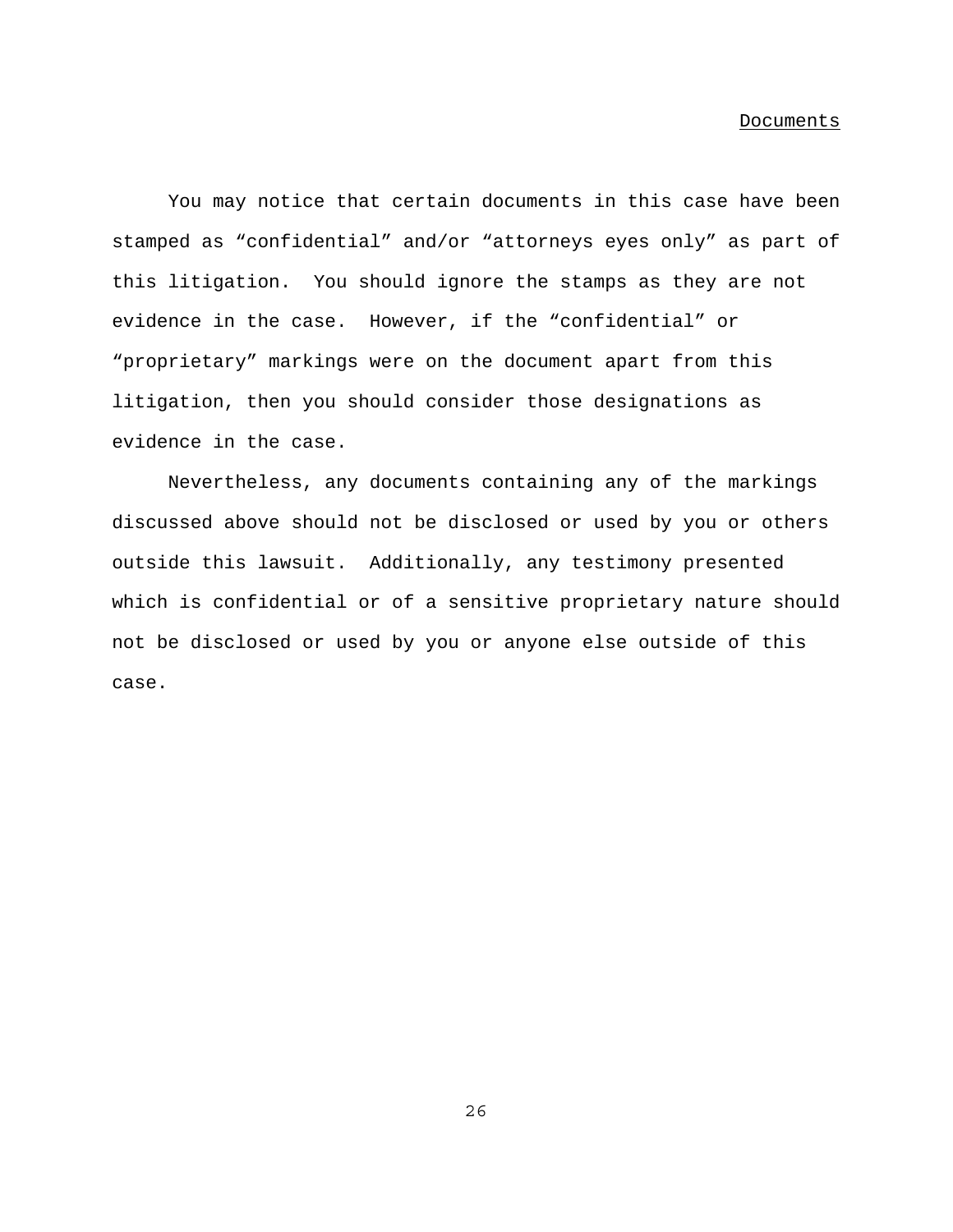## Failure to Produce Evidence

You have heard evidence that Mr. Zachary/ZTI's computer was destroyed, and that information on the ISS laptop computer used by Mr. Caesar was lost, and that those computers may have contained evidence that is at issue in this case.

If a party fails to produce evidence that is under his or its control and reasonably available to that party and not reasonably available to the adverse party, then you may infer that the evidence is unfavorable to the party who could have produced it and did not. On the other hand, sometimes evidence is lost or destroyed for an innocent reason or a reason out of the control of a party. In such circumstances, the loss or destruction of the evidence should not lead to an inference that is unfavorable to that party.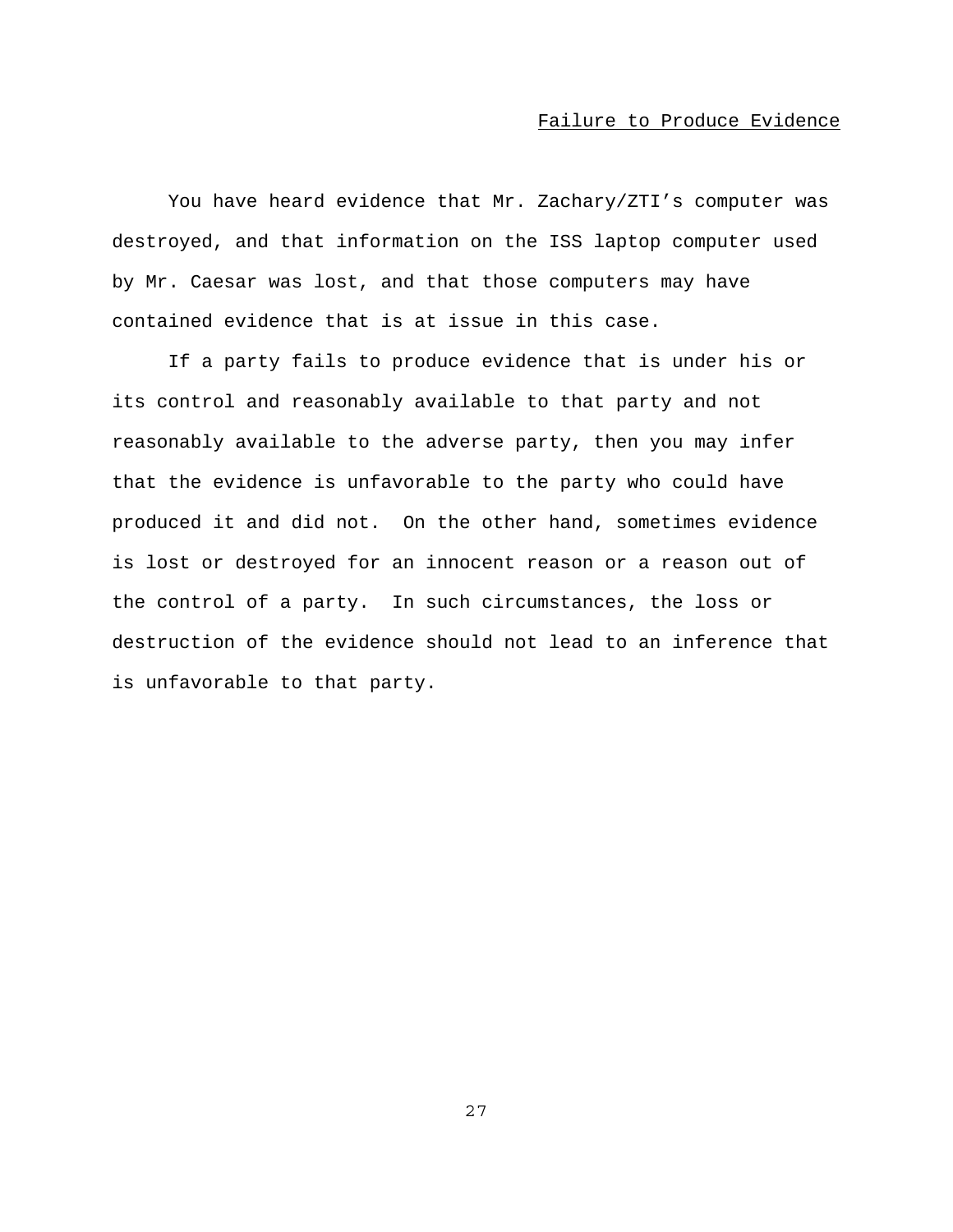### Decision Must Be Based on the Record

The law does not require any party to call as witnesses all persons who may have been present at any time or place involved in the case, or who may appear to have some knowledge of the matters in issue at this trial. Nor does the law require any party to produce as exhibits all papers and things mentioned in the evidence in the case.

If either party has failed to call a witness, you must ask yourself if the witness was equally available to the other party. Neither party is required to call witnesses who are equally available to the other party.

"Equally available" simply means that there is no legal impediment to the witness talking to a party. Other than a party's employees, generally other witnesses are "equally available" under the law to all parties, despite the fact that it may be inconvenient or expensive for a party to obtain the witness' testimony.

You must decide this case based on the record presented in the courtroom (i.e., the testimony, exhibits, and stipulations placed in evidence) and must not speculate about witnesses or documents that were not presented in the courtroom.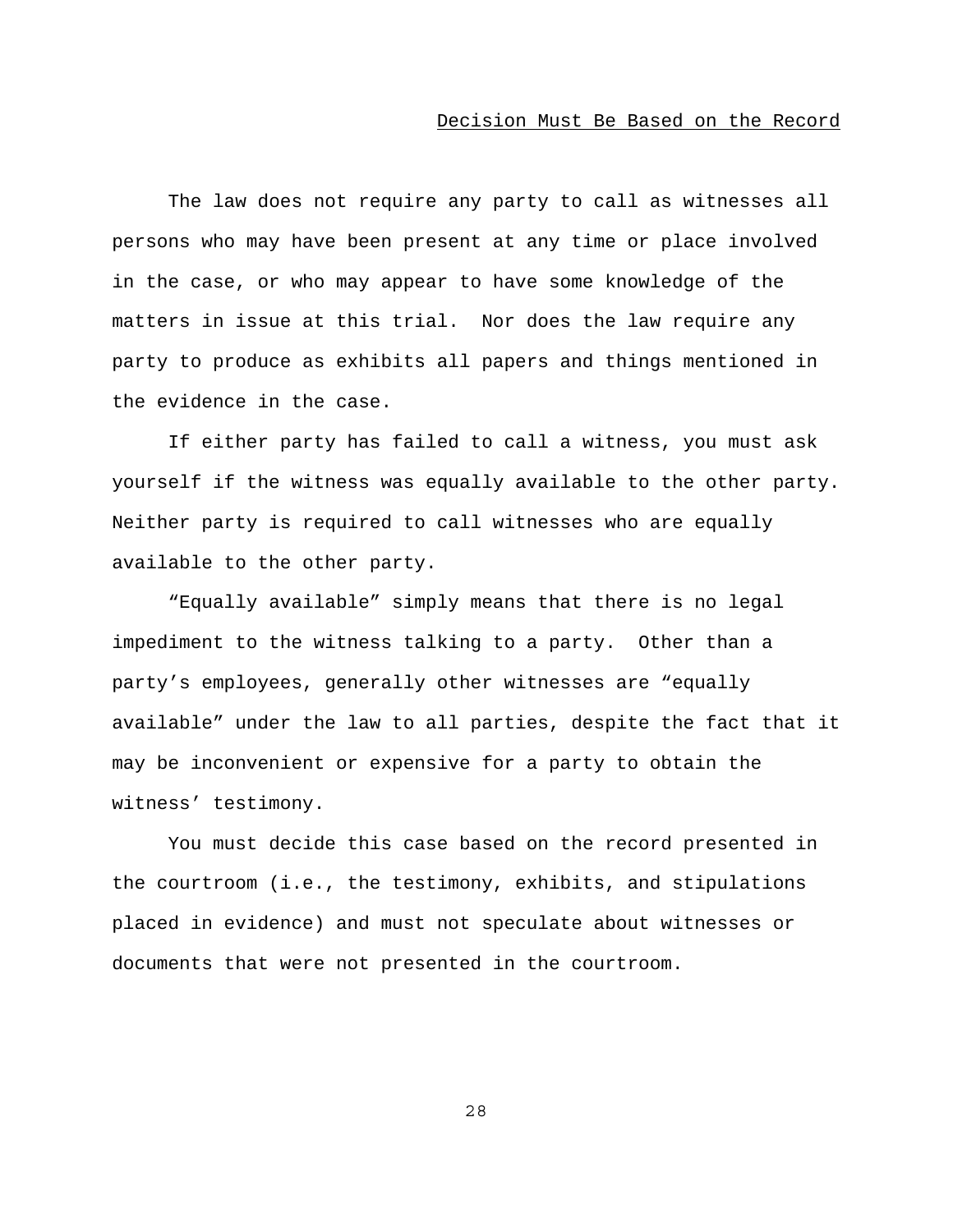### Successor Liability

A corporation that purchases the assets of another does not assume any of the obligations or liabilities of the company whose assets it purchased, unless such obligations are expressly assumed by the purchaser in the contract. In this case, Kollsman and CIC entered into an agreement whereby Kollsman purchased certain assets of CIC, including its air data computer line of products.

The contract between Kollsman and CIC does not contain a clause under which Kollsman assumed CIC's liabilities and obligations, and in this case, ISS does not assert that the asset purchase by Kollsman of CIC is, in and of itself, sufficient to establish ISS's claim against Kollsman for misappropriation of trade secrets.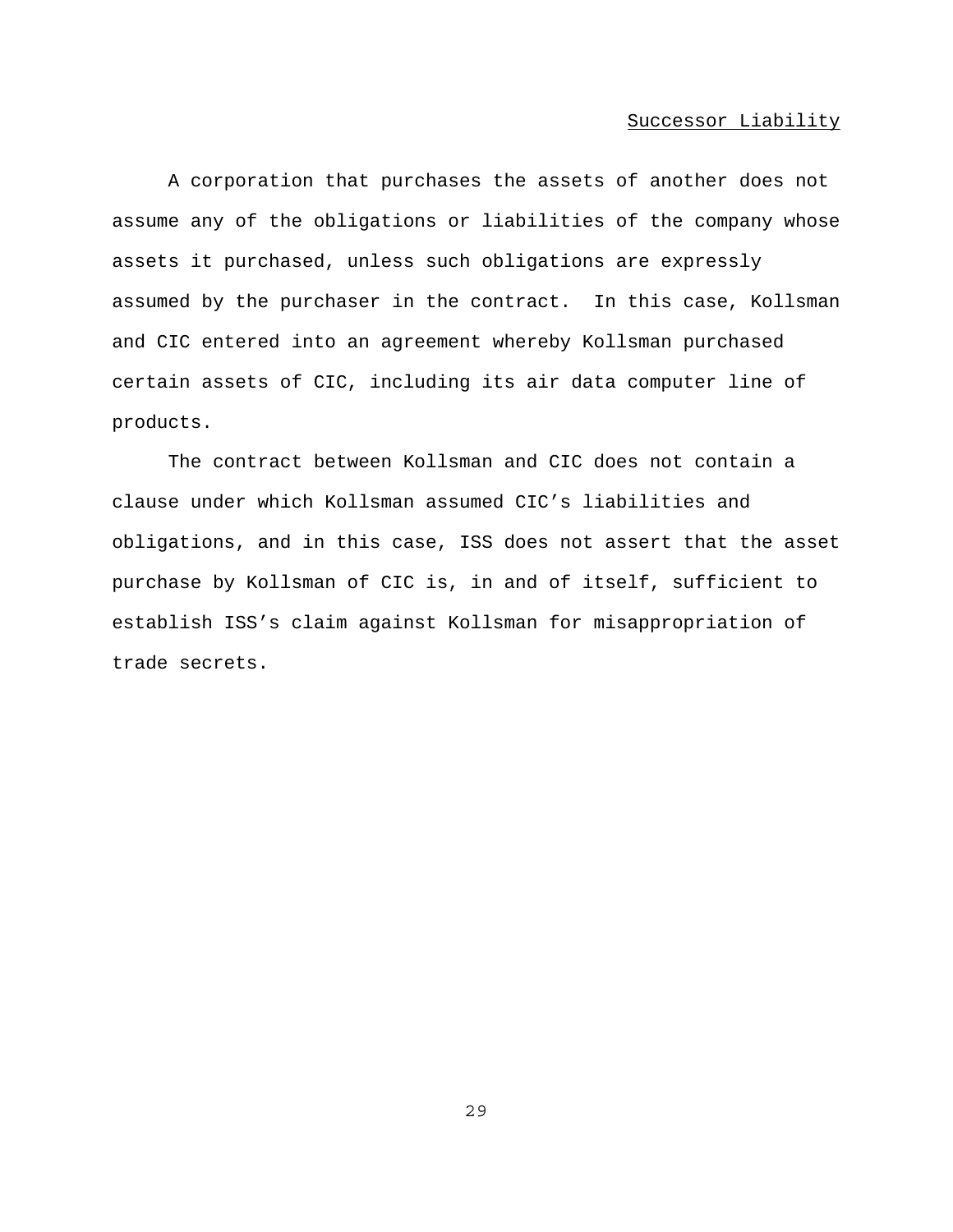### Principal and Agent - Definitions

In this case, it will be necessary for you to determine the relationship between certain parties and non-parties (such as Fred Strathmann and Steve Tomlinson) and how their relationships may affect the liability of each party defendant in the case. In order to do that I will instruct you as to the law of agency that you must follow and apply in this case.

A principal can be held responsible for the acts or omissions of the principal's agent.

A person who is authorized to act for another person or in place of another person is an agent of that person. A person may be an agent whether or not payment is received for services.

An important factor in determining whether the relationship between parties is that of principal and agent or master and servant, on the one hand, and employer and independent contractor, on the other, is the character of control reserved by the employer over the doing of the work, and if he/it reserves the right to control or direct the time, place, methods and means by which work is being done, the relationship is that of "principal and agent" or "master and servant," but if he/it is concerned with results only and the employee is allowed to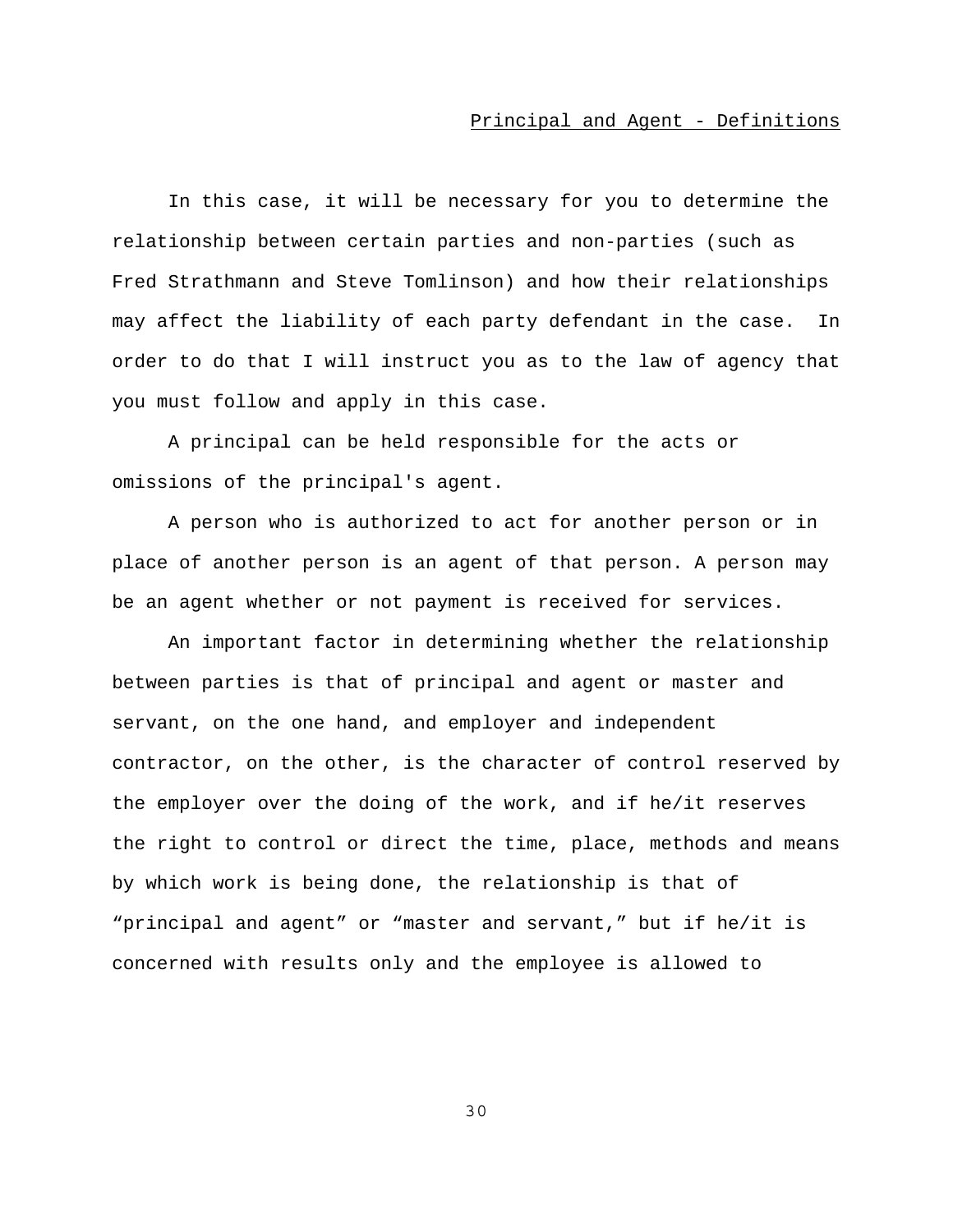perform work in manner he pleases as to time, place, means and methods, and is accountable only for results, he is an "independent contractor."

For purposes of this case, the term "agent" includes both a servant and an employee and may include independent contractors and consultants under the instructions I am about to give you.

The person who authorizes the agent to act is called a principal. For purposes of this case, the term "principal" includes an employer.

An agent may serve two masters/principals simultaneously so long as the objectives of one master are not contrary to the objectives of the other.

An agent has a fiduciary duty to act loyally for the principle's benefit in all matters connected with the agency relationship.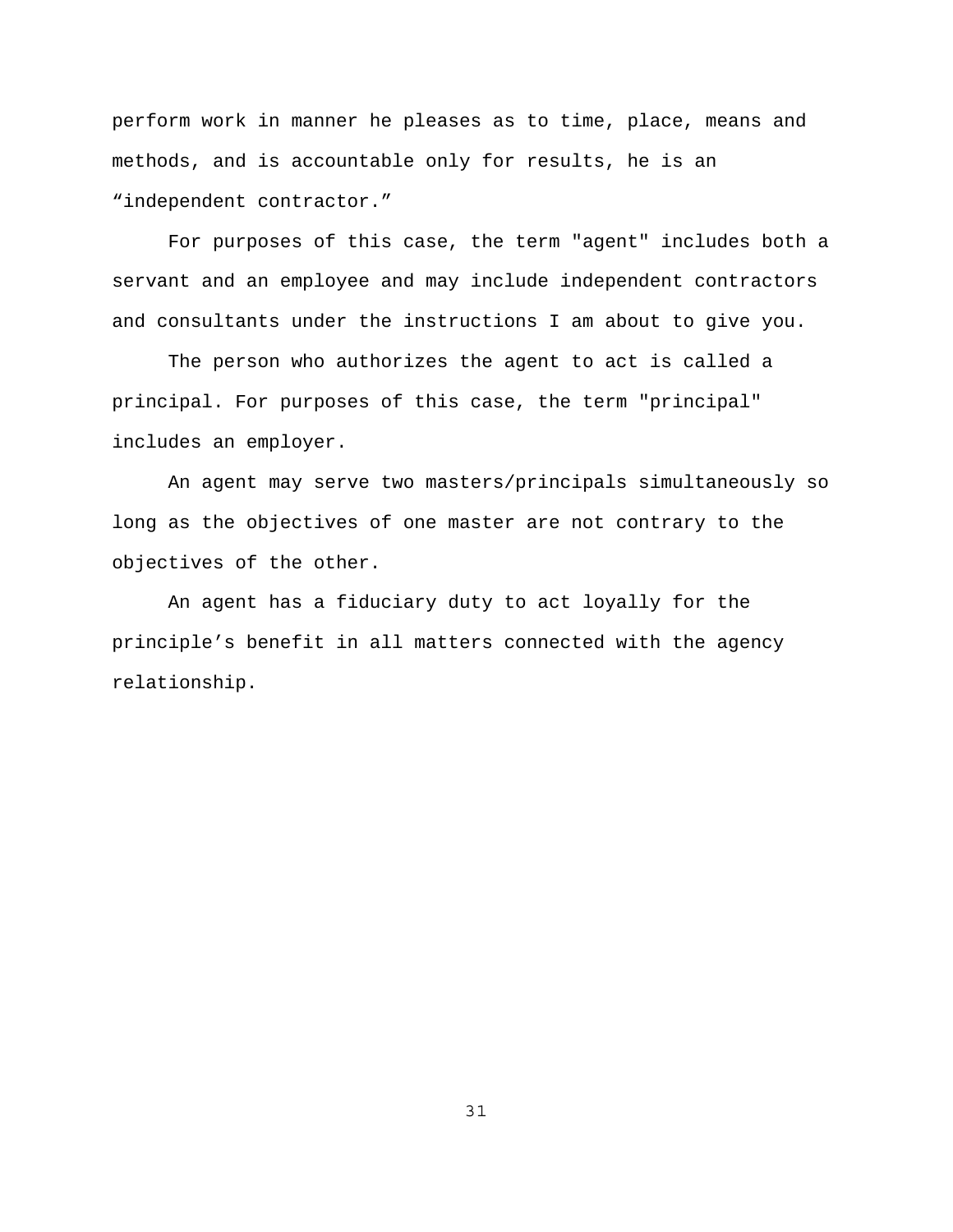In order to be considered the act of the principal, the act of the agent must be within the scope of the agent's employment.

It is not necessary that a particular act or failure to act be expressly authorized by the principal to bring it within the scope of the agent's authority. Conduct is within the scope of the agent's authority if it occurs while the agent is engaged in the duties that the agent was authorized to perform and if the conduct relates to those duties. Conduct for the benefit of the principal that is incidental to, customarily connected with, or reasonably necessary to perform an authorized act is within the scope of the agent's authority.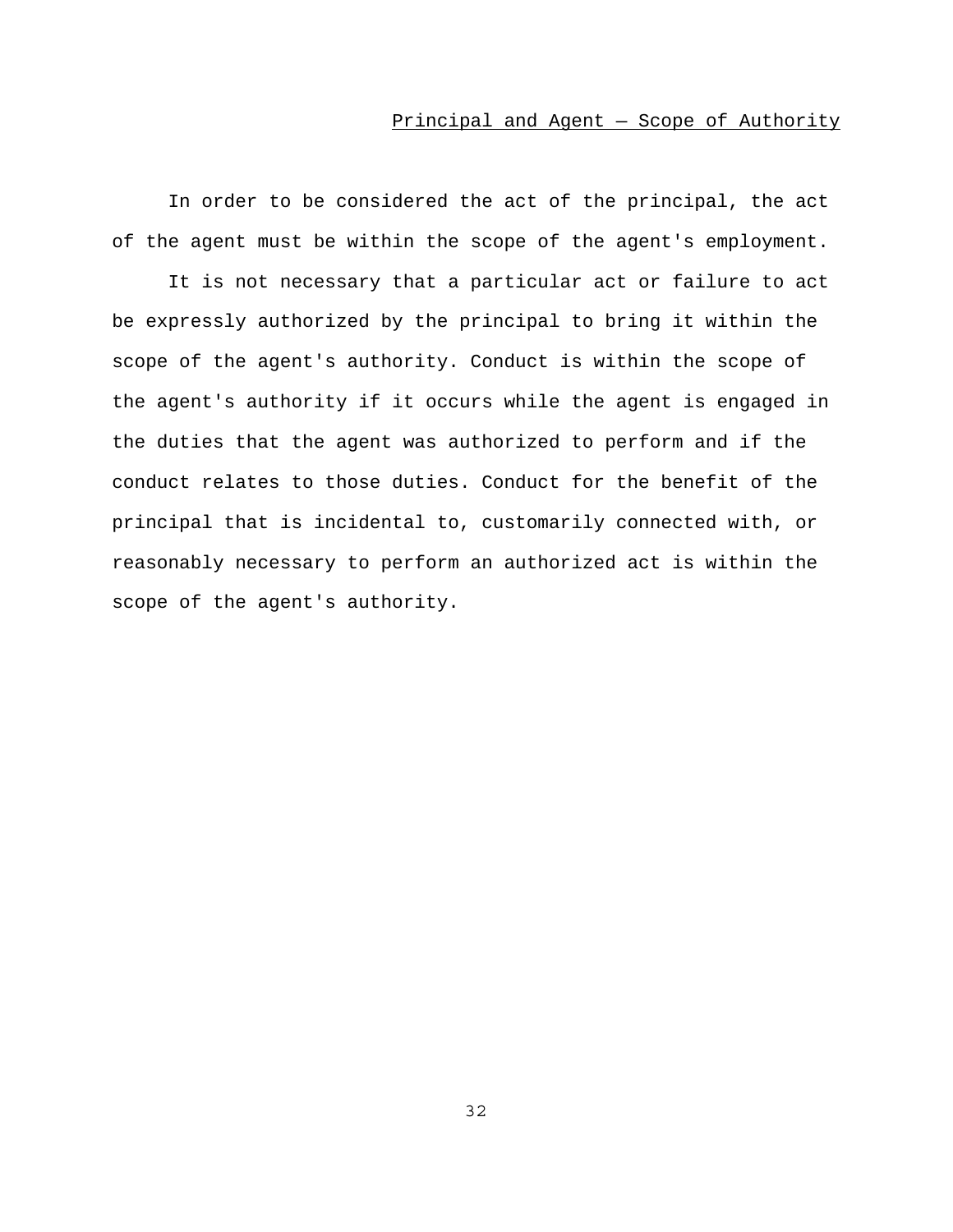## Principal and Agent — Responsibility of Agent Imputed to the Principal: Zachary and ZTI

ZTI and Zachary are sued as principal and agent. It has been established that the defendant ZTI is the principal and the defendant Zachary is the agent.

If you find that the agent is responsible, you must also find that the principal is responsible.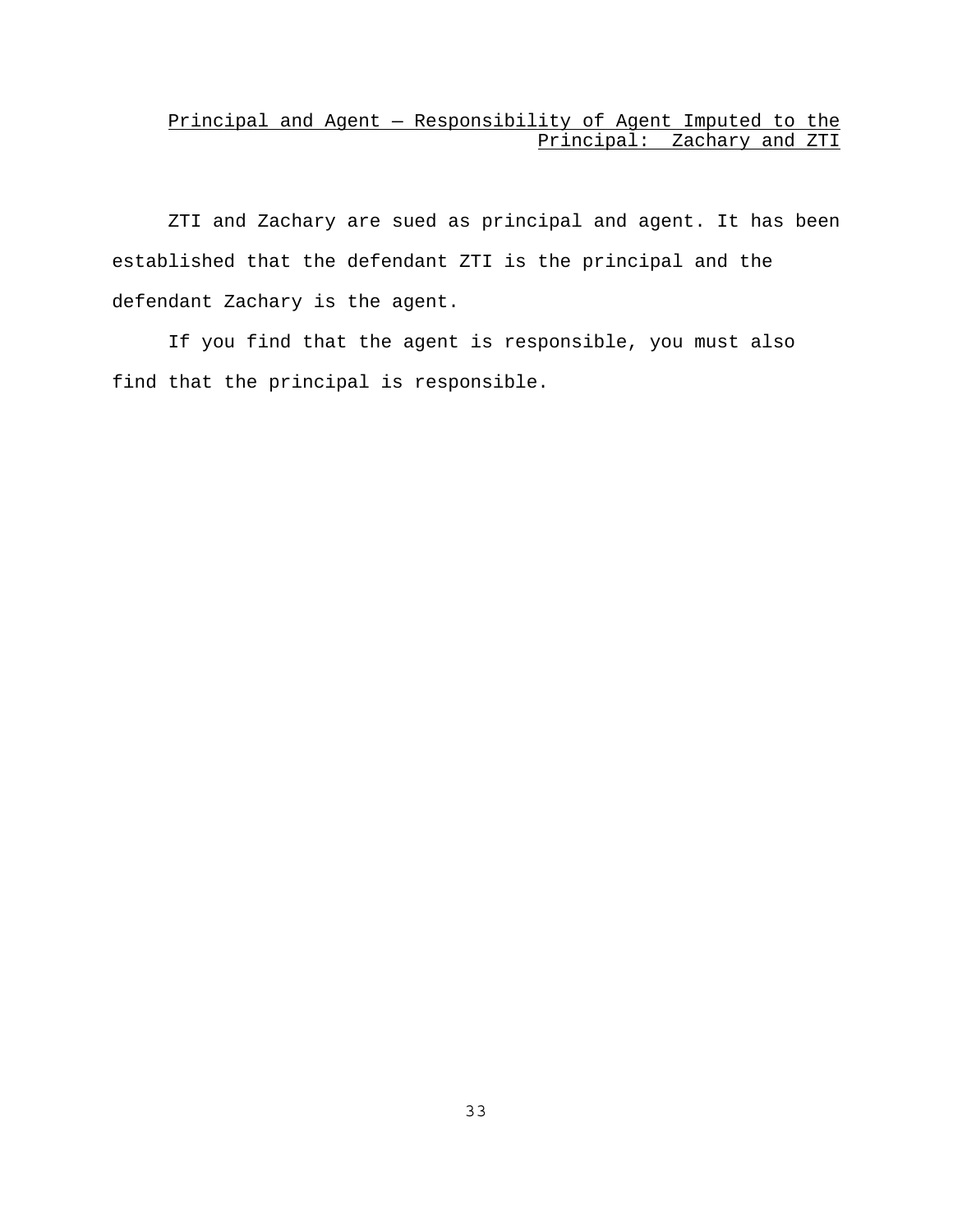## Principal and Agent — Responsibility of Agent Imputed to the Principal: Caesar and J2

J2 and Caesar are sued as principal and agent. It has been established that the defendant J2 is the principal and the defendant Caesar is the agent.

If you find that the agent is responsible, you must also find that the principal is responsible.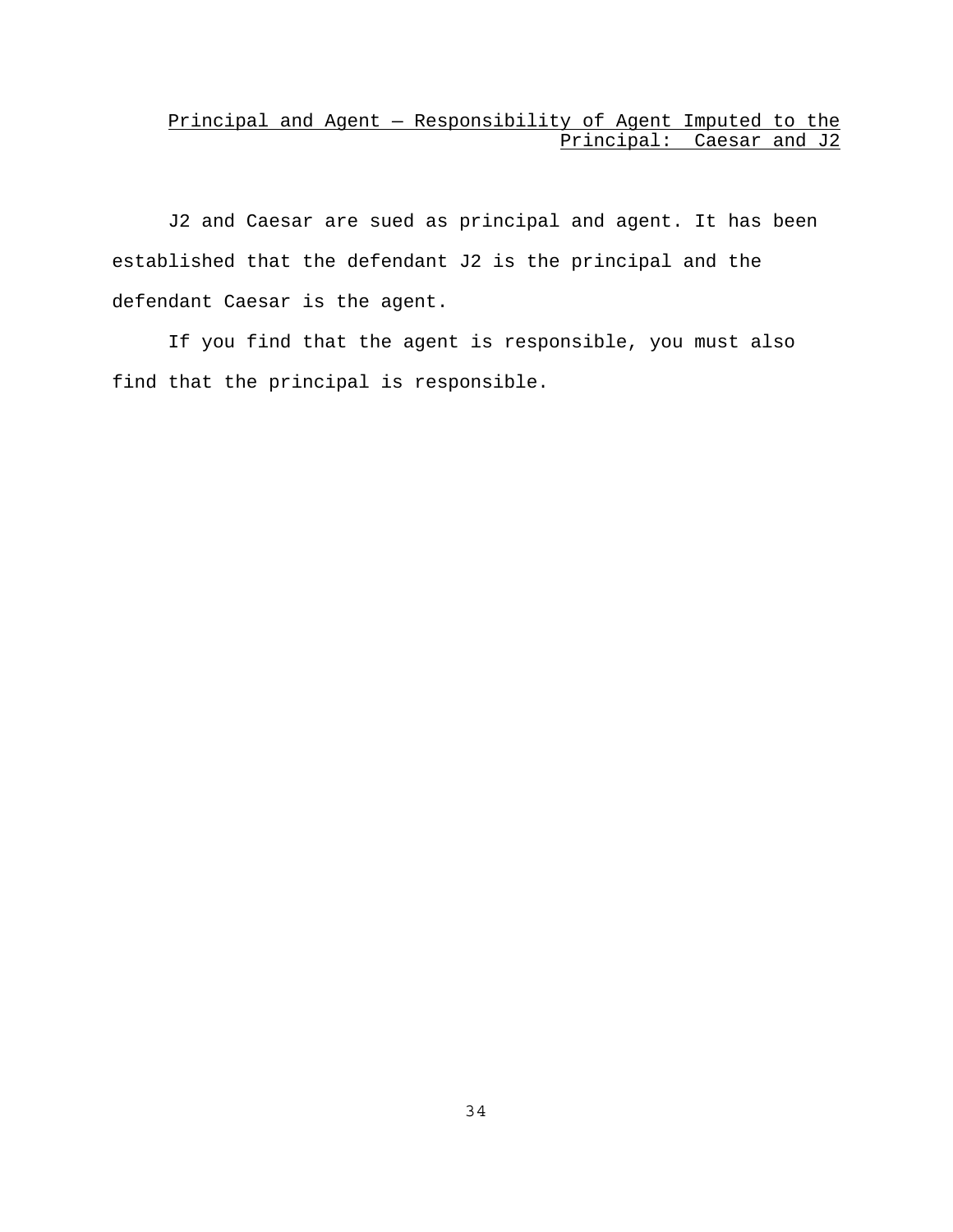## Principal and Agent — Responsibility of Agent Imputed to the Principal: Zachary and J2

J2 and Zachary are sued as principal and agent. It has been established that the defendant J2 is the principal and the defendant Zachary is the agent.

If you find that the agent is responsible, you must also find that the principal is responsible.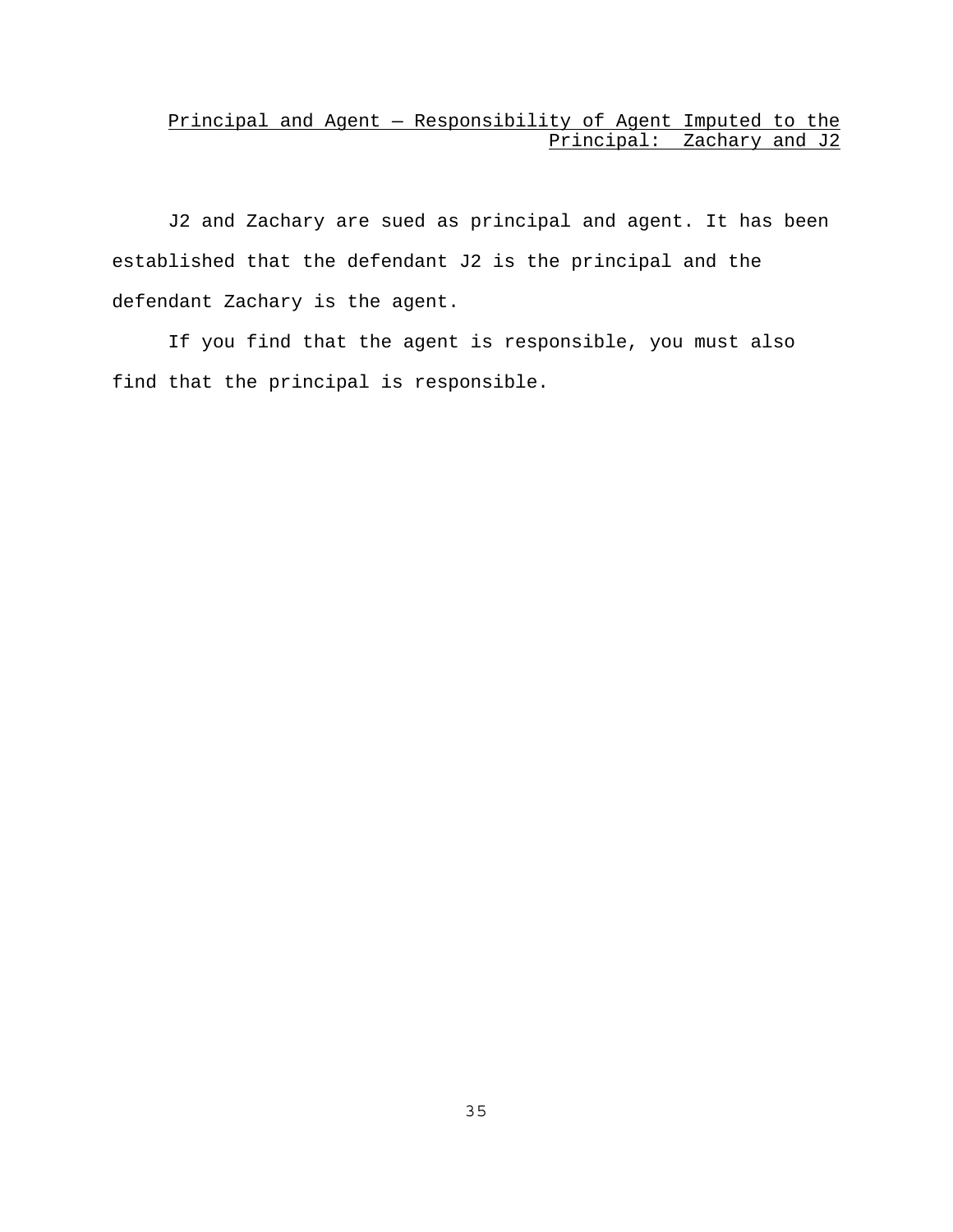## Principal and Agent — Responsibility of Agent Imputed to the Principal: Tomlinson and ZTI

The plaintiff claims that Tomlinson, who is not a party to this suit, was acting as agent for defendant ZTI within the scope of agent's employment at the time that the event(s) occurred.

If you find that Tomlinson was the agent of defendant ZTI and was acting within the scope of his authority during that time, then any act or omission of Tomlinson was in law the act or omission of ZTI.

However, if you find that at the time of the events Tomlinson was not the agent of the defendant ZTI or was not acting within the scope of his authority for ZTI, then you may not find against ZTI on this theory.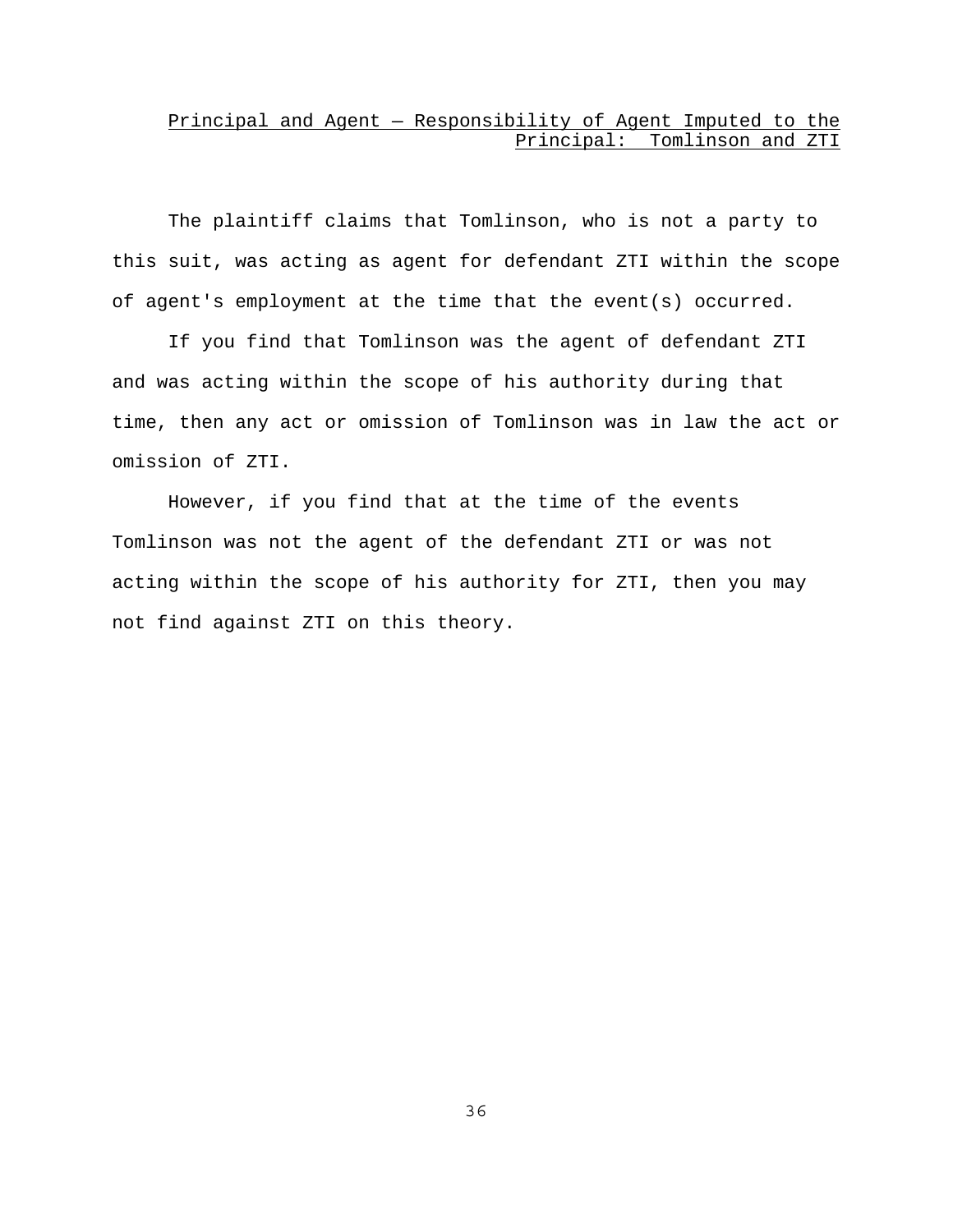### Principal and Agent — Responsibility of Agent Imputed to the Principal: Tomlinson and Zachary

The plaintiff claims that Tomlinson, who is not a party to this suit, was acting as agent for defendant James Zachary within the scope of agent's employment at the time that the event(s) occurred.

If you find that Tomlinson was the agent of defendant James Zachary and was acting within the scope of his authority during that time, then any act or omission of Tomlinson was in law the act or omission of James Zachary.

However, if you find that at the time of the events Tomlinson was not the agent of the defendant James Zachary or was not acting within the scope of his authority for James Zachary, then you may not find against James Zachary on this theory.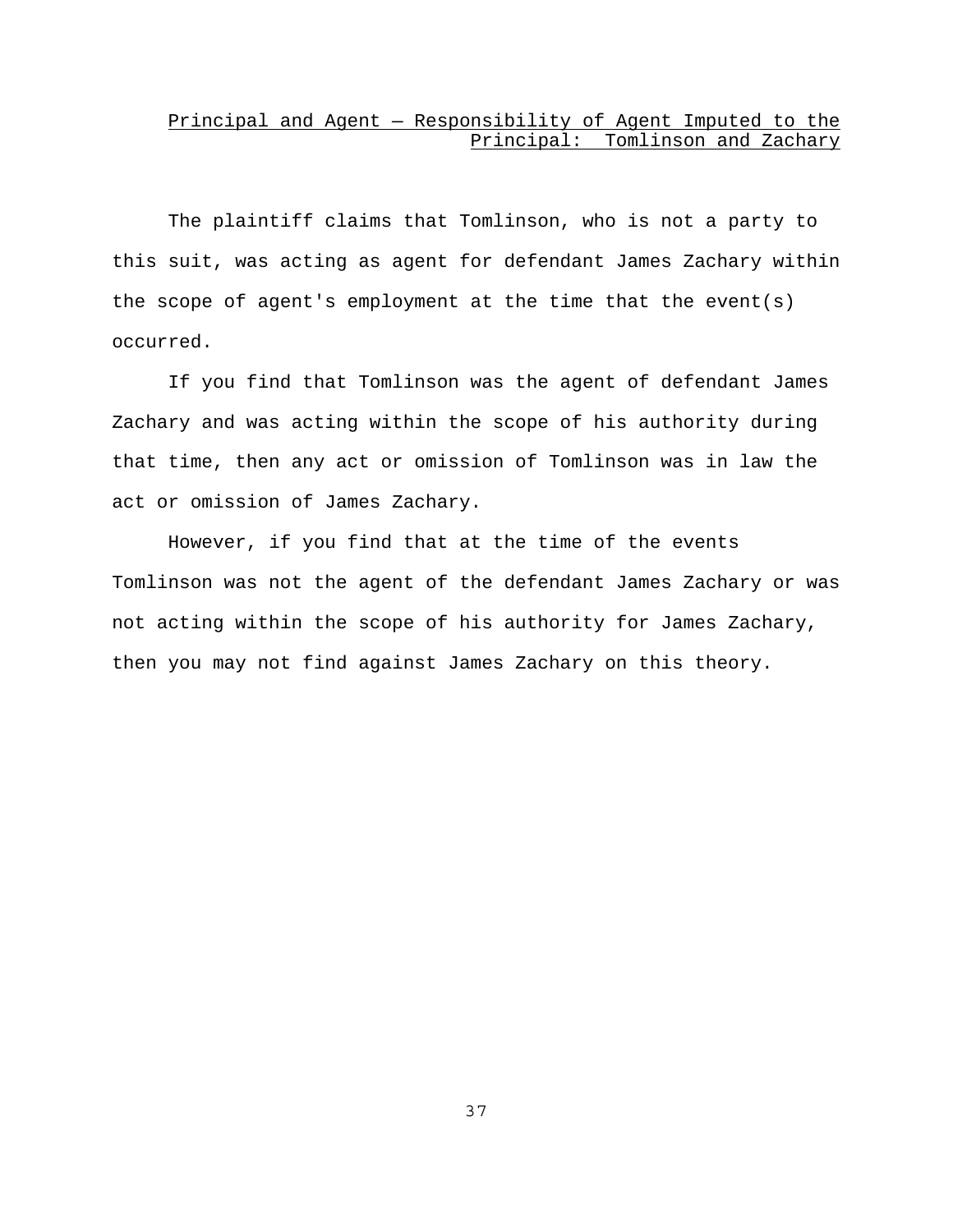## Principal and Agent — Responsibility of Agent Imputed to the Principal: Tomlinson and J2

The plaintiff claims that Tomlinson, who is not a party to this suit, was acting as agent for defendant J2 within the scope of agent's employment at the time that the event(s) occurred.

If you find that Tomlinson was the agent of defendant J2 and was acting within the scope of his authority during that time, then any act or omission of Tomlinson was in law the act or omission of J2.

However, if you find that at the time of the events Tomlinson was not the agent of the defendant J2 or was not acting within the scope of his authority for J2, then you may not find against J2 on this theory.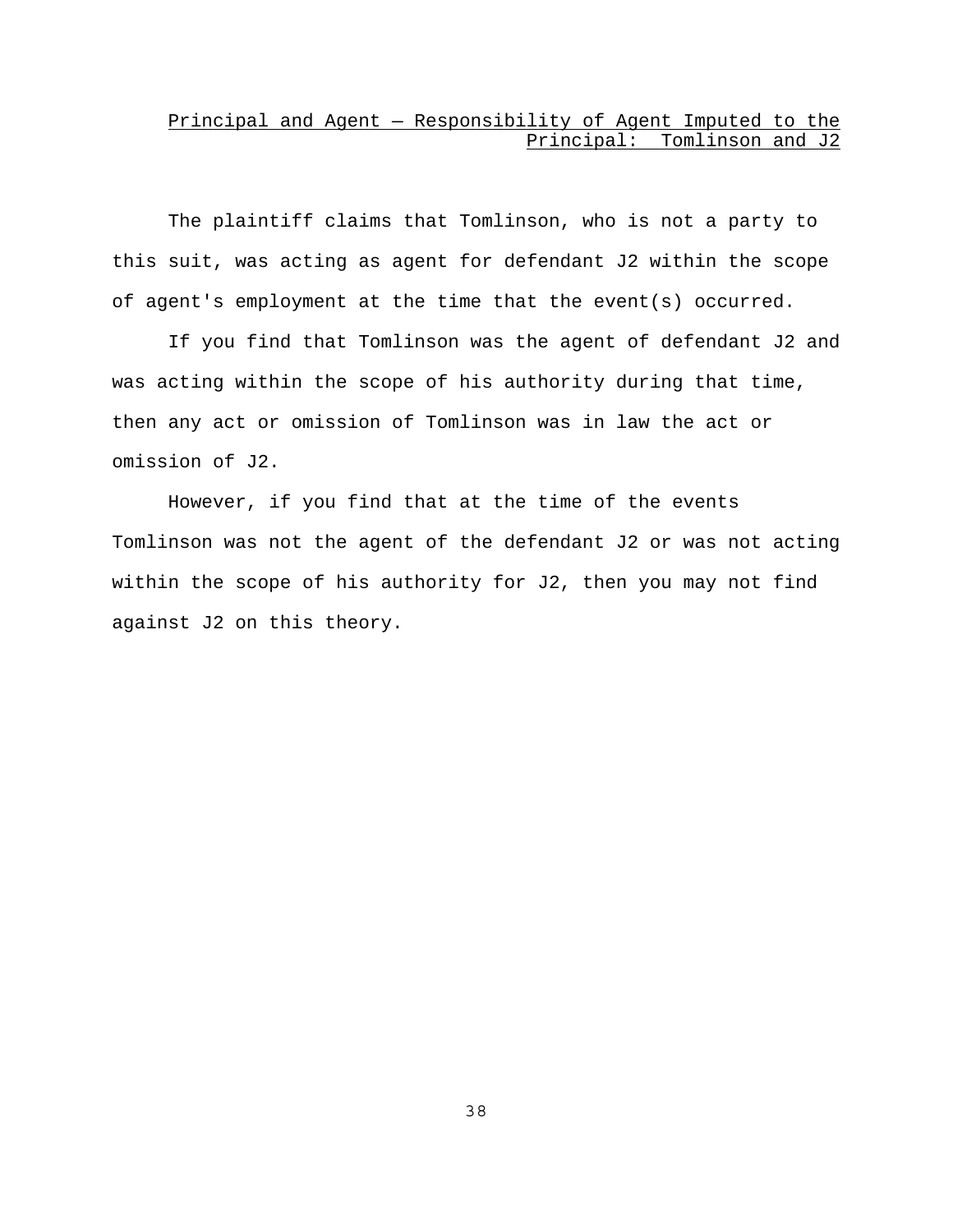## Principal and Agent — Responsibility of Agent Imputed to the Principal: Tomlinson and Caesar

The plaintiff claims that Tomlinson, who is not a party to this suit, was acting as agent for defendant Joseph Caesar within the scope of agent's employment at the time that the event(s) occurred.

If you find that Tomlinson was the agent of defendant Joseph Caesar and was acting within the scope of his authority during that time, then any act or omission of Tomlinson was in law the act or omission of Joseph Caesar.

However, if you find that at the time of the events Tomlinson was not the agent of the defendant Joseph Caesar or was not acting within the scope of his authority for Joseph Caesar, then you may not find against Joseph Caesar on this theory.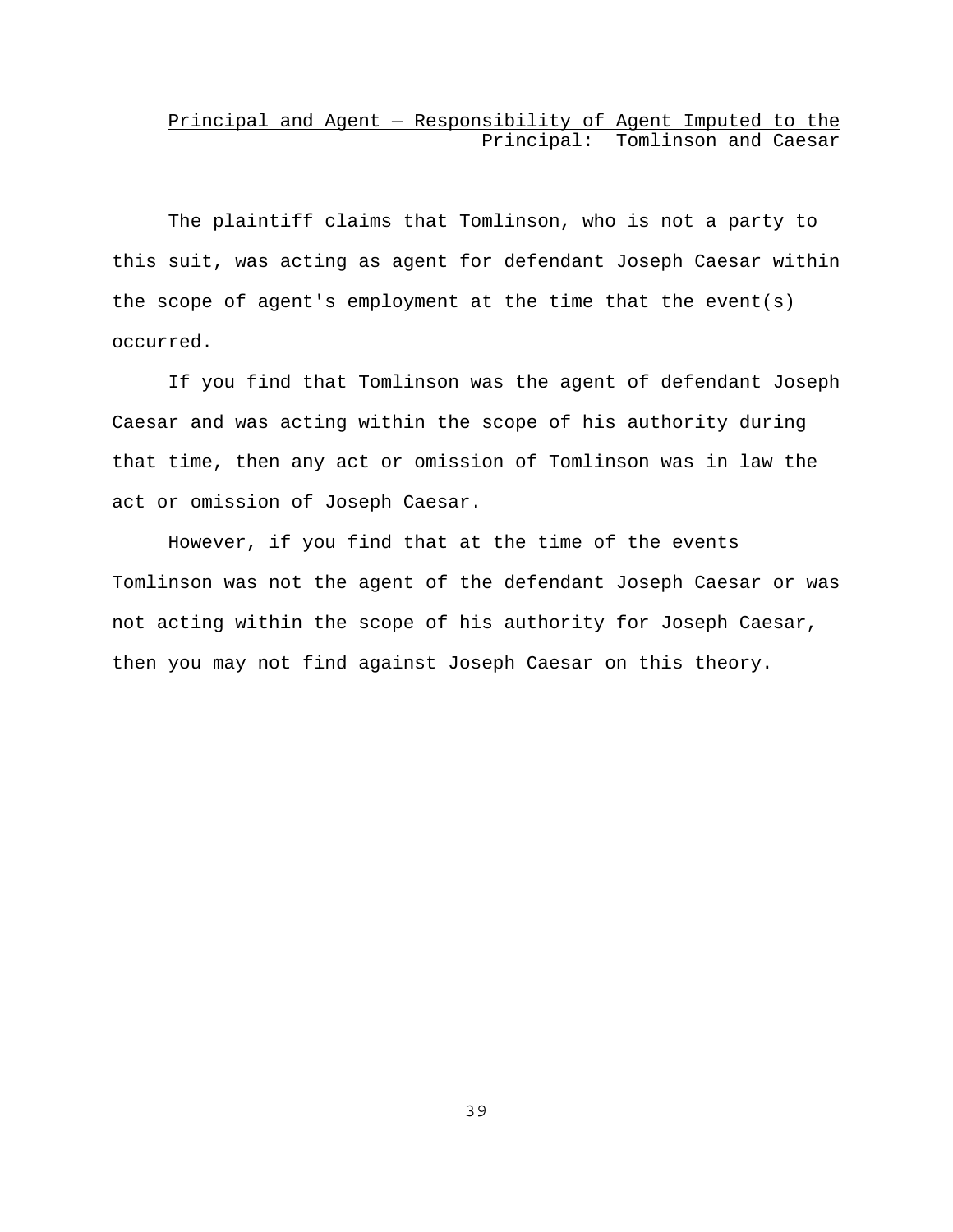### Principal and Agent — Responsibility of Agent Imputed to the Principal: Tomlinson and Kollsman

The plaintiff claims that Tomlinson, who is not a party to this suit, was acting as agent for defendant Kollsman within the scope of agent's employment at the time that the event(s) occurred.

If you find that Tomlinson was the agent of defendant Kollsman and was acting within the scope of his authority during that time, then any act or omission of Tomlinson was in law the act or omission of Kollsman.

However, if you find that at the time of the events Tomlinson was not the agent of the defendant Kollsman or was not acting within the scope of his authority for Kollsman, then you may not find against Kollsman on this theory.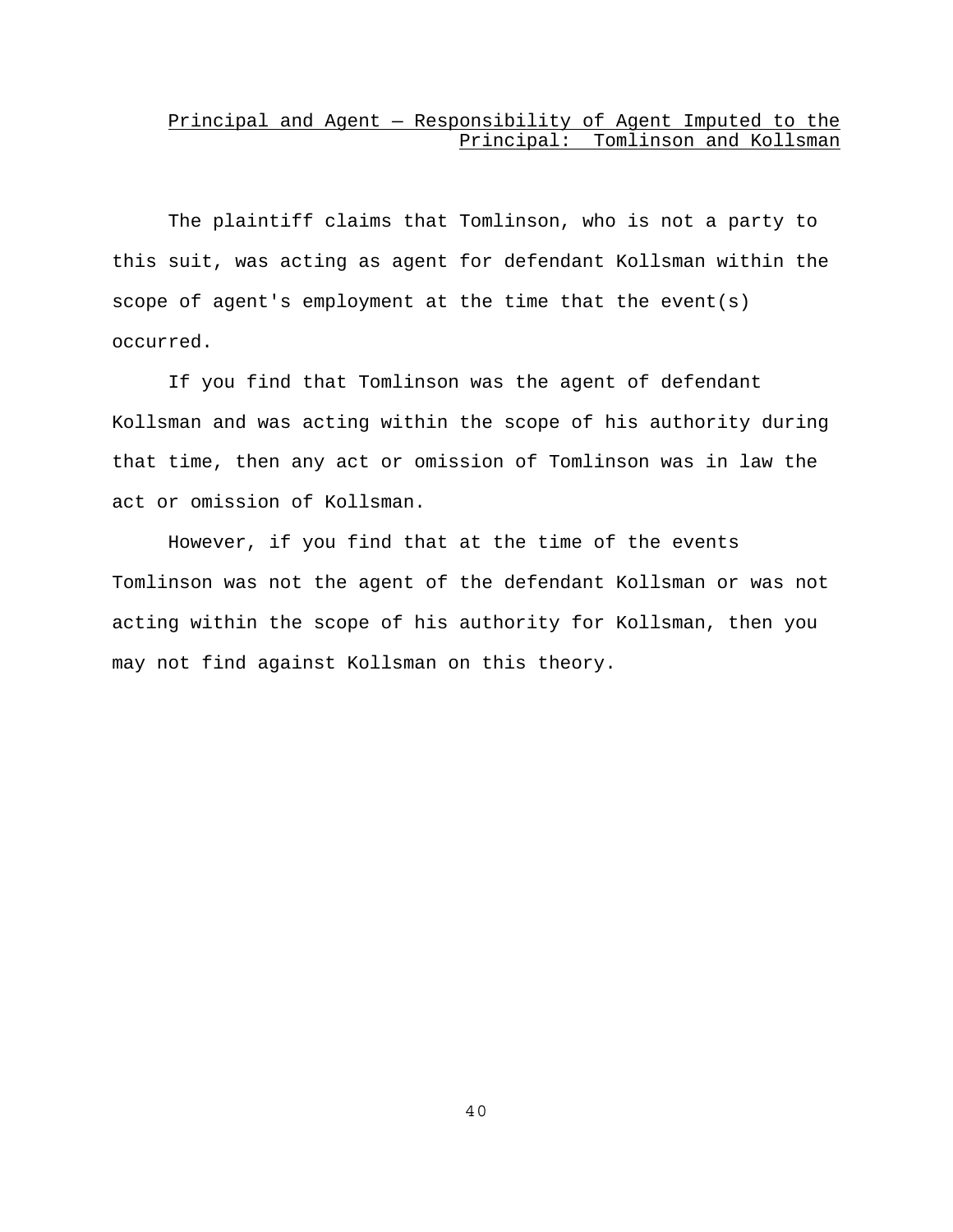## Principal and Agent — Responsibility of Agent Imputed to the Principal: Strathmann and ZTI

The plaintiff claims that Strathmann, who is not a party to this suit, was acting as agent for defendant ZTI within the scope of agent's employment at the time that the event(s) occurred.

If you find that Strathmann was the agent of defendant ZTI and was acting within the scope of his authority during that time, then any act or omission of Strathmann was in law the act or omission of ZTI.

However, if you find that at the time of the events Strathmann was not the agent of the defendant ZTI or was not acting within the scope of his authority for ZTI, then you may not find against ZTI on this theory.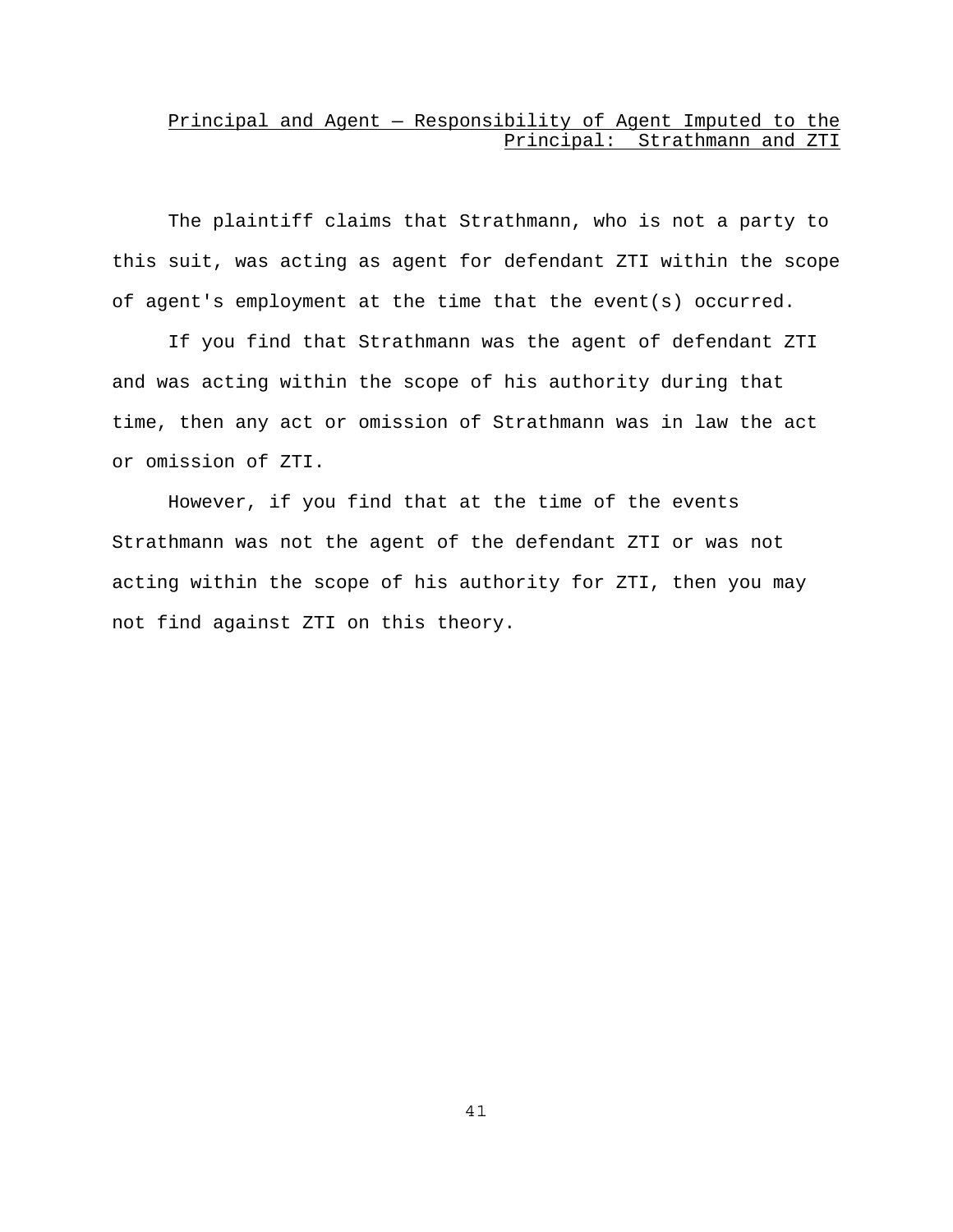### Principal and Agent — Responsibility of Agent Imputed to the Principal: Strathmann and James Zachary

The plaintiff claims that Strathmann, who is not a party to this suit, was acting as agent for defendant James Zachary within the scope of agent's employment at the time that the event(s) occurred.

If you find that Strathmann was the agent of defendant James Zachary and was acting within the scope of his authority during that time, then any act or omission of Strathmann was in law the act or omission of James Zachary.

However, if you find that at the time of the events Strathmann was not the agent of the defendant James Zachary or was not acting within the scope of his authority for James Zachary, then you may not find against James Zachary on this theory.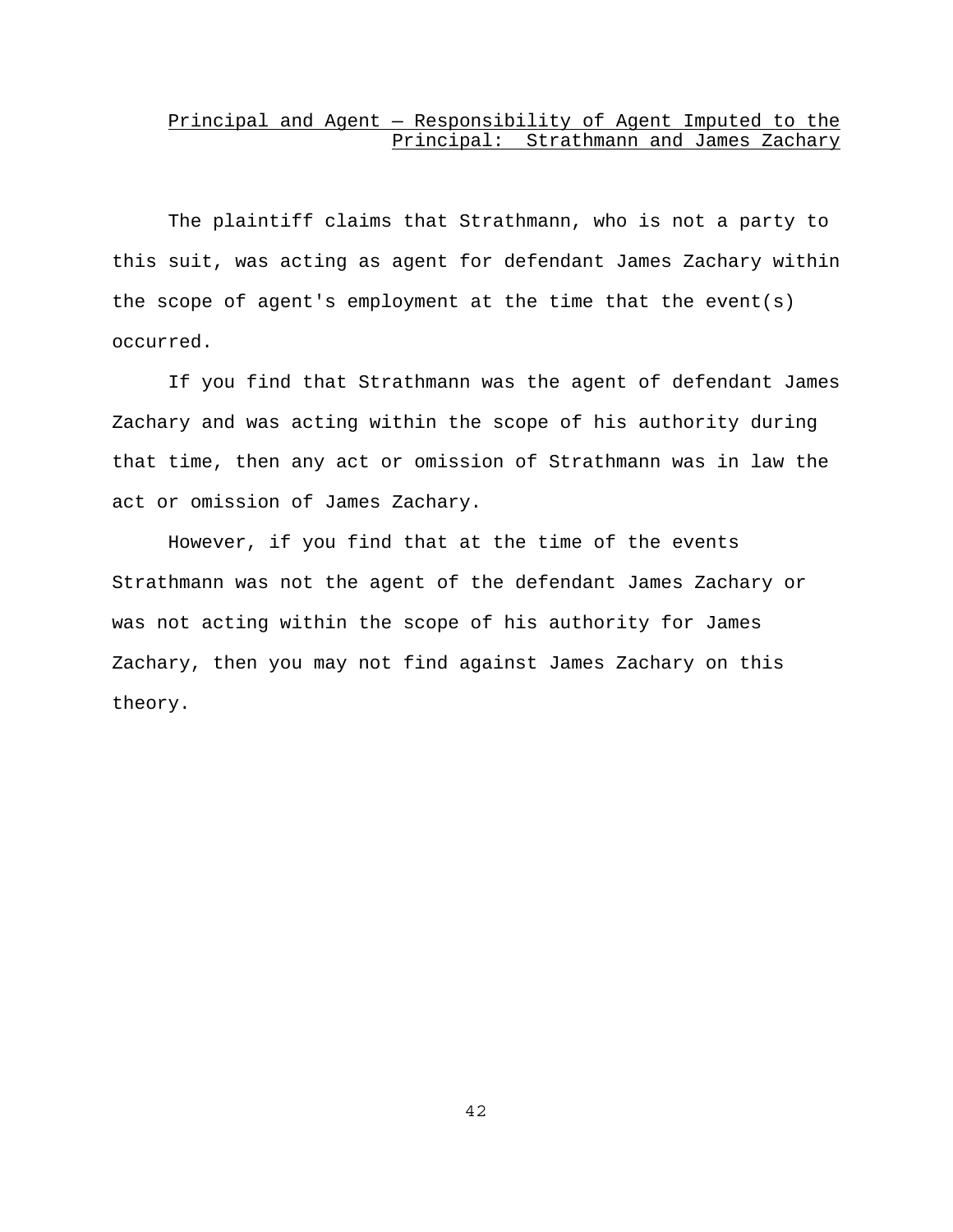## Principal and Agent — Responsibility of Agent Imputed to the Principal: Strathmann and J2

The plaintiff claims that Strathmann, who is not a party to this suit, was acting as agent for defendant J2 within the scope of agent's employment at the time that the event(s) occurred.

If you find that Strathmann was the agent of defendant J2 and was acting within the scope of his authority during that time, then any act or omission of Strathmann was in law the act or omission of J2.

However, if you find that at the time of the events Strathmann was not the agent of the defendant J2 or was not acting within the scope of his authority for J2, then you may not find against J2 on this theory.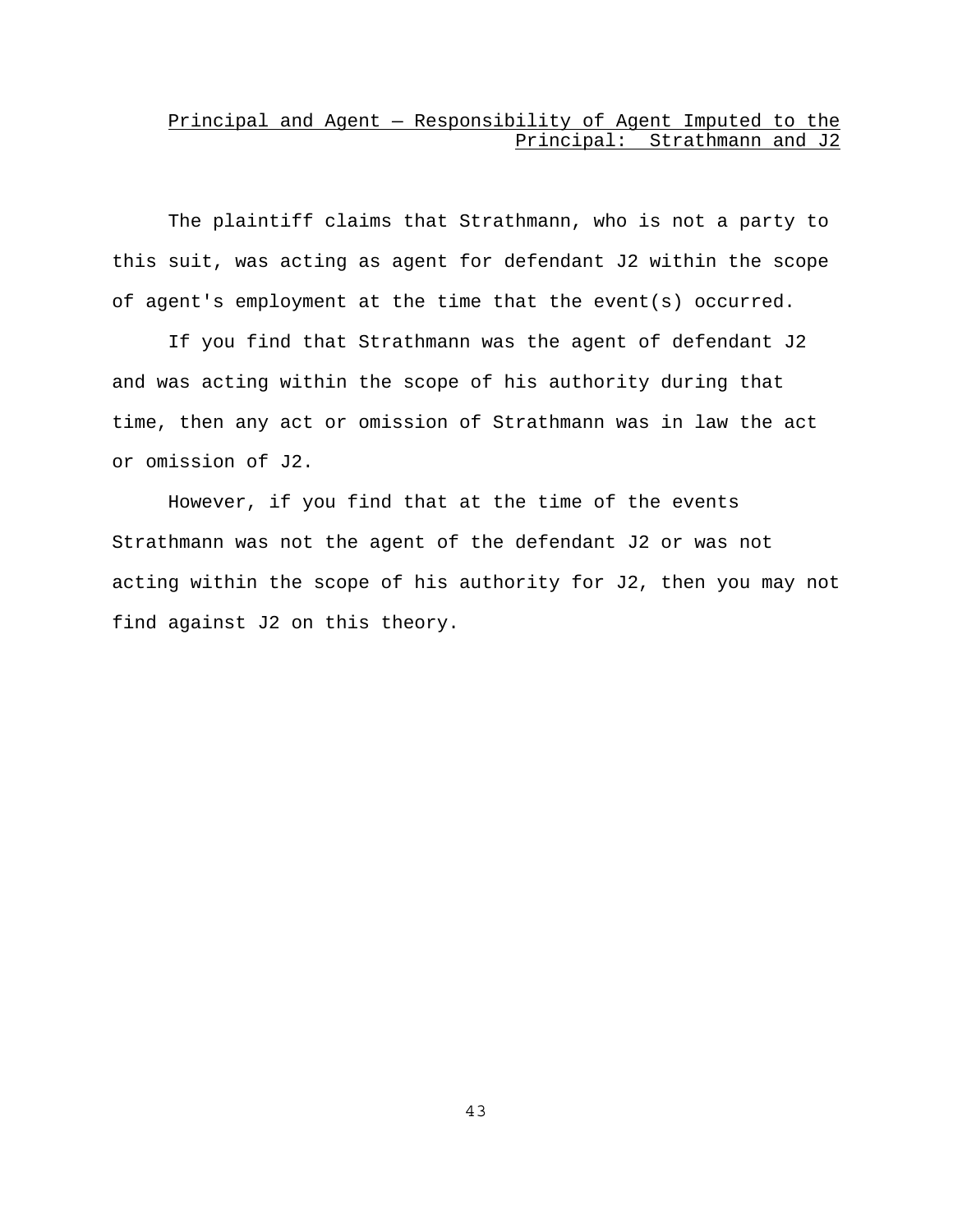### Principal and Agent — Responsibility of Agent Imputed to the Principal: Strathmann and Caesar

The plaintiff claims that Strathmann, who is not a party to this suit, was acting as agent for defendant Joseph Caesar within the scope of agent's employment at the time that the event(s) occurred.

If you find that Strathmann was the agent of defendant Joseph Caesar and was acting within the scope of his authority during that time, then any act or omission of Strathmann was in law the act or omission of Joseph Caesar.

However, if you find that at the time of the events Strathmann was not the agent of the defendant Joseph Caesar or was not acting within the scope of his authority for Joseph Caesar, then you may not find against Joseph Caesar on this theory.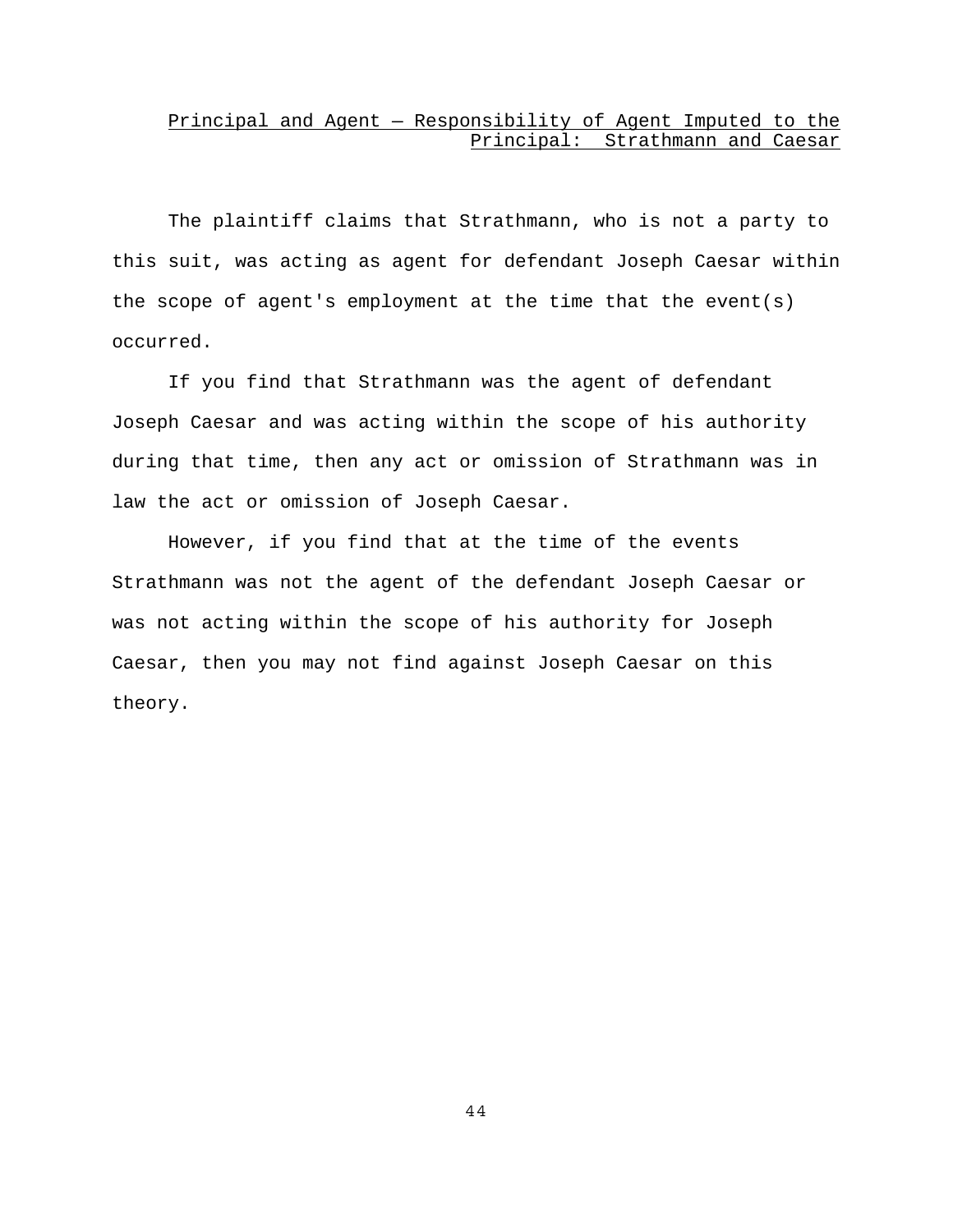### Principal and Agent — Responsibility of Agent Imputed to the Principal: Strathmann and Kollsman

The plaintiff claims that Strathmann, who is not a party to this suit, was acting as agent for defendant Kollsman within the scope of agent's employment at the time that the event(s) occurred.

If you find that Strathmann was the agent of defendant Kollsman and was acting within the scope of his authority during that time, then any act or omission of Strathmann was in law the act or omission of Kollsman.

However, if you find that at the time of the events Strathmann was not the agent of the defendant Kollsman or was not acting within the scope of his authority for Kollsman, then you may not find against Kollsman on this theory.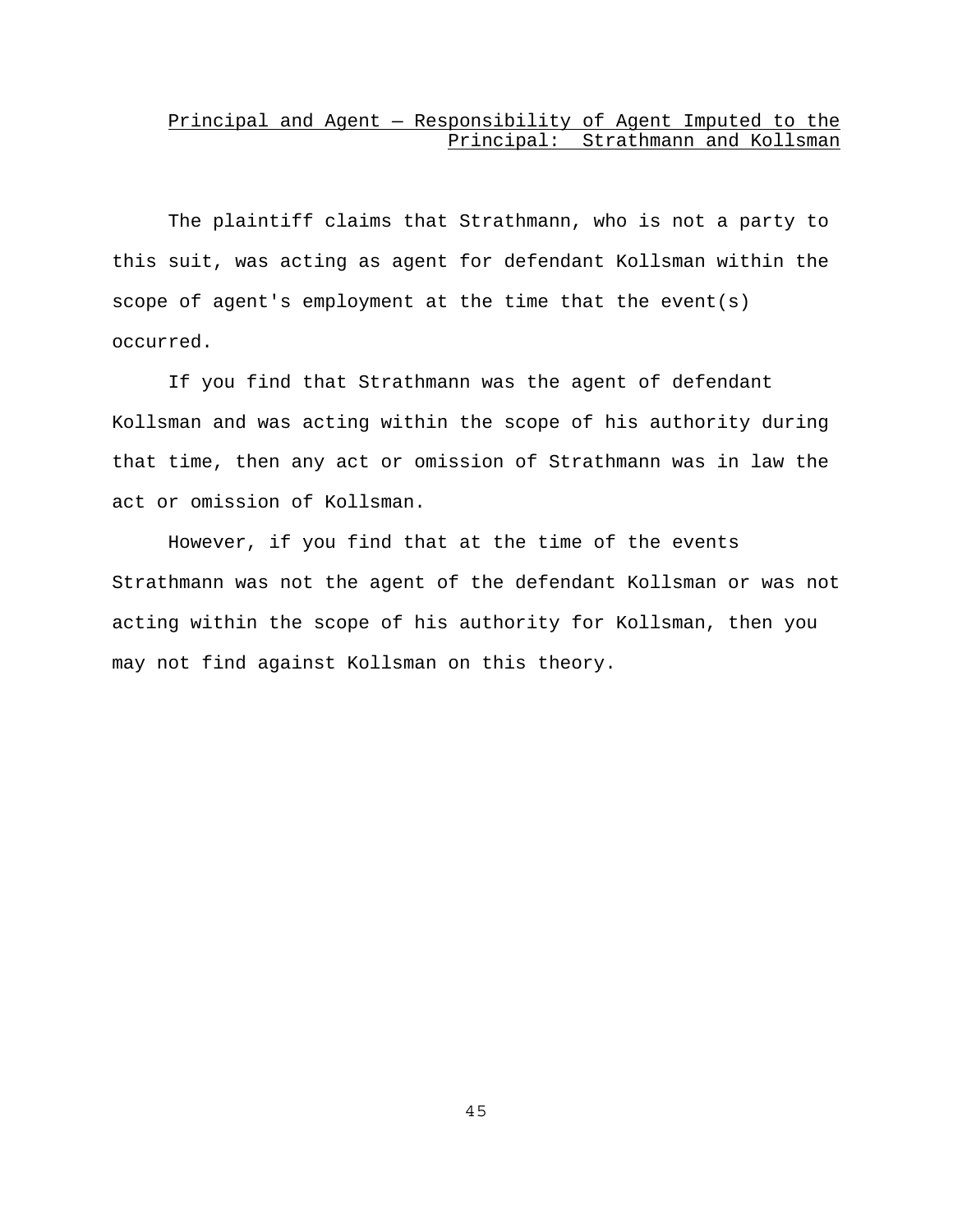#### Independent Contractor — Distinguished from Agent

One of the issues which you must decide is whether, at the time of the events, Tomlinson and/or Strathmann was the agent of ZTI, J2, Kollsman, Zachary, and/or Caesar or whether Tomlinson and/or Strathmann was an independent contractor.

While both an agent and independent contractor work for another person, there is an important distinction between them.

An "agent" of another person, called the principal, is authorized to act for or in place of the principal. A principal has the right to control the agent's actions. A principal ordinarily is legally responsible for the acts or omissions of the principal's agent.

An independent contractor exercises an independent employment or occupation in providing services. The independent contractor is answerable to the employer only as to the results of the work and not as to how the work is to be performed. A person who employs an independent contractor ordinarily is not legally responsible to others for the acts or omissions of the independent contractor.

An independent contractor may consider and follow any suggestions that the employer may make. These actions do not change the independent contractor into an agent so long as the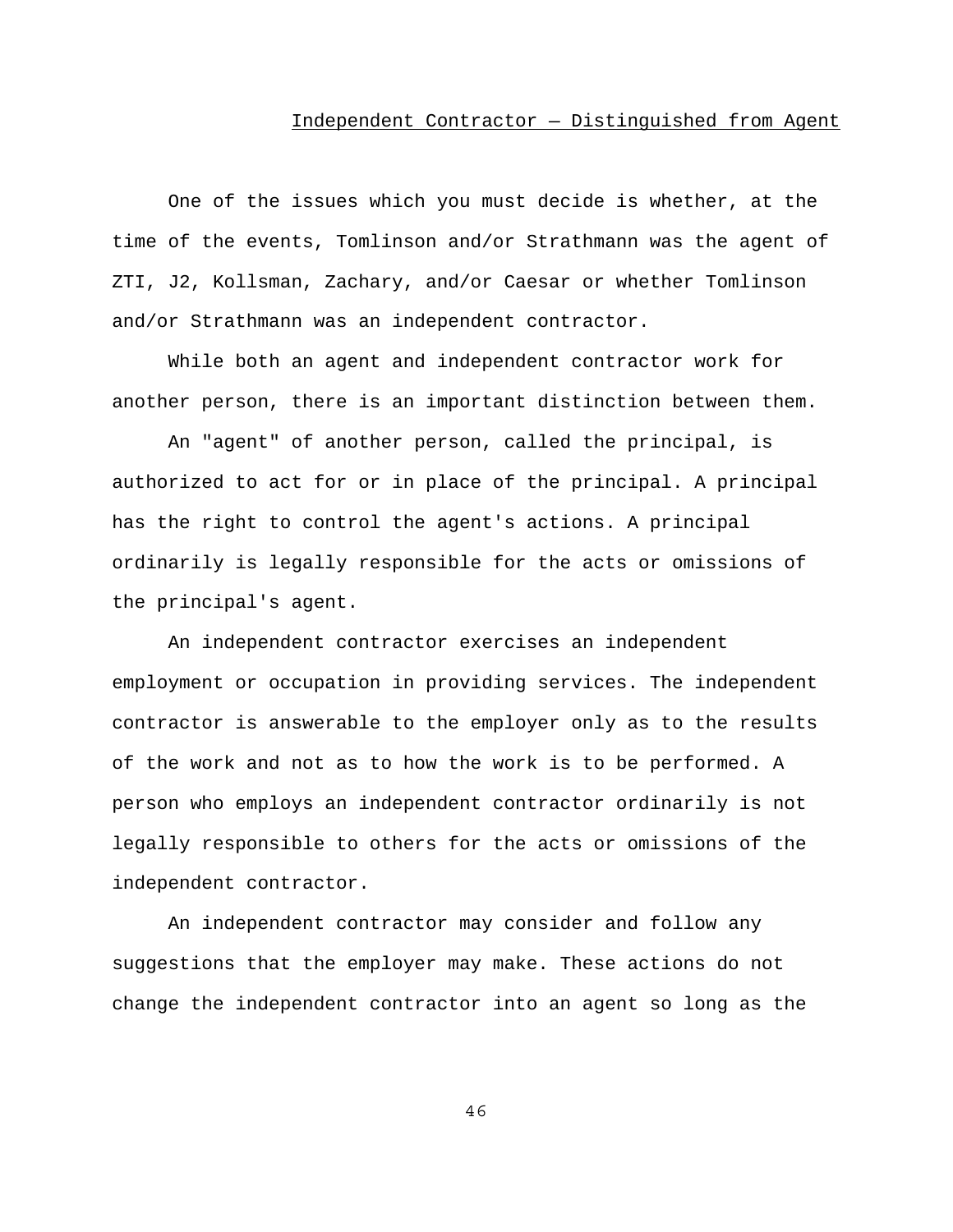independent contractor retains the right of control over the methods and manner in which the work is done.

Whether one is an agent or independent contractor depends upon who has the right to general and immediate control over the methods and manner in which the work is done. If the one who performs the work has that right, then that person is an independent contractor. If the employer has that right, then the employer is a principal and the one who performs the work is the agent.

However, merely because a person or company refers to someone as an "independent contractor" or "consultant" does not mean that the person or company is not an agent of a principal or that the person's or company's acts cannot be attributed to a principal. That is for you to decide. In other words, the title of "independent contractor" is of no importance if you find that the acts of a person or company are properly attributable to the principal under these instructions.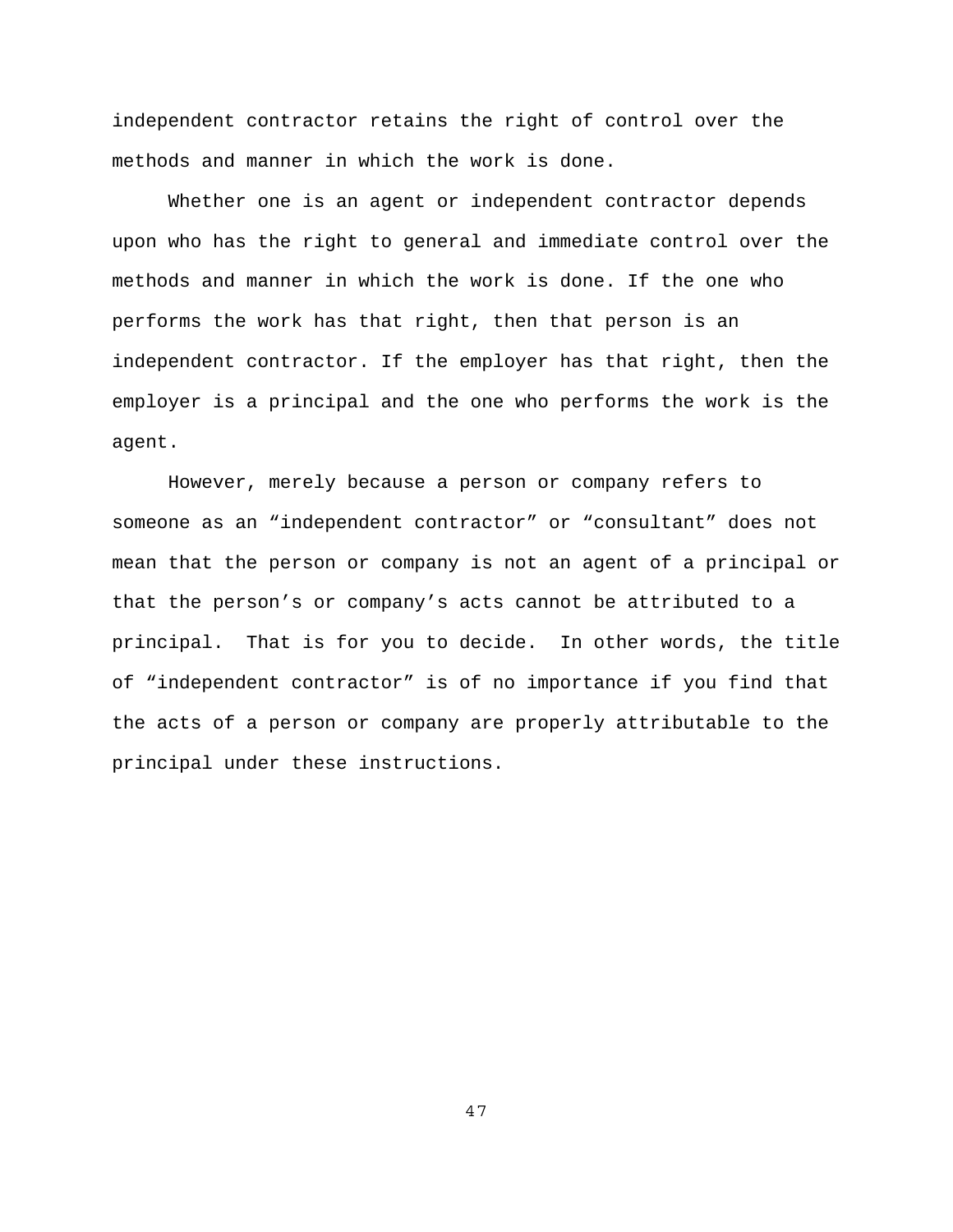# Agency — Employer's Vicarious Liability for Acts of Independent Contractor

An employer can be held vicariously liable when he directs, orders, or knowingly authorizes an independent contractor or consultant to engage in wrongful conduct when the independent contractor or consultant acts pursuant to the orders of the employer. If you find that the independent contractor or consultant acted pursuant to the order of the employer, then the employer is subject to the same liability as though the act or omission were that of the employer itself.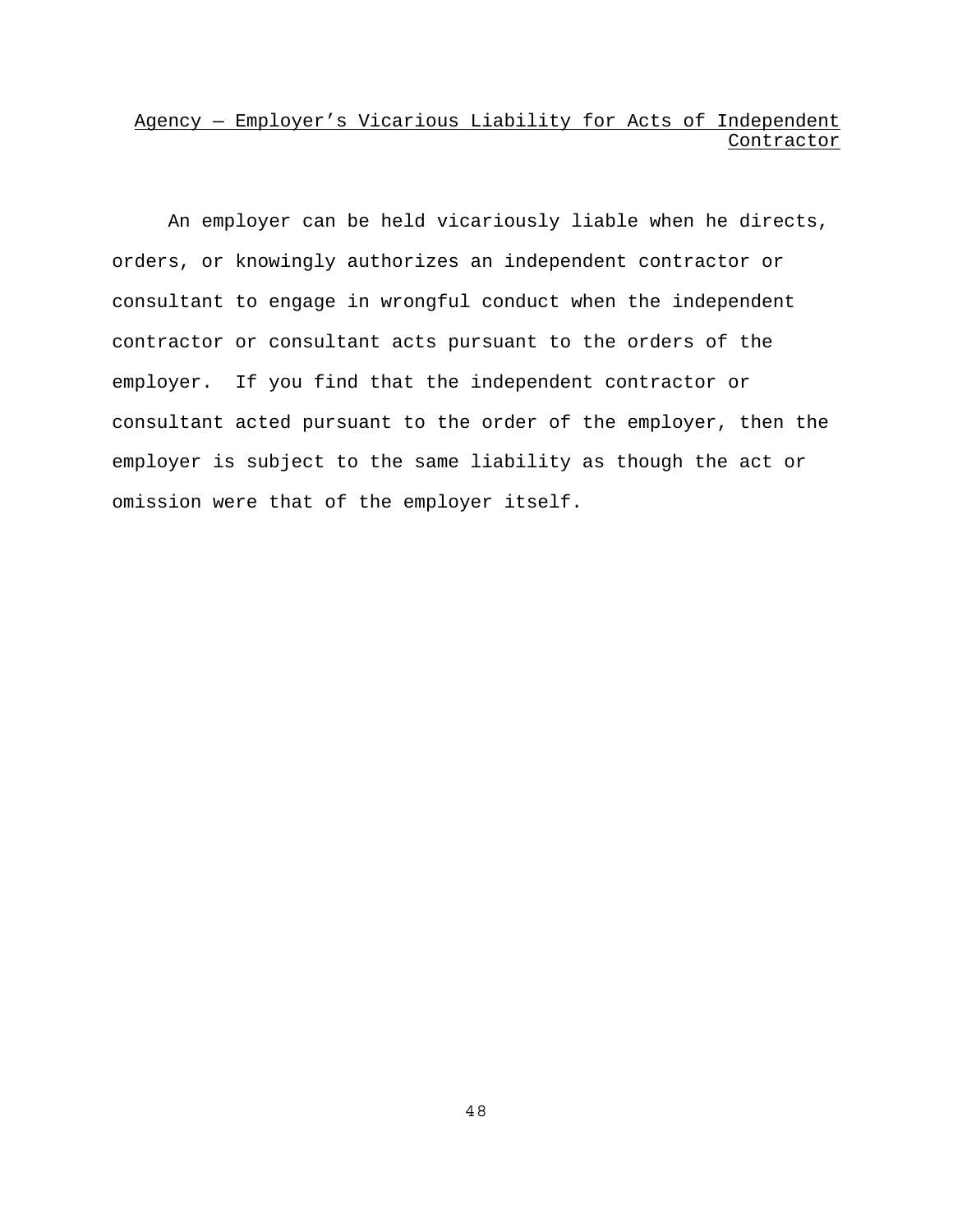## Joint and Several Liability

You may choose to hold all Defendants, or any subset of Defendants, jointly and severally liable if you find that they either: (1) acted in concert; (2) acted as part of a joint enterprise with mutual agency; or (3) acted pursuant to a common plan.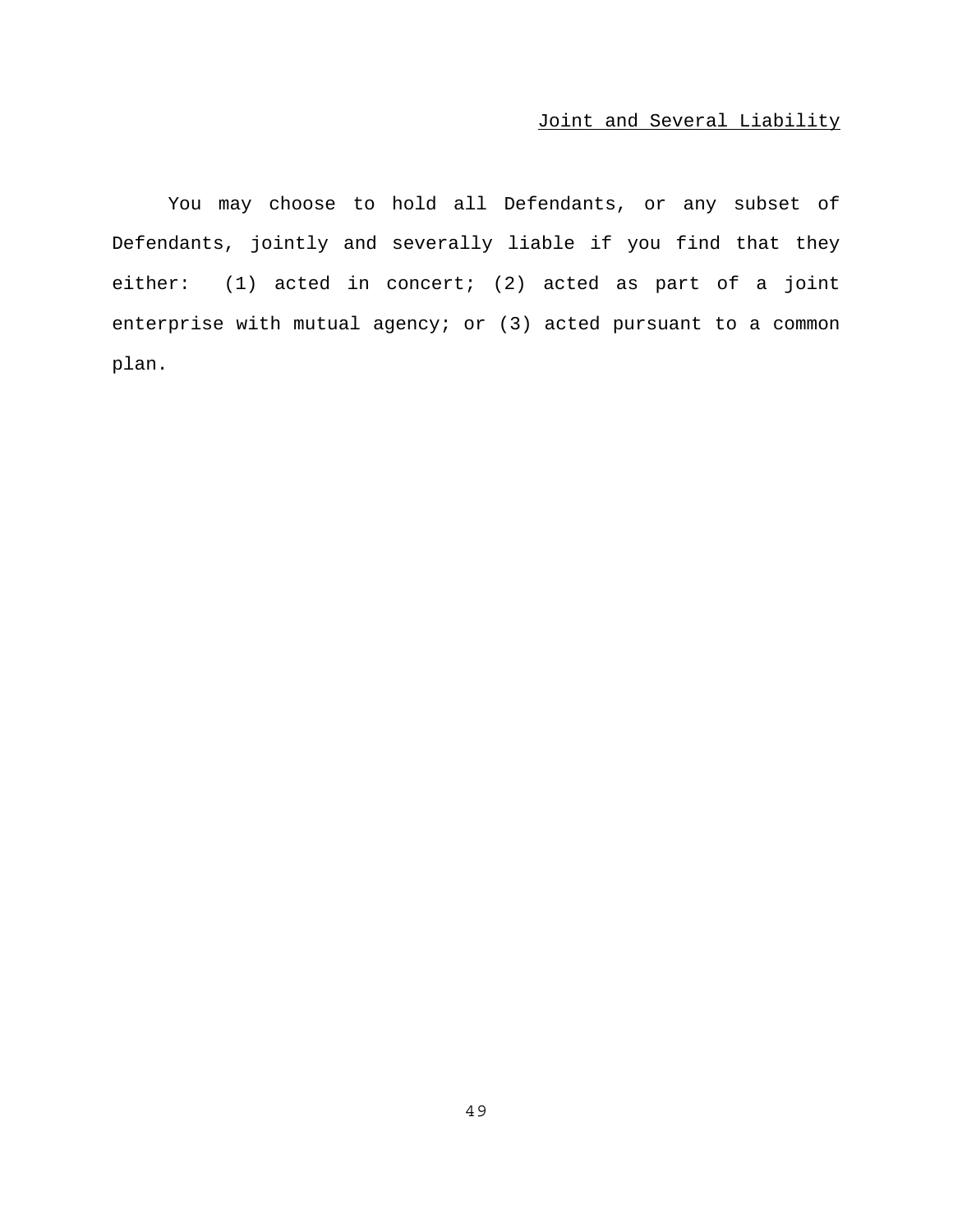II.

CLAIMS OF THE PARTIES AND THE LAW REGARDING LIABILITY

In this case, there is one (1) claim by Innovative Solutions and Support, Inc. against Kollsman, Inc.; there are two (2) claims by Innovative Solutions and Support, Inc. against J2, Inc.; there are five (5) claims by Innovative Solutions and Support, Inc. against Joseph Caesar; there are five (5) claims by Innovative Solutions and Support, Inc. against Zachary Technologies, Inc.; and there are five (5) claims by Innovative Solutions and Support, Inc. against James Zachary. There is one (1) claim by Zachary Technologies, Inc. against Innovative Solutions and Support, Inc. Remember, the number of claims is of no significance. Each claim must be considered separately and must be decided without regard to your determination as to any other claim.

The claim by Innovative Solutions and Support, Inc. against Kollsman, Inc. is a misappropriation of trade secrets claim. The claims by Innovative Solutions and Support, Inc. against J2, Inc. are (1) misappropriation of trade secrets and (2) unfair competition. The claims by Innovative Solutions and Support, Inc. against Joseph Caesar are (1) misappropriation of trade secrets, (2) breach of non-disclosure agreement, (3) unfair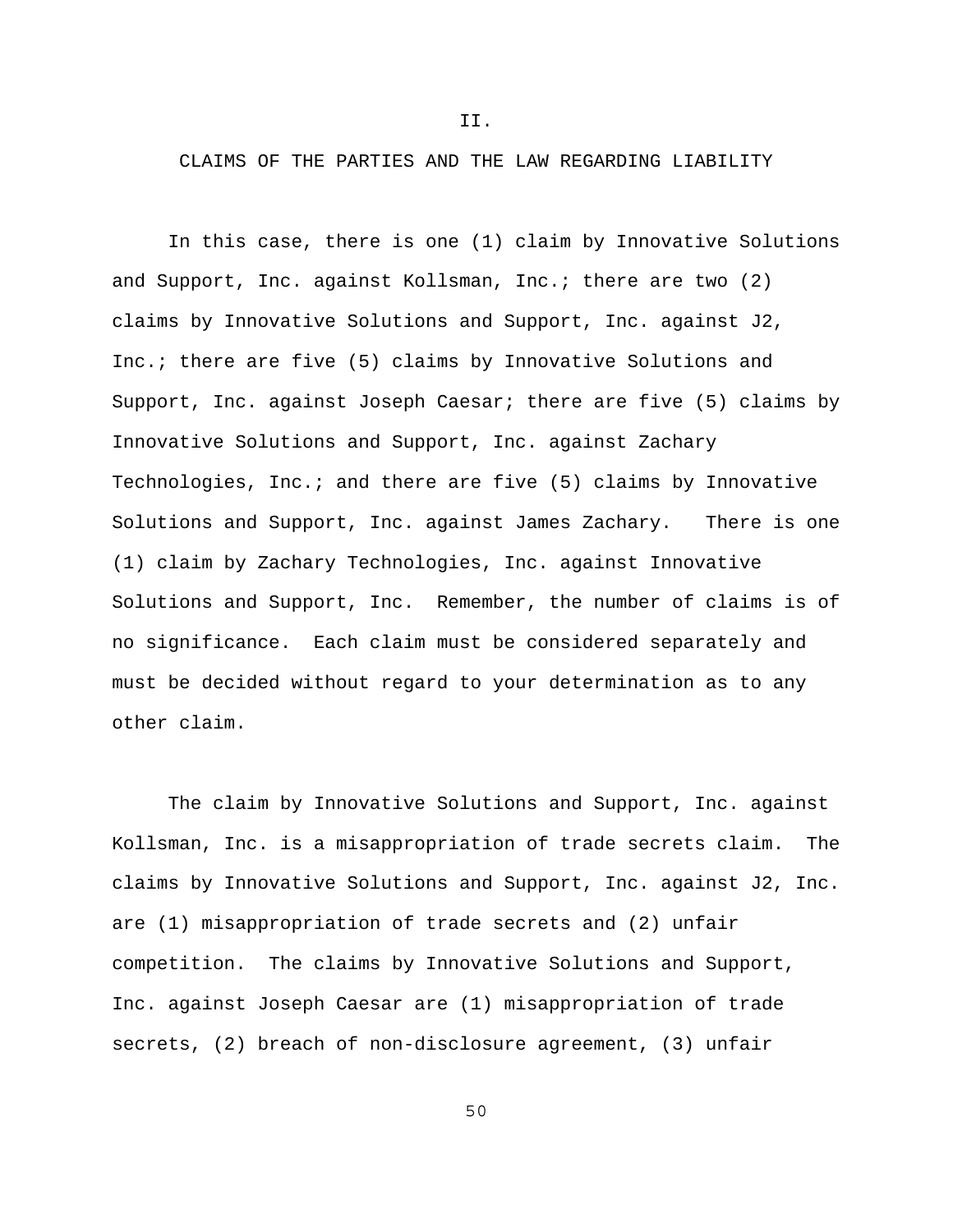competition, (4) breach of statutory fiduciary duty, and (5) breach of common law fiduciary duty/duty of loyalty. The claims by Innovative Solutions and Support, Inc. against Zachary Technologies, Inc. are (1) misappropriation of trade secrets, (2) breach of non-disclosure agreement, (3) breach of other contract provisions, (4) unfair competition, and (5) breach of common law fiduciary duty/duty of loyalty. The claims by Innovative Solutions and Support, Inc. against James Zachary are (1) misappropriation of trade secrets, (2) breach of non-disclosure agreement, (3) unfair competition, (4) breach of common law fiduciary duty/duty of loyalty, and (5) alter ego. The claim by Zachary Technologies, Inc. against Innovative Solutions and Support, Inc. is a breach of contract claim.

I will first instruct you regarding the elements that must be established by a preponderance of the evidence as to the misappropriation of trade secrets claims. I will then instruct you regarding the contract and contract related claims: (1) breach of non-disclosure agreement and (2) breach of contract. I will then instruct you regarding the unfair competition claims. I will then instruct you regarding the breach of fiduciary duty claims. I will then instruct you regarding the alter ego claim.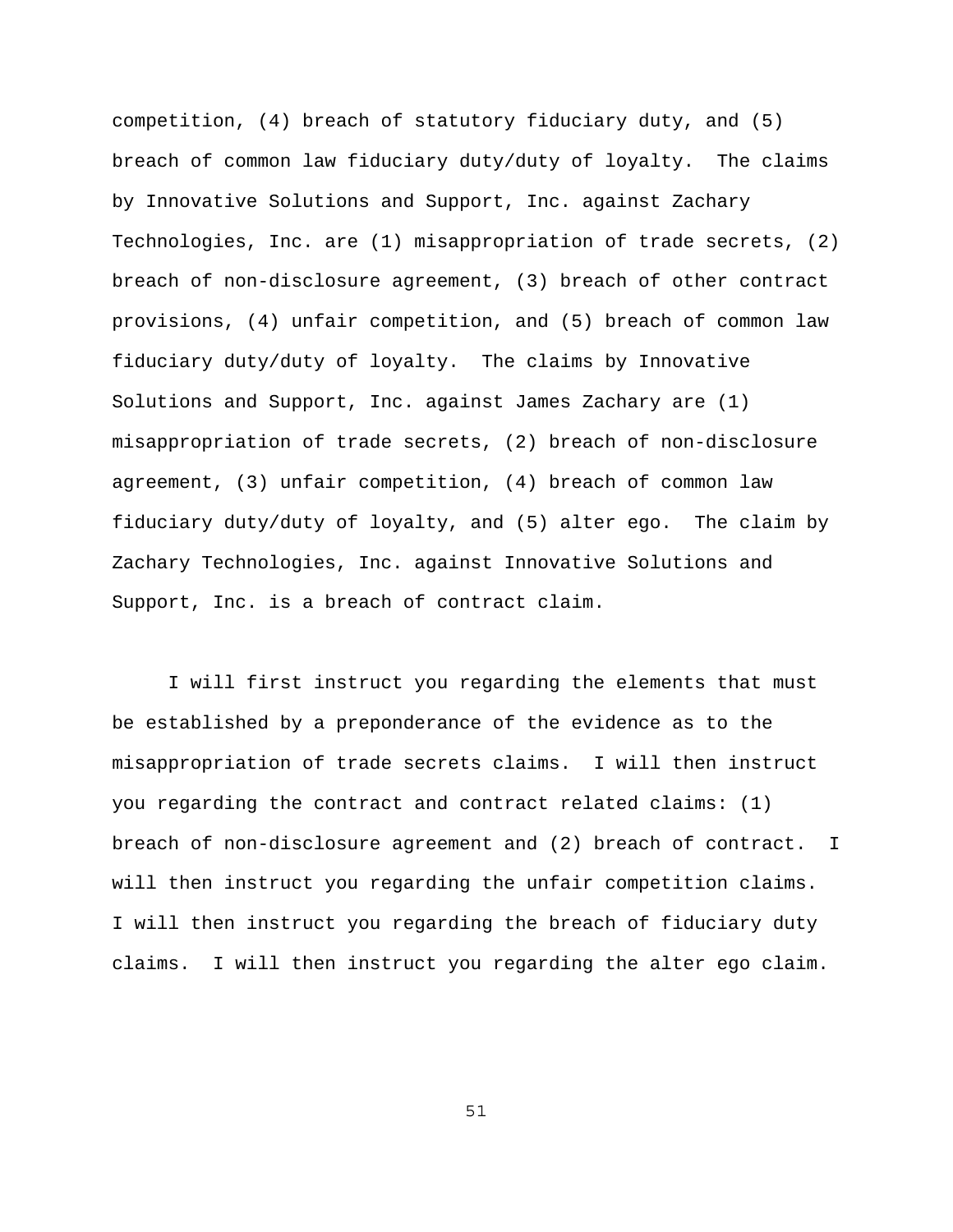### A. Misappropriation of Trade Secrets

The Court will now instruct you regarding Innovative Solutions and Support, Inc.'s first theory of relief - Misappropriation of Trade Secrets.

ISS has asserted a claim of misappropriation of trade secrets under Tennessee statutory law against all of the Defendants in this case.

ISS has identified the following alleged trade secrets which it claims have been misappropriated by the Defendants:

- 1. ISS's RADM Business Plan and the market analysis and forecasting associated with it;
- 2. ISS's Checksum Comments;
- 3. ISS's Checksum Source Code;
- 4. ISS's Checksum Algorithm;
- 5. ISS's Altitude Rate Algorithm;
- 6. ISS's Combined Recipe incorporated in the ISS ADDU and AIU Interface;
- 7. ISS's RS 422 Logical Message Protocol;
- 8. ISS's Test Values;
- 9. ISS's Testing and Calibration Procedures relating to Pressure Transducer Stability, i.e., the pressure transducer stability problem and how to solve the problem.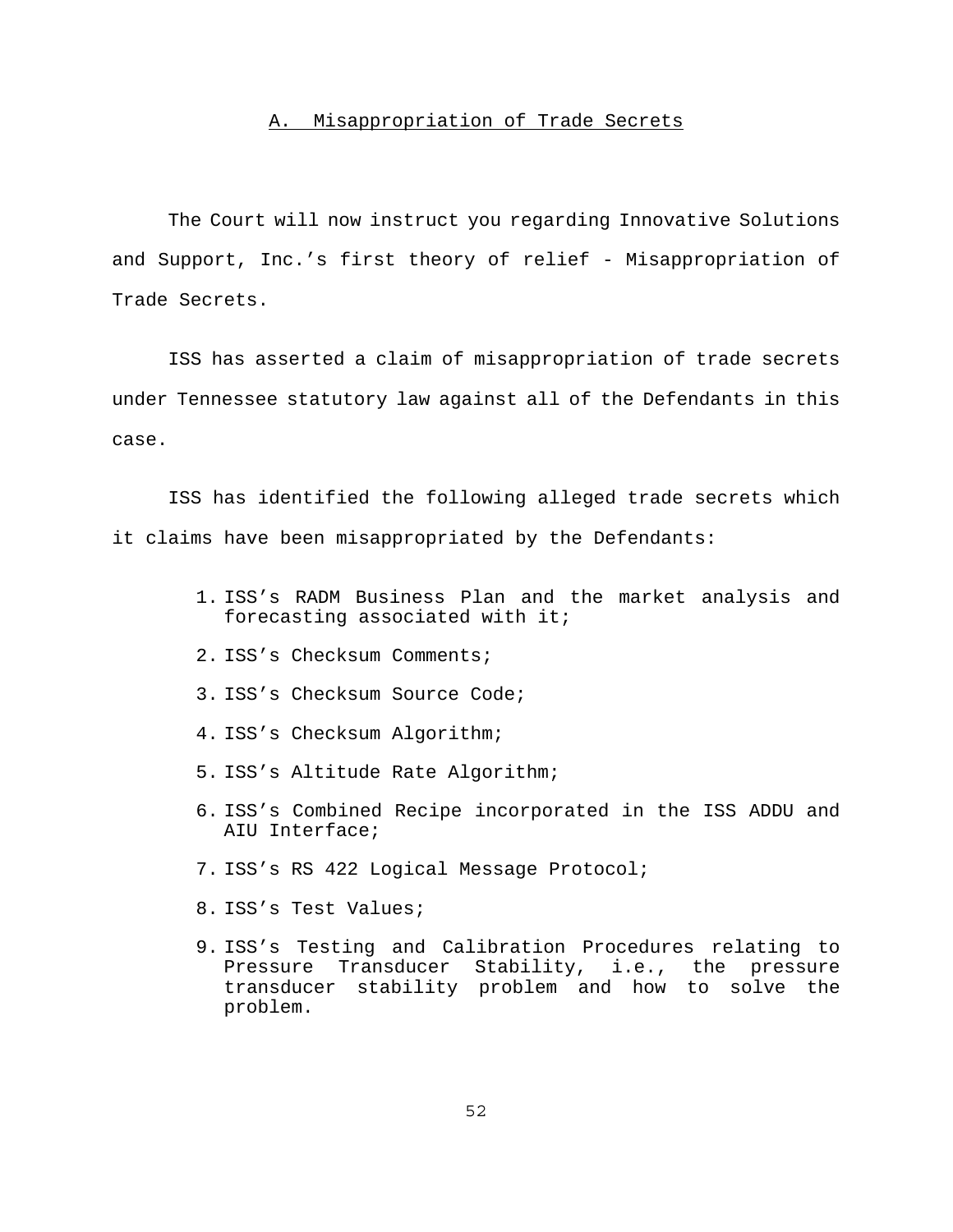ISS claims each of the forgoing is a trade secret, and that the Defendants have misappropriated each of them by improperly acquiring and/or using them in their designing, manufacturing, and selling of their competing products. The Defendants deny that this information is protectible as a trade secret and deny that they misappropriated this information.

ISS also claims that the Defendants' alleged misappropriation caused harm and continues to cause harm to Plaintiff.

You must decide these trade secret issues in accordance with the instructions as I give them to you.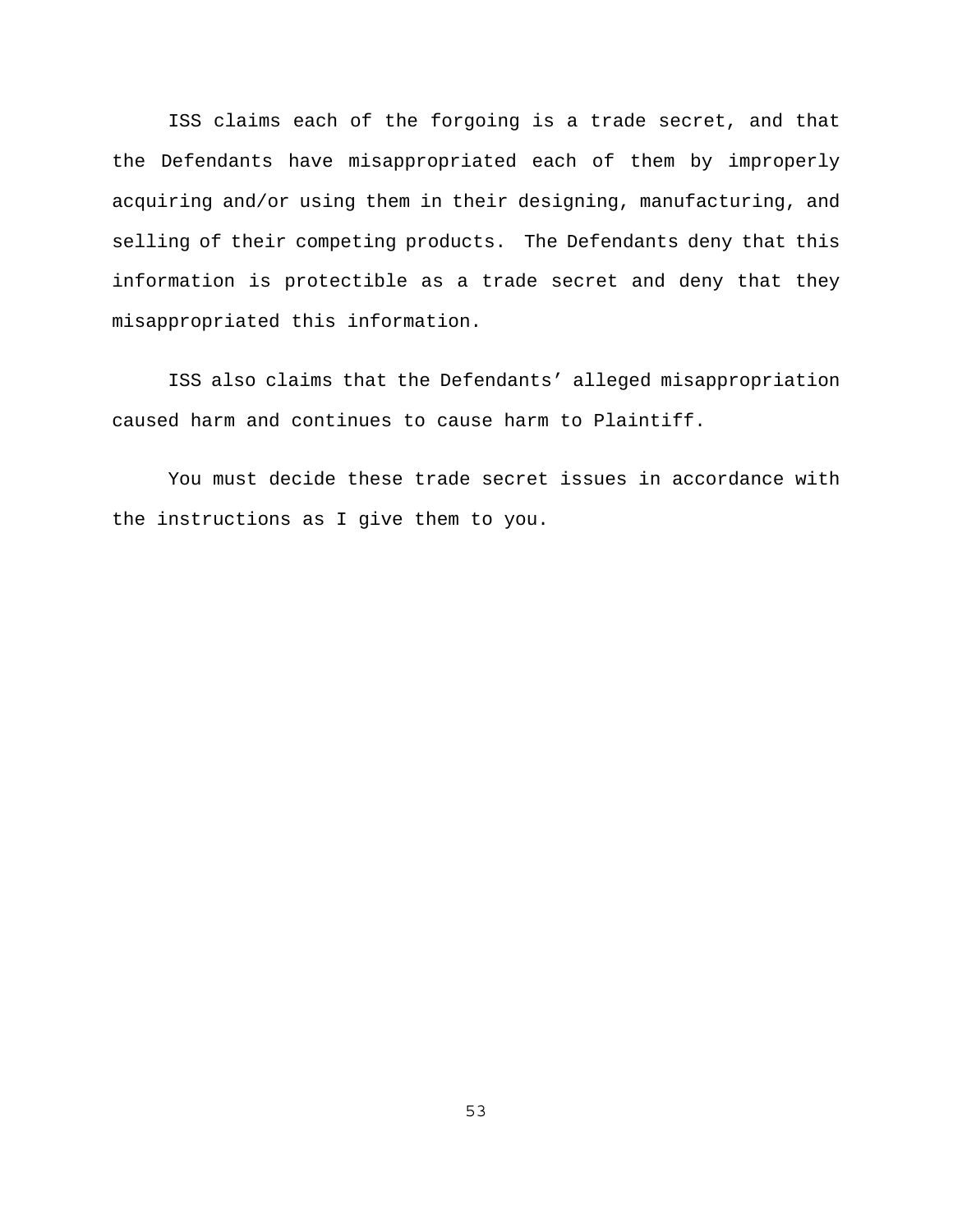To prevail on its misappropriation of trade secrets claim, ISS must prove:

- 1. The existence of a trade secret;
- 2. The Defendants misappropriated that trade secret; and
- 3. The misappropriation resulted in detriment to ISS.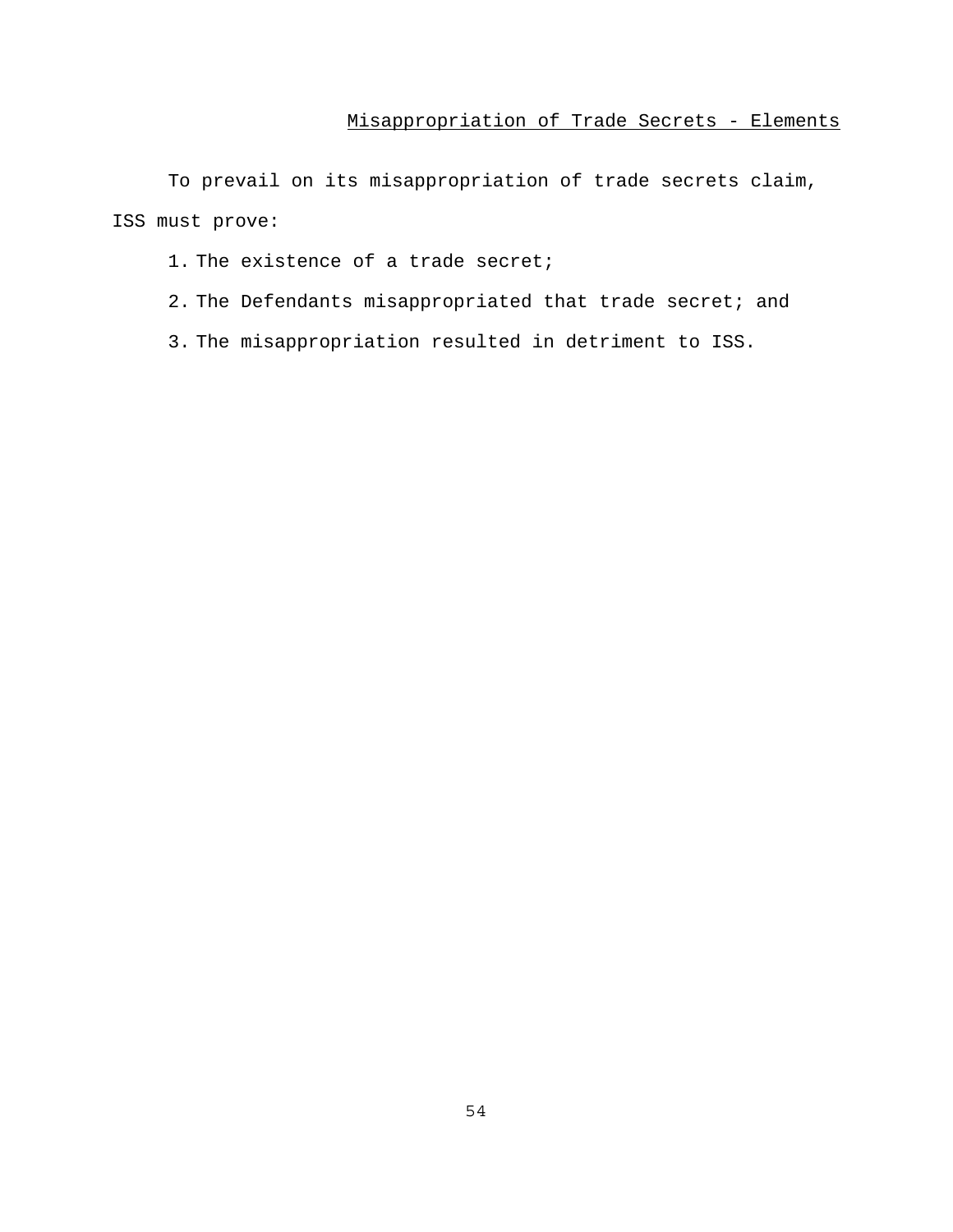#### First Element - Definition of a Trade Secret

I will now explain the first element in more detail. The first element that the plaintiff must prove by the greater weight or preponderance of the evidence is the existence of a trade secret.

A trade secret is:

(1) Any information, without regard to form, including, but not limited to, technical, nontechnical or financial data, a formula, pattern, compilation, program, device, method, technique, process, or plan; which

(2) Derives independent economic value, either actual or potential, from not being generally known to, and not being readily ascertainable by proper means by other persons who can obtain economic value from its disclosure or use; and

(3) Is the subject of efforts that are reasonable under the circumstances to maintain its secrecy.

The law does not require the plaintiff to prove that it owns the asserted trade secret information. Instead, ISS is only required to show that it has possession of the information and that the information satisfies the three requirements set out above.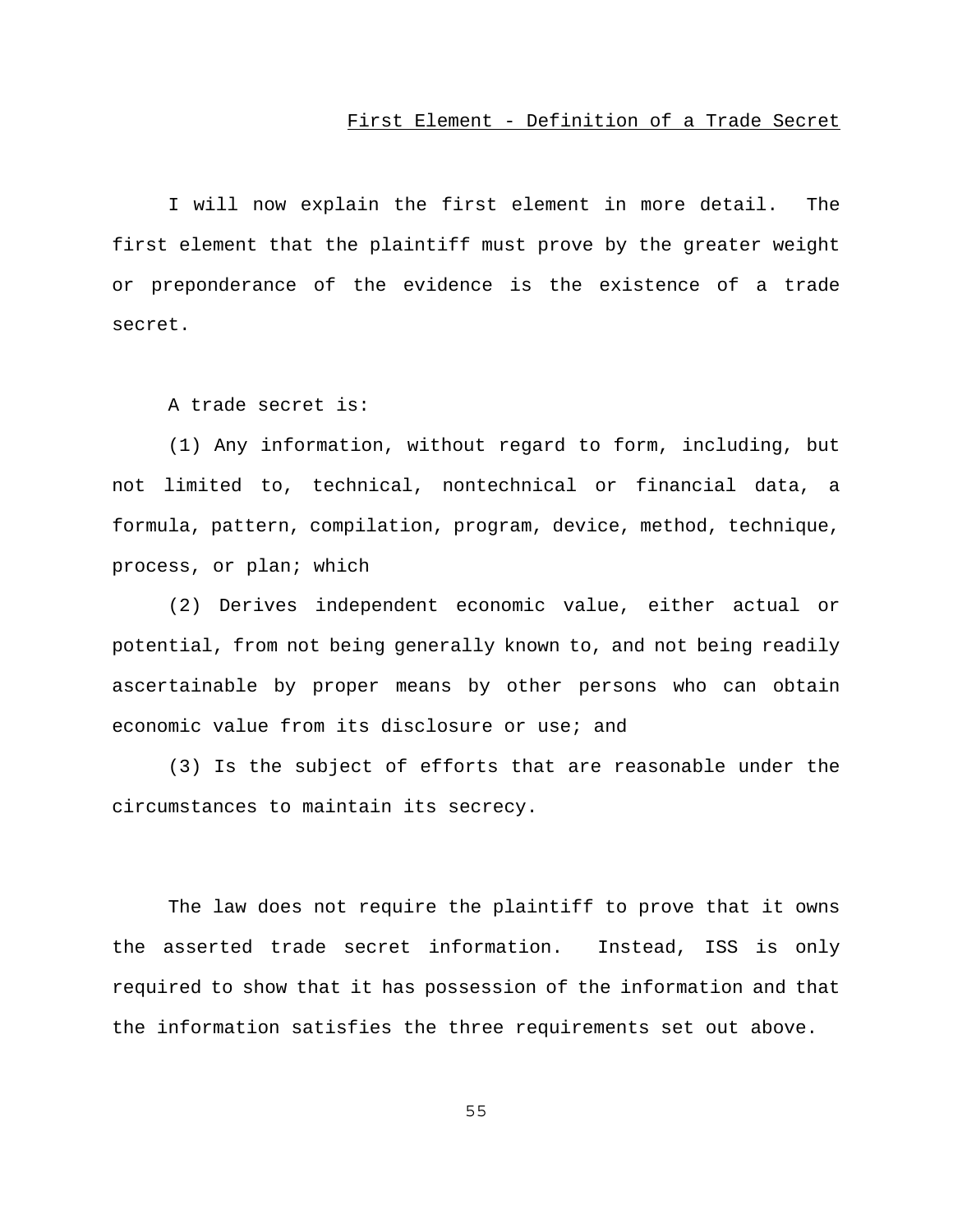Information which gives the owner or possessor of the information a competitive advantage in the marketplace over those who do not have knowledge of the information could be considered to "derive independent economic value" from not being generally known.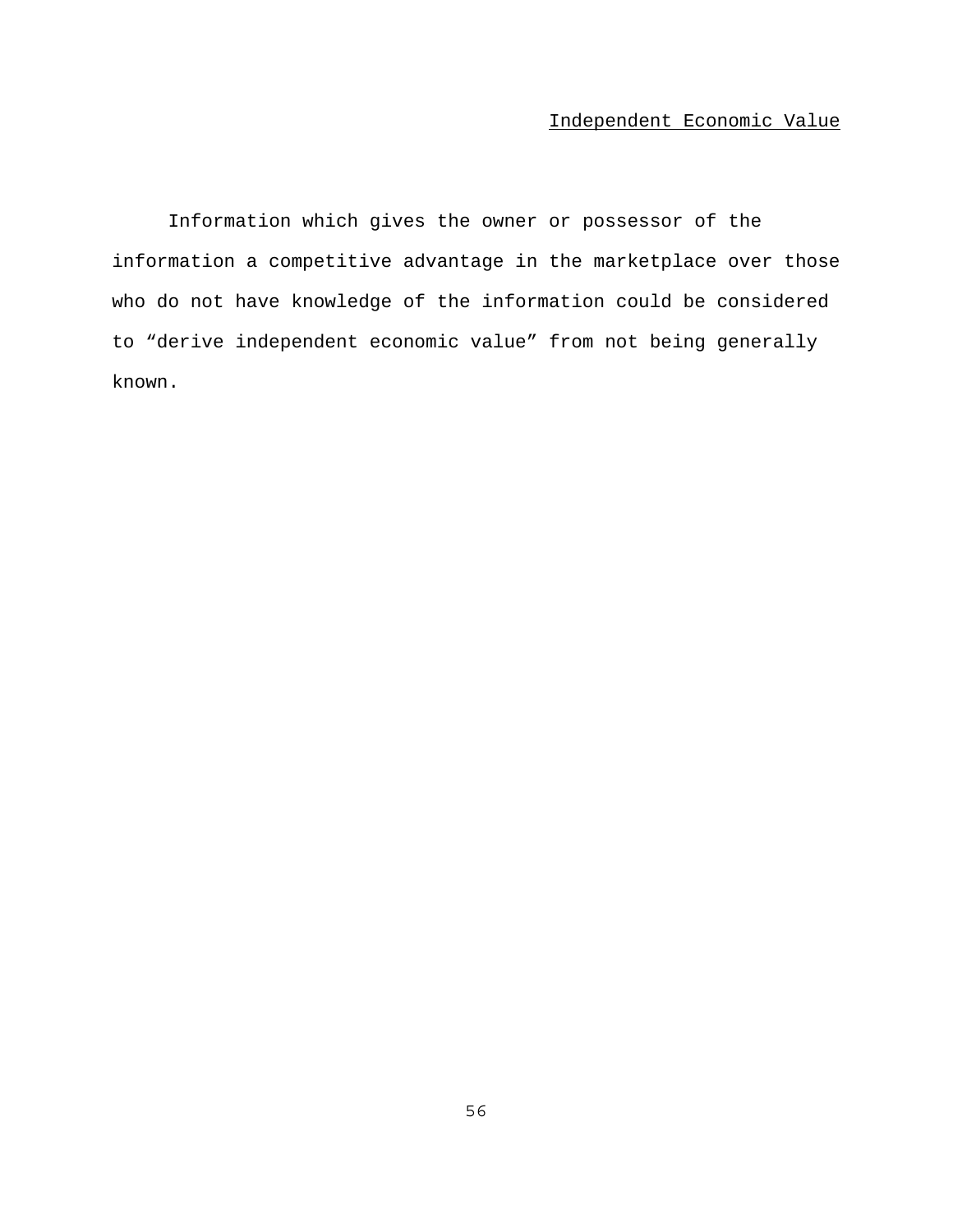#### Secrecy of Information

ISS is required to take reasonable steps under the circumstances to protect any information which it claims is its trade secret(s). This does not require absolute secrecy or that ISS use all conceivable efforts to maintain secrecy. If ISS did not take reasonable steps to protect its trade secrets, you must find for Defendants.

You may find that a party who fails to notify an independent contractor that it regards information it disclosed to the independent contractor as trade secret or proprietary information pursuant to a non-disclosure agreement that expressly requires the party to delineate which of its information is proprietary, has failed to take reasonable steps to protect its trade secrets.

In addition, if the information could be readily learned by legitimate methods, no one may claim it as a trade secret. Reverse engineering is a process where a person starts with a known product and works backward to determine the secret process by which the product was designed, developed, or manufactured. Evidence regarding the capability to reverse engineer a product may be considered as part of your determination whether the information claimed to be a trade secret was readily ascertainable by proper means.

If the information is readily ascertainable by means other than reverse engineering, such as by reading publicly available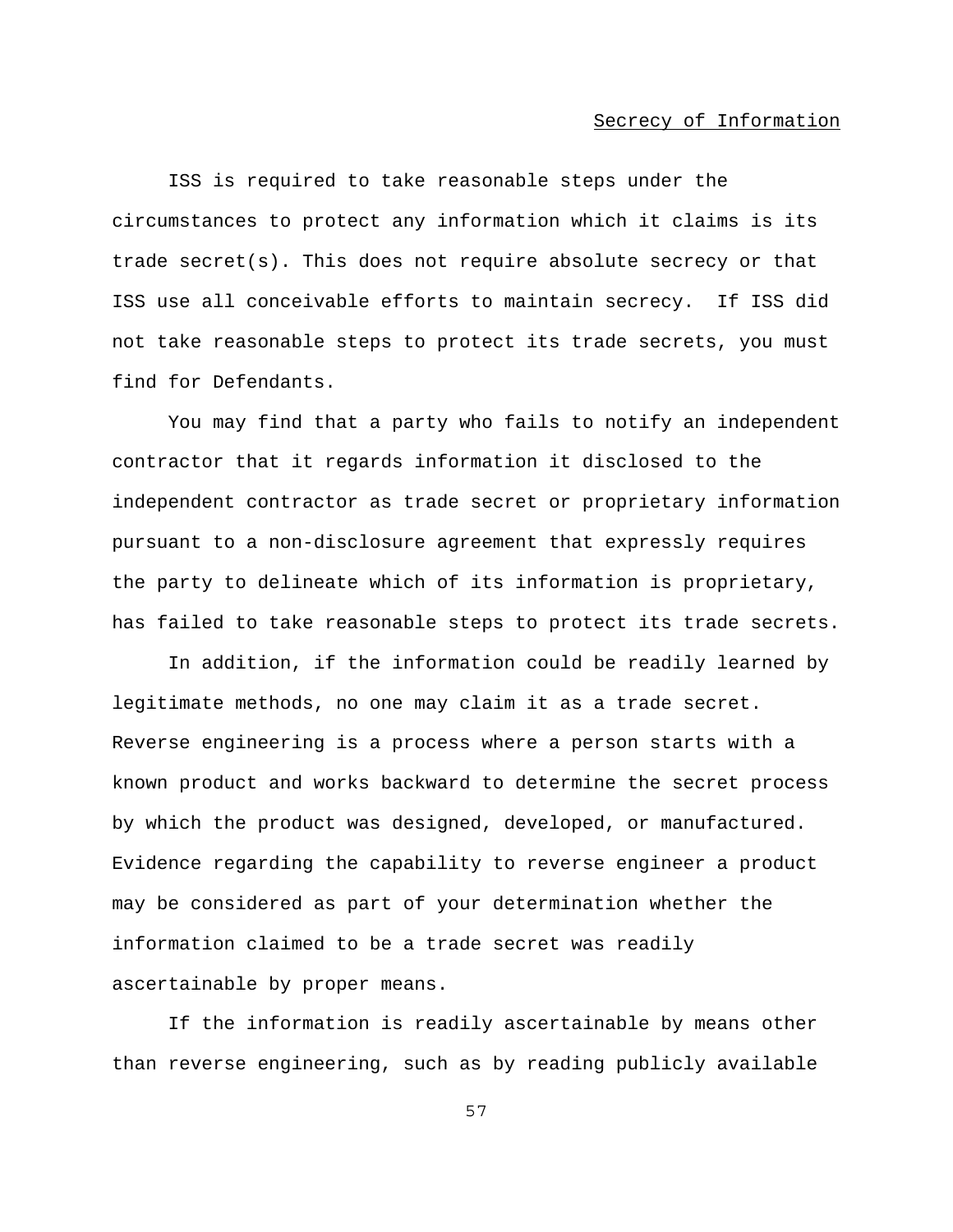literature, examining publicly available products, or if the information is commonly known in an industry, then the information cannot qualify as a "trade secret."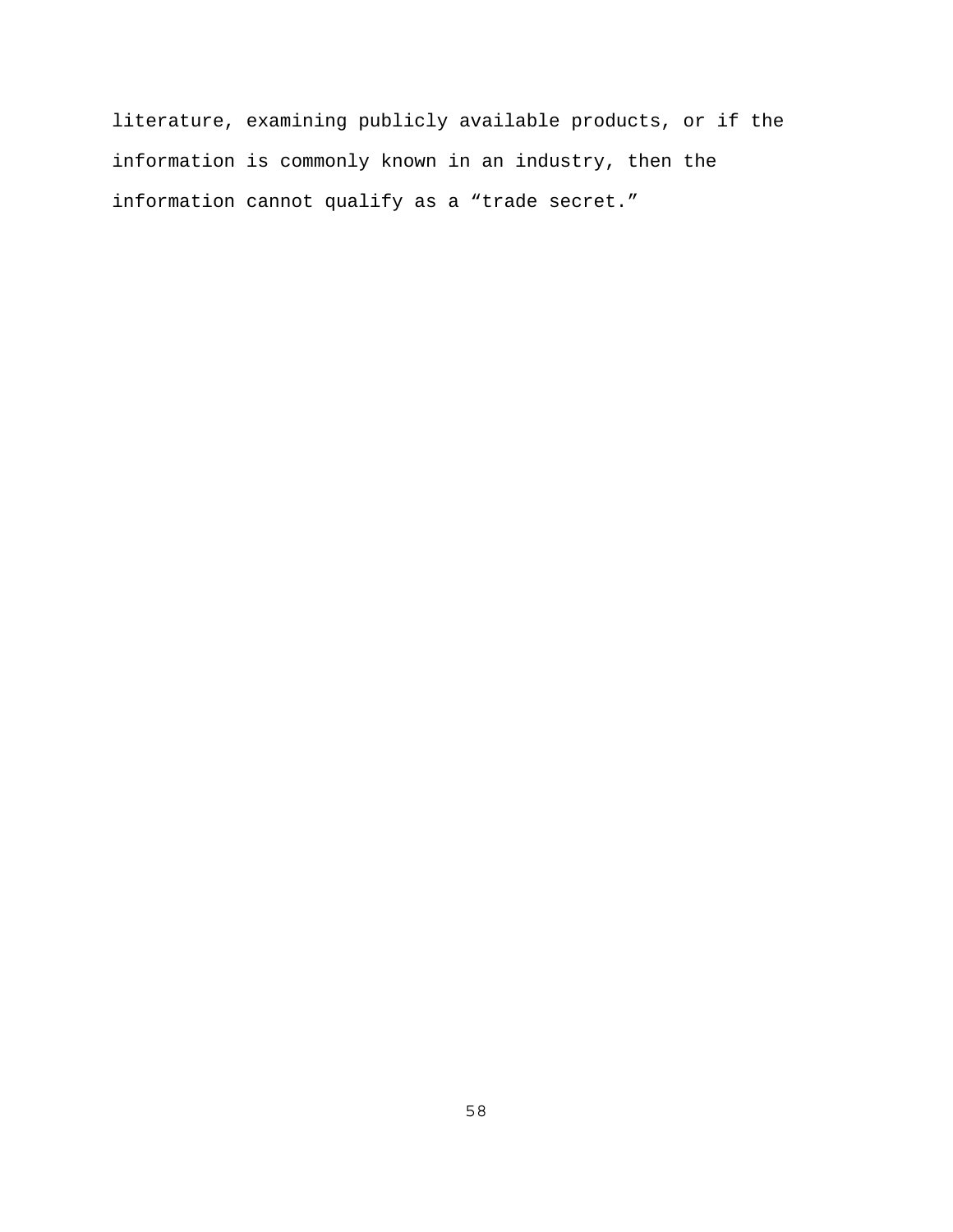An employee that leaves an employer may use the knowledge, memory, skill and experience that the employee gained while working for the former employer for his or her own benefit or for the benefit of a new employer as long as that knowledge, memory, skill and experience is not a trade secret. Trade secrets belong to the former employer and the employee cannot use them without the permission of the former employer.

Certain types of information are not confidential and therefore cannot be considered "trade secret" information: (1) specific needs and business habits of certain customers; and (2) an employee's personality and the relationships that he has established with certain customers.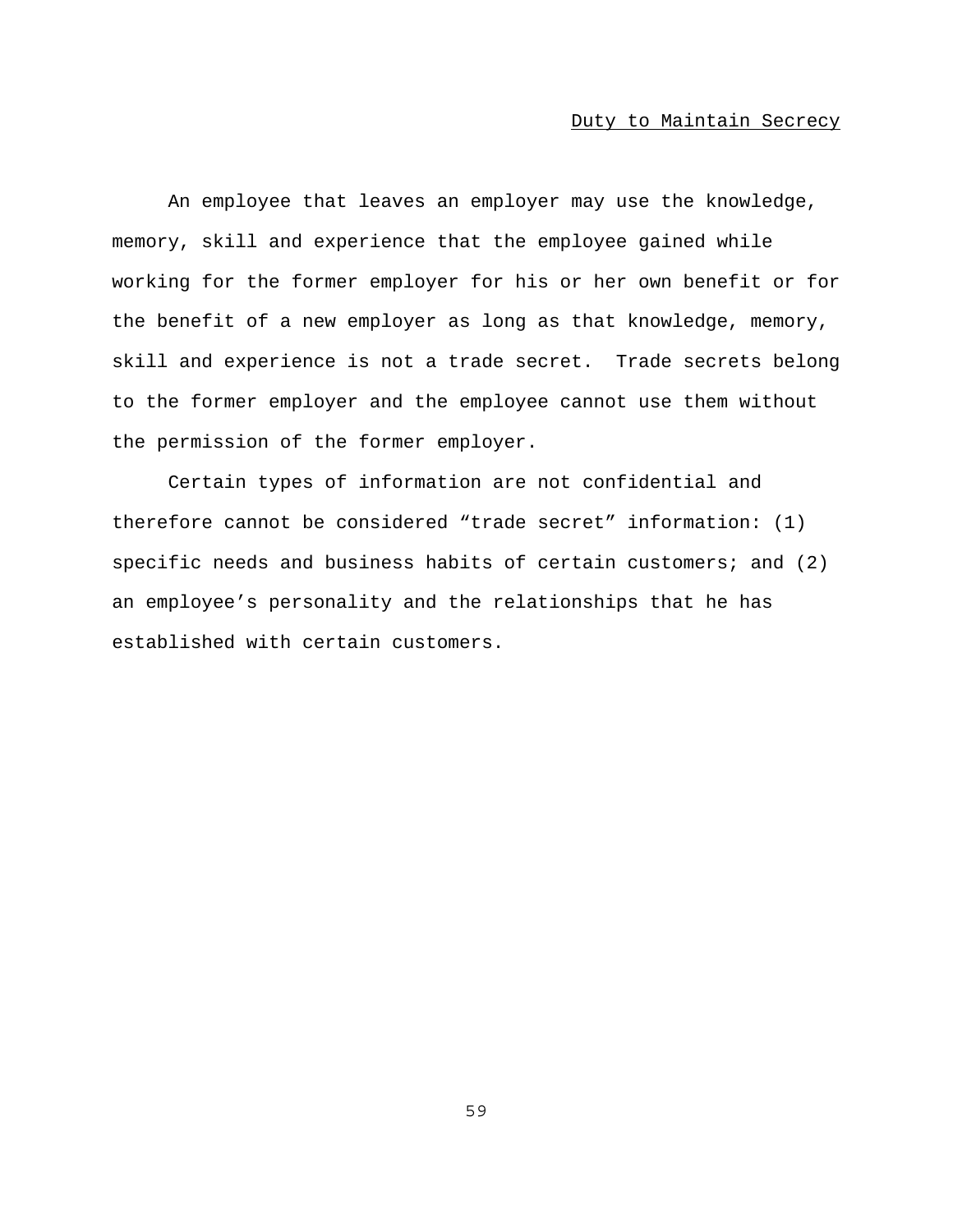#### Secrecy Requirement

Although efforts must be made to maintain an alleged trade secret's secrecy, absolute secrecy is not required in order to find that it qualifies as a trade secret. Additionally, the alleged trade secret may be disclosed to employees involved in ISS's use of the trade secret, or to non-employees, if the people to whom the disclosure was made are obligated to keep the information secret.

The fact that some or all of the components of the trade secret are well-known does not preclude protection for a secret combination, compilation, or integration of the individual elements. Hence, a trade secret can exist in a combination of characteristics and components, each of which, by itself, is in the public domain, but the unified process, design and operation of which in unique combination, affords a competitive advantage and is a protectible secret.

Information which was acquired by the defendant through the confidential relationship may be protected even if the information potentially could have otherwise been obtained through independent research. This is particularly true where acquisition of the information through independent research would be difficult, costly, or time consuming.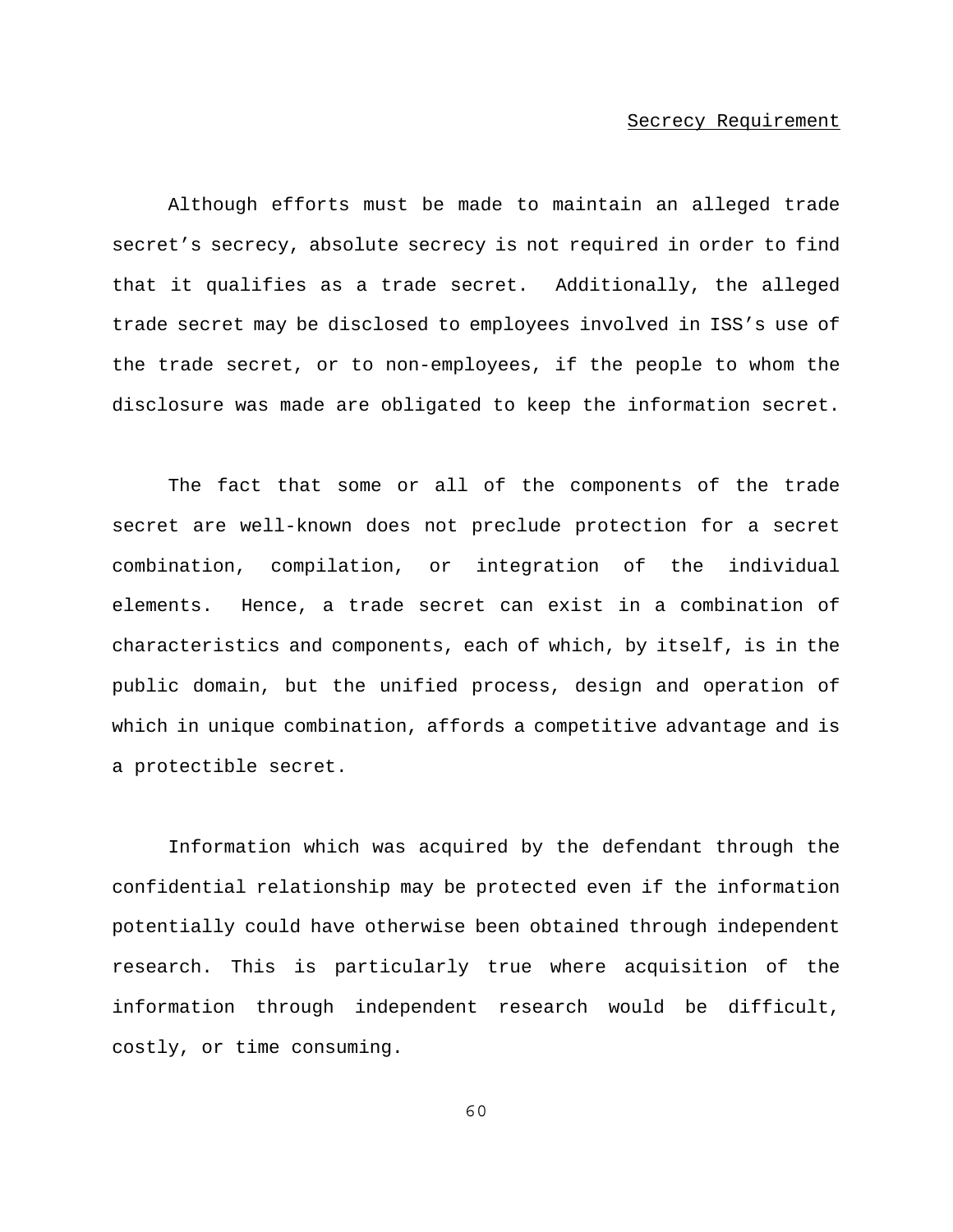#### Factors in Determining the Existence of a Trade Secret

In determining whether a particular piece of information qualifies as a trade secret, you may consider the following:

**1.** the extent to which the information is known outside of the business;

**2.** the extent to which it is known by employees and others involved in the business;

**3.** the extent of measures taken by the business to guard the secrecy of the information;

**4.** the value of the information to the business and to its competitors;

**5.** the amount of money or effort expended by the business in developing the information;

**6.** the ease or difficulty with which the information could be properly acquired or duplicated by others.

If the plaintiff has established by a preponderance of the evidence each of the facts necessary to prove the existence of a trade secret(s), you must then determine whether each defendant, individually, misappropriated that trade secret or trade secrets.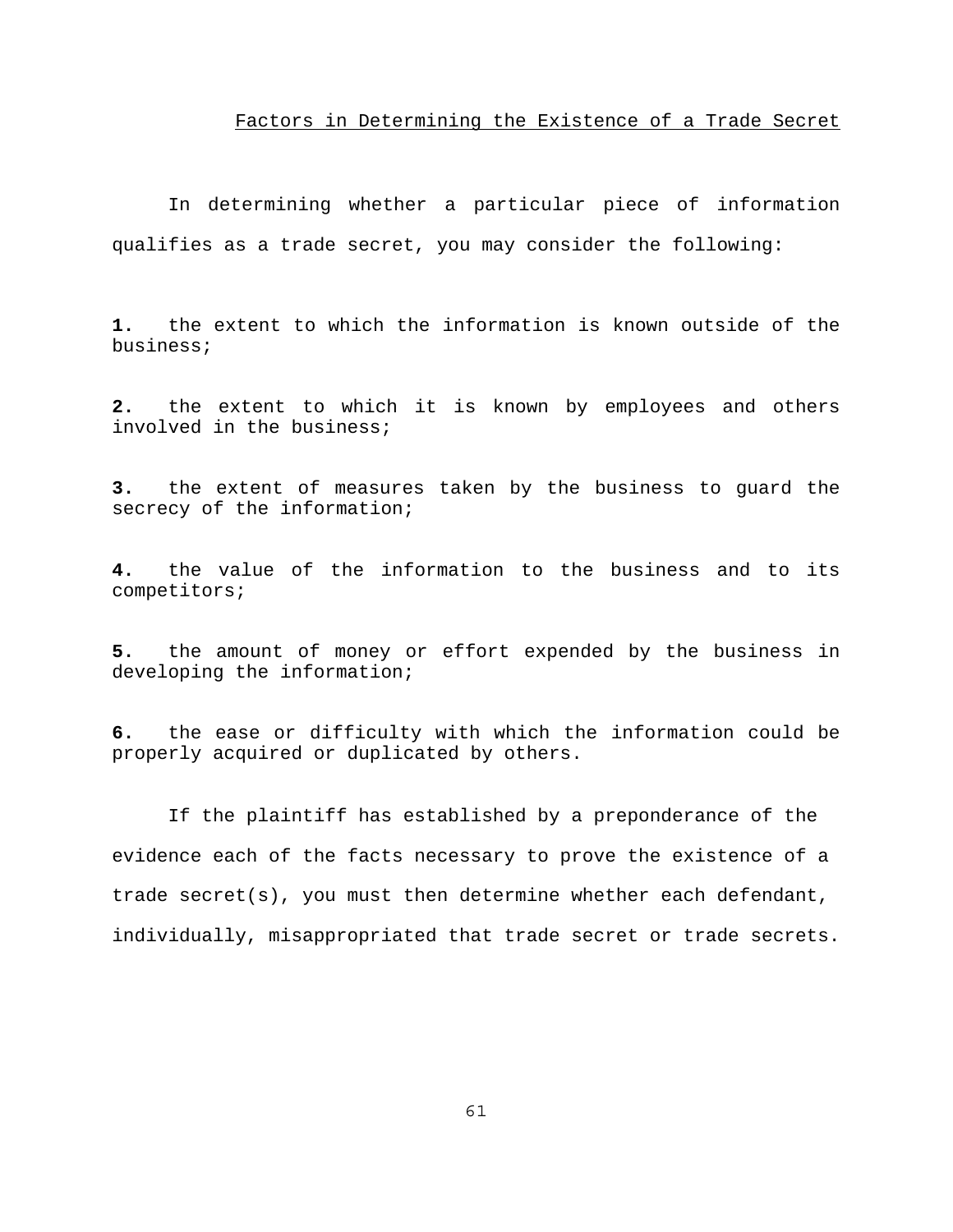#### Second Element - Misappropriation

I will now explain the second element in more detail. The second element that the plaintiff must prove by the greater weight or preponderance of the evidence is the misappropriation of the trade secret by the defendant that you are considering.

There are 5 ways in this case in which a "person" may be found to have misappropriated a trade secret under the law. A "person" means a natural person, such as Mr. Caesar or Mr. Zachary, or a corporation, such as Kollsman Inc., J2 Inc., or Zachary Technologies, Inc.

"Misappropriation" can occur in any of the following ways:

(1) Acquisition of a trade secret is improper if the person acquiring the trade secret from another knows or has reason to know that the other used improper means to acquire the trade secret.

(2) Disclosure or use of a trade secret of another without express or implied consent by a person who used improper means to acquire knowledge of the trade secret.

(3) Disclosure or use of a trade secret of another without express or implied consent by a person who, at the time of disclosure or use, knew or had reason to know that that person's knowledge of the trade secret was derived from or through a person who had utilized improper means to acquire it.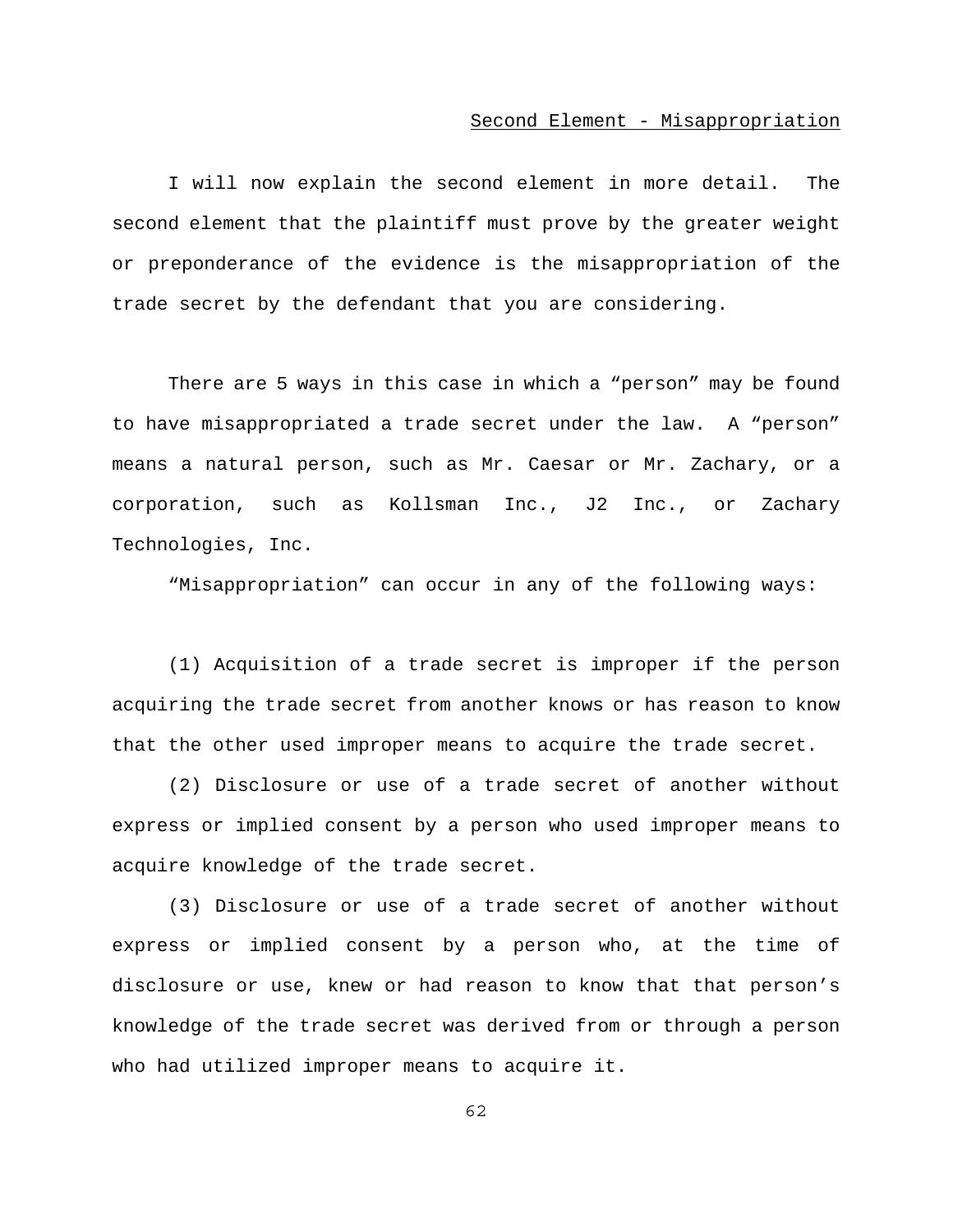(4) Disclosure or use of a trade secret of another without express or implied consent by a person who, at the time of disclosure or use, knew or had reason to know that that person's knowledge of the trade secret was acquired under circumstances giving rise to a duty to maintain its secrecy or limit its use.

(5) Disclosure or use of a trade secret of another without express or implied consent by a person who, at the time of disclosure or use, knew or had reason to know that that person's knowledge of the trade secret was derived from or through a person who owed a duty to the person seeking relief to maintain its secrecy or limit its use. In other words, disclosure or use of a trade secret is improper if, at the time of the disclosure or use, the person disclosing or using the trade secret knew or had reason to know that the information was derived from or through a person who owed a duty to ISS to maintain its secrecy or limit its use.

"Improper means" includes theft, bribery, misrepresentation, breach or inducement of a breach of duty to maintain secrecy or limit use, or espionage through electronic or other means.

To "know" means to have actual knowledge of or to be aware of. "Reason to know" means having actual knowledge or knowledge sufficient that a reasonable person would have inquired further.

Actual knowledge is not required; constructive notice is sufficient. A defendant is on constructive notice when, from the information he/it has, a reasonable person would infer a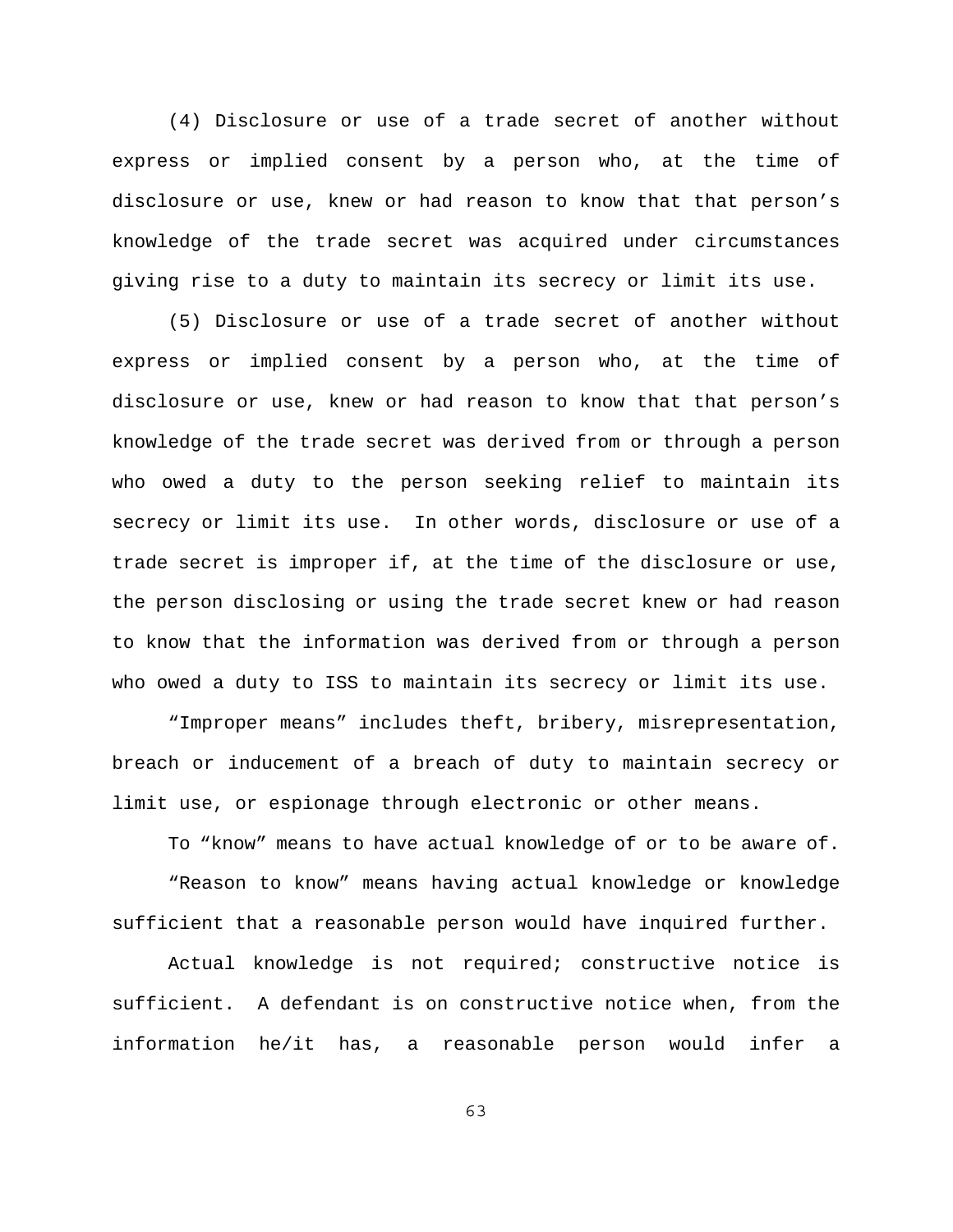misappropriation of trade secret, or if, under the circumstances, a reasonable person would be put on notice and an inquiry pursued with reasonable intelligence and diligence would disclose the misappropriation.

To be liable for misappropriation of trade secrets, a defendant need not use the trade secret in exactly the same form in which he/it received it. You do not need to find that Defendants copied or used each and every part of the trade secret. A defendant may be liable even if it uses the trade secret with modifications or improvements that defendant made to it.

Disclosure or use of a trade secret is not improper if the owner of the information consented to the disclosure or use.

Under the law, more than one person can rightfully possess a trade secret.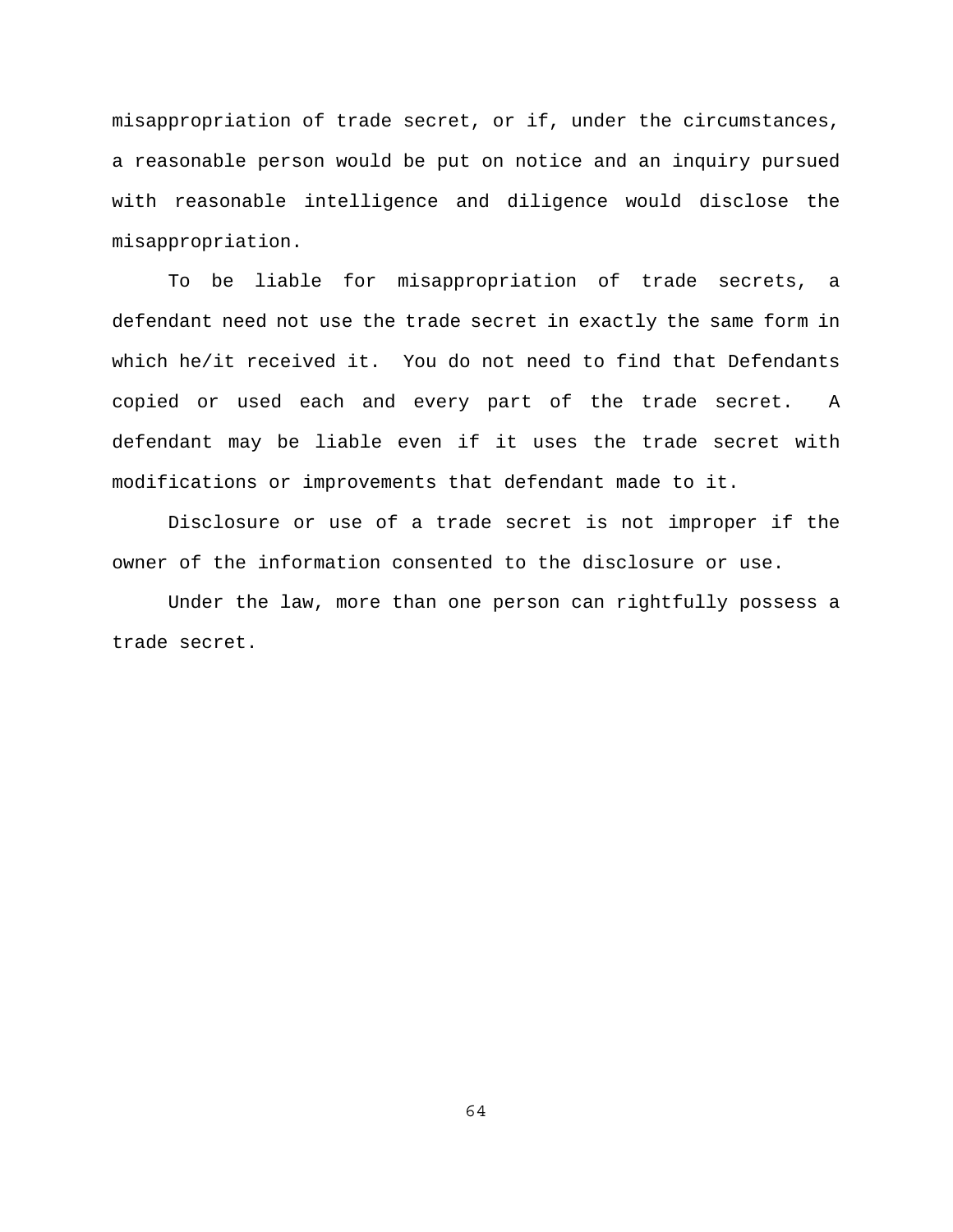### No Vicarious Liability Misappropriation of Trade Secrets

In deciding whether any particular defendant misappropriated ISS's trade secrets, a defendant who is an employer is not liable for the acts of an agent or an independent contractor unless the evidence shows that the employer knew or had reason to know that the agent or independent contractor misappropriated a trade secret. There is no vicarious liability, or liability imputed from one to another, for misappropriation of trade secrets. Any liability must be based on evidence that establishes that a party knew or had reason to know about a misappropriation.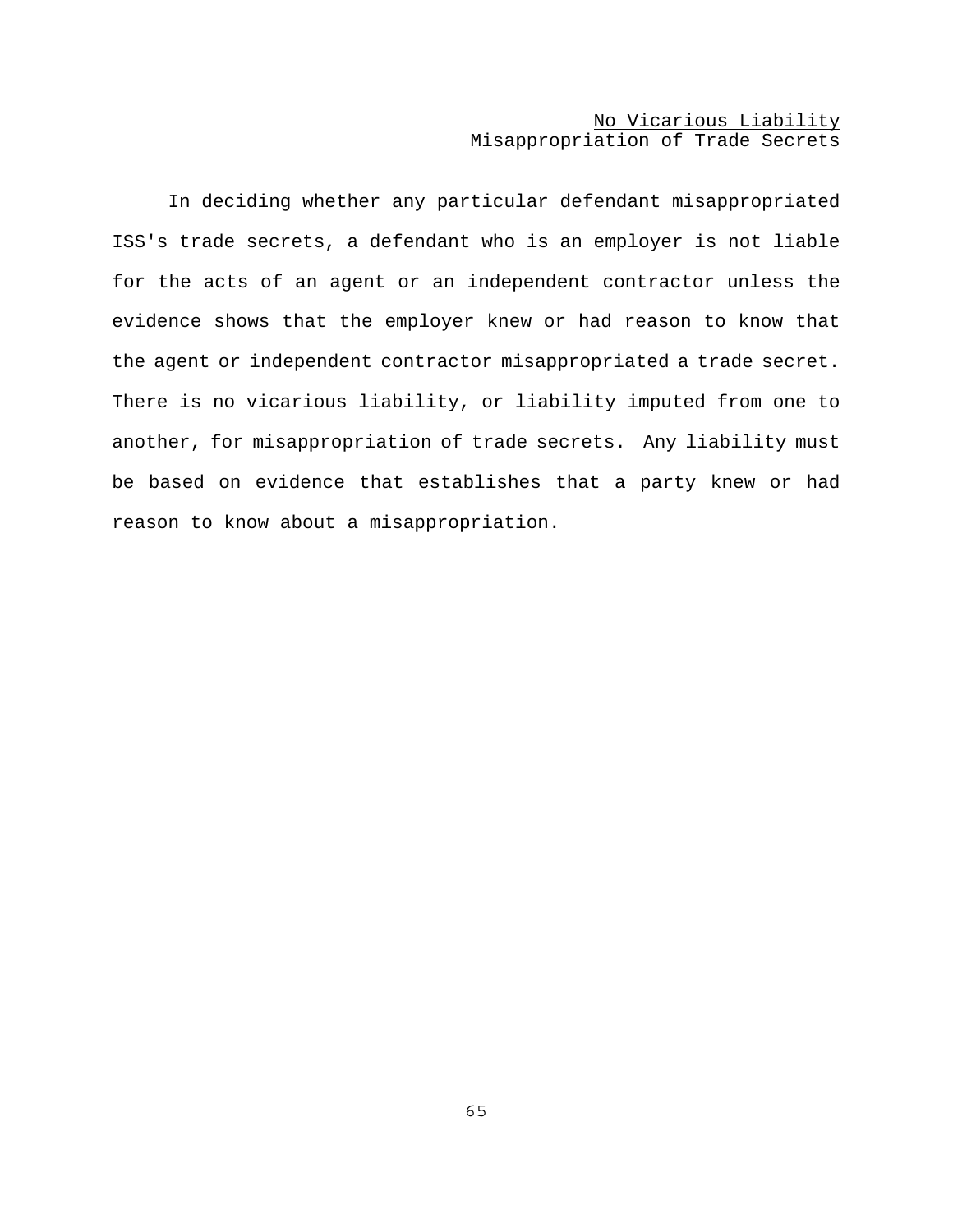### Summary - Second Element

If you find by the greater weight or preponderance of the evidence that the defendant you are considering has misappropriated a trade secret of ISS by any one of the five (5) ways set out above in these instructions, then as to that defendant, the second element has been satisfied, and you must determine whether the evidence establishes the third element - that the misappropriation resulted in a detriment to ISS.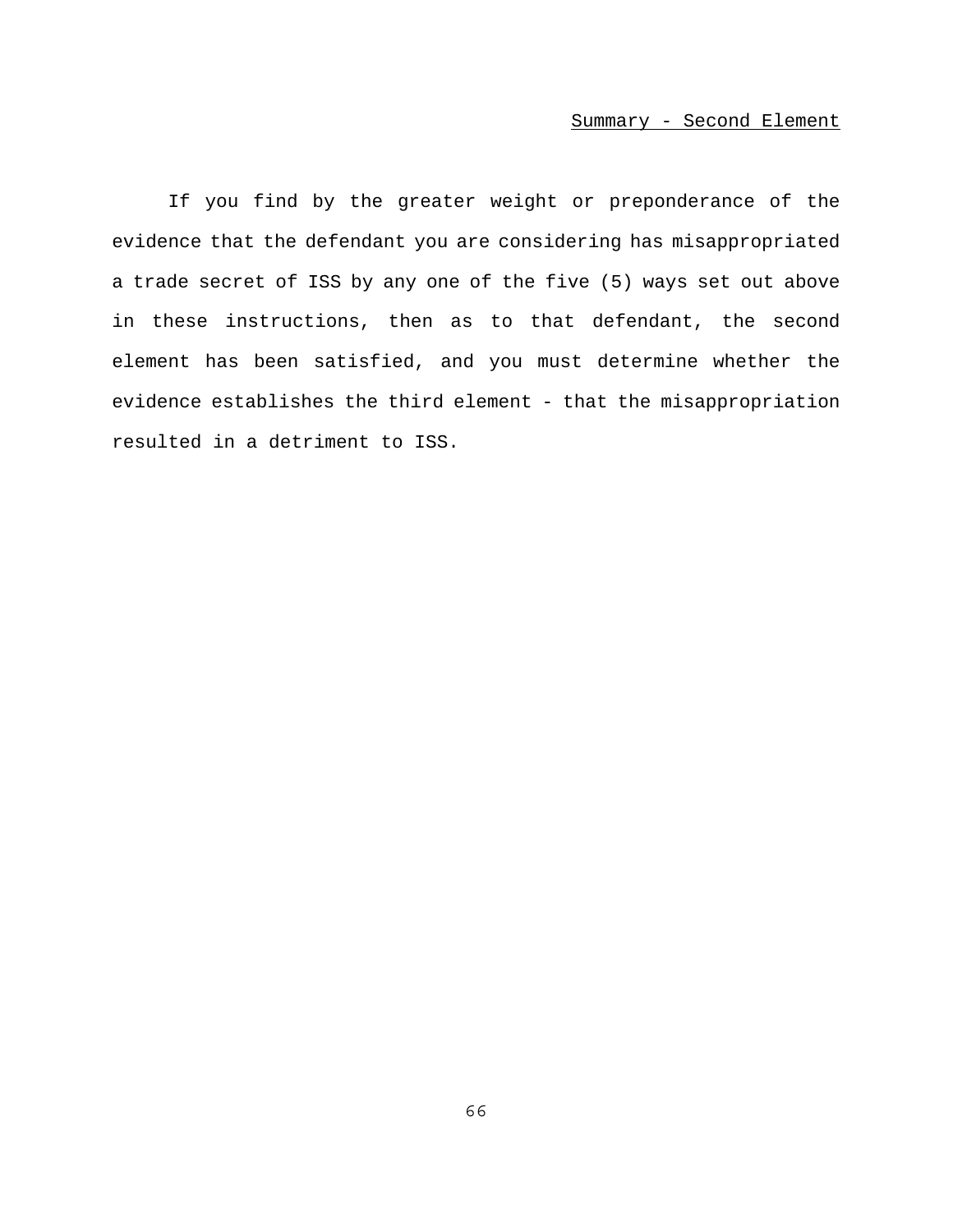In order to establish the third element, the plaintiff must establish by the greater weight or preponderance of the evidence that the misappropriation proximately caused economic harm or detriment to ISS.

A proximate cause of any detriment or economic harm is a cause which, in natural and continuous sequence, produces a harm or detriment, and without which the harm or detriment would not have occurred. Harm or detriment can be caused by the acts or omissions of one or more persons acting at the same or different times.

If you find that a party misappropriated a trade secret or trade secrets and that the misappropriation was a cause of the harm or detriment for which a claim was made, you have found that party to be liable for misappropriation of a trade secret or trade secrets.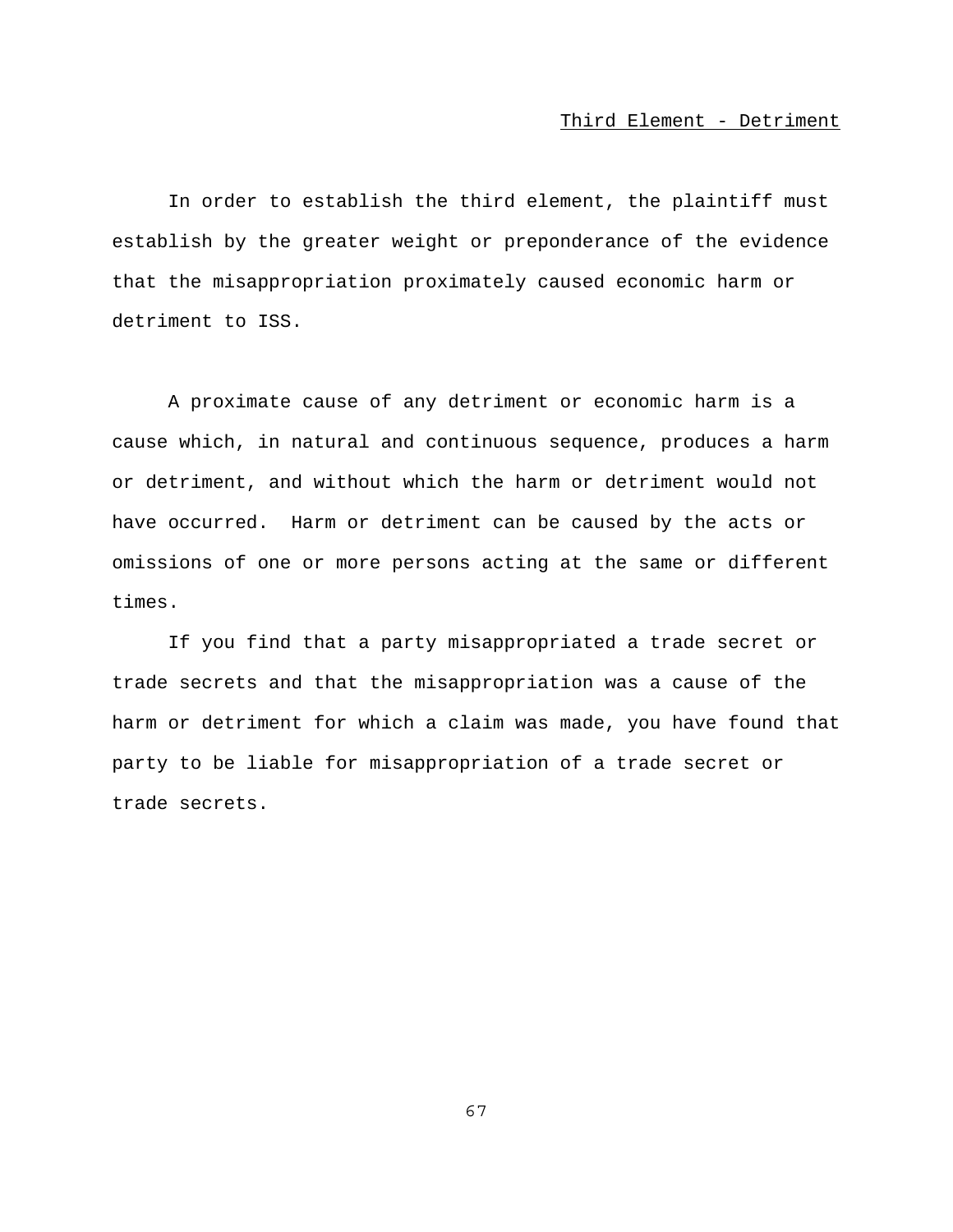### Summary - Misappropriation of Trade Secrets

If Innovative Solutions and Support, Inc. has proven the three elements of misappropriation of trade secrets by a preponderance of the evidence as to the Defendant you are considering, then you must return a verdict for Innovative Solutions and Support, Inc. by answering the appropriate questions under Verdict Form Questions 1 and 2 with a "Yes." If Innovative Solutions and Support, Inc. has failed to show any of the three elements by a preponderance of the evidence as to the Defendant you are considering, then you must return a verdict for the Defendant you are considering and answer either the questions under Verdict Form Question No. 1 or the questions under Verdict Form Question No. 2, depending on your particular findings in the case, so as to reflect your finding.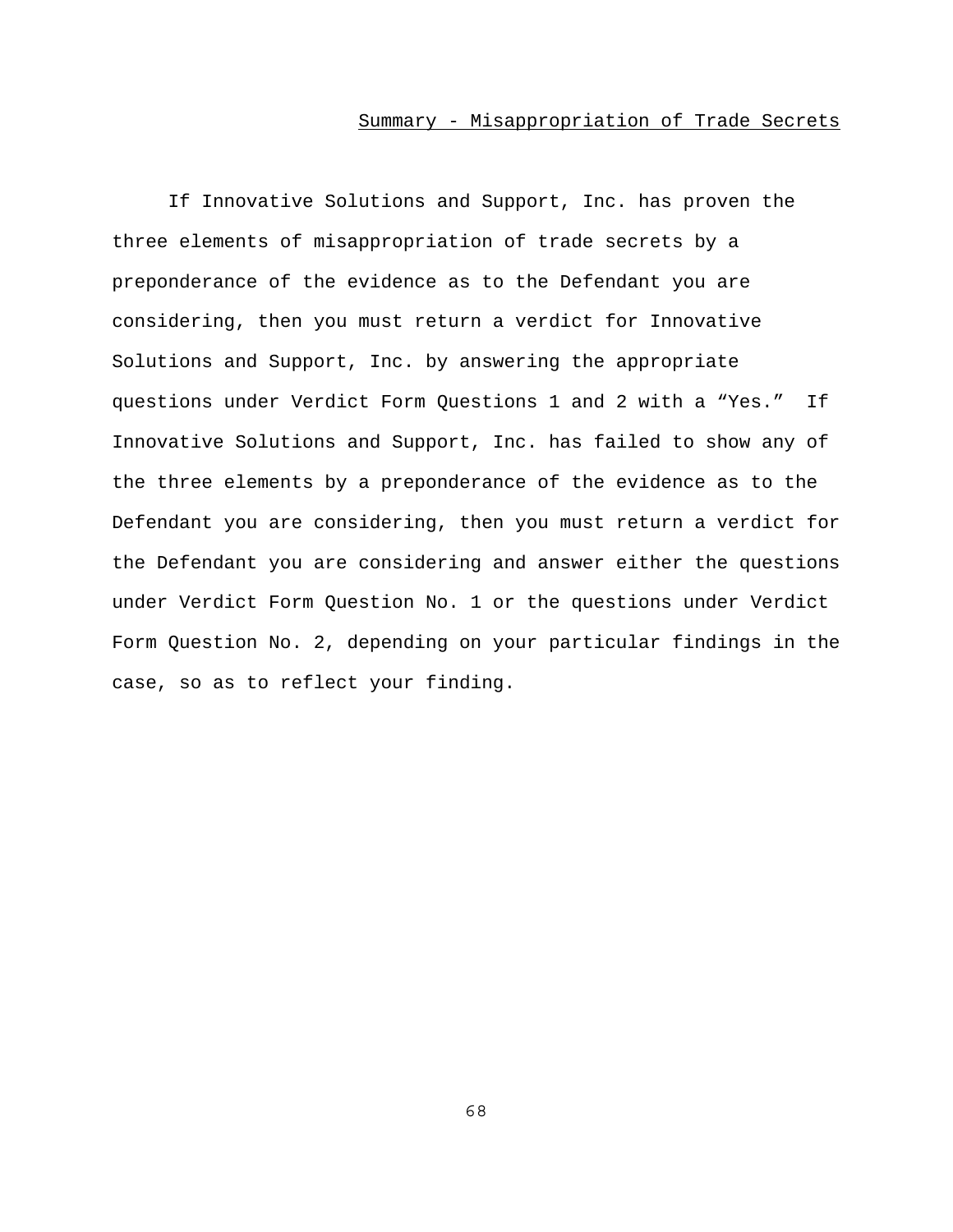### B. Breach of Contract

#### Summary of Contract Issues

The Court will now instruct you regarding the parties' second theory of relief - Breach of Contract.

ISS asserts breach of contract claims against Mr. Caesar (1 claim), Zachary Technologies, Inc. (2 claims), and Mr. Zachary (2 claims). Zachary Technologies asserts a claim of breach of contract against ISS.

You must decide the contract issues according to the instructions that I will give to you. There are four contracts that are the subject of some of the claims that you must decide in this case. The contracts are:

- 1. An agreement entered into between ISS and Joseph Caesar titled "Agreement For Assignment Of Inventions And Copyrights And Covenant Against Disclosure";
- 2. An agreement entered into between ISS and Joseph Caesar titled "Departing Employee's Agreement Concerning Disclosure Of Confidential Information, Assignment Of Inventions, And Return Of Company Property";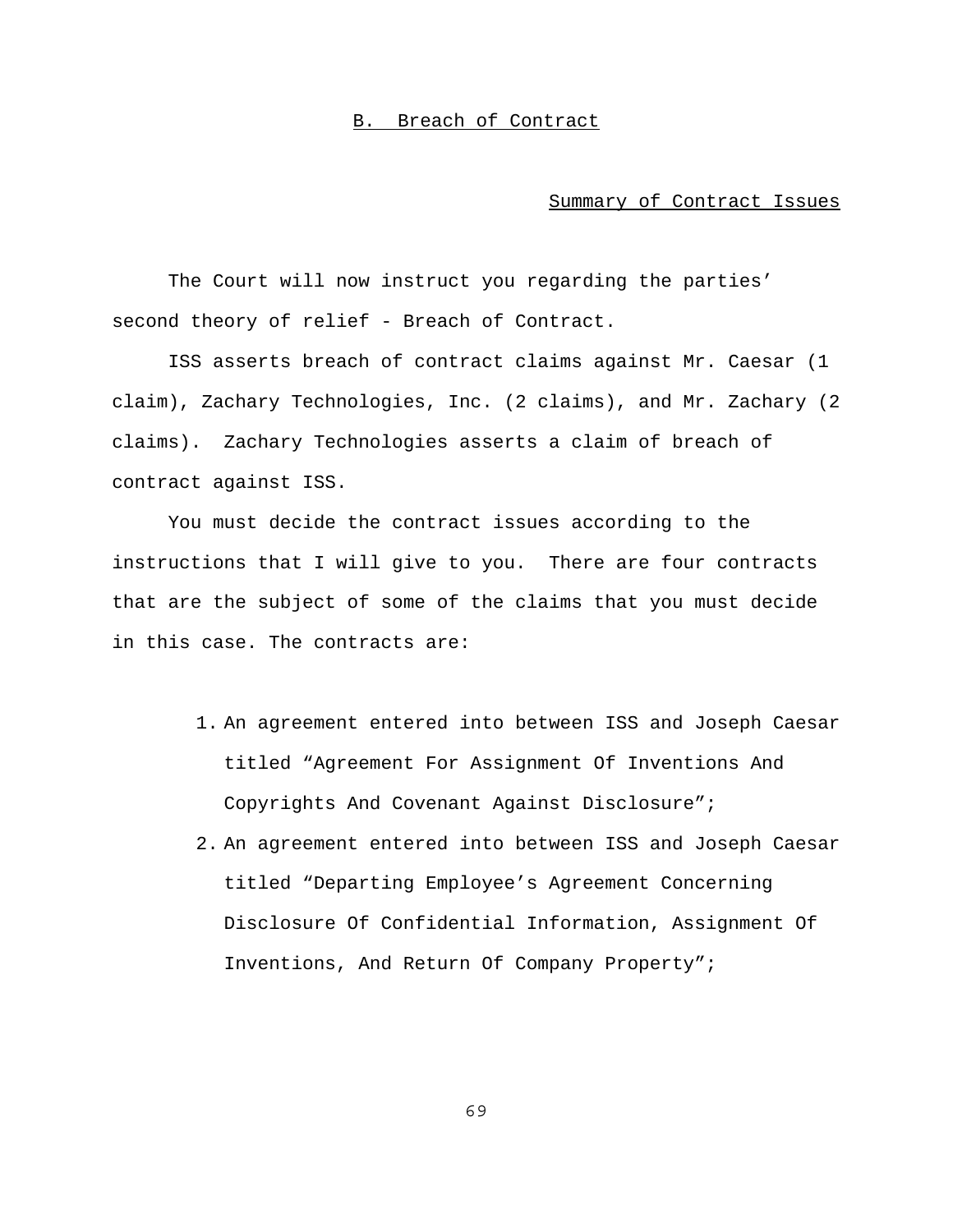- 3. An agreement entered into in 1996 between ISS and James Zachary titled "Independent Sales Representative Agreement"; and
- 4. An agreement entered into in 2002 between ISS and James Zachary and ZTI titled "Independent Sales Representative Agreement."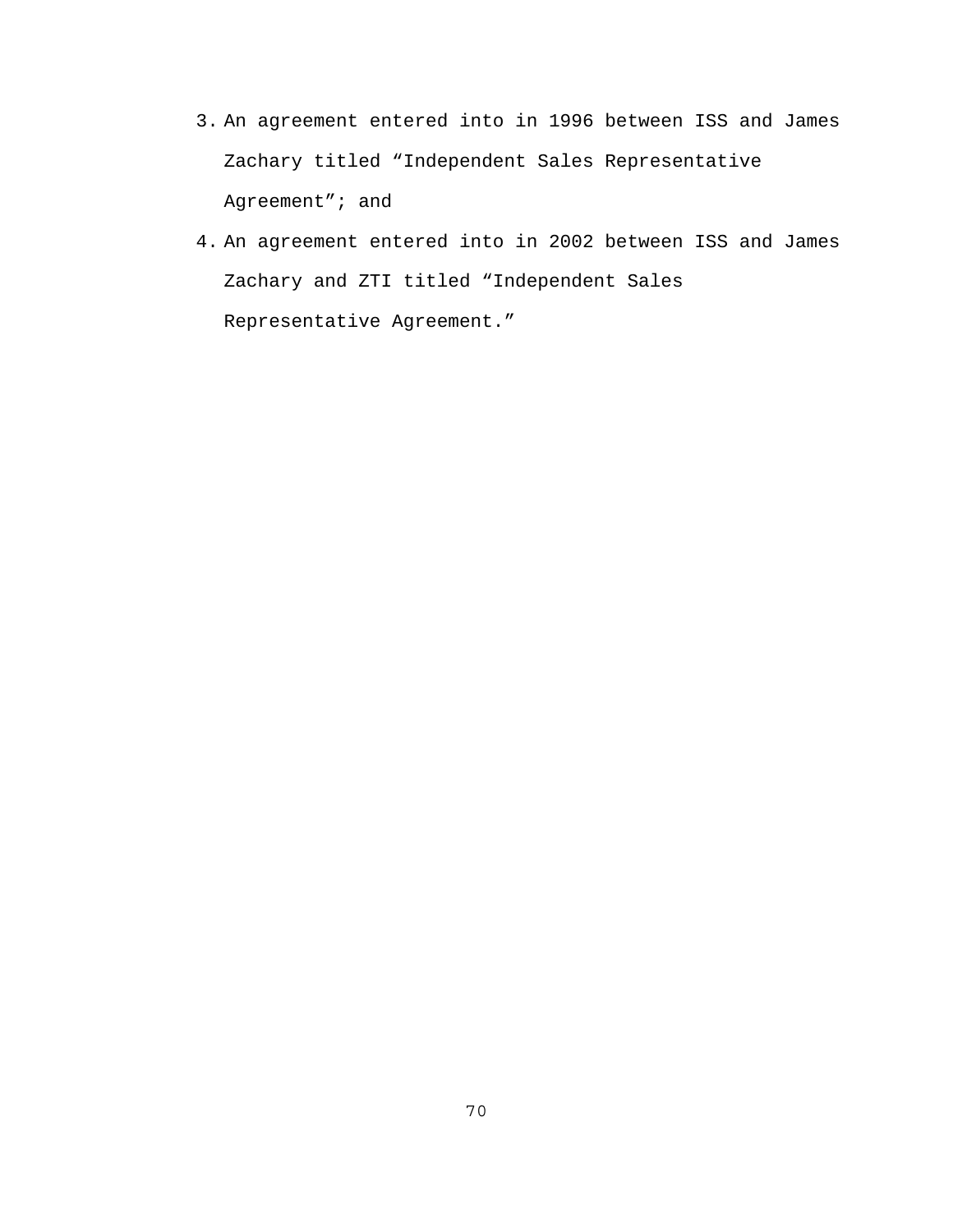I will now instruct you as to the law regarding the contract claims.

The following three elements must be proven by the greater weight or preponderance of the evidence in order to prove a breach of contract:

1. The existence of the contract;

2. An unexcused non-performance of an obligation under the contract amounting to a breach of contract; and

3. Damages caused by the breach.

Once an unexcused breach of contract has been proven, at least nominal damages are presumed. I will instruct you concerning damages later in these instructions.

I will now further define the terms I have just set out regarding breach of contract.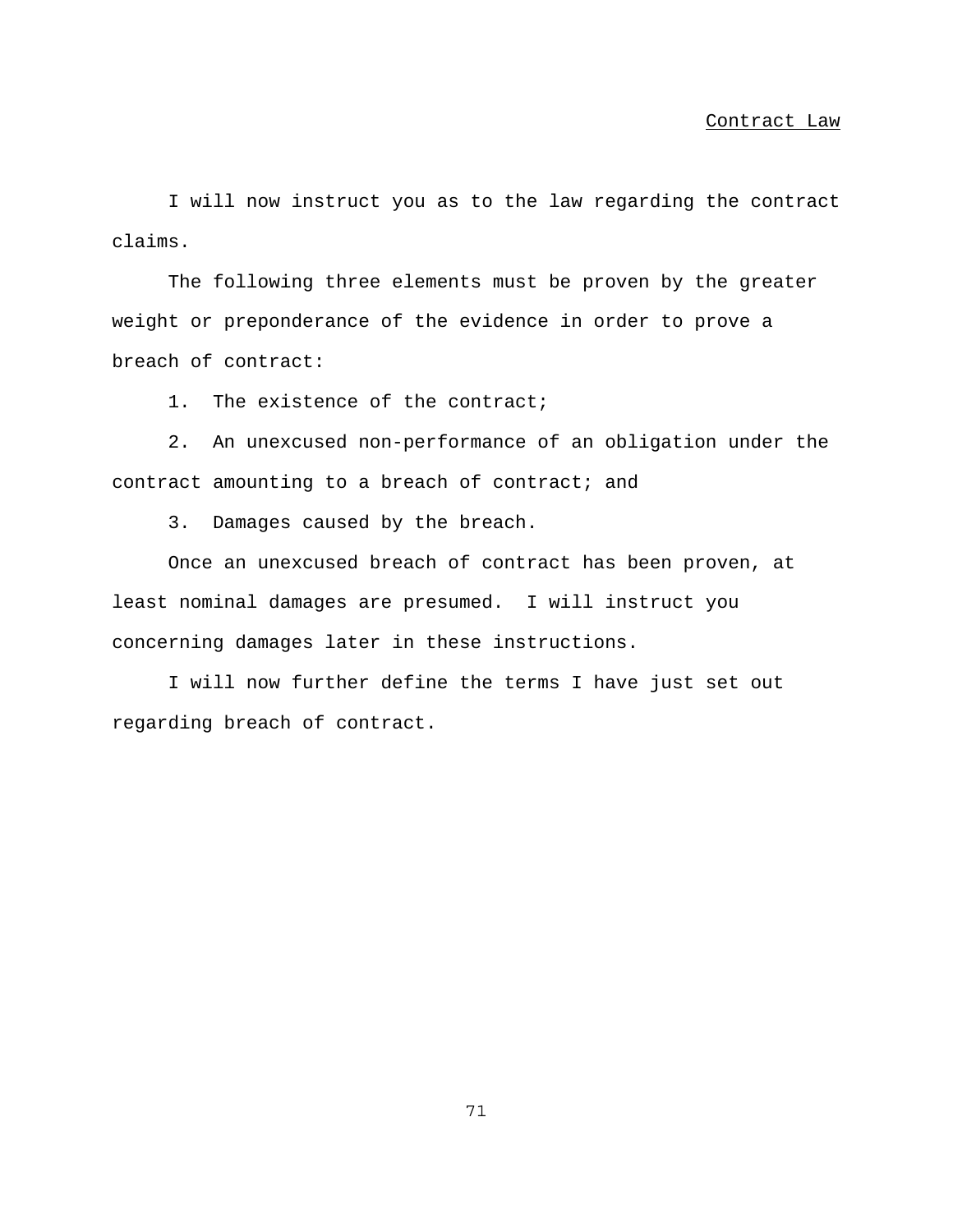#### Contract—Defined

A contract is an agreement or exchange of promises between two or more persons to do or not to do certain things. This agreement or exchange of promises can be oral or in writing and must be supported by something of value. The requirements for a valid contract are an offer, an acceptance, consideration, competent parties, and a legal purpose.

There is no dispute in this case regarding the existence of the contracts asserted. Therefore you can accept this fact as established.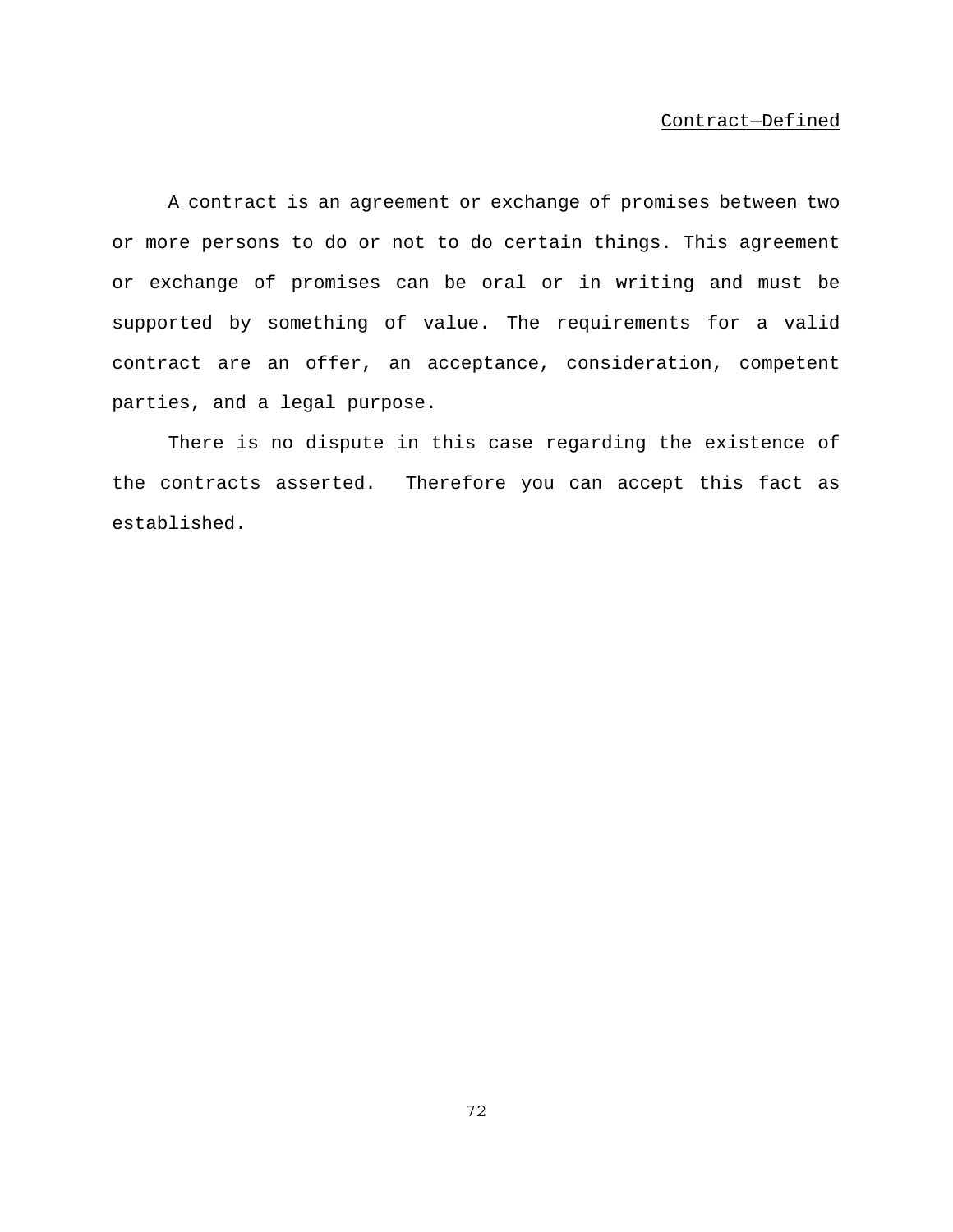In construing a contract, you shall use the following rules of construction. In the construction or interpretation of a contract, common sense and good faith are the leading touchstones of the inquiry. All contracts should receive a sensible and reasonable construction and not such a construction as will lead to an absurd consequence. The language of the contract records the agreement of the parties.

When a provision is ambiguous, the intent of the parties controls. The intent of the parties is a question of fact to be resolved by you, the jury, when the contract is ambiguous. In attempting to ascertain the parties' intention, the situation of the parties, as well as their purposes at the time the contract was entered, must be determined.

A contract is ambiguous when the terms of the contract are inconsistent on their face, or are reasonably susceptible of more than one interpretation. A contract is ambiguous only when it may fairly and reasonably be understood in more ways than one. An ambiguous contract is one that can be understood in more ways than just one or is unclear because it expresses its purpose in an indefinite manner.

Ambiguities must be construed against the party who prepared the contract. A provision of a contract which does not clearly express the intention of the parties should be construed against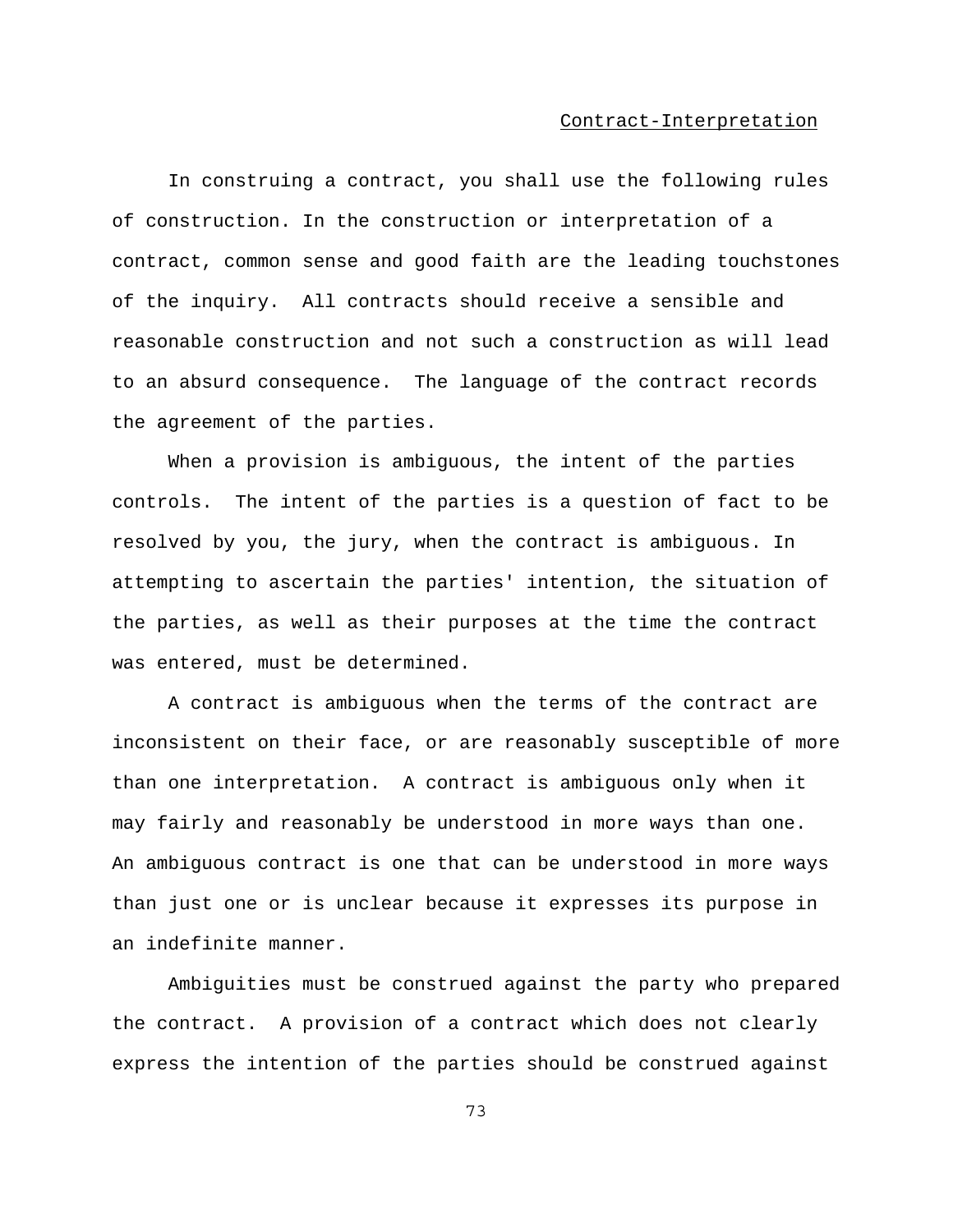the one for whose benefit it was inserted. Ambiguous language in a contract should be construed liberally and most strongly in favor of the party who did not write or prepare the contract and is not responsible for the ambiguity. Where a contract is entered into upon a printed form prepared by a party, the language of the contract will be strictly construed against that party.

Parties to a contract are not expected to exercise clairvoyance in spotting hidden ambiguities in the contract and they are protected if they innocently construe in their own favor an ambiguity susceptible of another interpretation.

When there is no ambiguity in a contract, it must be construed according to the terms which the parties have used and terms used in the contract should be taken and understood in their plain, ordinary, and popular sense. Language used in a contract must be interpreted in its natural and ordinary sense.

The rights of the parties to a contract must be measured by the contract which the parties themselves made. The jury is not in the business of making a contract for a party.

The intention of a contract is to be determined from the language. Language which is perfectly clear determines the full force and effect of the document.

In construing a contract, the primary objective is to ascertain and give effect to the intention of the parties. The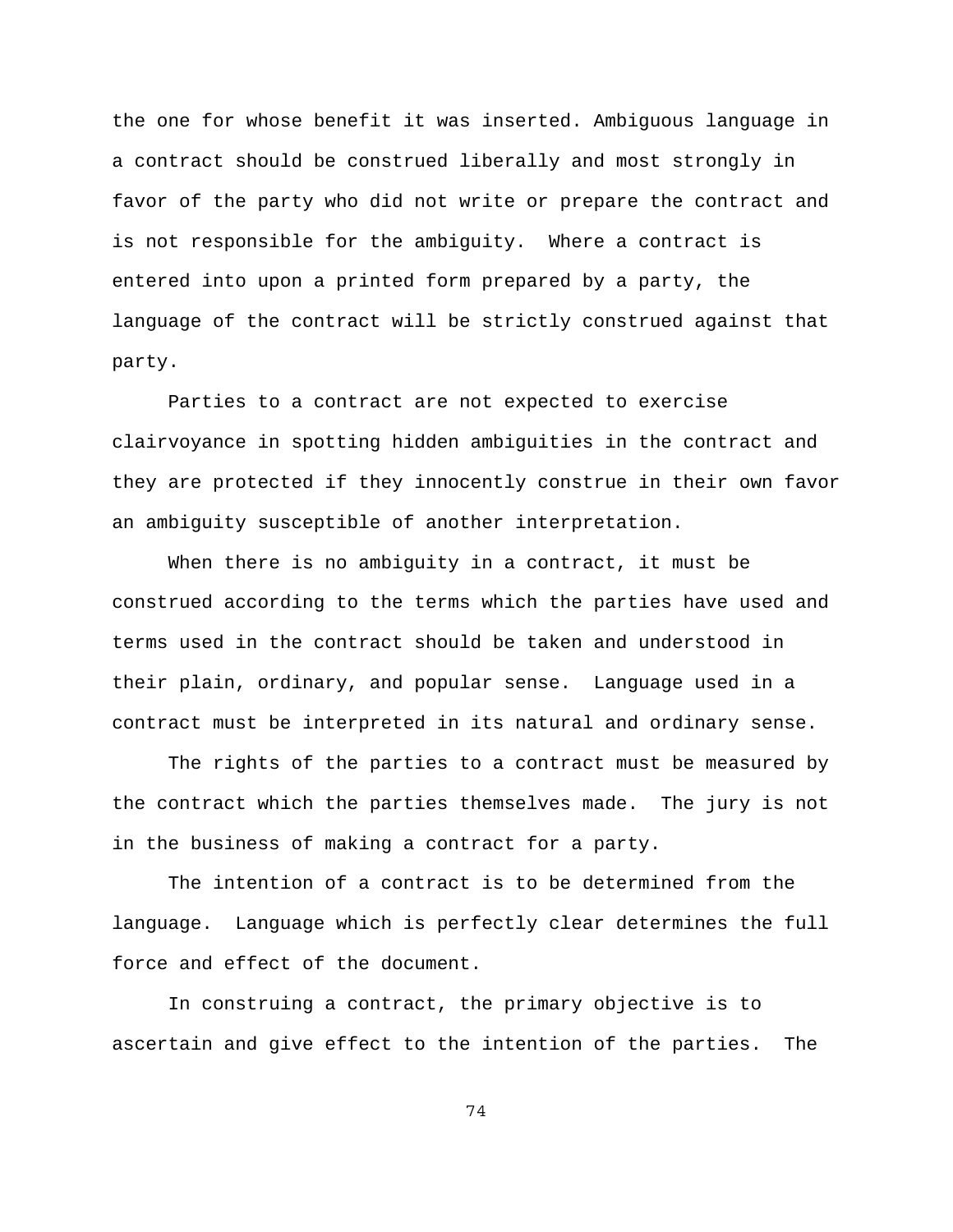intent and purport of a written contract must be gathered from the contents of the entire agreement and not from any particular clause or provision therein. Every term contained in a contract must be considered and given effect if possible.

If the language of the contract is plain, unambiguous, and capable of only one reasonable interpretation, no construction is required and the contract's language determines the instrument's force and effect.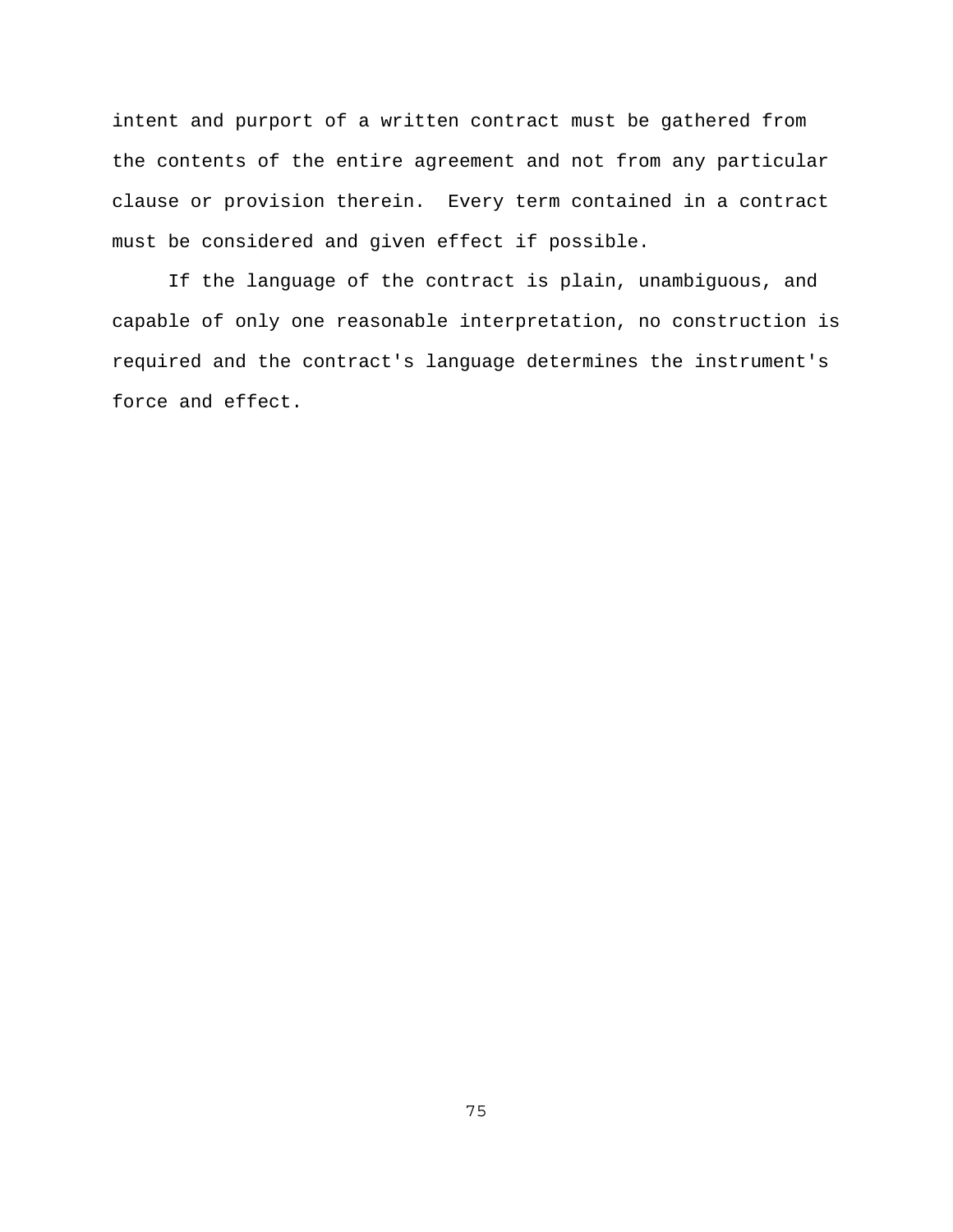Waiver is the voluntary surrender of a known right. It can be proved by statements, acts, or conduct of a party showing an intent not to claim a right**.**

The parties may jointly agree to waive one or more requirements of the contract. If a party to the contract claims the other party waived a contract right, the burden of proof is on the party claiming the waiver to show that the other party gave up a contract right and did so with full and complete knowledge of the relevant facts.

If a party waived a particular term in the contract, that party can no longer enforce that part of the contract. ISS claims that ZTI waived its right to receive commission under the 2002 Independent Sales Representative Agreement. ZTI denies this.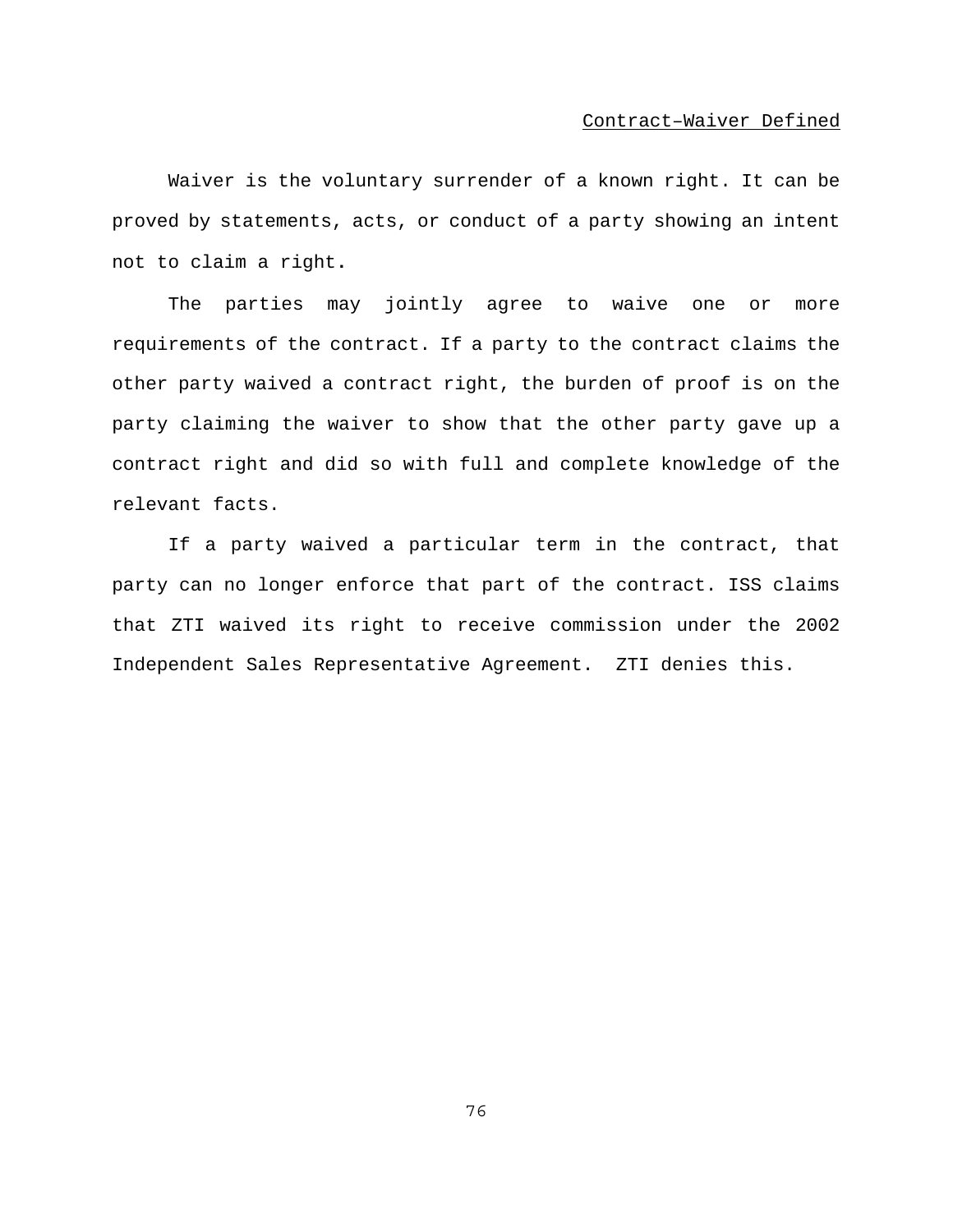### Contract–Breach of Contract Defined

When a valid contract has been established, you must determine whether the defendant breached the contract. If a party does not perform according to the contract terms, that party has committed a breach of the contract. Any unexcused breach of contract allows a non-breaching party to recover damages.

The breach of contract must be a material breach. A minor and insubstantial failure of a party to meet the terms of a contract does not entitle the other party to reject the contract and not be responsible under it.

If a party does not perform according to contract terms, that party has committed a breach of contract. Any unexcused breach of a contract allows the non-breaching party to recover damages. In addition, in order for a breach of contract to provide a claim for relief in a lawsuit, the breach must be material. "Material" in this context means a substantial breach, or more than a minor or insubstantial failure of a party to meet the terms of the contract. Factors you may consider in determining whether a breach is material include the following: (1) the extent to which the injured party will be deprived of the expected benefits under the contract; (2) the extent to which the injured party can be adequately compensated for loss of benefit; (3) the extent to which the non-performing party will suffer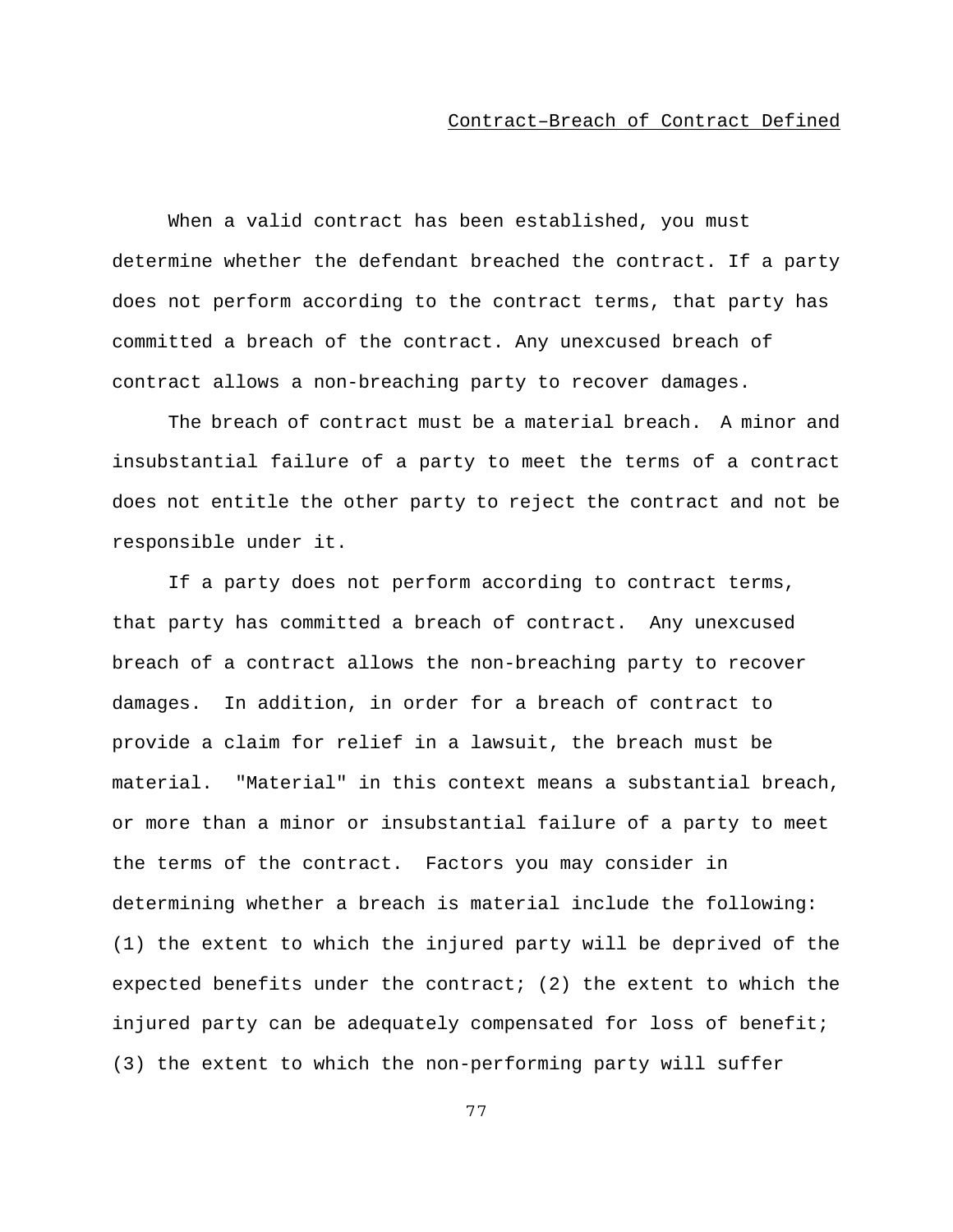forfeiture (i.e., a divestiture of specific property without compensation); (4) the likelihood that the non-performer will cure, that is, correct the failure or has cured the failure, taking into account the circumstances including any reasonable assurances; and (5) the extent to which the behavior of the non-performing party comports to standards of good faith and fair dealing. Although none of the above factors alone is dispositive on the question of whether a breach is material, they should guide your decision.

The agreements in this case were contained in written documents. The law is that contracts are to be applied as they are written. This means that a party to a contract is required to do what he or it agreed; however, the party is not required to do things he or it did not agree to, as determined by the contract's language. Language in a contract should be interpreted according to its ordinary plain meaning.

Thus, the first thing that you must determine in deciding these breach of contract claims is whether the party accused of breach of contract did something that was prohibited by the specific provisions of their contracts, or failed to do something that their contracts specifically required.

In order for a party who/that asserts a breach of contract to be entitled to relief on these breach of contract claims, it must first prove by a preponderance of the evidence that the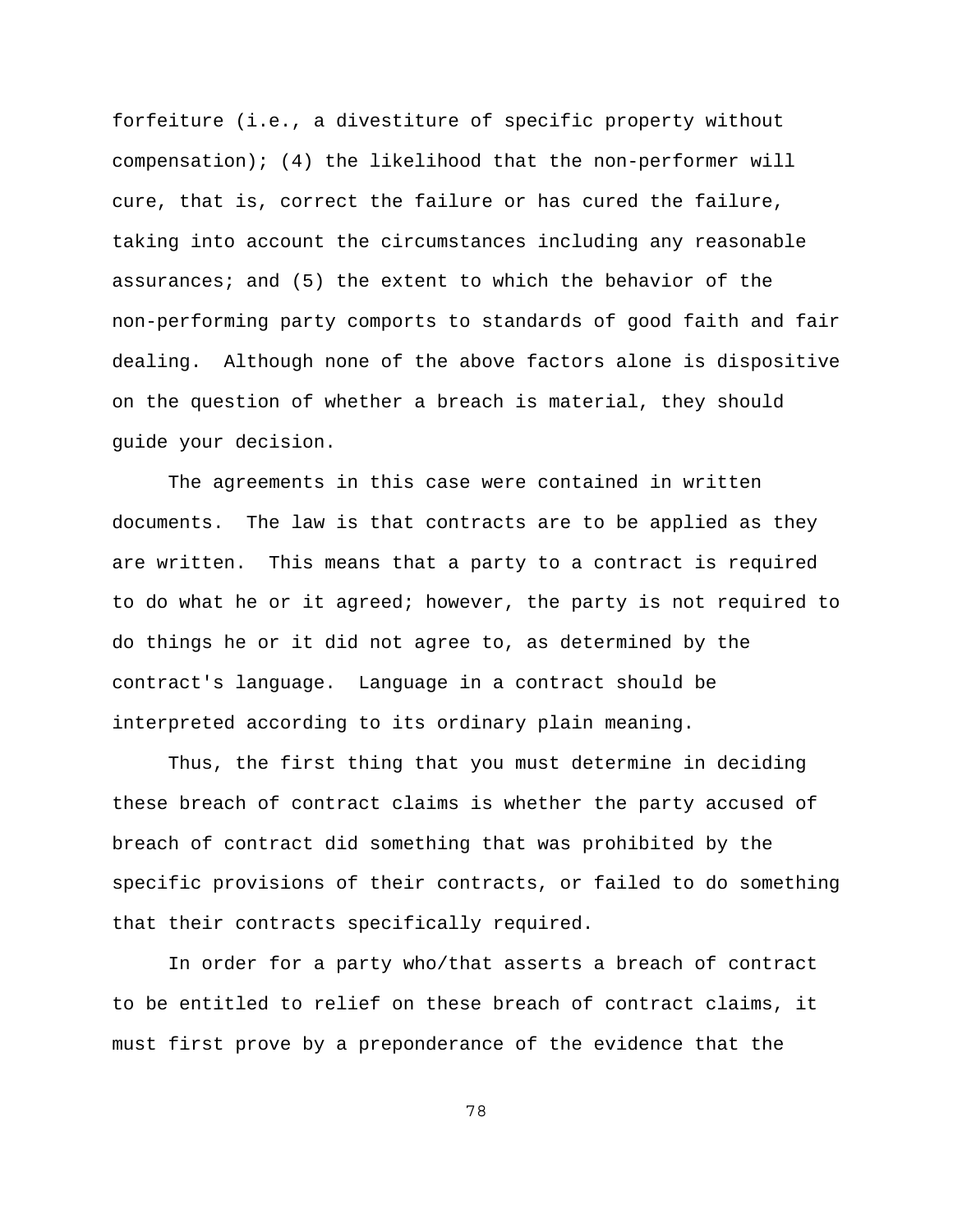accused party breached its/his agreement(s) and that the breach was material.

If you determine that there was a material breach of a contract or contracts, then you must determine whether the party asserting breach of contract has proved by a preponderance of the evidence that a breach caused the party claiming breach to sustain damages, and if so, what amount of damages that breach caused.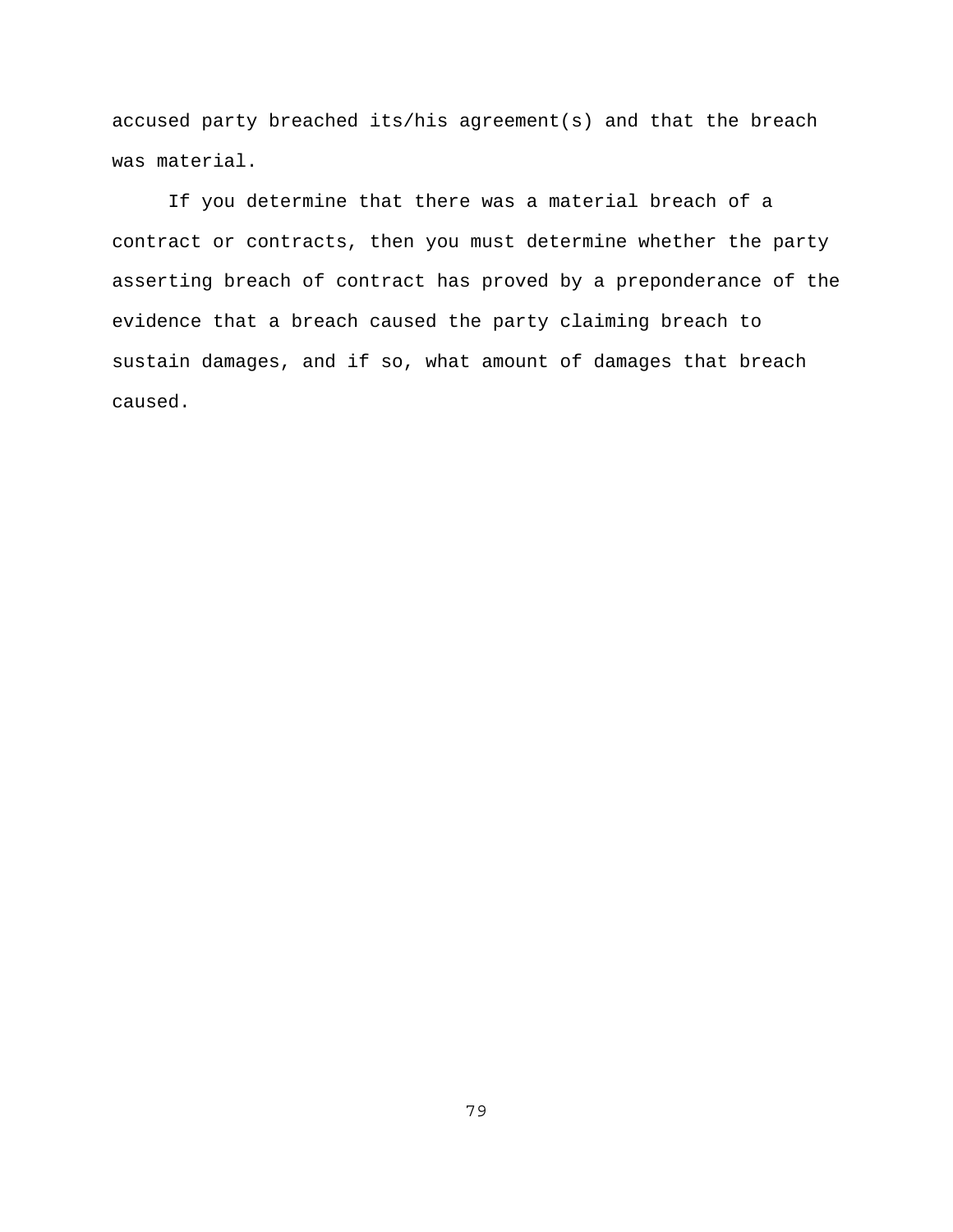## ISS's Contract Claims Against Joseph Caesar under the "Agreement For Assignment Of Inventions And Copyrights And Covenant Against Disclosure"

You must decide the following contract issues according to the instructions that I have given to you:

Has Plaintiff proven by a preponderance of the evidence that Mr. Caesar breached the "Agreement For Assignment Of Inventions And Copyrights And Covenant Against Disclosure" by one of more of the following:

1. Failing to keep in strictest confidence during and subsequent to the time of Mr. Caesar's employment all information identified as secret or confidential or which, from the circumstances, in good faith and good conscience ought to be treated as confidential, relating to the products, machines, methods of manufacture, compositions, inventions, discoveries, trade secrets or secret processes, price lists, logical flow diagrams including computer programs, customer lists, business plans or any other information of the business or affairs of ISS which Mr. Caesar might acquire or develop in connection with or as a result of his employment; or

2. Using, except as instructed by ISS during Mr. Caesar's employment, any trade secret or proprietary information of ISS;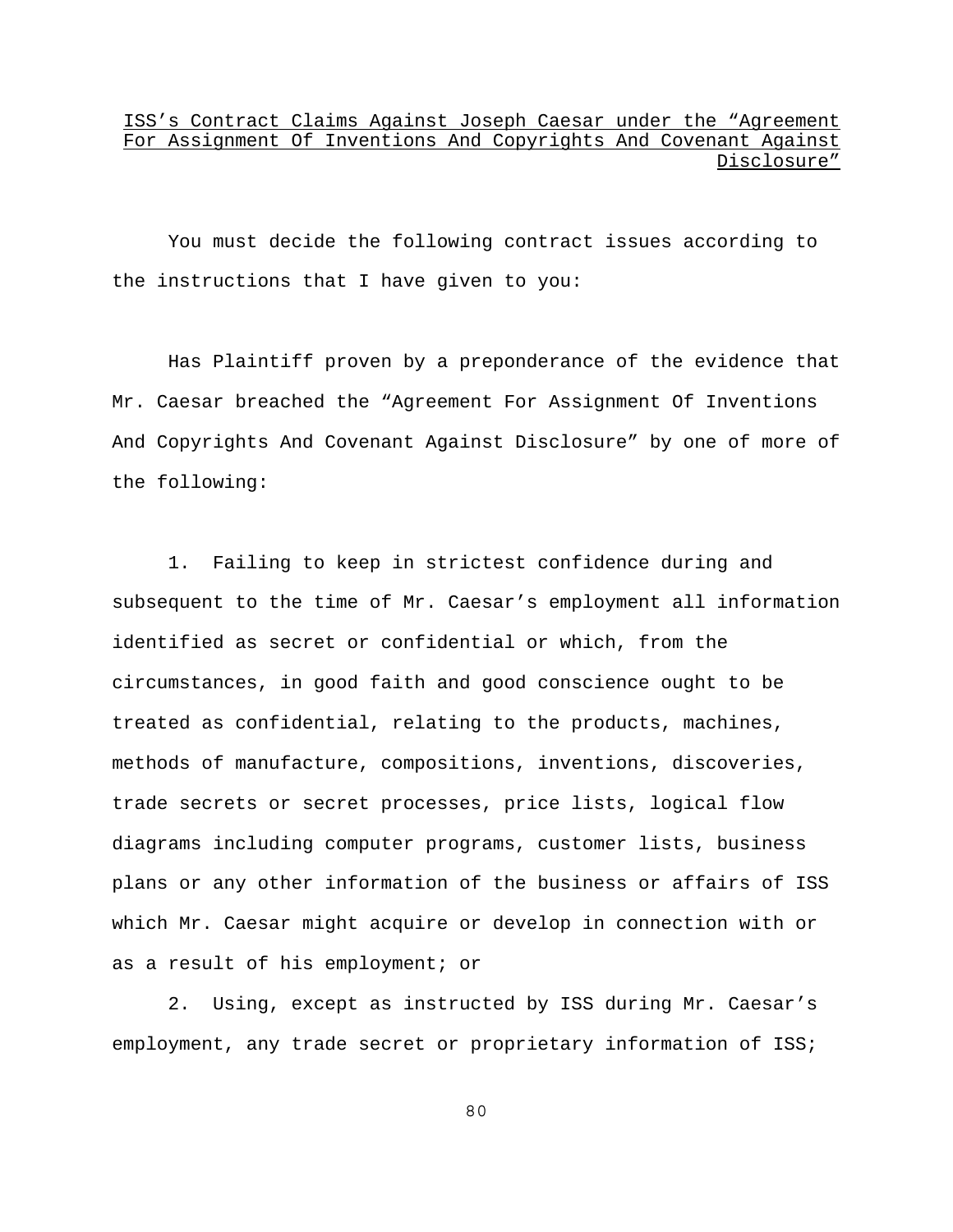3. Failing to comply with the provision requiring Mr. Caesar to not directly or indirectly publish, communicate, divulge or describe to any unauthorized person any trade secret or proprietary information of ISS during the period of Mr. Caesar's employment or at any time subsequent thereto, without prior written consent of ISS.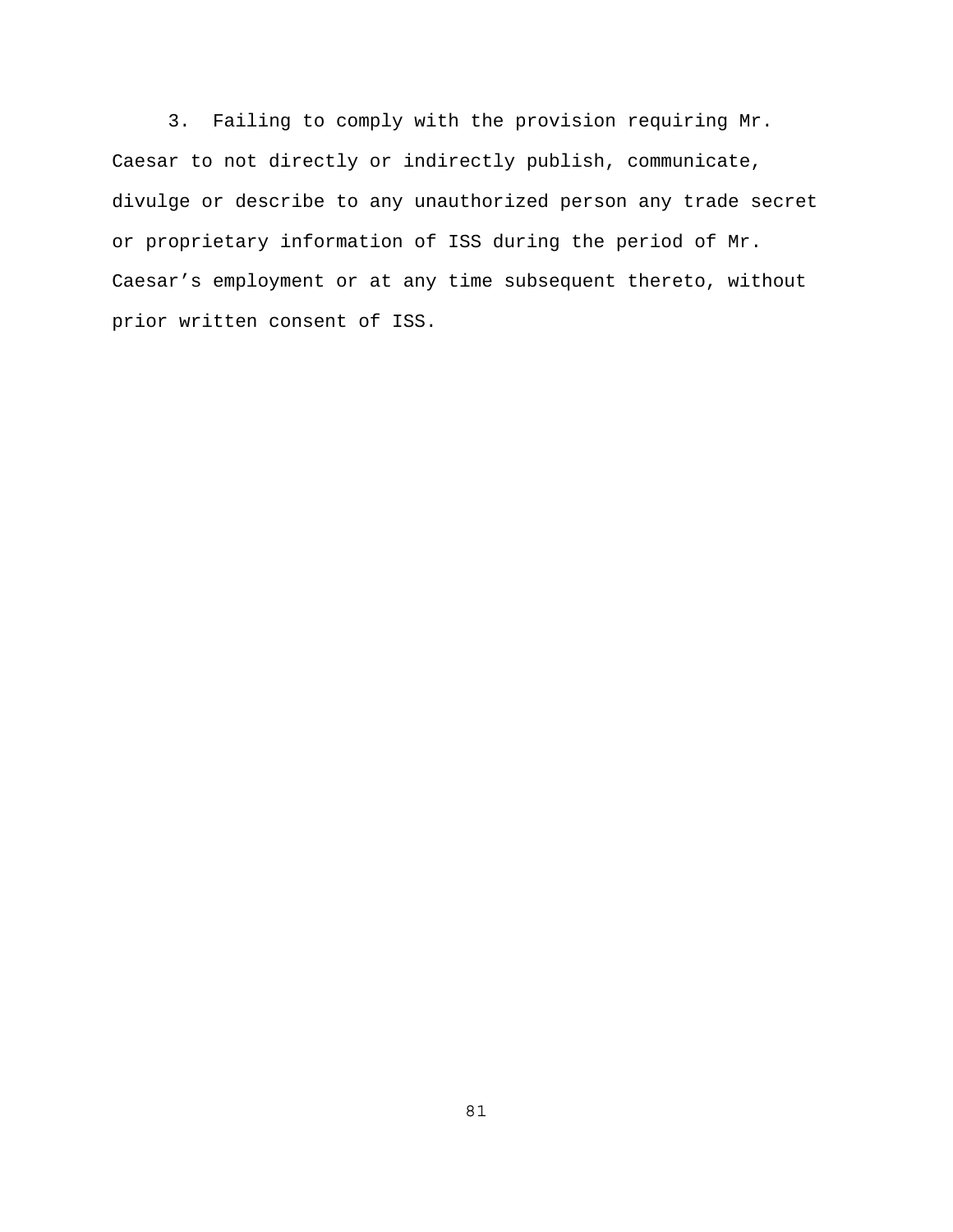ISS's Contract Claims Against Joseph Caesar under the "Departing Employee's Agreement Concerning Disclosure Of Confidential Information, Assignment Of Inventions, And Return Of Company Property"

You must decide the following contract issues according to the instructions that I have given to you:

Has Plaintiff proven by a preponderance of the evidence that Mr. Caesar breached the "Departing Employee's Agreement Concerning Disclosure Of Confidential Information, Assignment of Inventions, And Return Of Company Property" by one of more of the following:

1. Failing to comply with the provision requiring Mr. Caesar to not use or disclose confidential or trade secret information even after his employment is terminated; or

2. Failing to return to ISS all company property in Mr. Caesar's possession.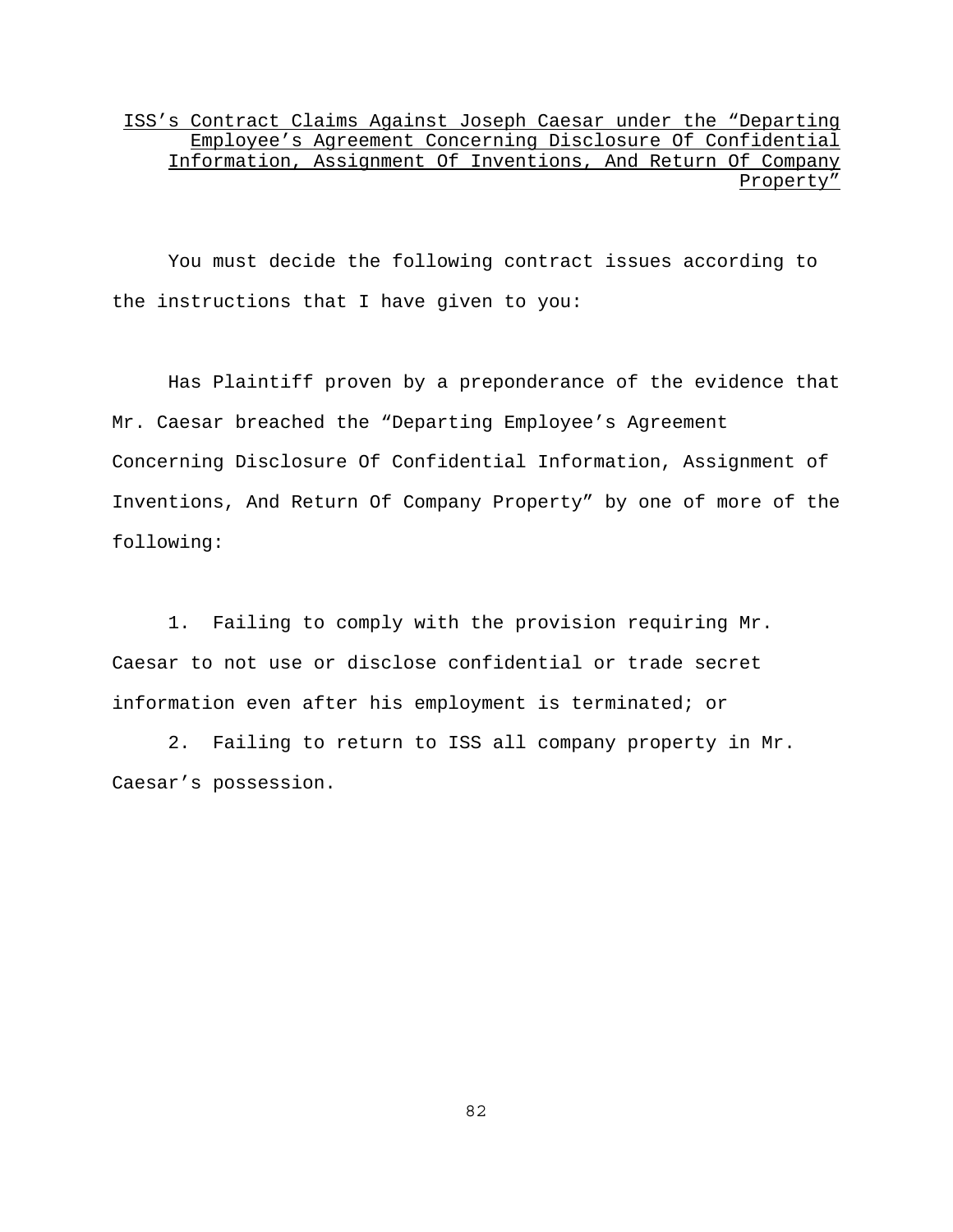### ISS's Contract Claims Against James Zachary under the 1996 "Independent Sales Representative Agreement"

You must decide the following contract issues according to the instructions that I have given to you:

Has Plaintiff proven by a preponderance of the evidence that Mr. Zachary breached the "Independent Sales Representative Agreement" entered into in 1996 by one or more of the following:

1. Failing to comply with the requirement to keep in strictest confidence during and subsequent to the agreement all information identified as secret or confidential or which, from the circumstances, in good faith and good conscience ought to be treated as confidential, relating to products, machines, methods of manufacture, compositions, inventions, discoveries, trade secrets or secret processes, price lists, logical flow diagrams including computer programs, customer lists, business plans or any other information of the business or affairs of IS&S which Mr. Zachary acquired or developed in connection with or as a result of his work for IS&S.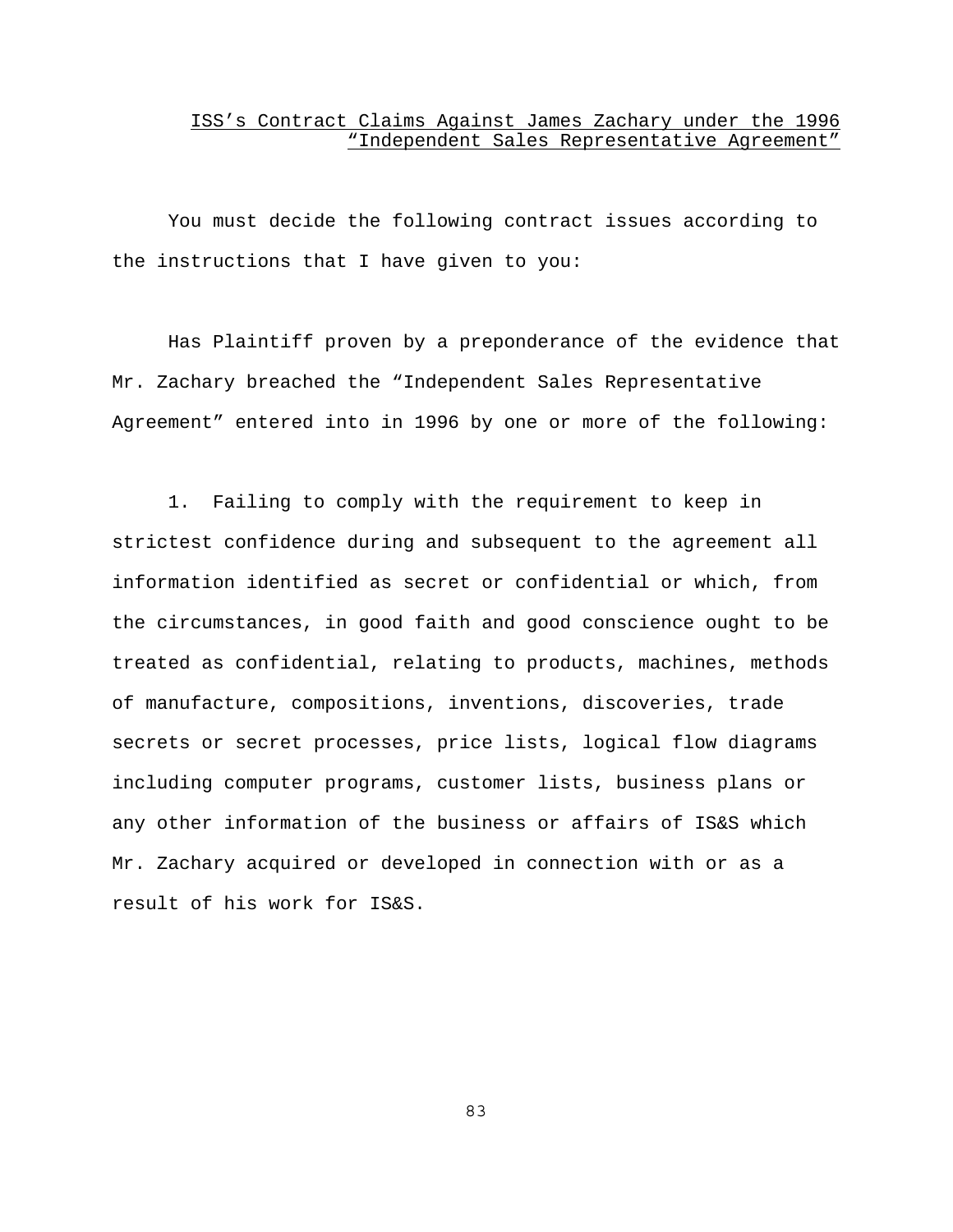2. Failing to comply with the requirement to not use any such information as listed above under 1 without prior written consent of IS&S and to not communicate, divulge or describe to any unauthorized person any such information during the period of the agreement or at any time subsequent thereto.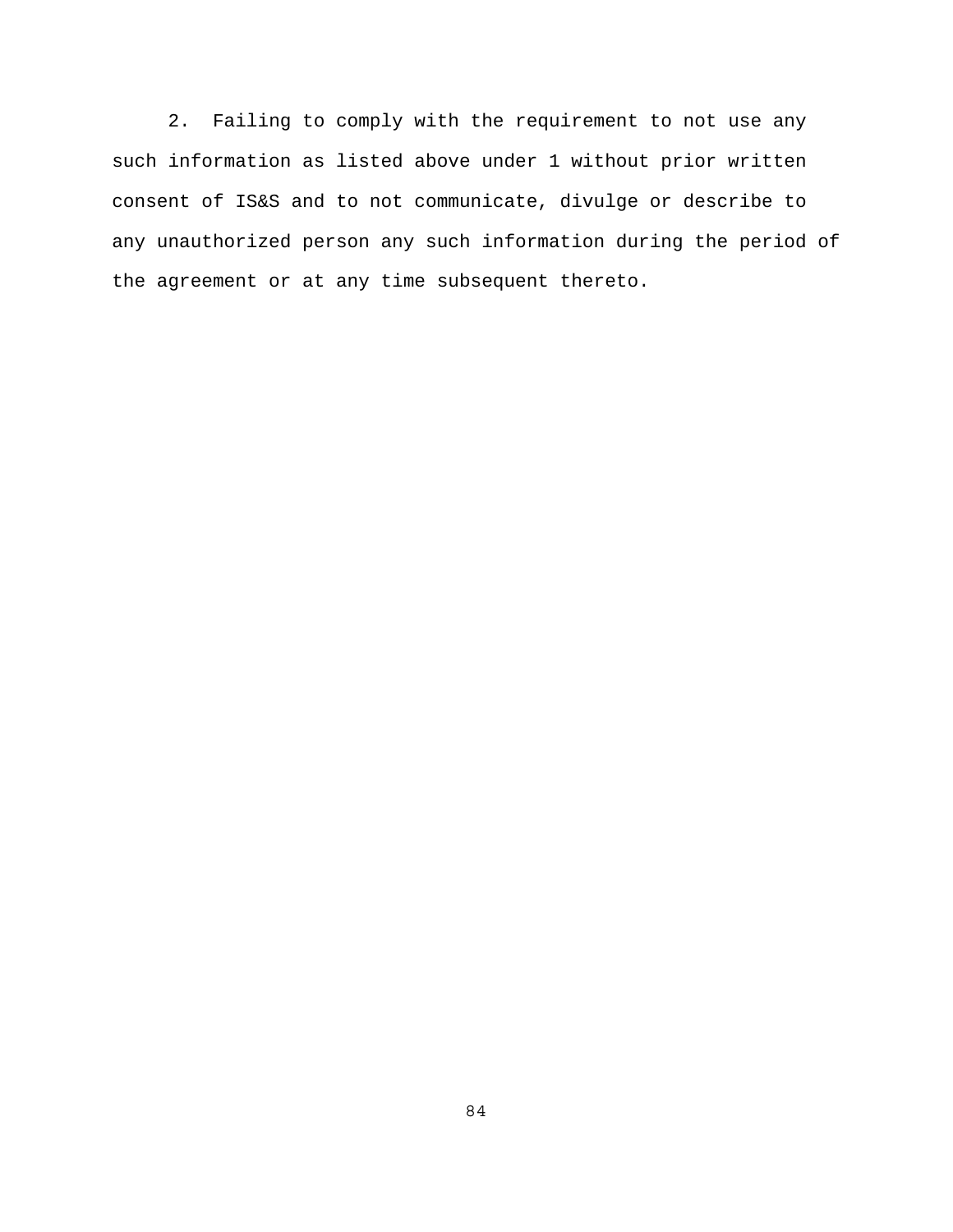### ISS's Contract Claims Against James Zachary under the 2002 "Independent Sales Representative Agreement"

You must decide the following contract issues according to the instructions that I have given to you:

Has Plaintiff proven by a preponderance of the evidence that ZTI or Mr. Zachary breached the "Independent Sales Representative Agreement" entered into in 2002 by one or more of the following:

1. Failing to use best efforts to actively promote sales of ISS's products; or

2. Failing to comply with the requirement that Zachary/ZTI not sell or act as a distributor, sales agent, representative or consultant in the Territory for any products competitive with products sold by ISS unless ISS has been advised of such competitive products in advance and has given its consent in writing.

3. Failing to comply with the requirement to keep in strictest confidence during and subsequent to the agreement all information identified as secret or confidential or which, from the circumstances, in good faith and good conscience ought to be treated as confidential, relating to products, machines, methods of manufacture, compositions, inventions, discoveries, trade secrets or secret processes, price lists, logical flow diagrams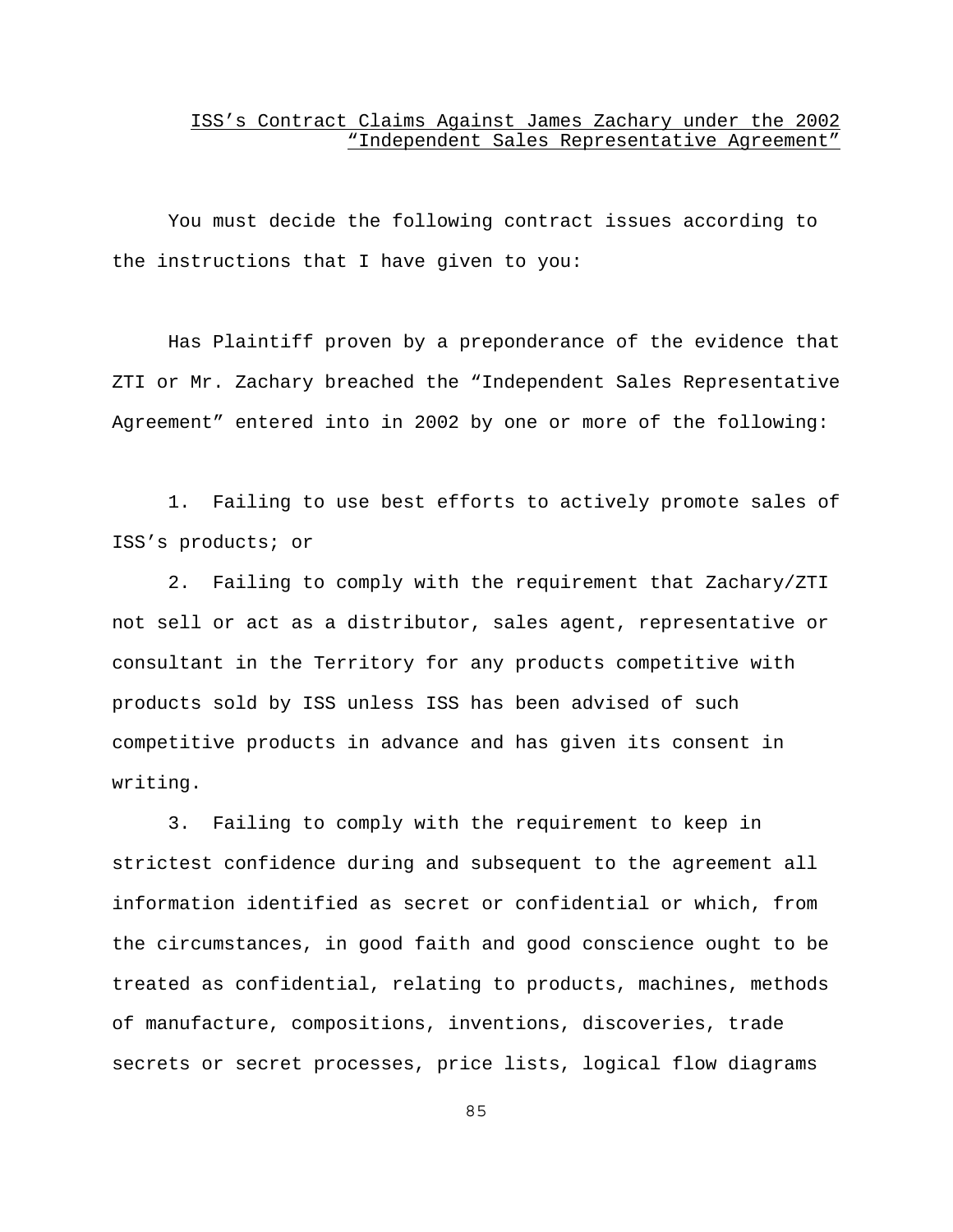including computer programs, customer lists, business plans or any other information of the business or affairs of ISS which ZTI or Mr. Zachary acquired or developed in connection with or as a result of his work for ISS.

4. Failing to comply with the requirement to not use any such information as listed above under 3 without prior written consent of ISS and to not communicate, divulge or describe to any unauthorized person any such information during the period of the agreement or at any time subsequent thereto.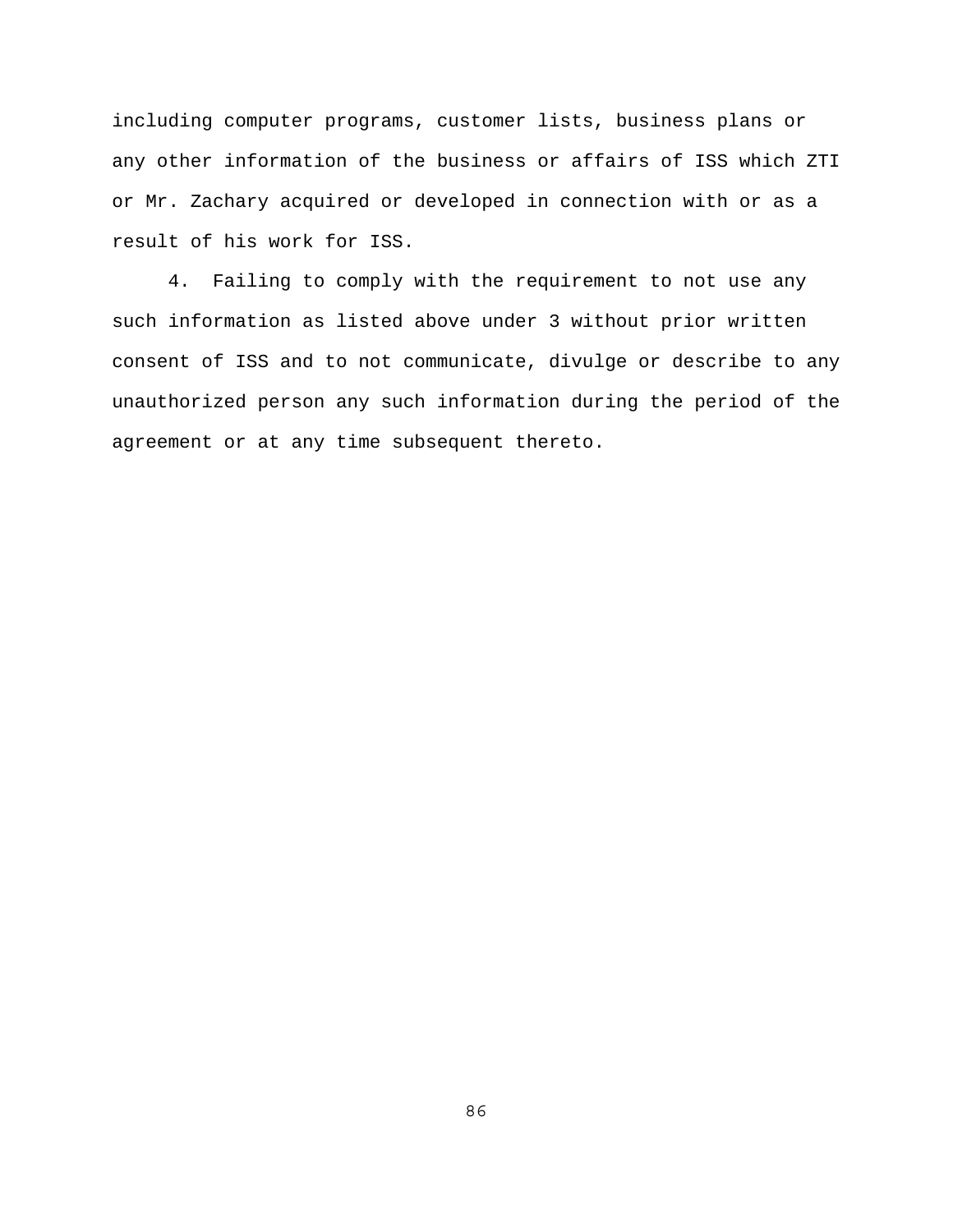## "BEST EFFORTS" Clause in the 2002 Zachary/ZTI "Independent Sales Representative Agreement"

The "Best Efforts" clause in the 2002 "Independent Sales Representative Agreements" provides:

"Provision 3.1 Best Efforts. Representative shall use its best efforts to actively promote sales of Products within the Territory and shall maintain resources necessary for performance of this Agreement."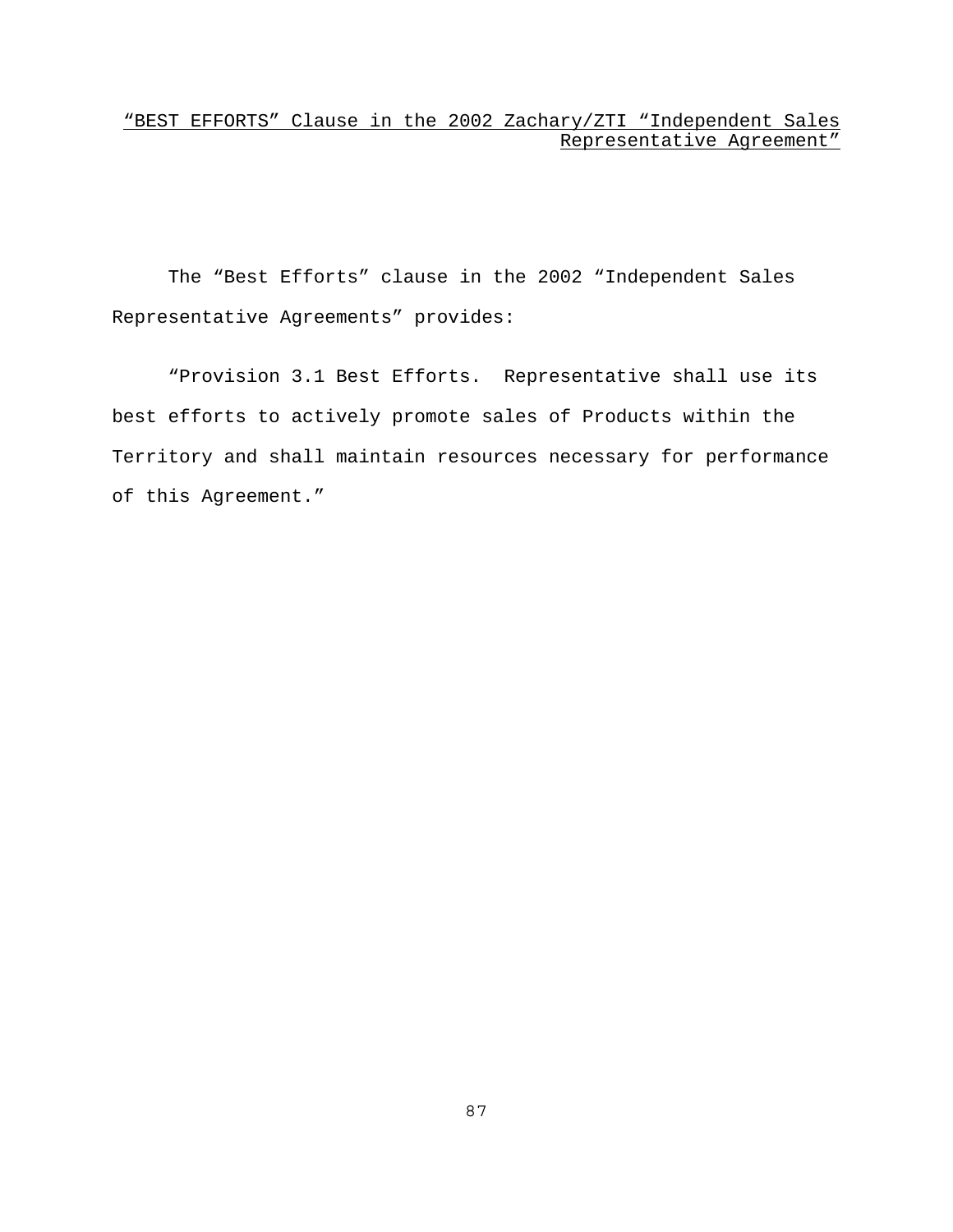ISS's Contract Claims Against James Zachary under the "Agreement For Assignment Of Inventions And Copyrights And Covenant Against Disclosure" attached as Exhibit 4 to Mr. Zachary/ZTI's Independent Sales Representative Agreements in 1996 and 2002

You must decide the following contract issues according to the instructions that I have given to you:

Has Plaintiff proven by a preponderance of the evidence that Mr. Zachary breached the "Agreement For Assignment Of Inventions And Copyrights And Covenant Against Disclosure" attached as Exhibit 4 to Mr. Zachary/ZTI's Independent Sales Representative Agreements in 1996 and 2002 by one of more of the following:

1. Failing to disclose to ISS and its attorney all designs, inventions, improvements and developments made or conceived while employed by ISS;

2. Failing to assign to ISS any and all designs and inventions, improvements and developments Mr. Zachary/ZTI made or conceived either solely or jointly with others, resulting from or suggested by Mr. Zachary/ZTI's work for ISS during his employment by ISS;

3. Failing to keep in strictest confidence during and subsequent to the time of Mr. Zachary/ZTI's employment all information identified as secret or confidential or which, from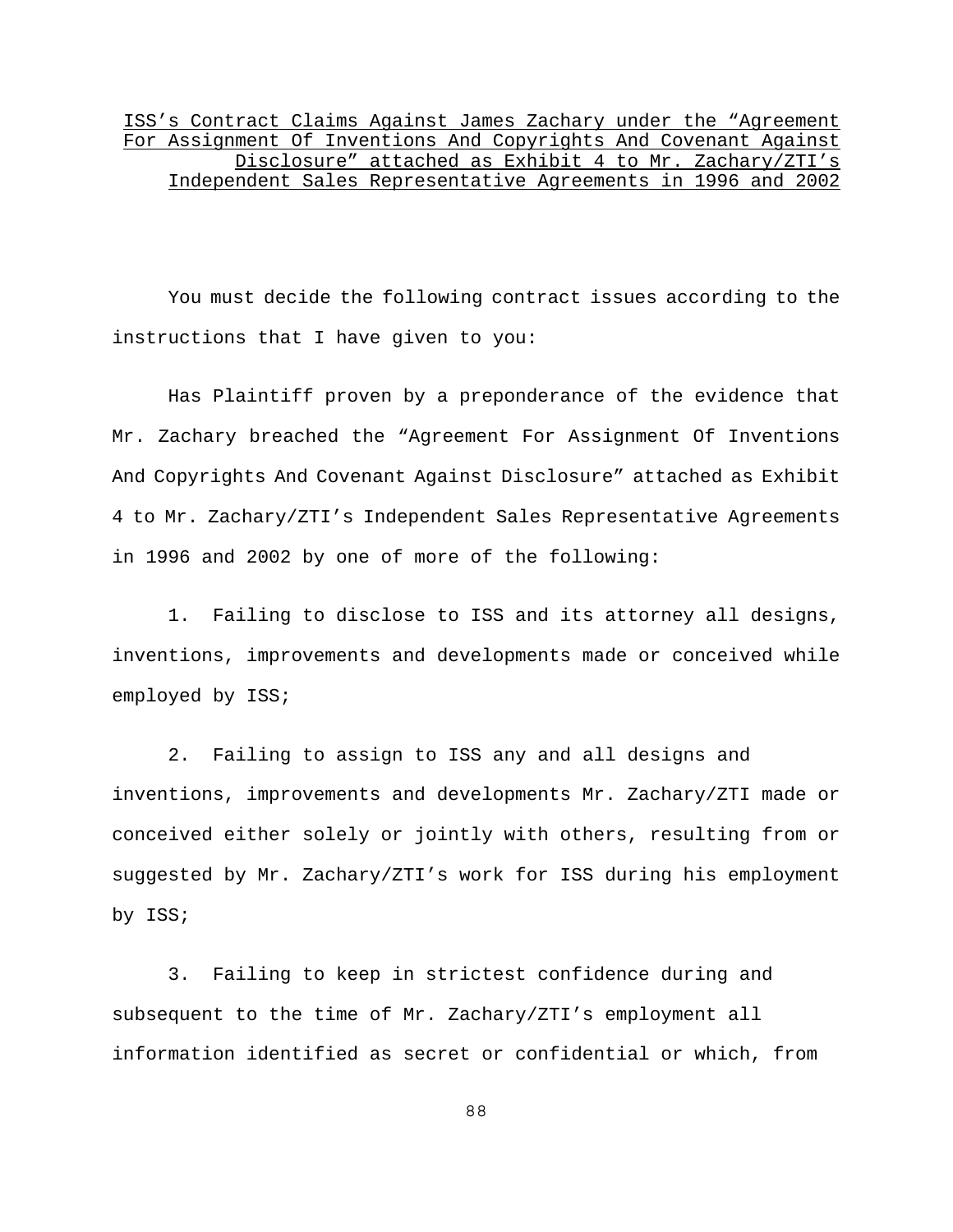the circumstances, in good faith and good conscience ought to be treated as confidential, relating to the products, machines, methods of manufacture, compositions, inventions, discoveries, trade secrets or secret processes, price lists, logical flow diagrams including computer programs, customer lists, business plans or any other information of the business or affairs of ISS which Mr. Zachary/ZTI might acquire or develop in connection with or as a result of his employment;

4. Using, except as instructed by ISS during Mr. Zachary/ZTI's employment, any trade secret or proprietary information of ISS; or

5. Failing to comply with the provision requiring Mr. Zachary/ZTI to not directly or indirectly publish, communicate, divulge or describe to any unauthorized person any trade secret or proprietary information of ISS during the period of Mr. Zachary/ZTI's employment or at any time subsequent thereto, without prior written consent of ISS.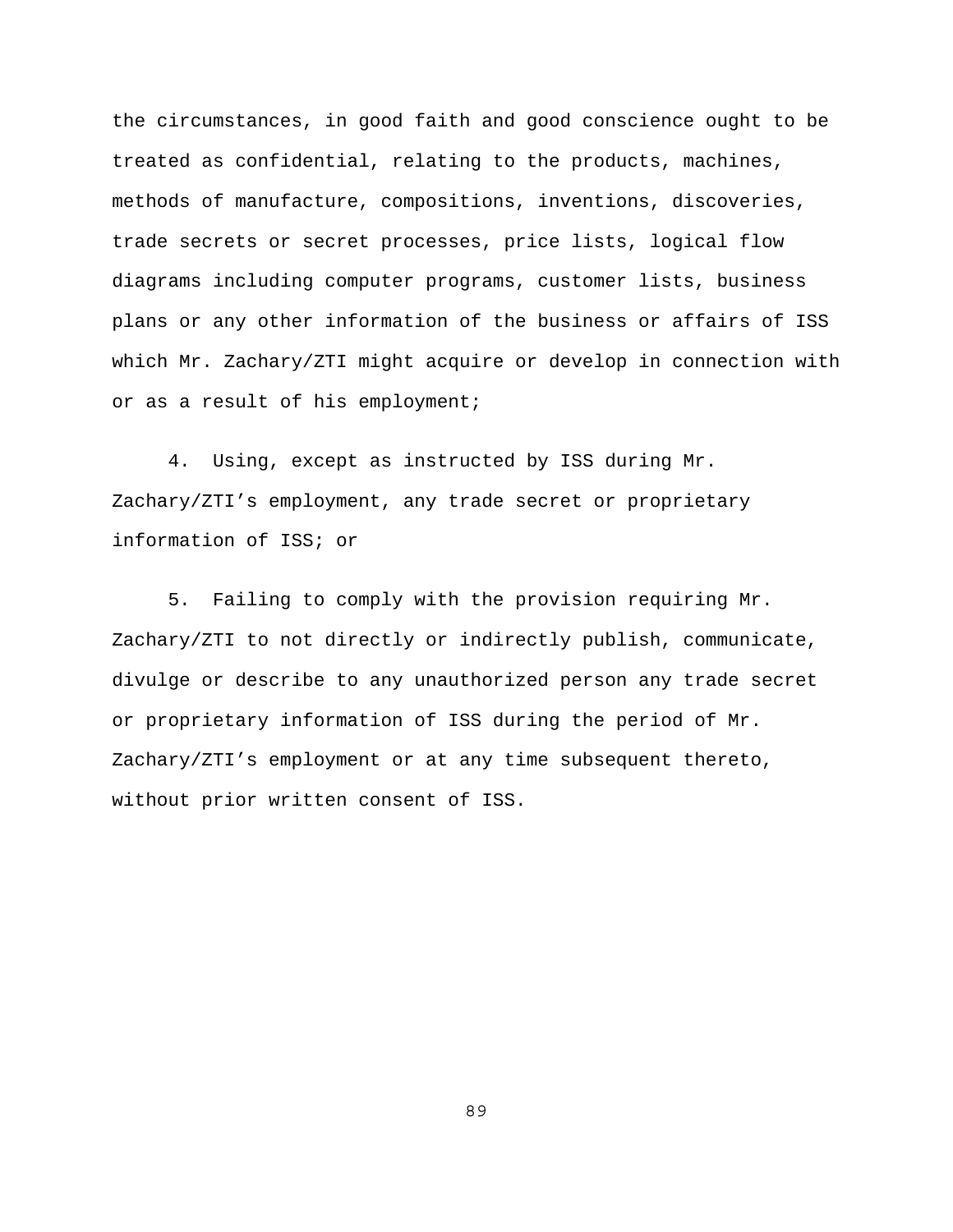### Contract Instruction/October 25, 2002 Contract

The Court has made certain legal findings concerning the contract entered into between ZTI and ISS on October 25, 2002. That contract controls the payment of commissions by ISS to ZTI.

The Court has determined that the October, 2002 contract entered into between ZTI and ISS replaced the previous 1996 contract, and provided a new formula for the computation of commissions. Specifically, the controlling contract language in paragraph 12.0 of the contract provides that the October 25, 2002 agreement "supercedes and cancels all prior and contemporaneous agreements, claims, representations and understandings . . . ." This language terminated the previous commissions formula and instituted a new method for calculation of commissions as reflected in Exhibit 3 to the contract. I should note that this language did not terminate the language in the 1996 Sales Agreement, Exhibit 4.0, paragraph 6 (Covenant Against Disclosure), which remained in effect.

Using the calculation formula in the 2002 contract, I must instruct you that the calculation reflected in Trial Exhibit 223 "ISSC Zachary Commission" is inconsistent with the 2002 contract language and should not be considered by you in the calculation of any contract damages due ZTI unless you find that ZTI acquiesced in that calculation as set out in the Court's instructions on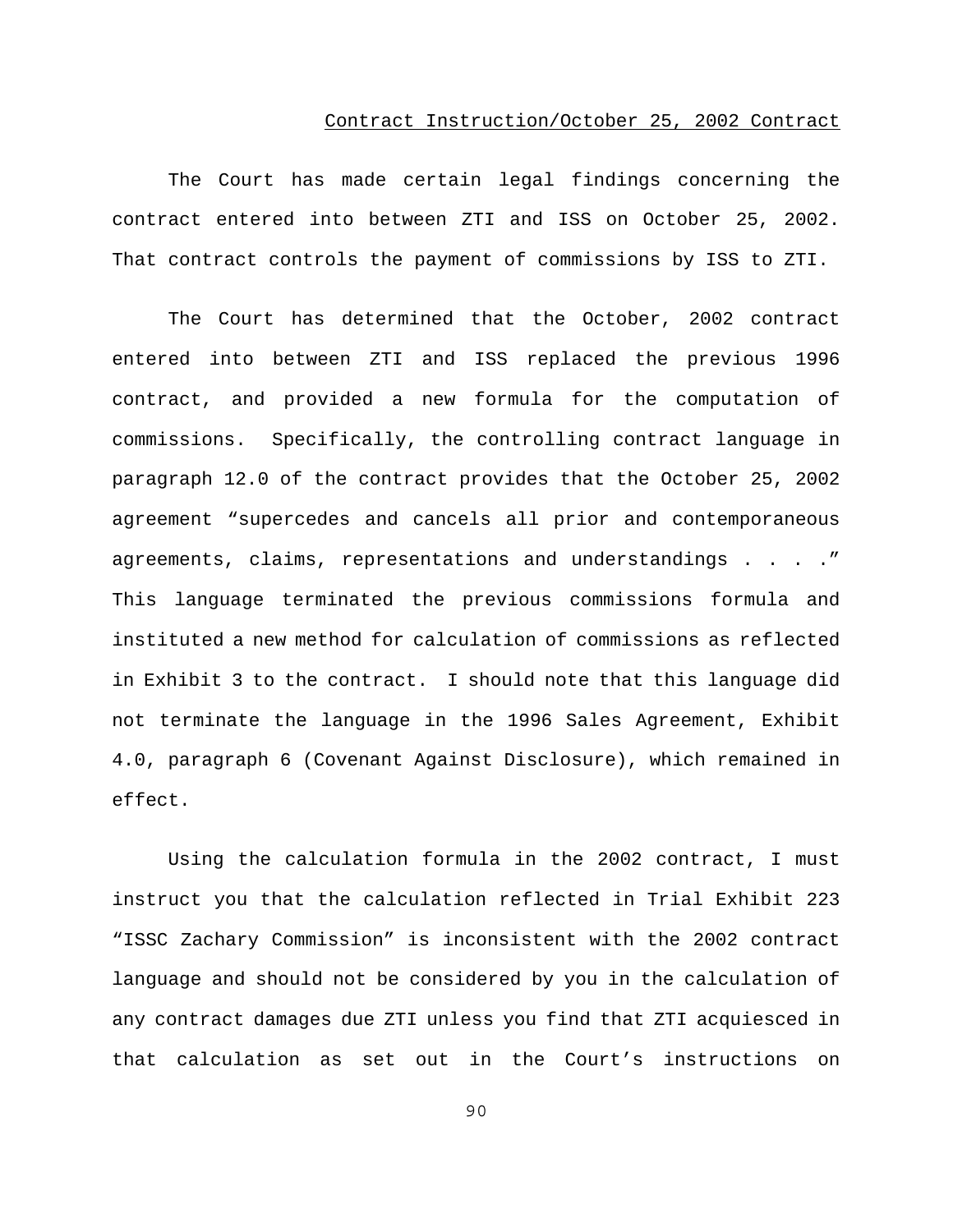"acquiescence." Unless ZTI acquiesced in ISS' calculation, the \$3 million cap must be calculated from October 25, 2002 and must be calculated "by product, by customer, by application."

The Court has determined that a product, for purposes of the 2002 Contract, is an item sold by ISS that has a name and a price. "Customer" is "the purchaser of the product by whom an order is placed."

The term "Application" is undefined in the contract. Moreover, the only use of the term "Application" in the contract is in the phrase "per Product per Customer per Application," which is only used in the commission formula. The term "Application" is susceptible to different constructions, can be understood in more than one sense, and is therefore ambiguous.

While the Court has determined the manner in which the law requires that the terms of the October 25, 2002 contract must be interpreted, it remains the jury's duty, and yours alone, to determine all of the disputed facts in the case, including the disputed facts regarding the October 25, 2002 contract.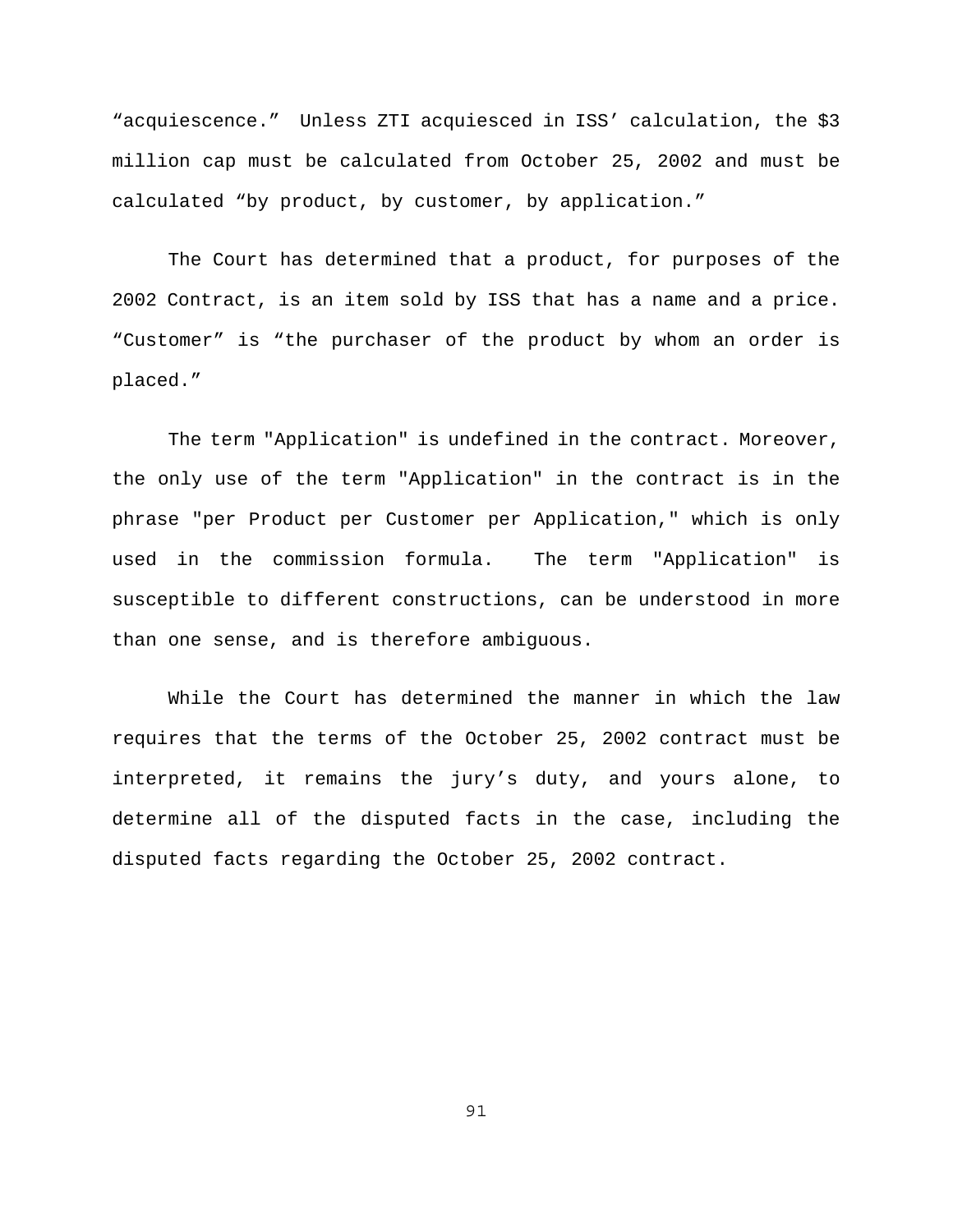## Defense of Acquiescence

Plaintiff has raised the affirmative defense of acquiescence against ZTI's counterclaim for breach of contract. In order for you to determine that the defense of acquiescence bars ZTI's counterclaim, you must find that ZTI engaged in conduct that amounted to an assurance, either express or implied, to Plaintiff that ZTI would not later assert a claim for breach of contract against Plaintiff.

The burden of proof on the defense of acquiescence is on ISS the party asserting that defense.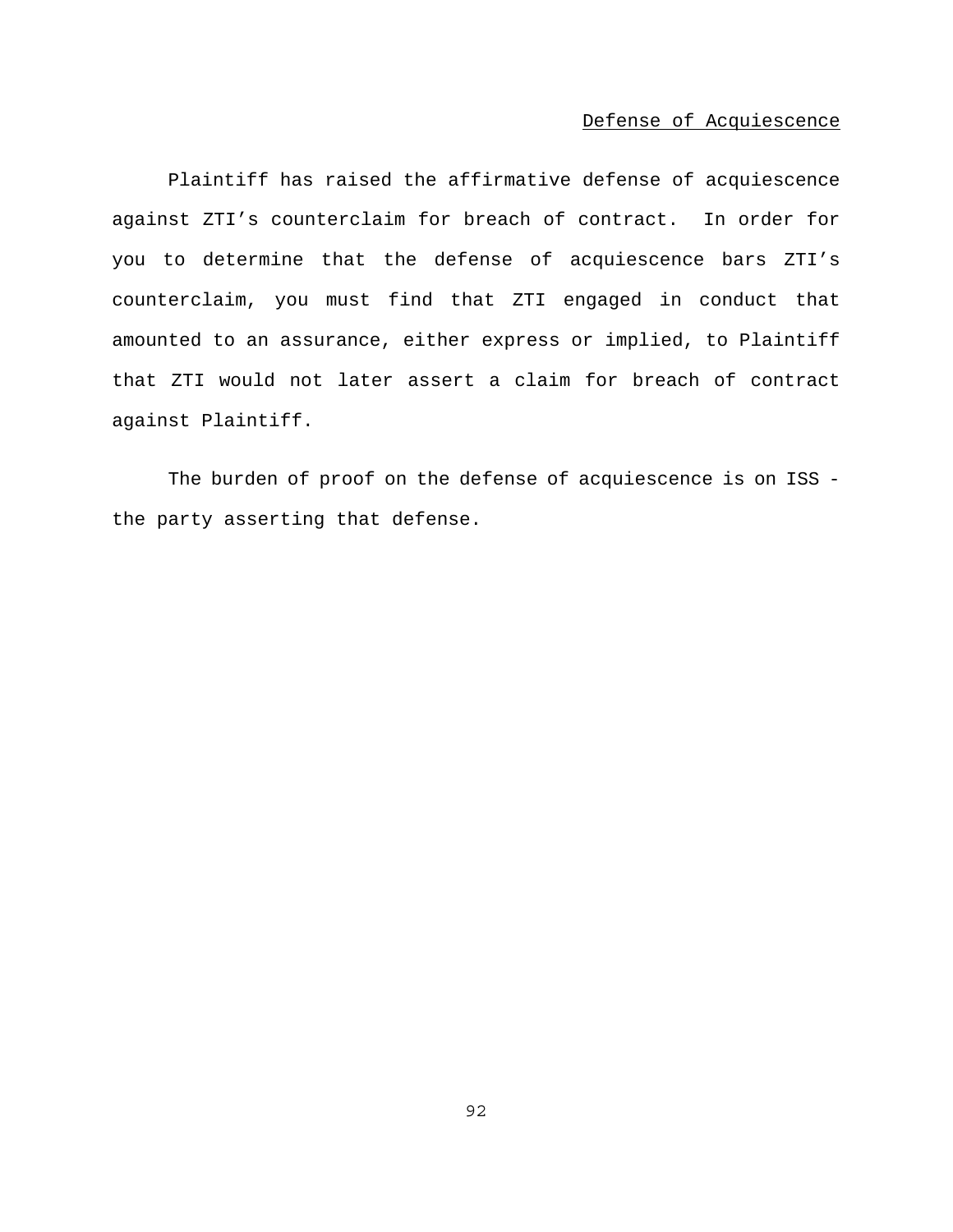If Innovative Solutions and Support, Inc. has proven by a preponderance of the evidence that Joseph Caesar, James Zachary, and/or Zachary Technologies, Inc. breached the Non-Disclosure Agreement, you must return a verdict for Innovative Solutions and Support, Inc. and answer Verdict Form Question No. 4 "Yes." If Innovative Solutions and Support, Inc. has failed to prove by a preponderance of the evidence that Joseph Caesar, James Zachary, and/or Zachary Technologies, Inc. breached the Non-Disclosure Agreement, you must return a verdict for the Defendants and answer Verdict Form Question No. 4 "No."

If Innovative Solutions and Support, Inc. has proven by a preponderance of the evidence that Zachary Technologies, Inc. breached the other provisions of the Independent Sales Representative Agreements, you must return a verdict for Innovative Solutions and Support, Inc. and answer Verdict Form Question No. 5 "Yes." If Innovative Solutions and Support, Inc. has failed to prove by a preponderance of the evidence that Zachary Technologies, Inc. breached the Independent Sales Representative Agreements, you must return a verdict for the Defendants and answer Verdict Form Question No. 5 "No."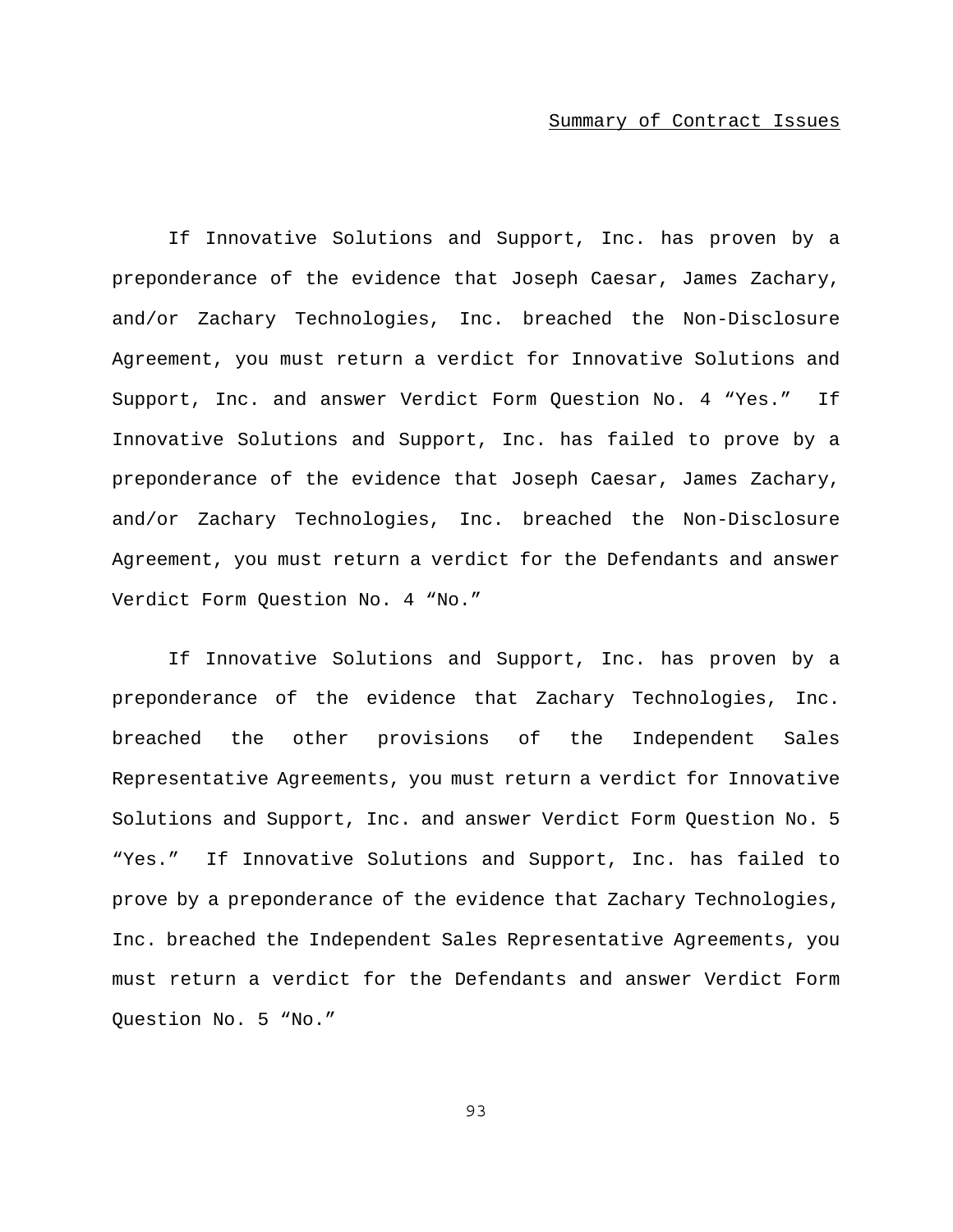If Zachary Technologies, Inc. has proven by a preponderance of the evidence that Innovative Solutions and Support, Inc. breached the 2002 Independent Sales Representative Agreement, you must return a verdict for Zachary Technologies, Inc. and answer Verdict Form Question No. 6 "Yes." If Zachary Technologies, Inc. has failed to prove by a preponderance of the evidence that Innovative Solutions and Support, Inc. breached the Independent Sales Representative Agreements, you must return a verdict for Innovative Solutions and Support, Inc. and answer Verdict Form Question No. 6 "No."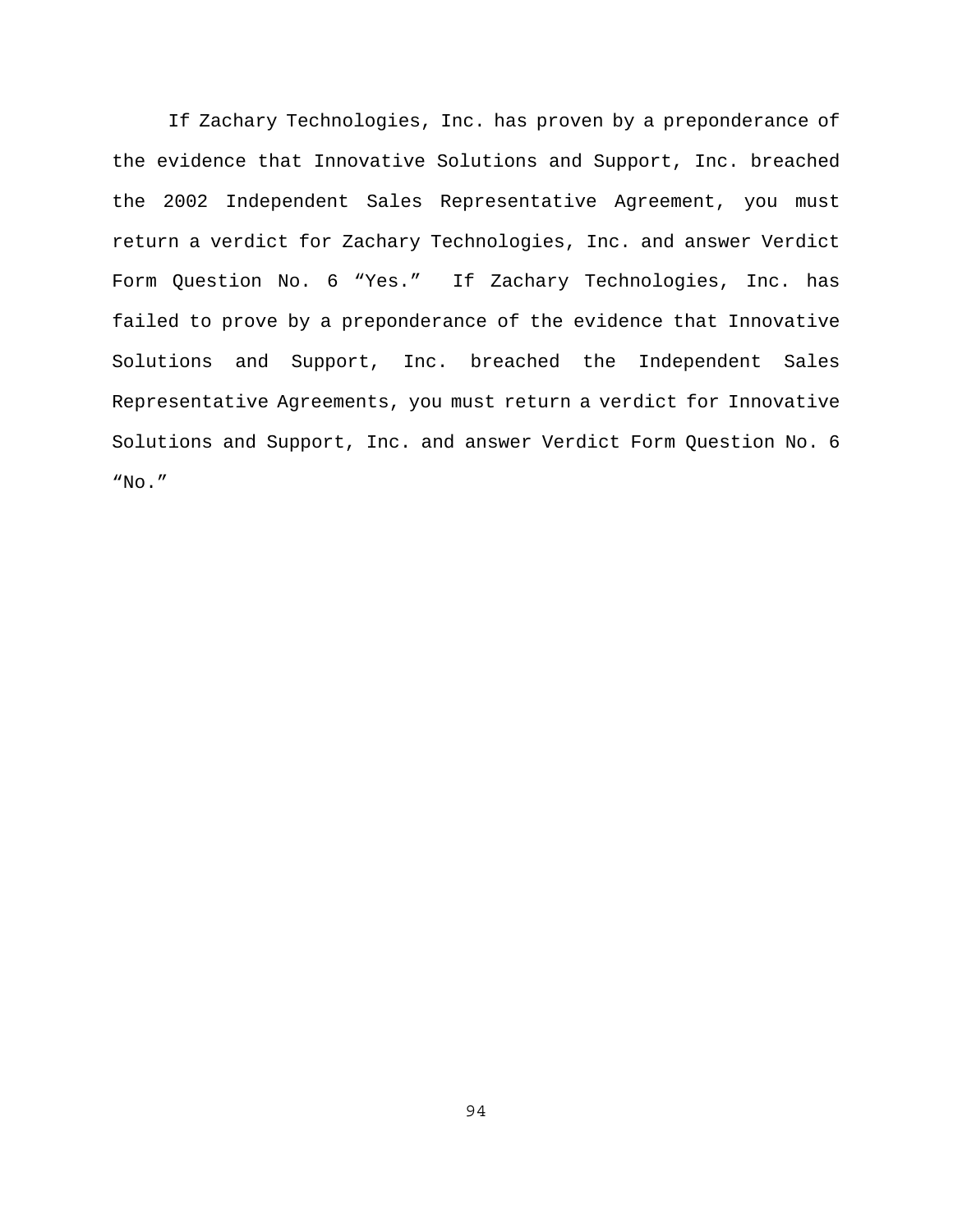# C. Unfair Competition

The Court will now instruct you regarding ISS's third theory of relief - Unfair Competition. ISS asserts unfair competition claims against J2, Inc., Joseph Caesar, Zachary Technologies, Inc., and James Zachary.

You must decide the unfair competition issues according to the instructions that I will give to you.

A defendant is liable for unfair competition when it engages in any conduct that amounts to a recognized tort and when that tort deprives a plaintiff of customers or other prospects.

If you find J2, Inc., Joseph Caesar, James Zachary, and/or Zachary Technologies, Inc. liable for breach of fiduciary duty under Tenn. Code Ann. § 48-18-403, and/or breach of fiduciary duty and/or breach of duty of loyalty in violation of Tennessee common law, and such wrongful actions are shown to have deprived Plaintiff of its customers or prospective customers, then you must enter a verdict in favor of Innovative Solutions and Support, Inc., and answer Verdict Form Question No. 7 "Yes." If you find that Innovative Solutions and Support, Inc. has failed to prove by the preponderance of the evidence that J2, Inc., Joseph Caesar, James Zachary, and/or Zachary Technologies, Inc. unfairly competed with Innovative Solutions and Support, Inc., you must enter a verdict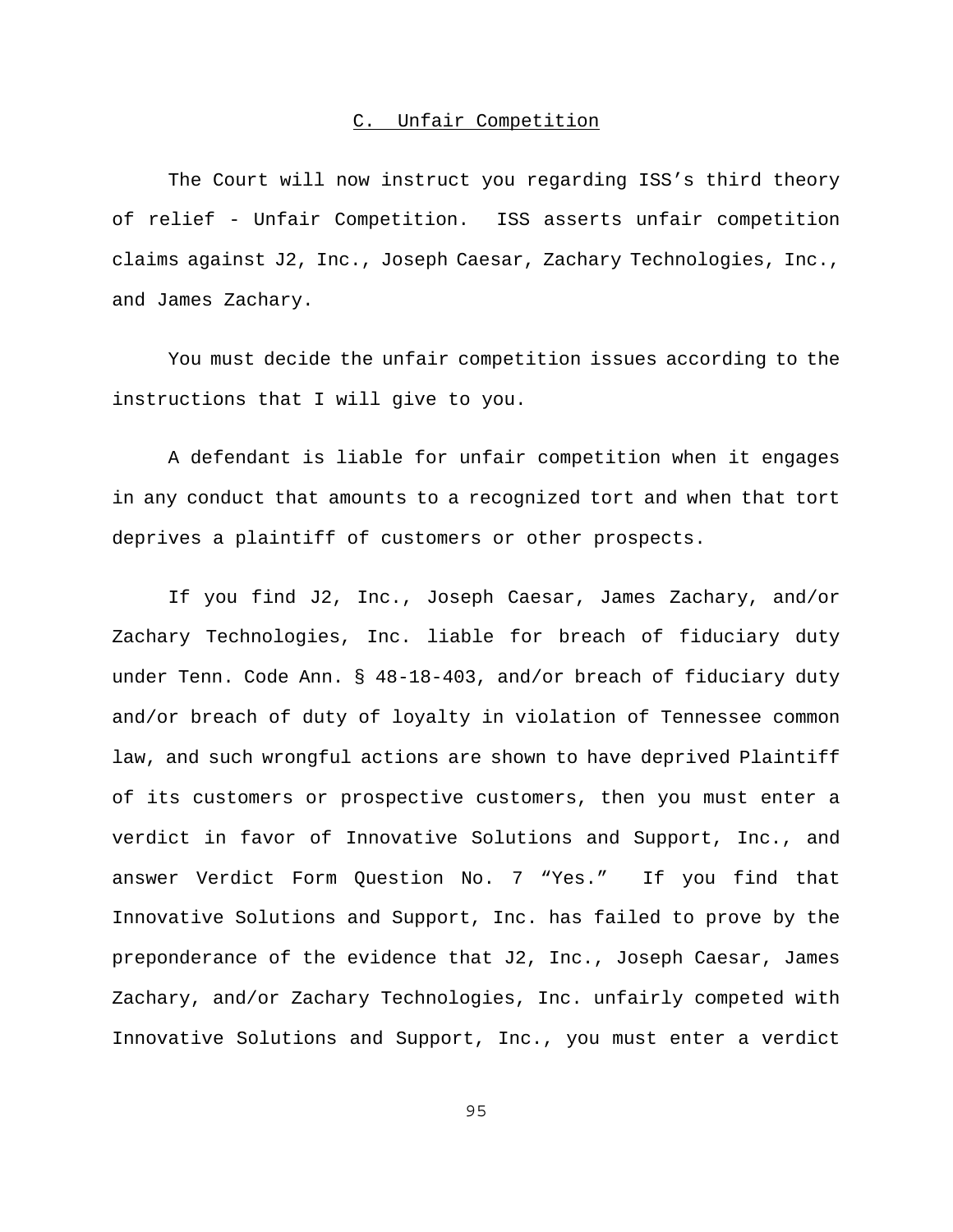against Innovative Solutions and Support, Inc., and answer Verdict Form Question No. 7 "No."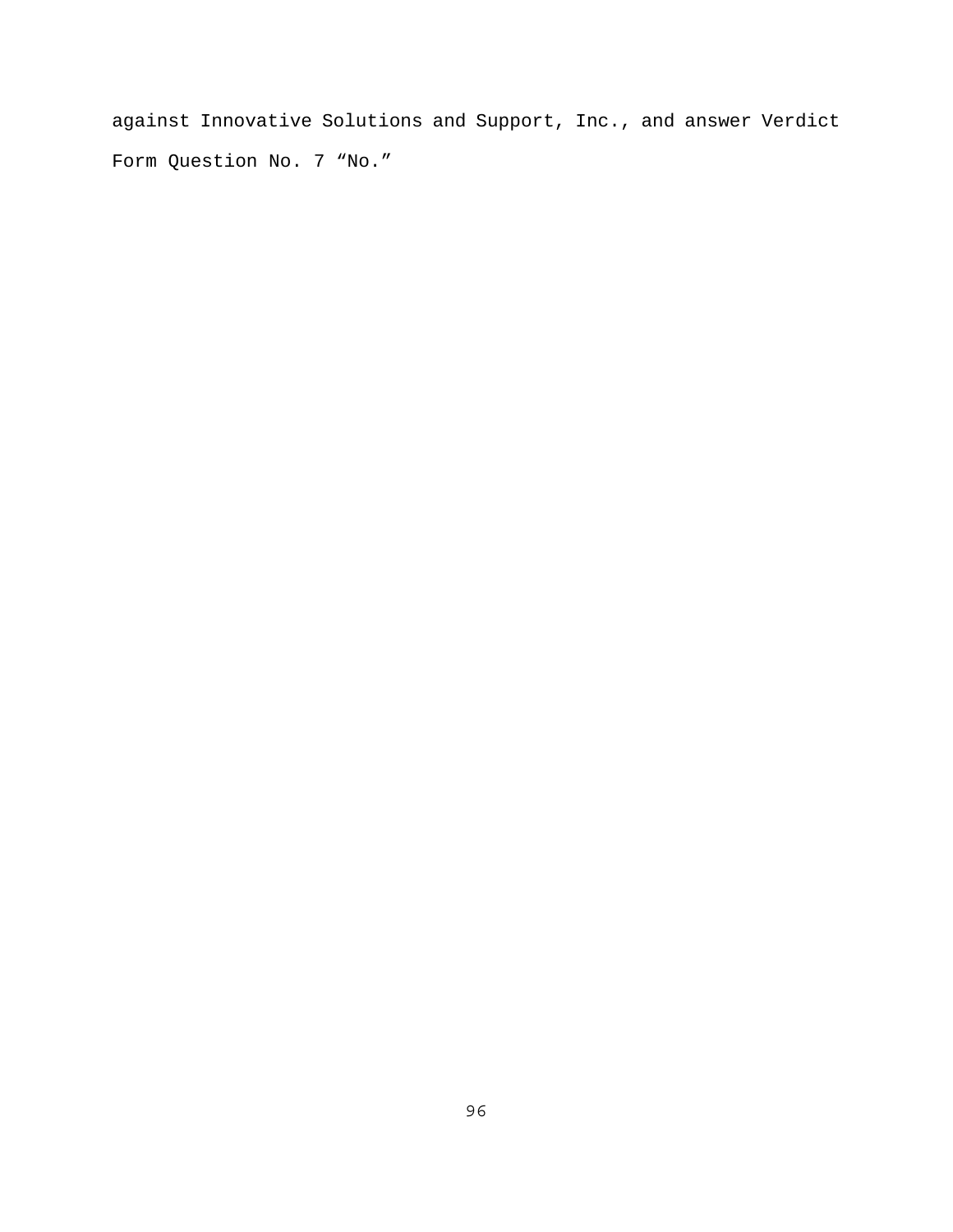### D. Breach of Fiduciary Duty

The Court will now instruct you regarding ISS's fourth theory of relief - Breach of Fiduciary Duty. ISS asserts a breach of fiduciary duty against Joseph Caesar first under the Tennessee statute 48-18-403(a). Secondly, ISS asserts a common law breach of fiduciary duty/duty of loyalty against Joseph Caesar, Zachary Technologies, Inc., and James Zachary. I will first explain the law as to the statutory claim against Joseph Caesar. I will then explain the law regarding the common law claim against Joseph Caesar, Zachary Technologies, Inc., and James Zachary.

In order to recover on its breach of fiduciary duty claim against Defendant Caesar in accordance with Tennessee Code § 48- 18-403, the Plaintiff must prove each of the following elements by a preponderance of the evidence:

1. Caesar was an officer of ISS; and

2. he had discretionary authority; and

3. he failed to discharge his duties under that discretionary authority:

a. with good faith, and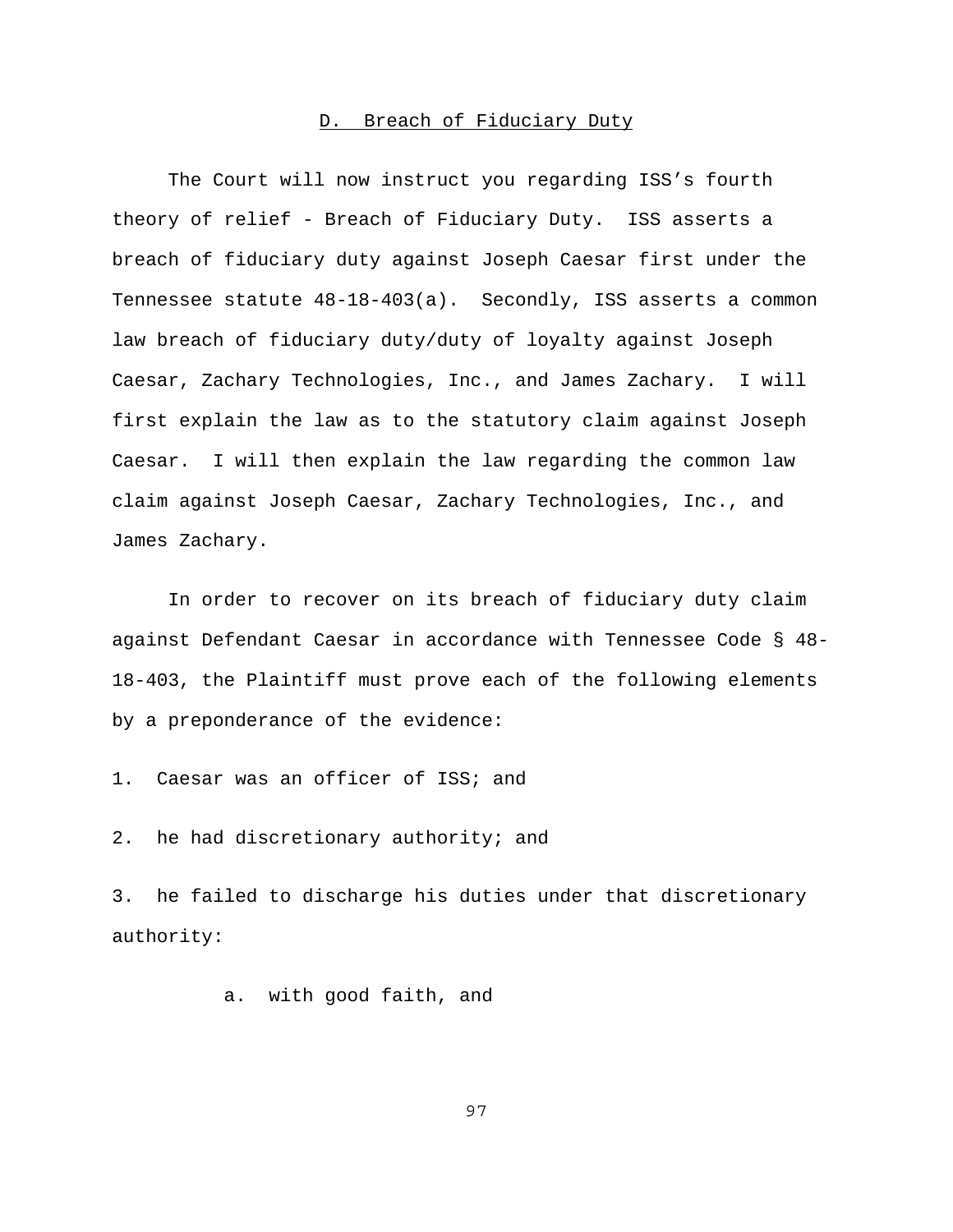b. with the care an ordinarily prudent person in a like position would exercise under similar circumstances, and

c. in a manner the officer reasonably believes to be in the best interests of the corporation; and

4. plaintiff ISS was damaged by the alleged failure to discharge his duties.

To be an "officer" of ISS, Caesar must have been described in the bylaws of ISS, or appointed by the Board of Directors of ISS in accordance with the bylaws of ISS. Unless the charter or bylaws of ISS provide otherwise, officers shall be elected or appointed by the Board of Directors of ISS. Caesar also could have been appointed as an officer of ISS by another officer of ISS if the appointing officer has authority from the bylaws of ISS or from the Board of Directors of ISS.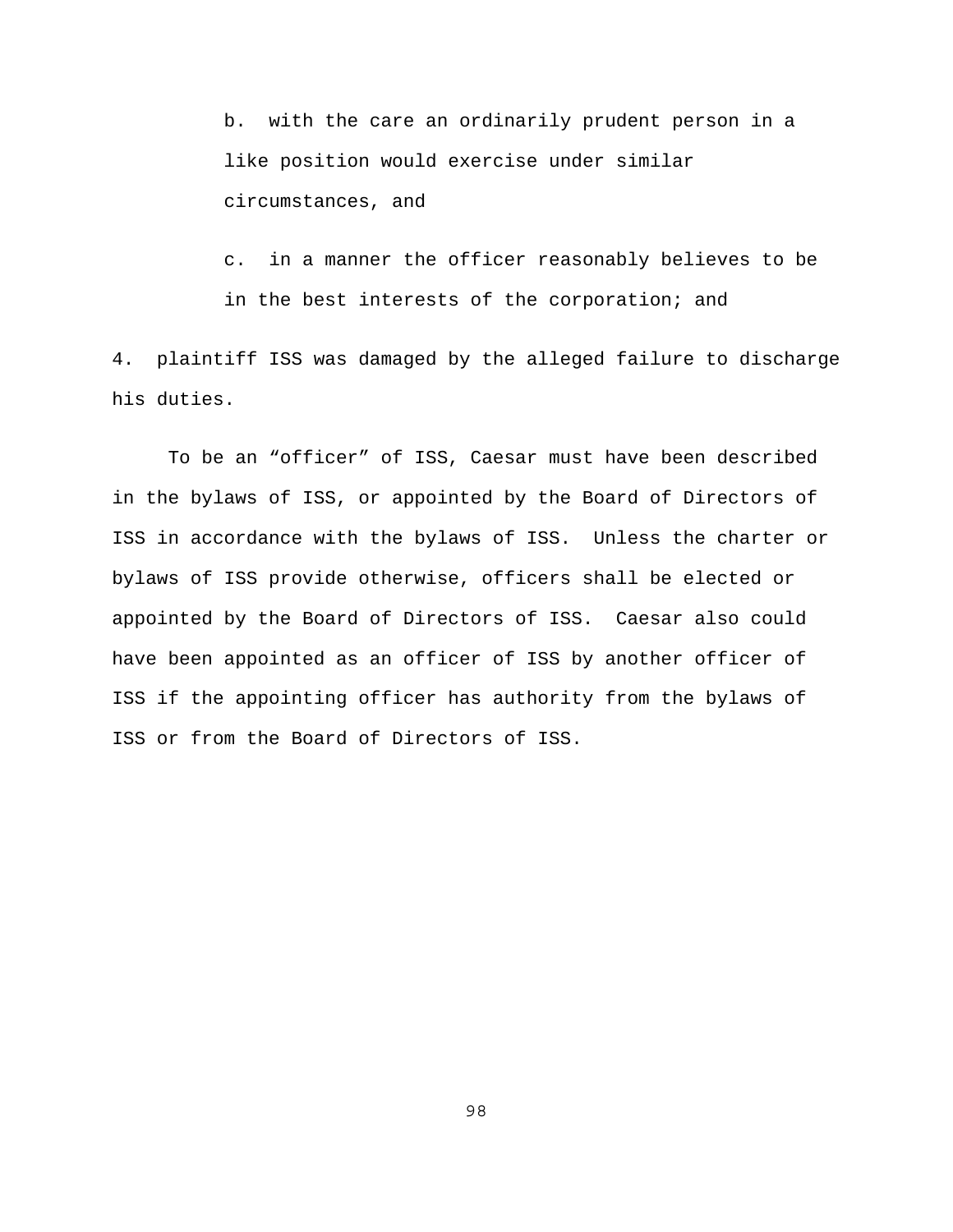### Common Law Fiduciary Duty/Duty of Loyalty

I will now explain the law regarding the common law claim of breach of fiduciary duty/duty of loyalty against Joseph Caesar.

Employees generally owe a duty of loyalty to their employers. This duty of loyalty means that the employee must act in the best interests of their employer and must not engage in any conduct that is adverse or harmful to the employer's interest. This duty of loyalty exists only so long as the employee is employed by the employer.

Although an employee owes a duty of loyalty while employed, that employee has every right to compete with his or her former employer immediately after his or her employment ends. In addition, an employee, while still working for his or her employer, may organize or purchase a competing business and make arrangements to compete, but may not make improper use of the employer's trade secrets in doing so. After his or her employment ends, the employee may immediately compete. Conduct including setting up and/or purchasing a competing business, without actually competing, is not considered a breach of the duty of loyalty.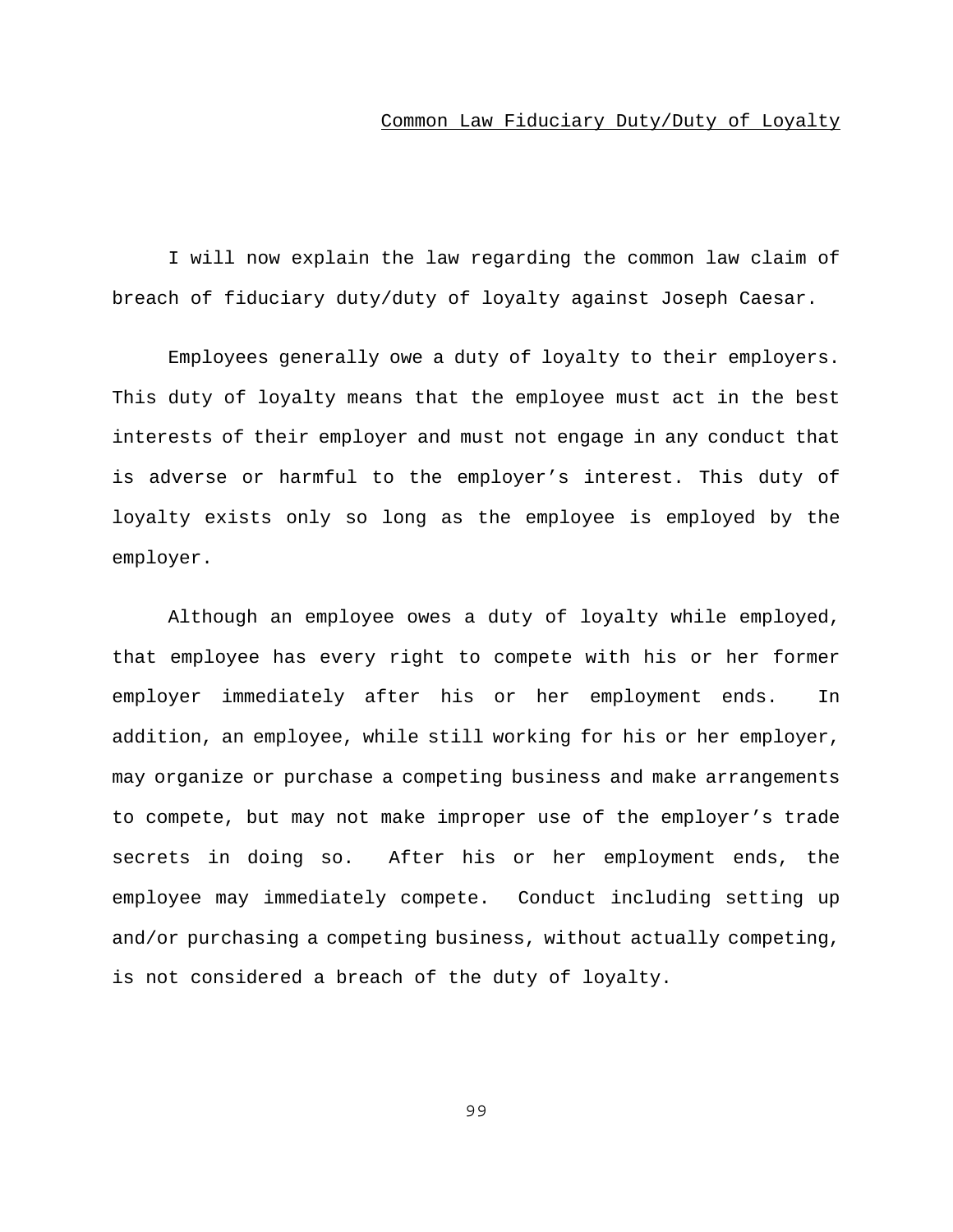In order to prevail on its claim against Defendant Joseph Caesar for breach of his duty of loyalty as an employee, the Plaintiff must prove each of the following elements by a preponderance of the evidence:

(1) An employment relationship existed between Defendant Joseph Caesar and the Plaintiff which gave rise to a duty of loyalty; and

(2) While employed by the Plaintiff, Defendant Joseph Caesar breached his duty of loyalty;

### and

(3) Plaintiff was damaged because of this breach.

Corporate officers owe a high degree of loyalty to their corporation and are not permitted to deal with the corporation or its assets for their own private gain. Moreover, they cannot deal for themselves and for the corporation at one and the same time. They also may not take a business opportunity that rightfully belongs to the corporation.

Ordinarily, employees must act solely for the benefit of the employer in matters within the scope of their employment and not engage in conduct that is adverse to the employer's interest. This includes an obligation not to compete with the employer during the employment relationship.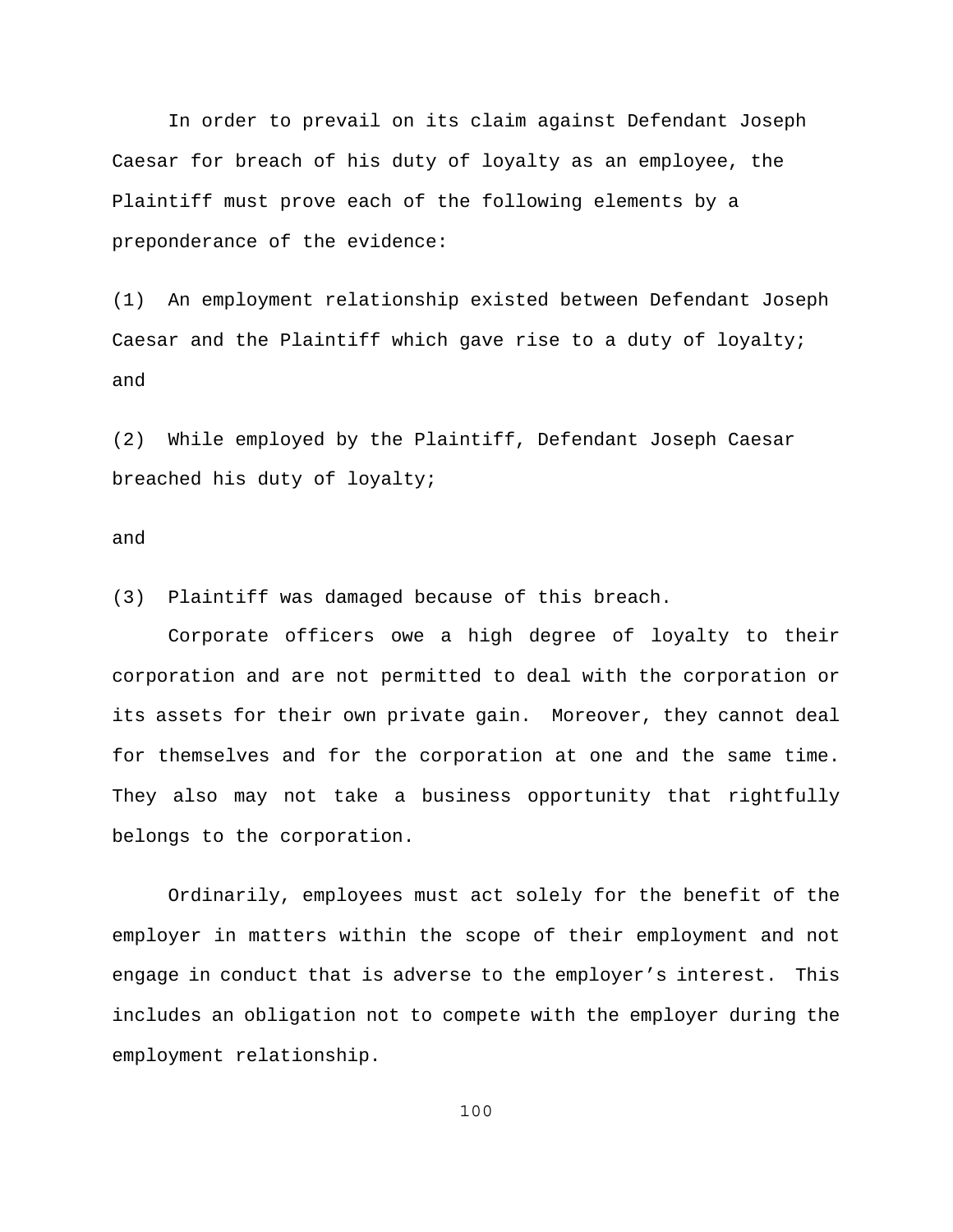I will now explain the law regarding the common law claim of breach of fiduciary duty/duty of loyalty against James Zachary and ZTI.

A fiduciary duty and/or duty of loyalty relationship does not require that one of the parties be an officer or employee. Any relationship where one reposes confidence in another and acts in reliance upon the other's representations may create such duties.

A breach of fiduciary duty occurs when one of the parties in the relationship abuses the confidence between the parties or obtains an advantage at the expense of the confiding party.

A breach of duty of loyalty occurs when one of the parties in the relationship fails to act in good faith in a manner that he/she reasonably believes to be in the best interest of the other party.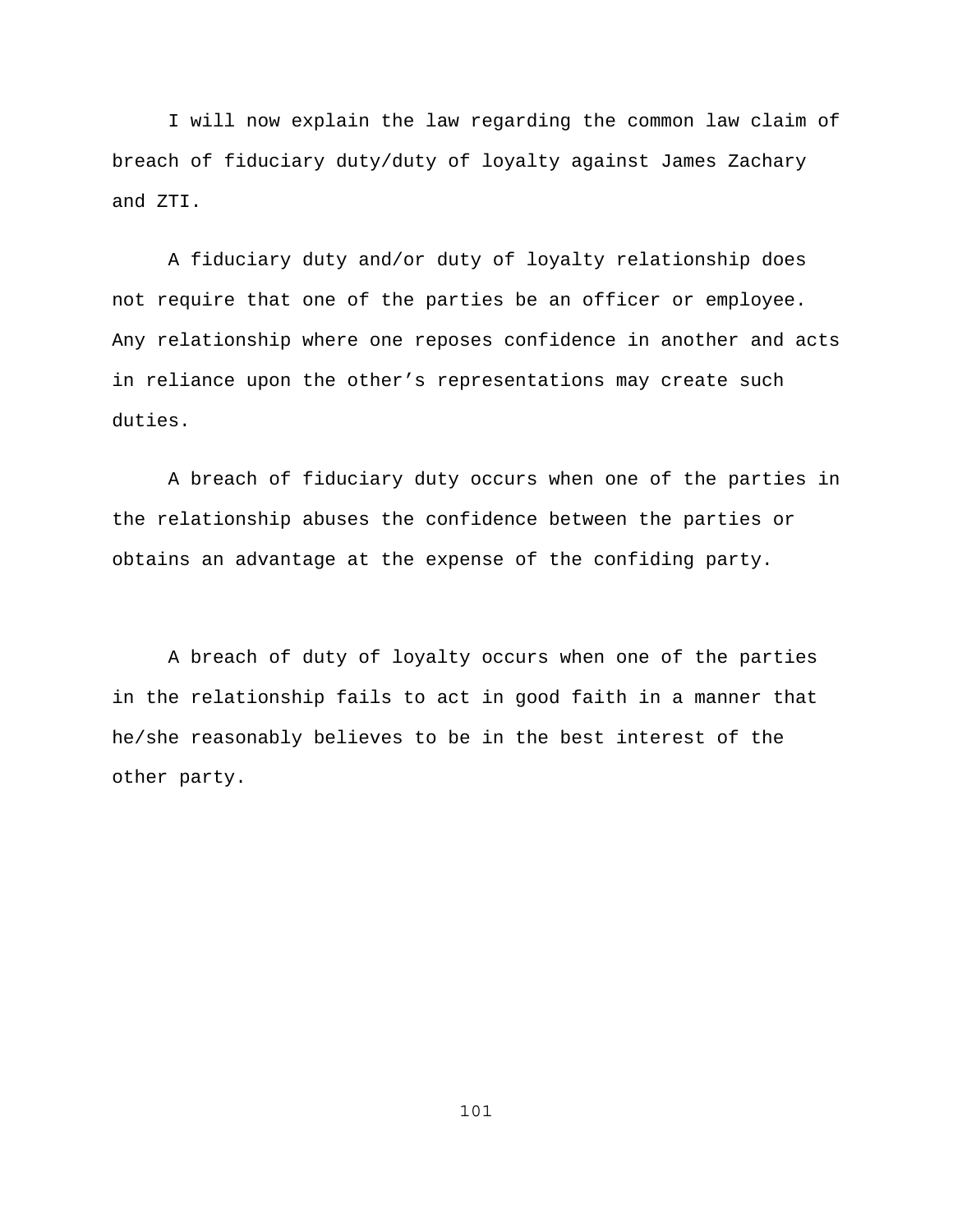Basis for ZTI and Zachary's Common Law Fiduciary Duty and/or Duty of Loyalty

Plaintiff alleges that paragraphs 3.4 and 10.0(b) of the March 1996 and October 2002 Agreement creates a fiduciary duty and/or duty of loyalty owed to Plaintiff by Zachary and ZTI.

Paragraph 3.4 incorporates Exhibit 4 which states:

Covenant Against Disclosure. Representative agrees to keep in strictest confidence during and subsequent to Agreement all information identified as secret or confidential or which, from the circumstances, in good faith and good conscience ought to be treated as confidential, relating to products, machines, methods of manufacture, compositions, inventions, discoveries, trade secrets or secret processes, price lists, logical flow diagrams including computer programs, customer list, business plans or any other information of the business or affairs of IS&S (all herein referred to without limitation as information) which Representative may acquire or develop in connection with or as a result of my work for IS&S.

Paragraph 10.0(b) states:

Representative covenants and agrees that, except as instructed by IS&S during the term of the Agreement, Representative will not directly use any such information and, without prior written consent of IS&S, Representative will not directly or indirectly publish, communicate, directly or indirectly publish, communicate, divulge or describe to any unauthorized person nor patent any such information during the period of Agreement or at any time subsequent thereto.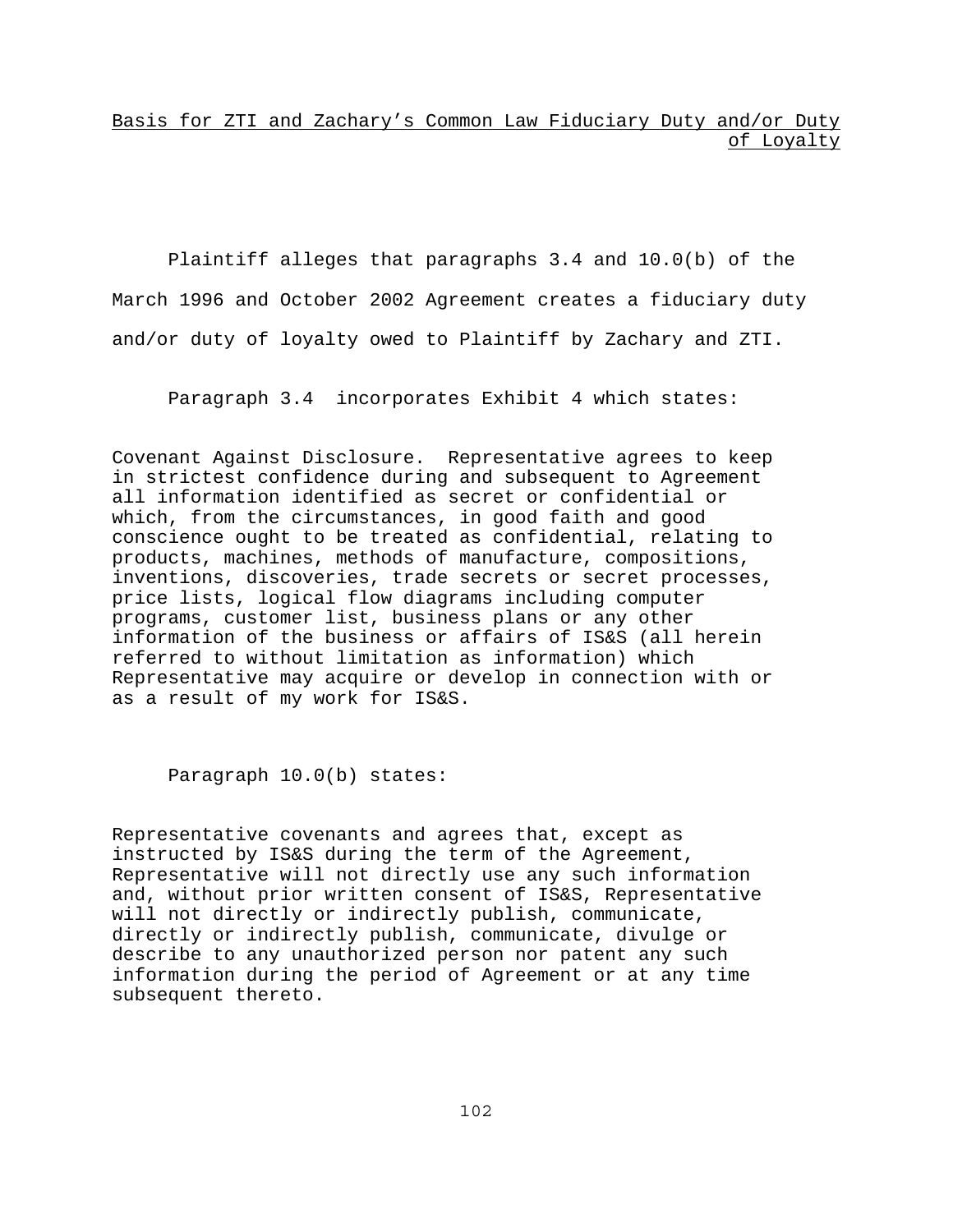Exhibit 4 also states in subsection (c):

The covenant shall not apply to information already in the public domain or information which has been dedicated to the public by IS&S.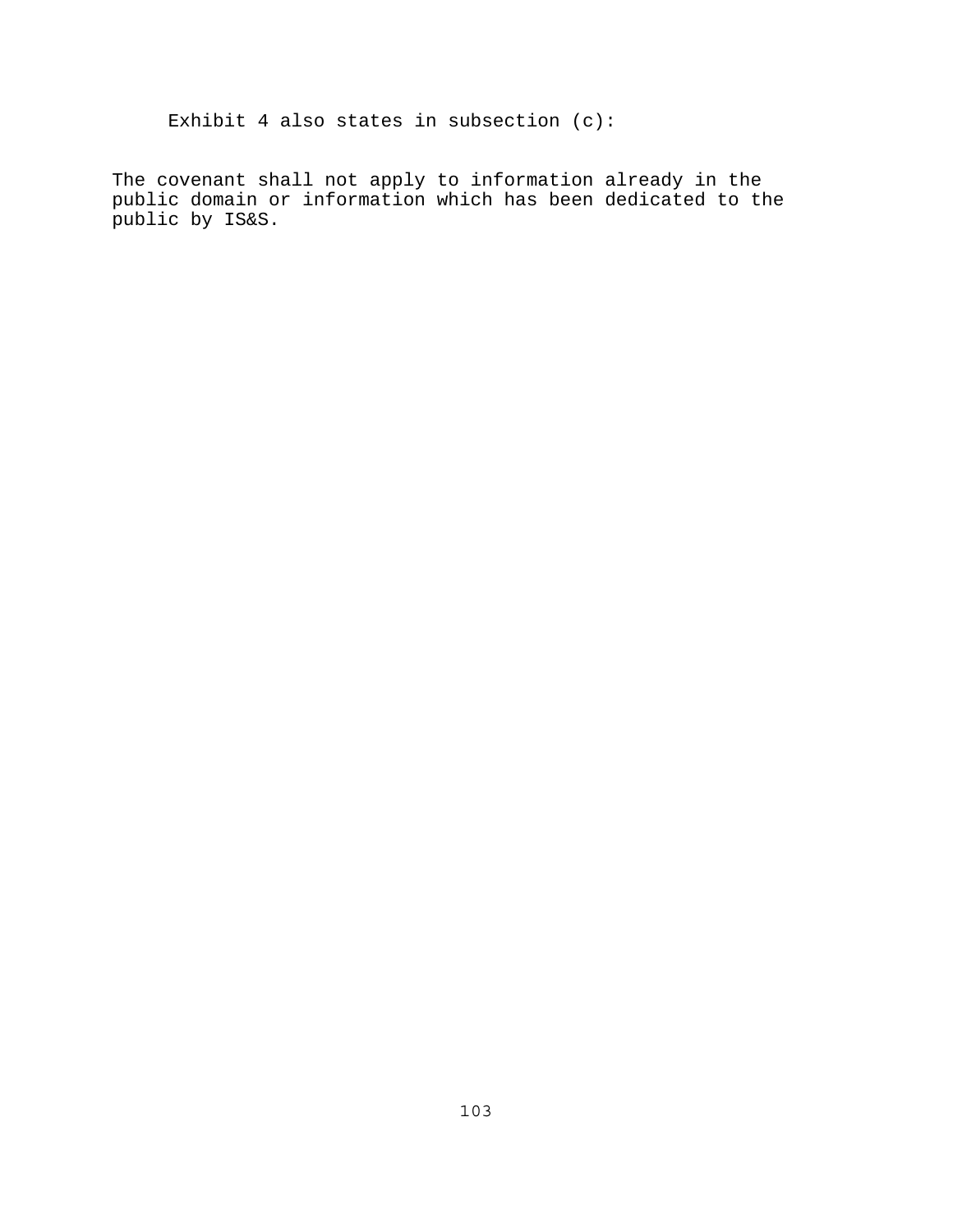## Breach of Fiduciary Duty and/or Duty of Loyalty

If you find that Joseph Caesar owed a statutory fiduciary duty to Innovative Solutions and Support, Inc. and breached that duty, you must enter a verdict in favor of Innovative Solutions and Support, Inc. and answer Verdict Form Question No. 8 "Yes." If Innovative Solutions and Support, Inc. has failed to prove by a preponderance of the evidence that the Defendant owed a fiduciary duty and breached that duty, then you must return a verdict for the Defendant and answer Verdict Form Question No. 8 "No."

If you find that Joseph Caesar, James Zachary, and/or Zachary Technologies, Inc. owed a common law fiduciary duty/duty of loyalty to Innovative Solutions and Support, Inc. and breached either duty, you must enter a verdict in favor of Innovative Solutions and Support, Inc. and answer Verdict Form Question No. 9 "Yes." If Innovative Solutions and Support, Inc. has failed to prove by a preponderance of the evidence that the Defendants owed a duty of loyalty and breached that duty, then you must return a verdict for the Defendants and answer Verdict Form Question No. 9 "No."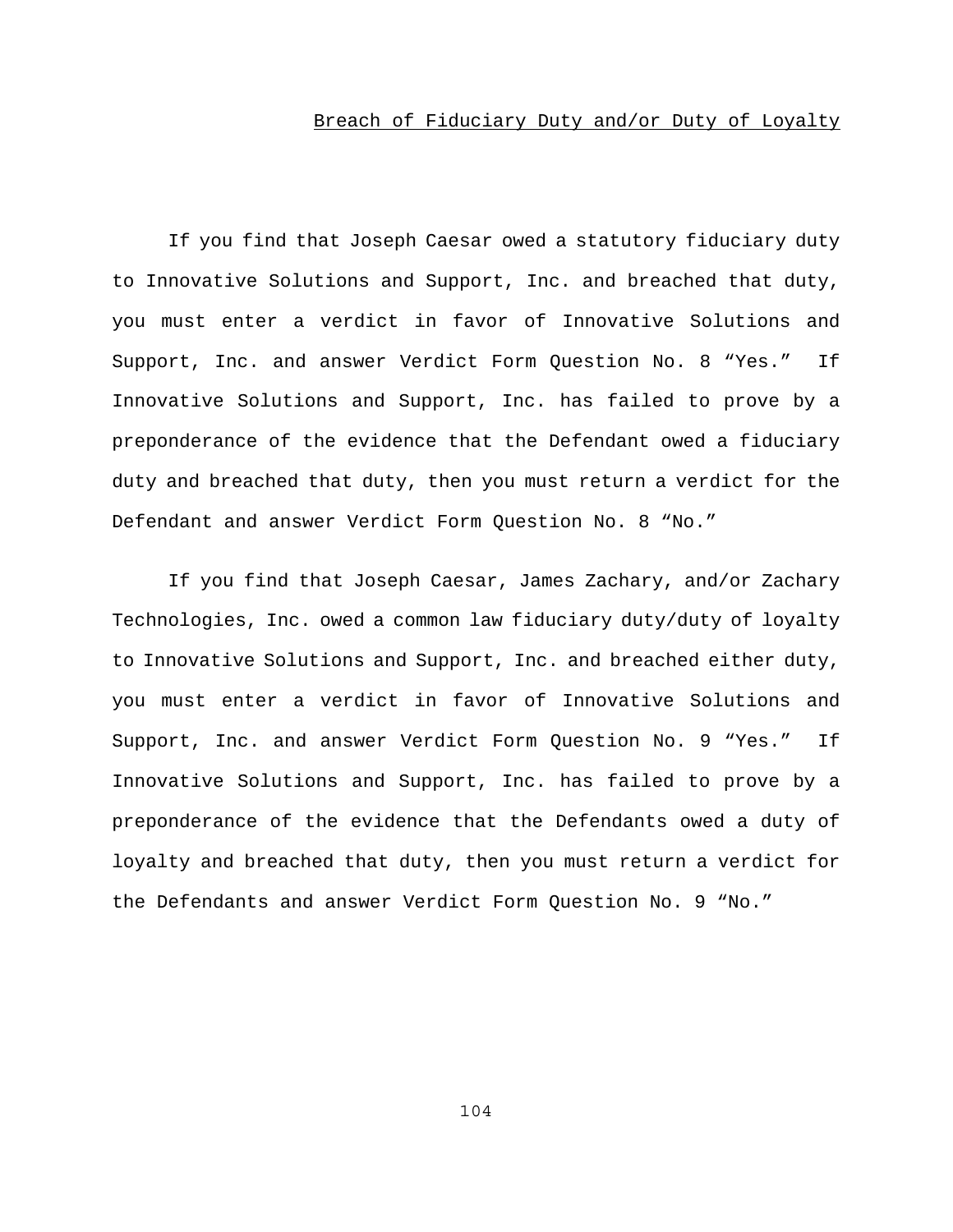### E. Alter Ego

The Court will now instruct you regarding ISS's fifth theory of relief - Alter Ego. ISS asserts an alter ego claim against James Zachary. You must decide the alter ego issues according to the instructions that I will give to you.

Plaintiff claims that Zachary is the alter ego of ZTI and accordingly, any liability for ZTI's actions should be assessed against Zachary individually.

Although a corporation is presumptively treated as a distinct entity from its officers, that distinction may be disregarded, or "pierced," under certain circumstances. If other words, under some circumstances, you may disregard the separate existence of a corporation. One such circumstance is when the corporation is shown to be a "sham or dummy," sometimes referred to as the "alter ego theory" of piercing the corporate veil.

 To find that a corporation is the alter ego of another individual(s), you must consider the following factors:

(1) Whether there was a failure to collect paid in capital;

(2) Whether the corporation was grossly undercapitalized;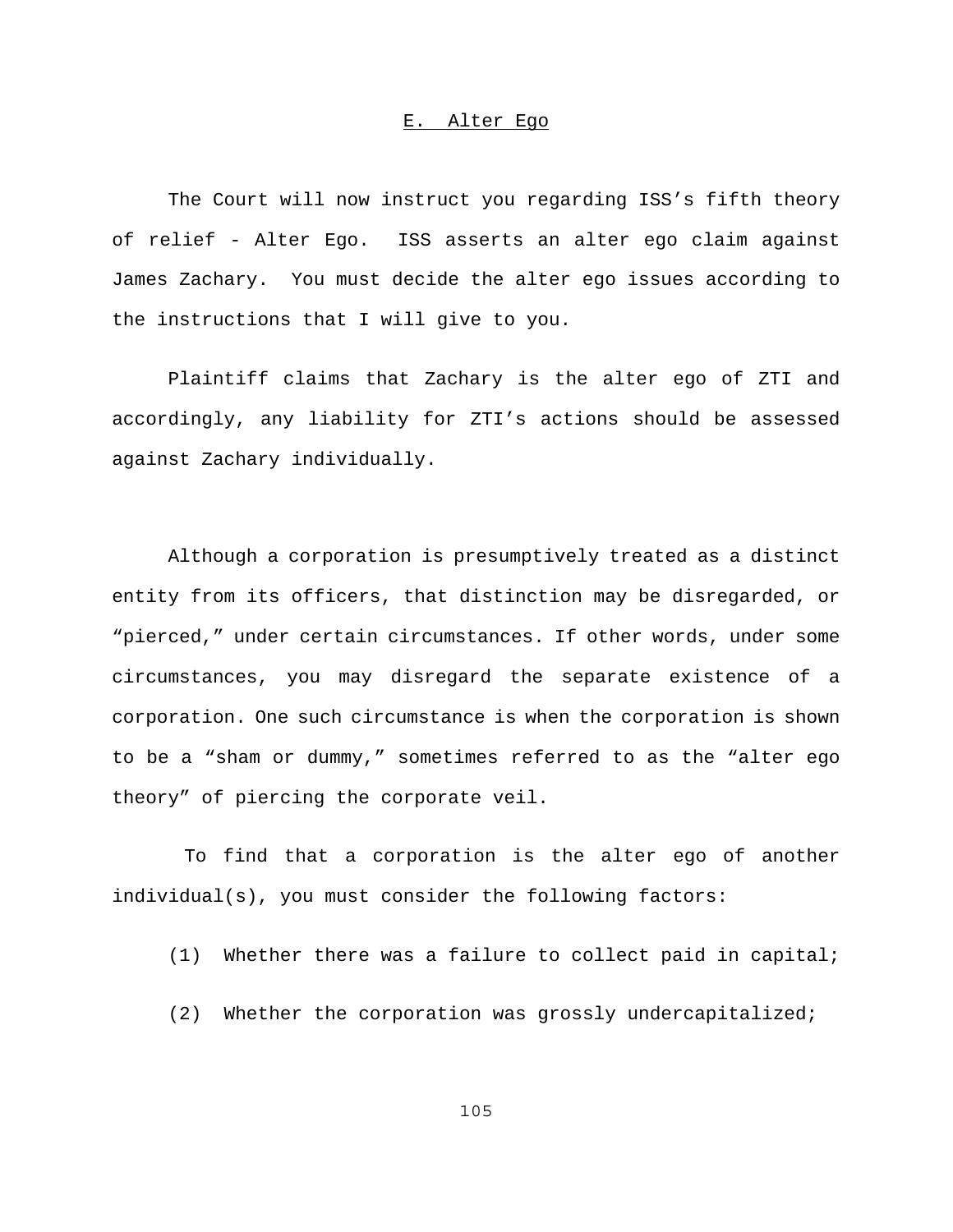(3) The nonissuance of stock certificates;

(4) The sole ownership of stock by one individual;

(5) The use of the same office or business location;

(6) The employment of the same employees or attorneys;

(7) The use of the corporation as an instrumentality or business conduit for an individual or another corporation;

(8) The diversion of corporate assets by or to a stockholder or other entity to the detriment of creditors, or the manipulation of assets and liabilities in another;

(9) The use of the corporation as a subterfuge in illegal transactions;

(10) The formation and use of the corporation to transfer to it the existing liability of another person or entity; and

(11) The failure to maintain arms length relationships among related entities.

Plaintiff bears the burden of presenting facts in support of the above factors, but it is not necessary for all of the factors to weigh in Plaintiff's favor.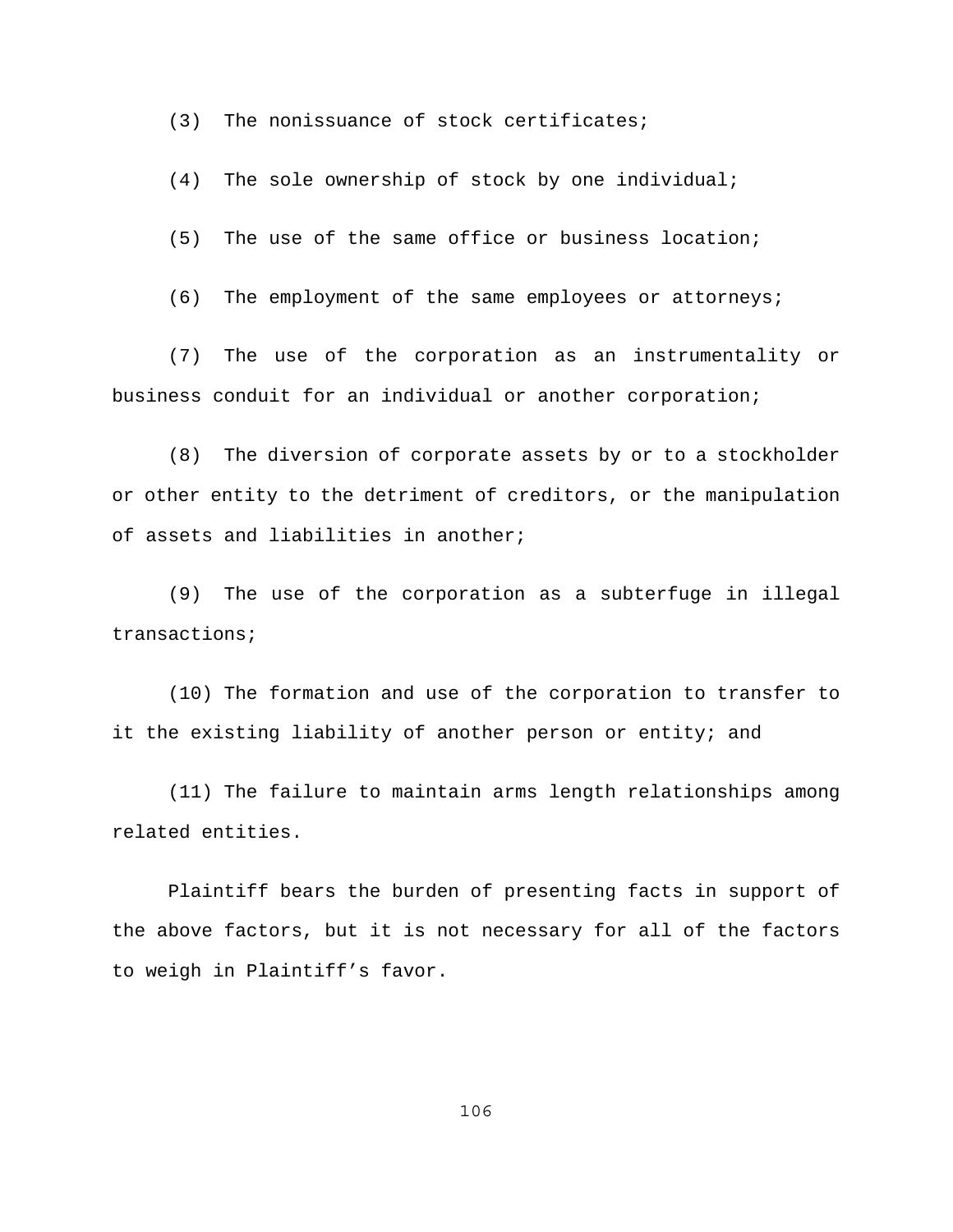### Liability for Tortious Acts of a Corporate Officer

Generally, corporate officers are afforded immunity from individual liability for their tortious actions taken on behalf of a corporation. However, a corporate officer only receives individual immunity from his/her tortious acts if he/she was performing duties of a corporate officer in good faith and in furtherance of the perceived best interest of the corporation. If the officer does not meet these conditions, liability may be assessed against him or her individually for tortious actions even though he/she is an officer of a corporation.

To the extent ZTI is found to have committed tortious actions, Plaintiff alleges that Zachary should be held individually liable for these actions because he was not performing his duties in good faith and in furtherance of the perceived best interest of ZTI.

 To the extent J2 is found to have committed tortious actions, Plaintiff alleges that Zachary and/or Caesar should be held individually liable for these actions because they were not performing their duties in good faith and in furtherance of the perceived best interest of J2.

If you determine that Innovative Solutions and Support, Inc. has presented sufficient facts to find Zachary Technologies, Inc. to the be alter ego of James Zachary, you must enter a verdict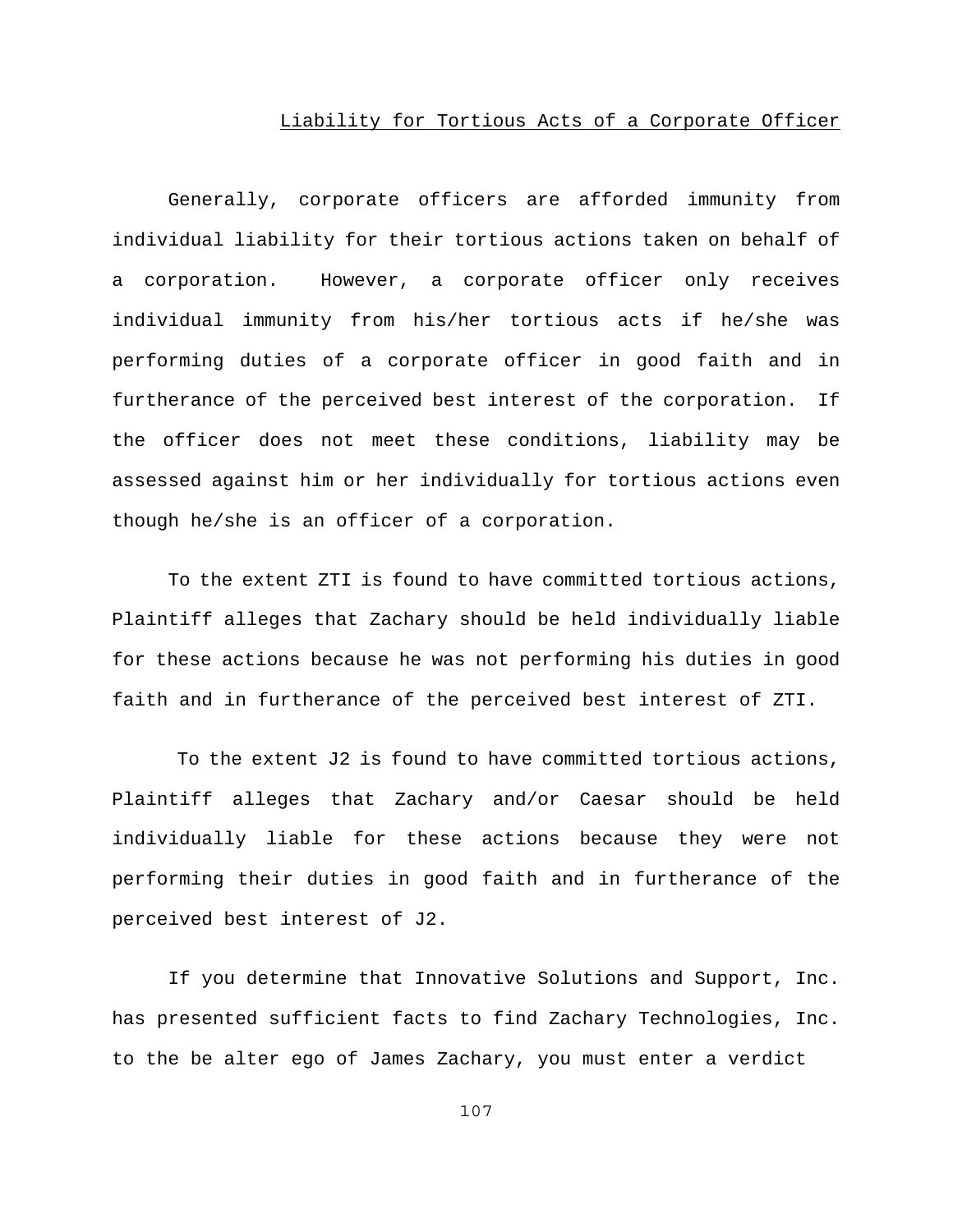finding Zachary Technologies, Inc. to be the alter ego of James Zachary, and answer Verdict Form Question No. 10 "Yes." If you find that Innovative Solutions and Support, Inc. has not proven by a preponderance of the evidence that Zachary Technologies, Inc. is the alter ego of James Zachary, you must return a verdict for James Zachary and answer Verdict Form Question No. 10 "No."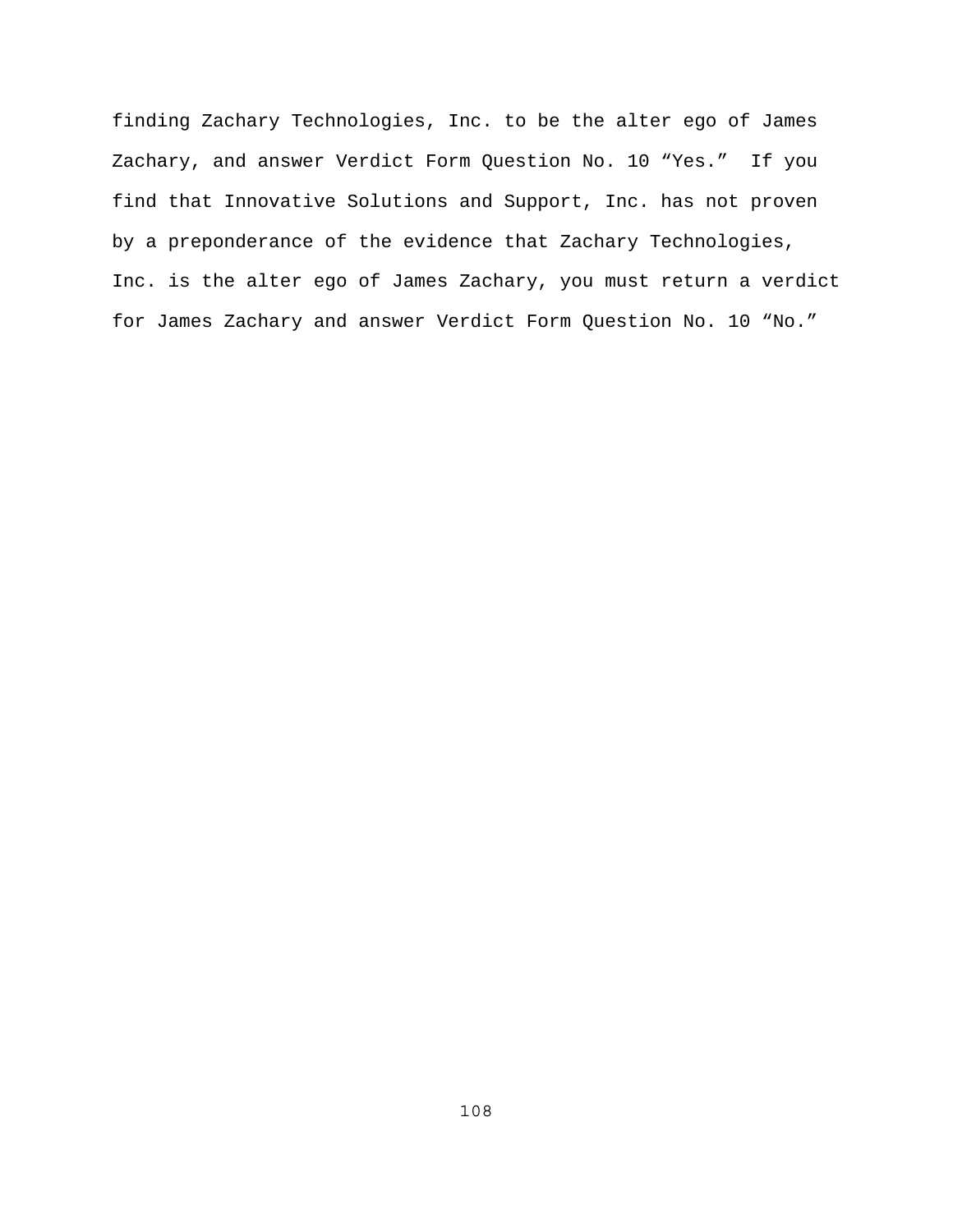### III. DAMAGES

#### Consider Damages Only If Necessary

I will now instruct you on the law as it relates to damages. If a party has proven by a preponderance of the evidence that another party is liable on a claim, then you must determine the damages if any to which that party is entitled but only under the instructions I will give you as to how to calculate damages. However, you should not infer that any party is entitled to recover damages merely because I am instructing you on the elements of damages. It is exclusively your function to decide upon liability, and I am instructing you on damages only so that you will have guidance should you decide that a party is entitled to recovery.

In this case two parties seek to recover damages. ISS seeks to recover damages against each of the Defendants under various theories. ZTI seeks to recover damages against ISS under the theory of breach of contract.

First, I will discuss the law as it relates to damages under the theory of misappropriation of trade secrets. I will then discuss the law regarding damages relating to breach of contract, followed by discussion on damages under the remaining theories.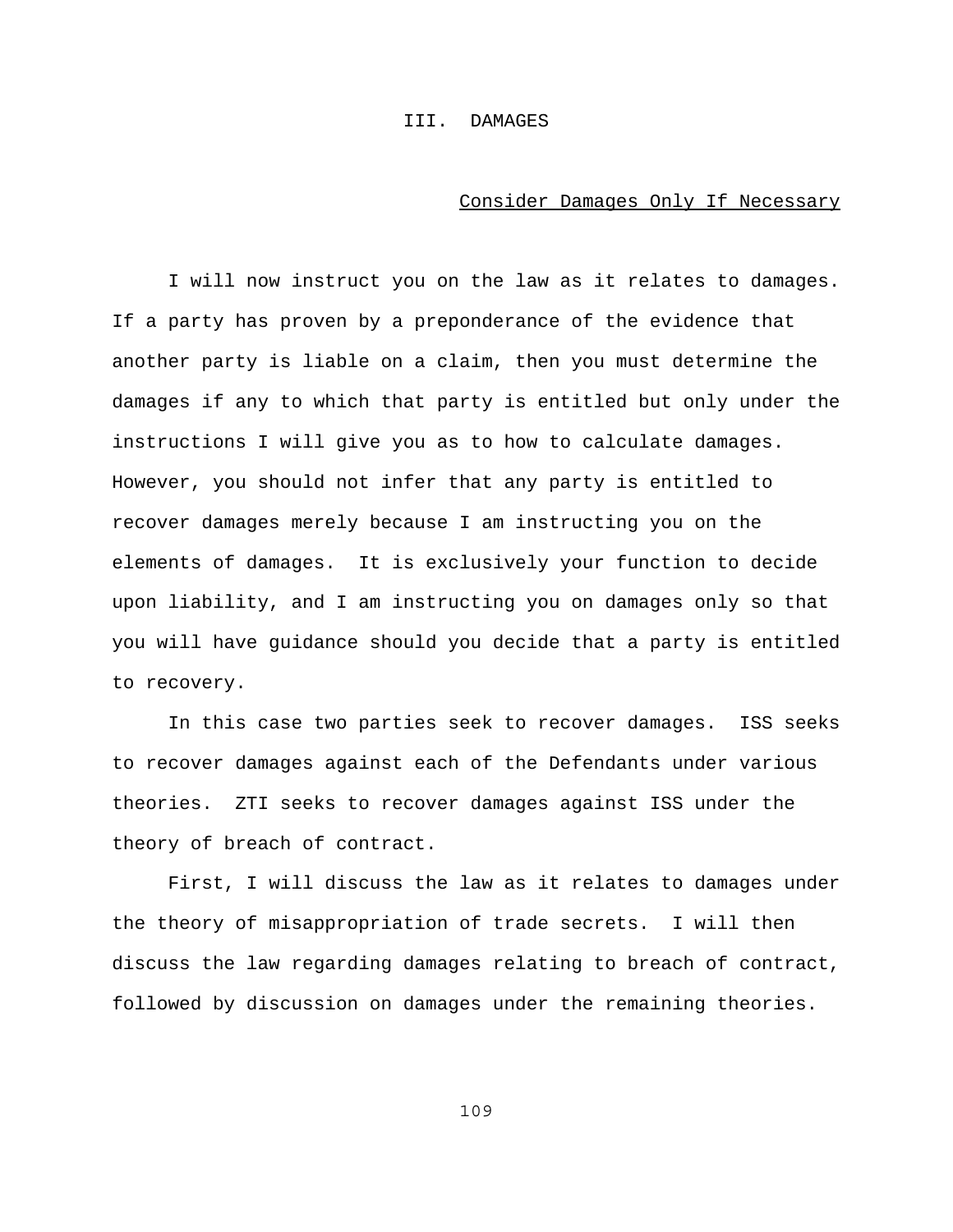### Multiple Claims

At the outset, however, I instruct you that you cannot award compensatory damages more than once for the same loss, harm, or detriment. For example, if a party were to prevail on two claims and establish a total injury of one dollar, you could not award him one dollar compensatory damages on each claim - he or it is only entitled to be made whole again, not to recover more than he or it lost.

Further, you must be careful to impose any damages that you may award on a claim solely upon the party or parties that you find to be liable on that claim. Although there are five parties in this case, it does not follow that if one is liable, all or any one of the others are liable as well. Each party is entitled to fair, separate and individual consideration of the case without regard to your decision as to the other parties. If you find that only one party is responsible for a particular loss, harm, or detriment, then you must impose damages, if any, for that loss, harm, or detriment only upon that party.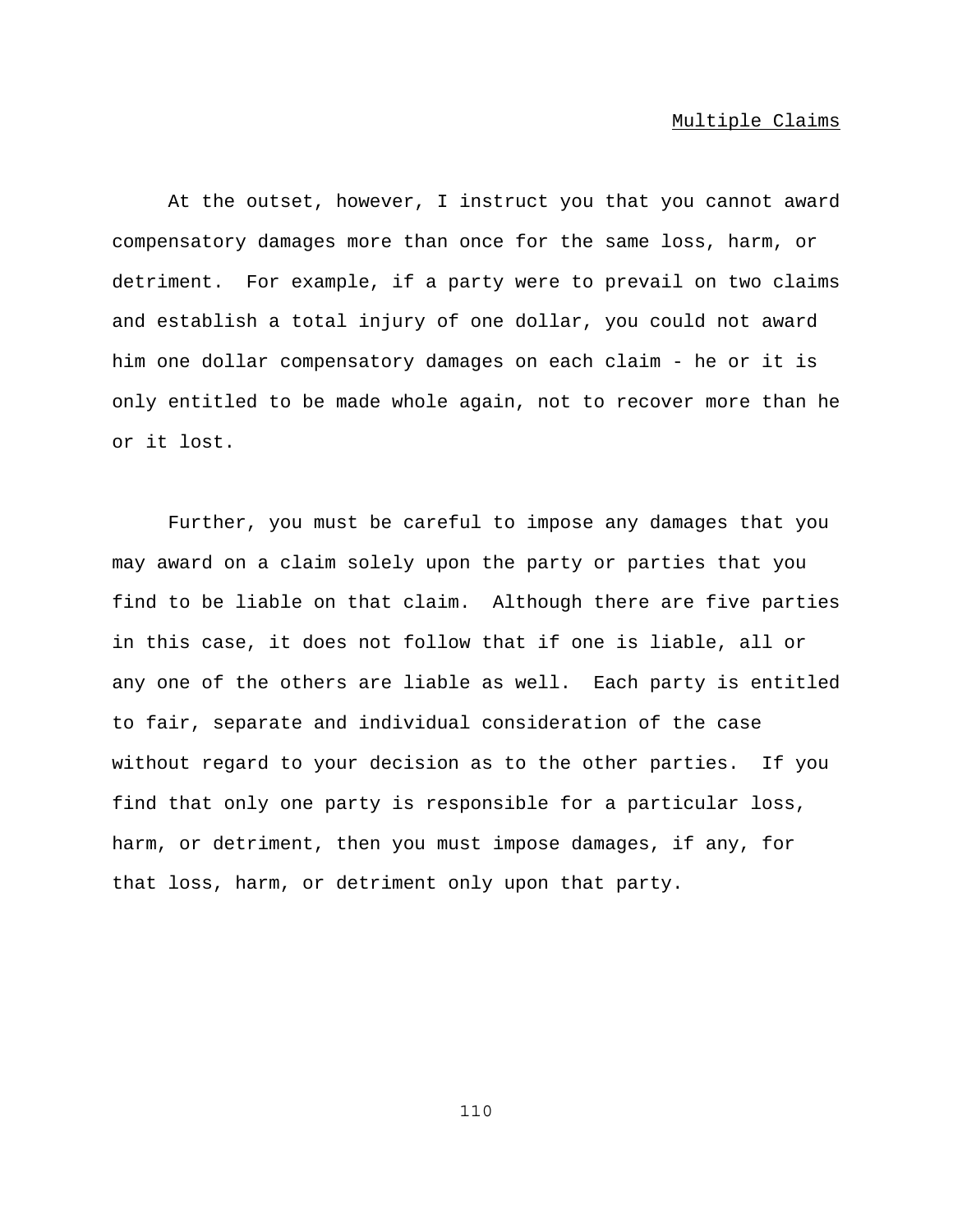### Prejudgment Interest

Prejudgment interest is the interest that money would earn before the trial of the case had the party who is entitled to that money had the money when it would have been received but for the wrongful conduct or failure to pay that money by the opposite party.

In this case, the parties have agreed that the question of prejudgment interest, should it be applicable, should be answered by the Court after the trial. Therefore, you are instructed not to include prejudgment interest for any party in any award that you might make in your verdict form.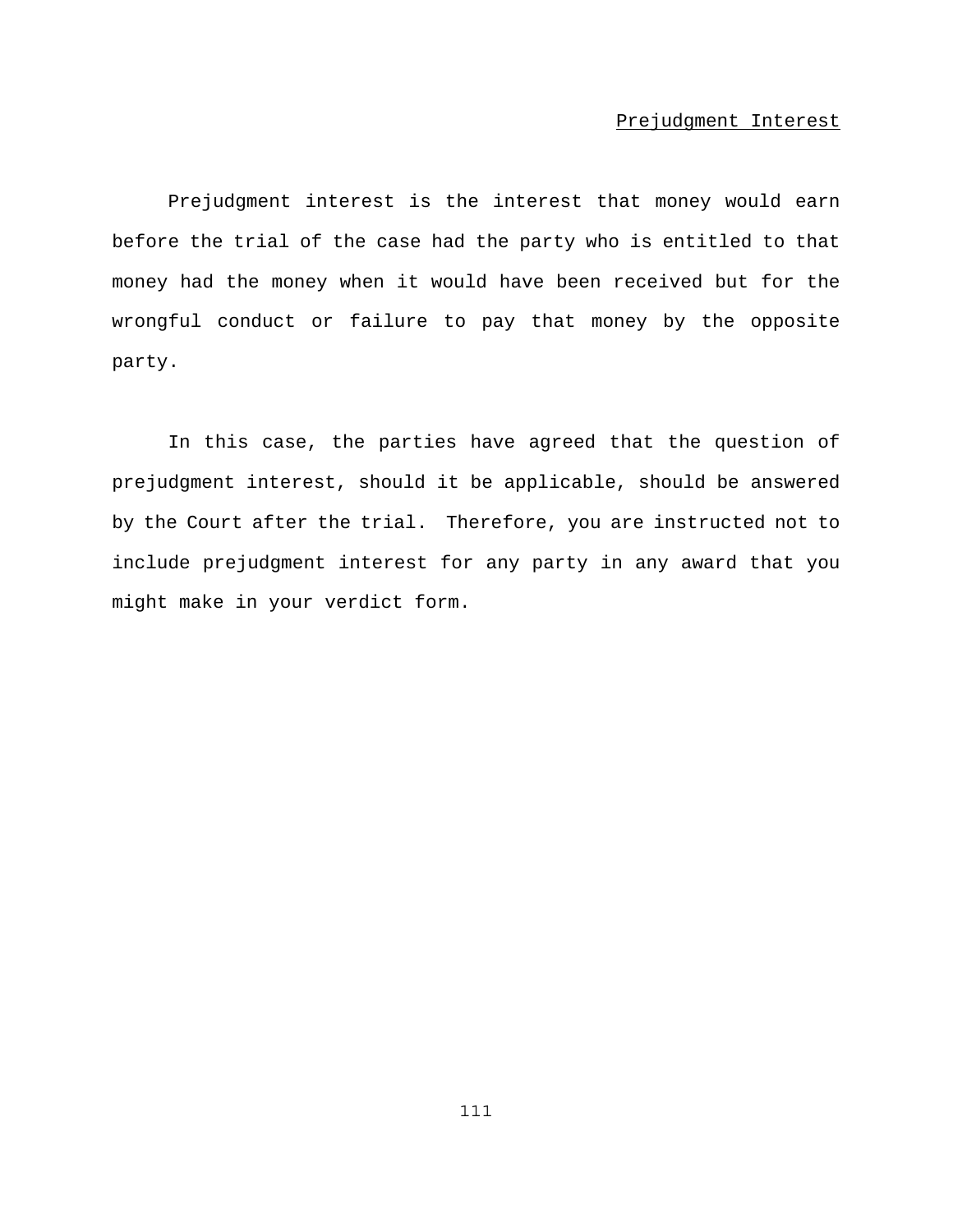### No Speculative Damages

You may not award remote or speculative damages. You may not, therefore, include any damages which compensate for loss or harm that, although possible, are based on conjecture, speculation, or are not reasonably certain.

To state this principle in another way, damages are prohibited as speculative when their existence is uncertain, not when merely their amount is uncertain. Mathematical certainty is not required. Instead, the amount of damages must be shown with such reasonable degree of certainty as the situation permits.

In determining whether the proof meets the requisite degree of certainty, you may consider whether a party is responsible for creating the difficulty in ascertaining the exact amount of damages. If you make that determination, then you may, but are not required to, resolve any doubt about the amount of damages against the party responsible.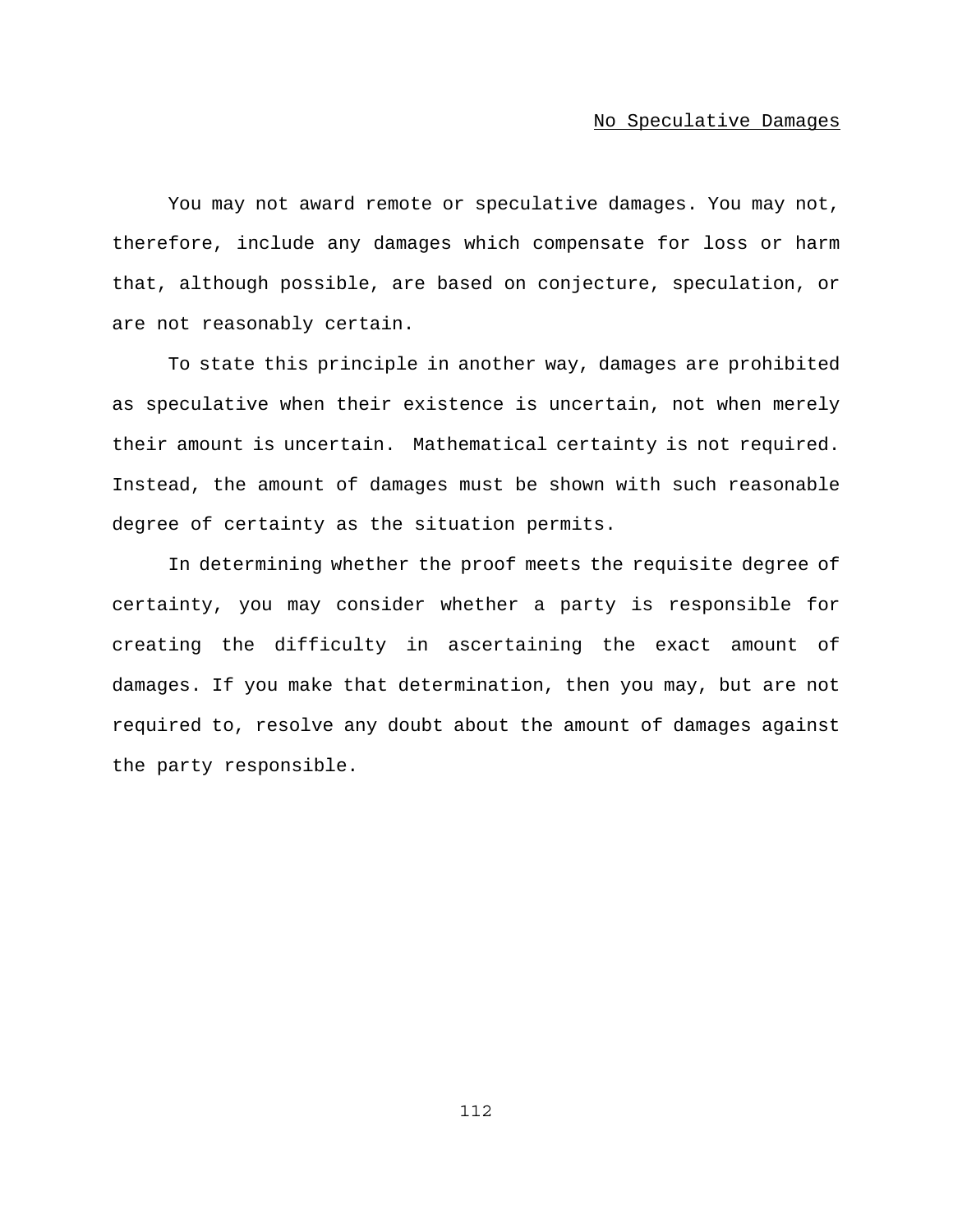### Reasonable Certainty

A party is not entitled to recover damages for a particular loss or type of harm unless the party proves that it is reasonably certain that the party has suffered such a loss or type of harm as a result of an action or inaction by the accused party. However, once a party proves that it is reasonably certain that the party has suffered a particular loss or type of harm as a result of an action or inaction by the accused party, the law does not require the party to prove the exact amount of that loss or harm.

If it is reasonably certain that the party has suffered a particular loss or type of harm as a result of a wrongful action or failure to act by the accused party, the injured party is entitled to recover damages for that loss or harm as long as there is some reasonable basis for estimating or approximating the amount of the loss or harm. A party may not be denied damages merely because the amount of the loss or harm is uncertain or difficult to determine.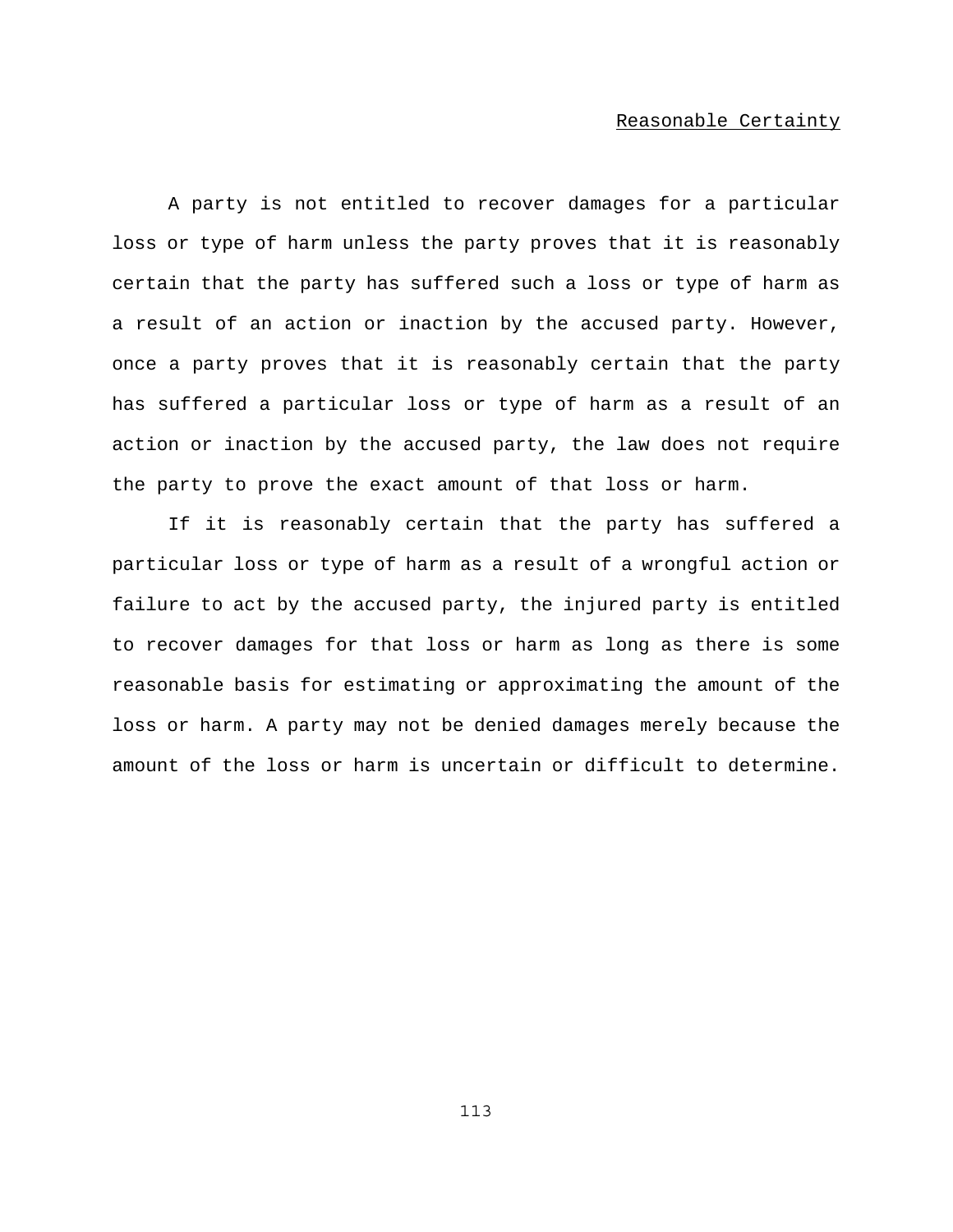## A. Trade Secret Misappropriation

# Trade Secret Misappropriation: Damages – Types of Compensatory Damages

If you find that Defendants are liable to ISS for misappropriation of trade secrets, then you should consider whether ISS has suffered monetary damages as a result of that misappropriation.

The party seeking damages has the burden to prove to you that it has suffered harm due to the wrongful conduct. Damages are designed to restore an injured party to the position it would have been in had the wrongful conduct not occurred except to the extent a defendant can show a material and prejudicial change of position prior to acquiring knowledge or reason to know of the misappropriation.

In regard to ISS's claim for misappropriation of trade secrets, you may award damages for:

(1) actual loss to ISS; and

(2) benefits gained by Defendants that have not been taken into account in computing (1) actual loss.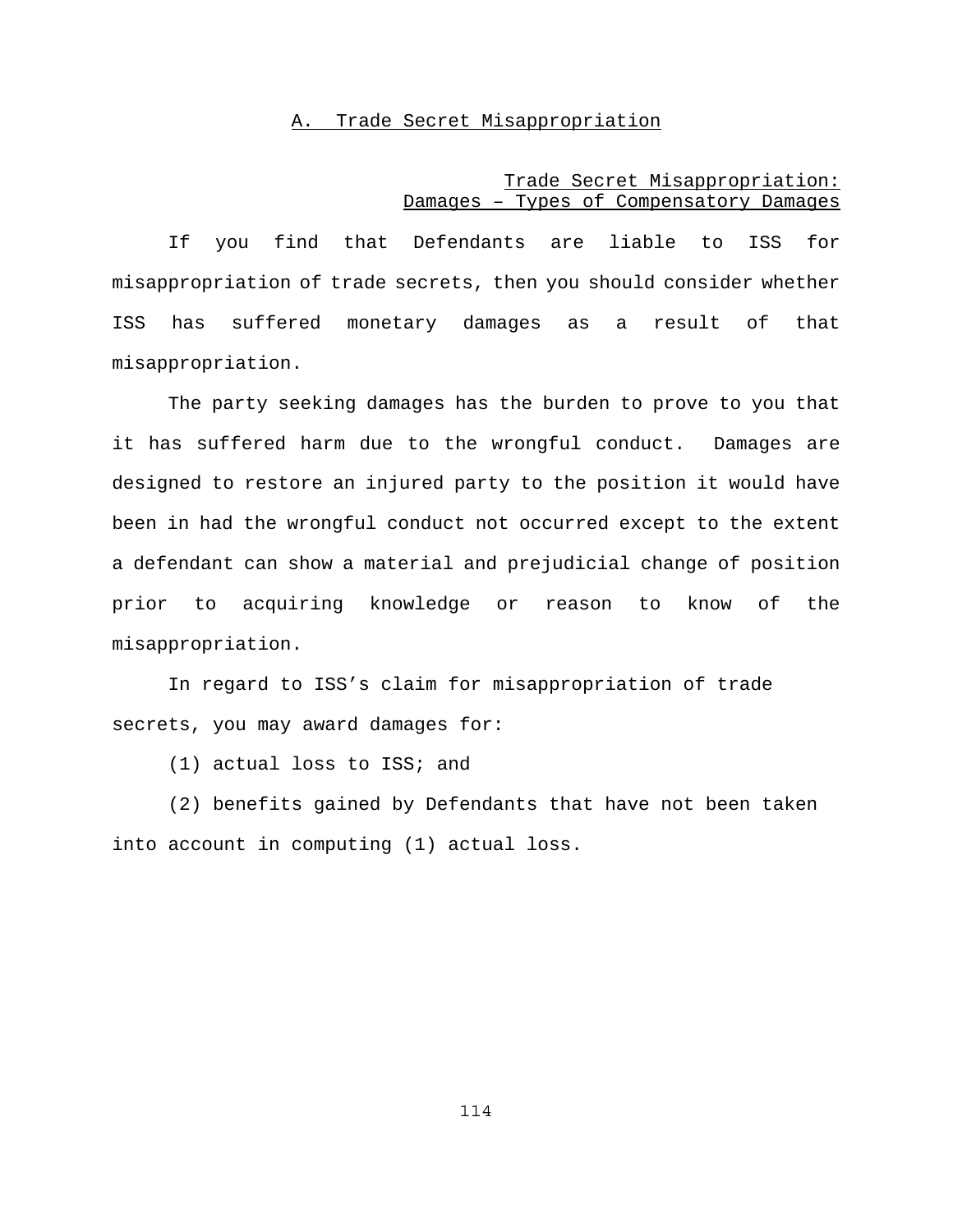## Trade Secret Misappropriation: Damages - Standard of Proof

Because damages in trade secret cases may be difficult to compute, ISS only has to provide a reasonable basis from which an amount of damages can be inferred or approximated. ISS does not have to prove the exact amount of its damages or prove these damages with mathematical certainty.

I caution you, however, that you may not award damages based on speculation. Any award of damages must be reasonable in light of all of the evidence in the case.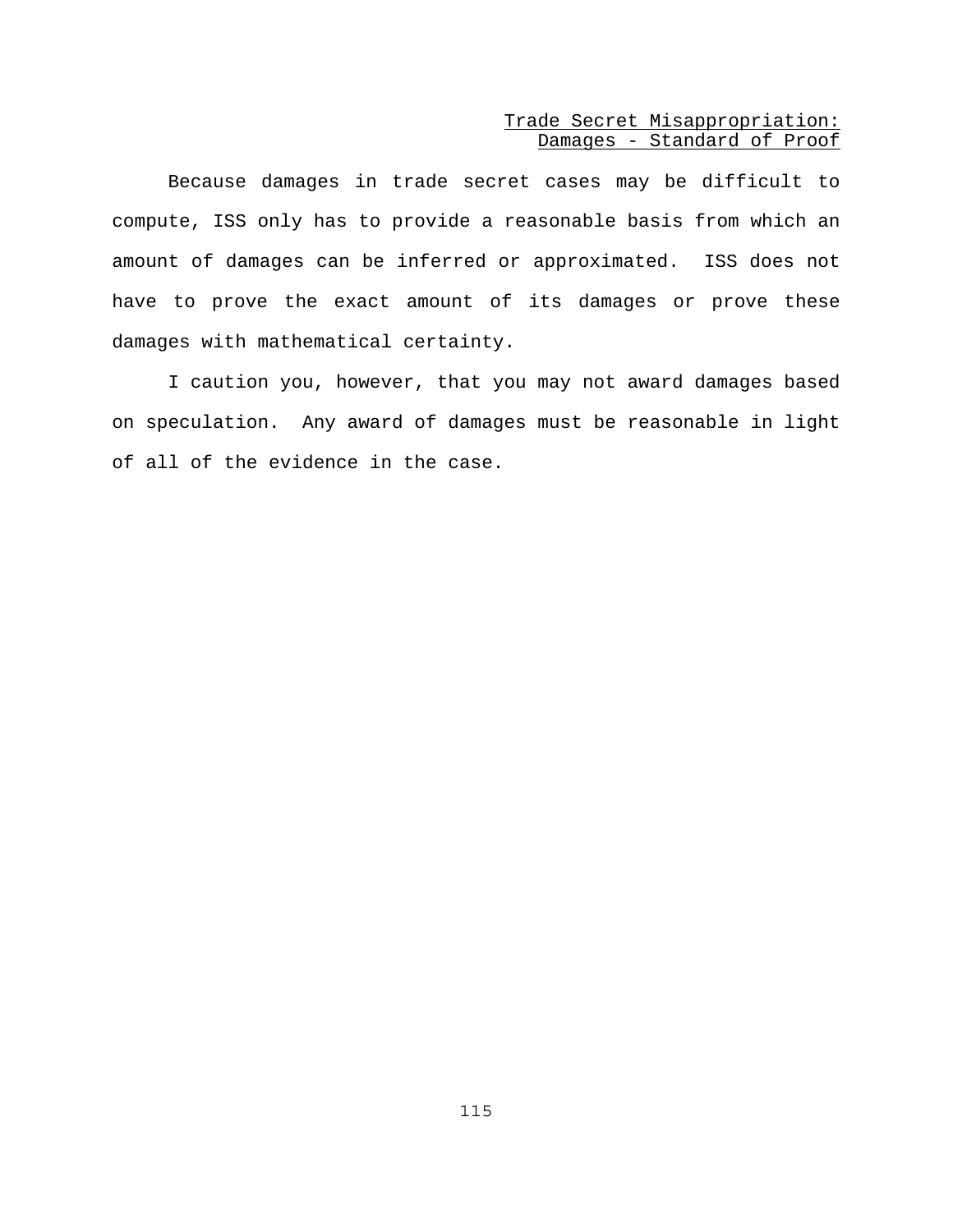# Trade Secret Misappropriation: Damages - Determining ISS's Lost Profits

ISS claims that it has suffered actual monetary loss from misuse of its trade secrets. This actual loss can include both out-of-pocket expenses and lost profits. If you find, for example, that ISS would have realized profits from using trade secrets in its business that it has lost due to the wrongful conduct of Defendants, then you may measure damages by the amount of such lost profits for the particular periods of time that I will cover with you in a moment.

ISS may establish its lost profits by applying its own calculation of profit, or its own profit margin, to the Defendants' sales. ISS has the burden of establishing the Defendants' gross sales from the products whose sales were the result of any misappropriation. ISS does not need to negate all possibilities that someone other than ISS would have sold the product but for the Defendants' misappropriation.

Remember, however, that any award of damages for trade secret misappropriation must be reasonable and must not be based on speculation.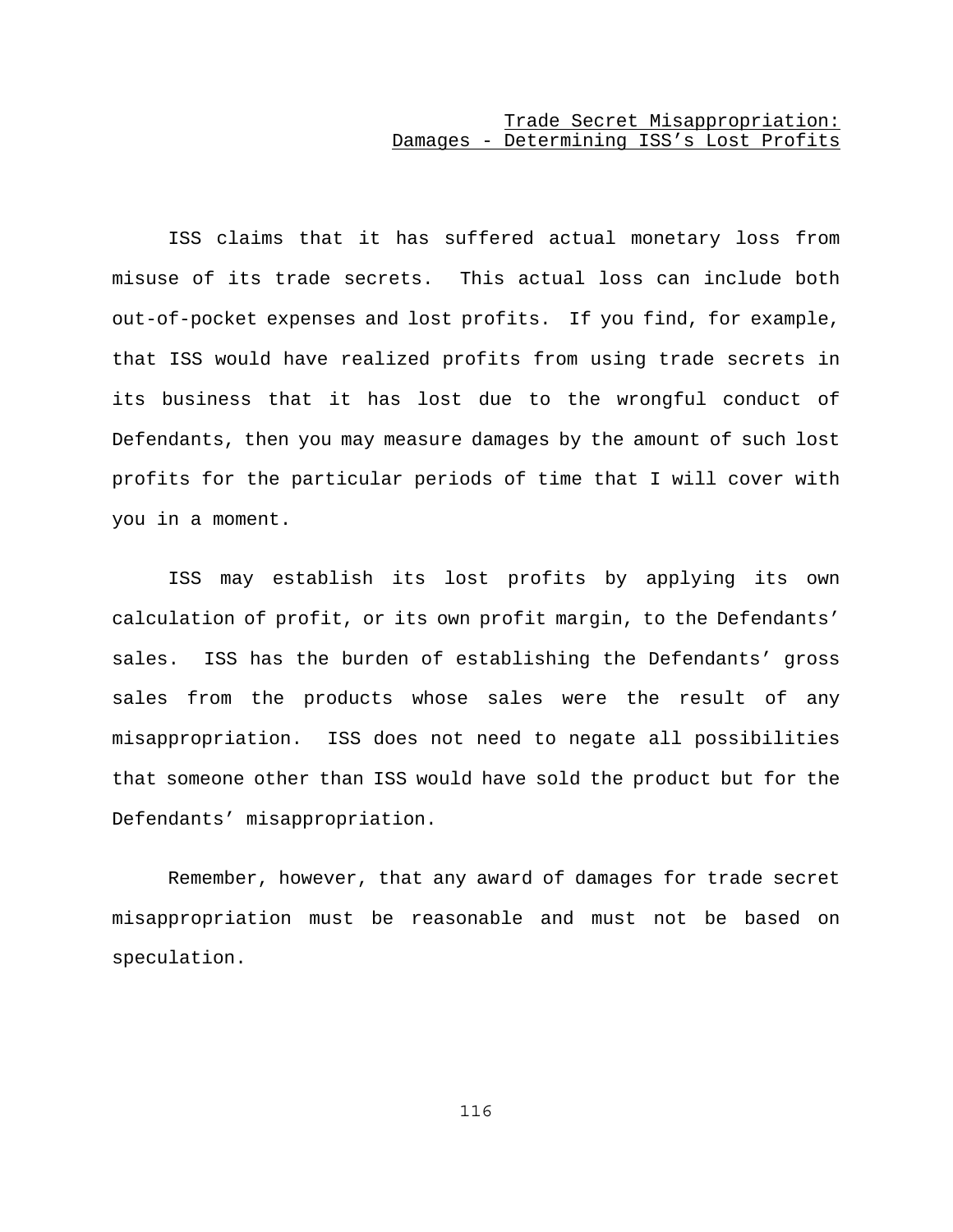# Trade Secret Misappropriation: Damages – Ancillary Products

If you find the Defendants liable for trade secret misappropriation, you must determine the amount of ISS's lost profits, if any, attributable to the Defendants' misappropriation. ISS is not limited to recovering lost profits only on the sale of products that incorporated or included its trade secrets. ISS may recover profits lost from other products as a result of the misappropriation.

ISS is entitled to damages resulting from losses on products which incorporate or include its trade secrets, but also on other devices that are intimately connected with the misappropriation and ancillary thereto.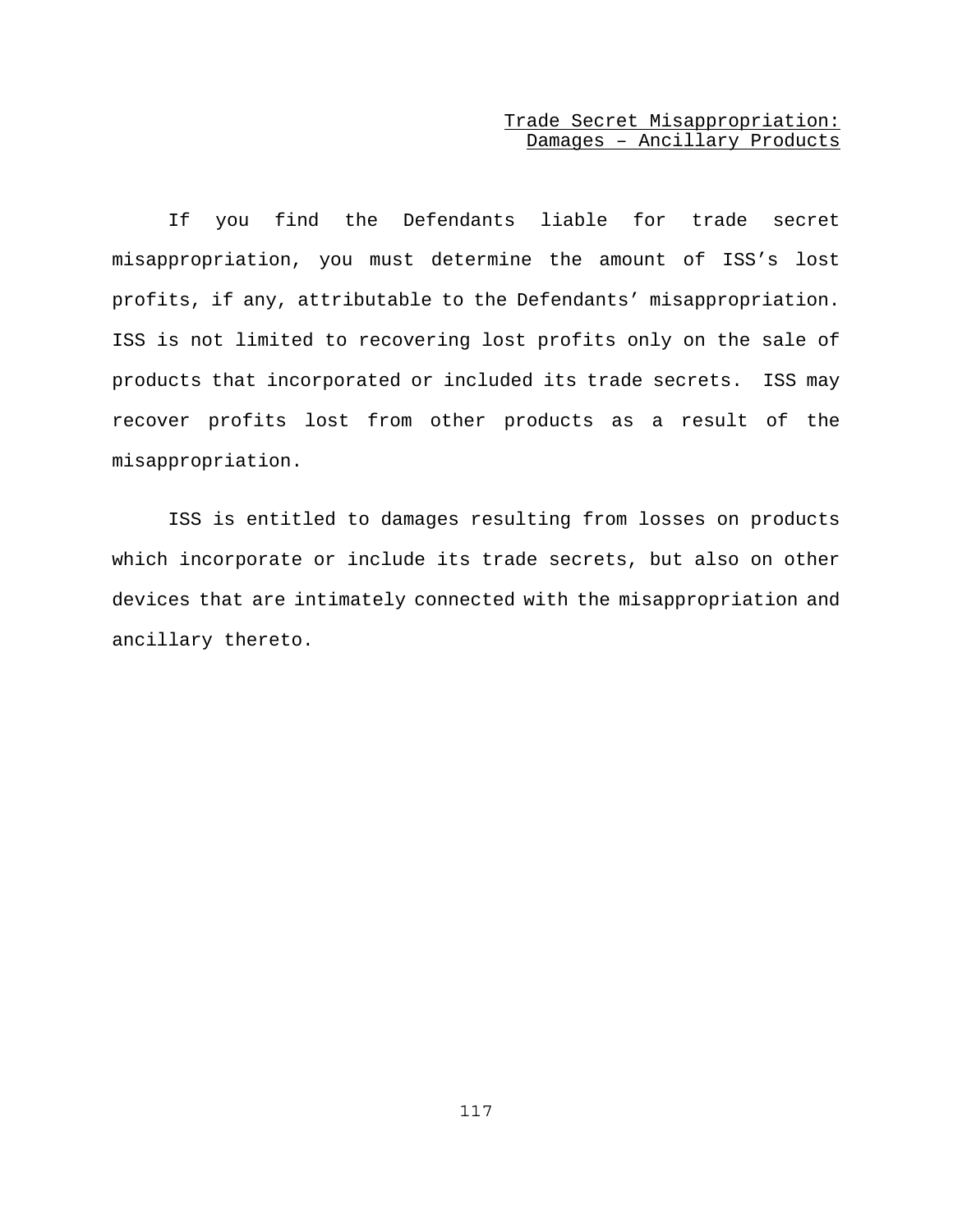# Trade Secret Misappropriation: Damages - Determining Defendants' Gain

If you find the Defendants liable for trade secret misappropriation, you must determine the amount of the Defendants' monetary gain, if any, attributable to the Defendants' misappropriation. ISS is entitled to recover the Defendants' net profits attributable to any trade secret misappropriation. In measuring ISS's damages, you may consider what benefit Defendants have gained from misuse of ISS's trade secrets. Regardless of whether you find that ISS itself suffered losses, if you find that Defendants benefited from using a trade secret belonging to ISS, then you may award the monetary value that you attribute to those benefits as the measure of ISS's damages.

ISS has the burden of establishing the Defendants' gross sales from the products whose sales were the result of any misappropriation. The Defendants have the burden of establishing any portion of the sales not attributable to the trade secret and any expenses to be deducted in determining net profits.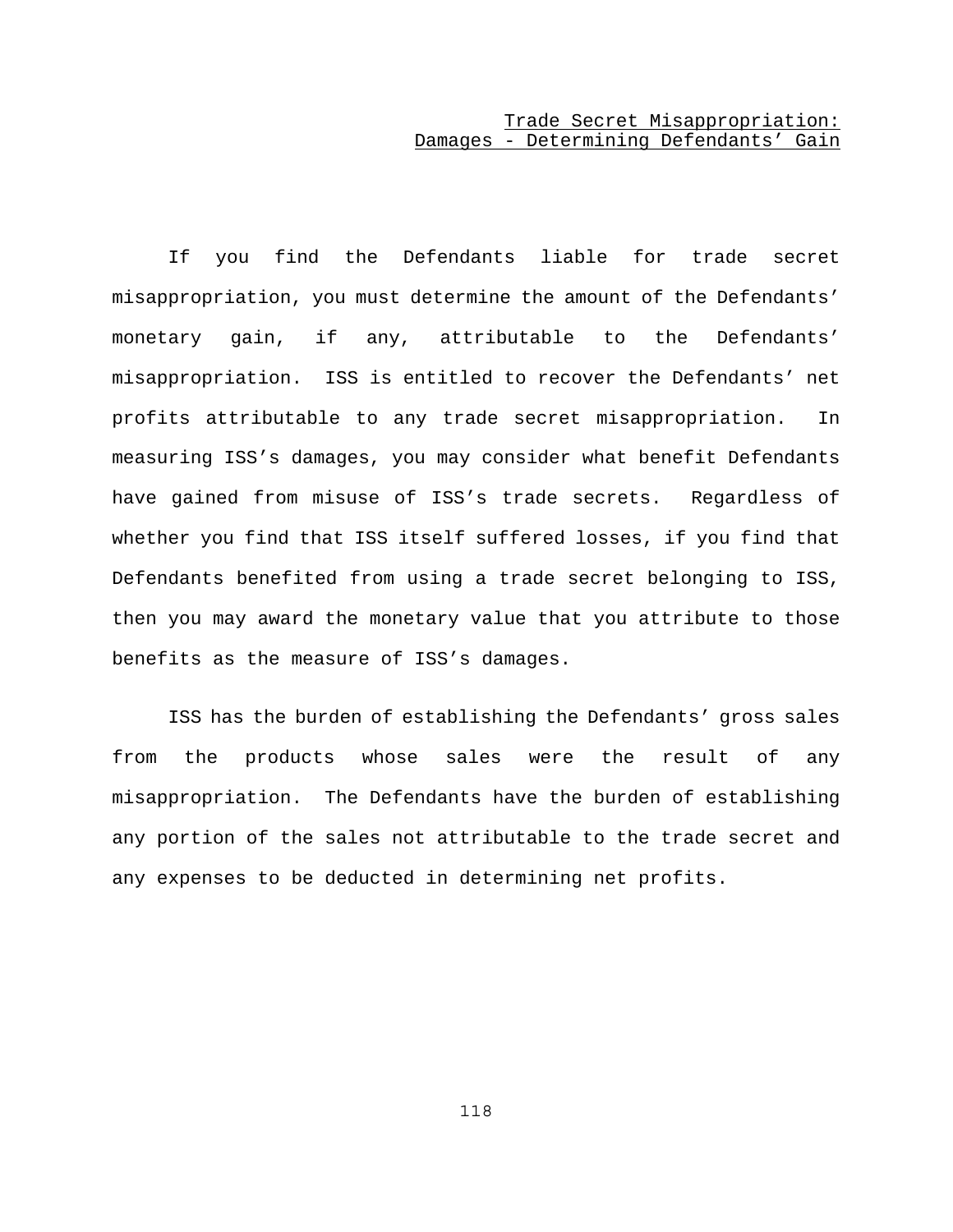# Trade Secret Misappropriation: Damages - Determining Defendants' Gain (2)

The Defendants must establish that any supposedly deductible costs are directly attributable to the products at issue, and are not attributable to other products or business endeavors, such as future products. In determining the amount of the Defendants' profits attributable to any trade secret misappropriation, it is appropriate to deduct from the relevant sales revenues only those costs and expenses that were directly incurred in the creation and sale of those products. It is not appropriate to deduct from revenues any general overhead, administrative and other costs that would have been incurred even if the Defendants had not made the sales at issue.

It is also not appropriate to deduct any compensation paid by Defendants to any trade secret infringer or conscious wrongdoer, including the value of labor of any of the Defendants.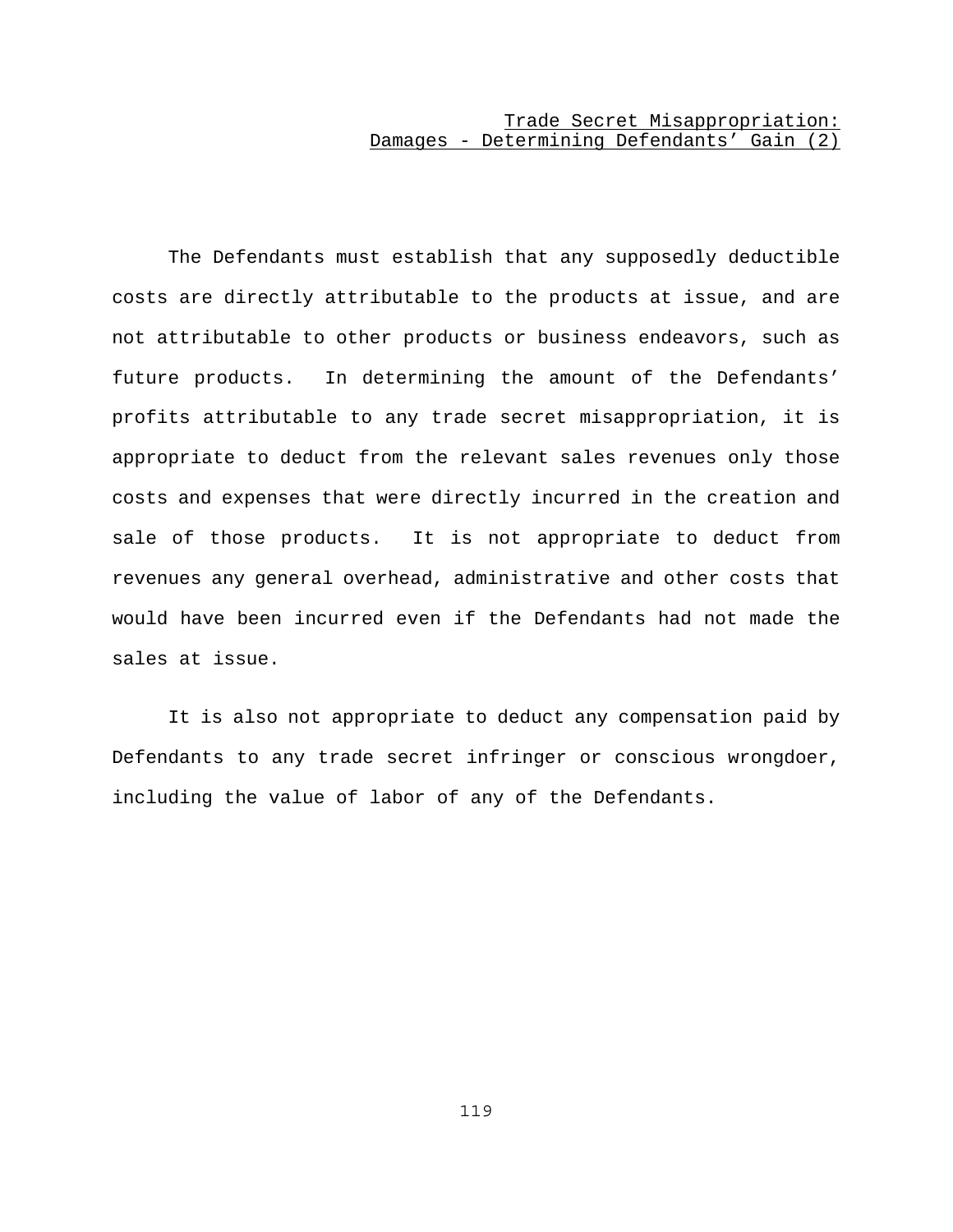# Trade Secret Misappropriation: Damages – Willful and Malicious Appropriation

If you should find from the preponderance of the evidence that ISS is entitled to a verdict for actual or compensatory damages for misappropriation of trade secrets, you may consider whether Defendants acted willfully and maliciously and record your answer on Question No. 22 of the Verdict Form.

Under the applicable law concerning damages under Tennessee Code Annotated § 47-25-1704, an act is willfully done if done voluntarily and intentionally and with the specific intent to commit such an act. An act is maliciously done if prompted or accompanied by ill will or such gross indifference to the rights of others as to amount to a willful act done intentionally without just cause or excuse.

ISS seeks an award of exemplary damages for misappropriation under the Tennessee Uniform Trade Secret Act. Under the TUTSA, you may consider an award of exemplary damages only if you find that the plaintiff has suffered actual damage as a legal result of the defendant's fault and you have made an award for compensatory damages.

Exemplary damages may be considered if, and only if, the plaintiff has shown by clear and convincing evidence that a defendant has acted both willfully and maliciously. Unlike other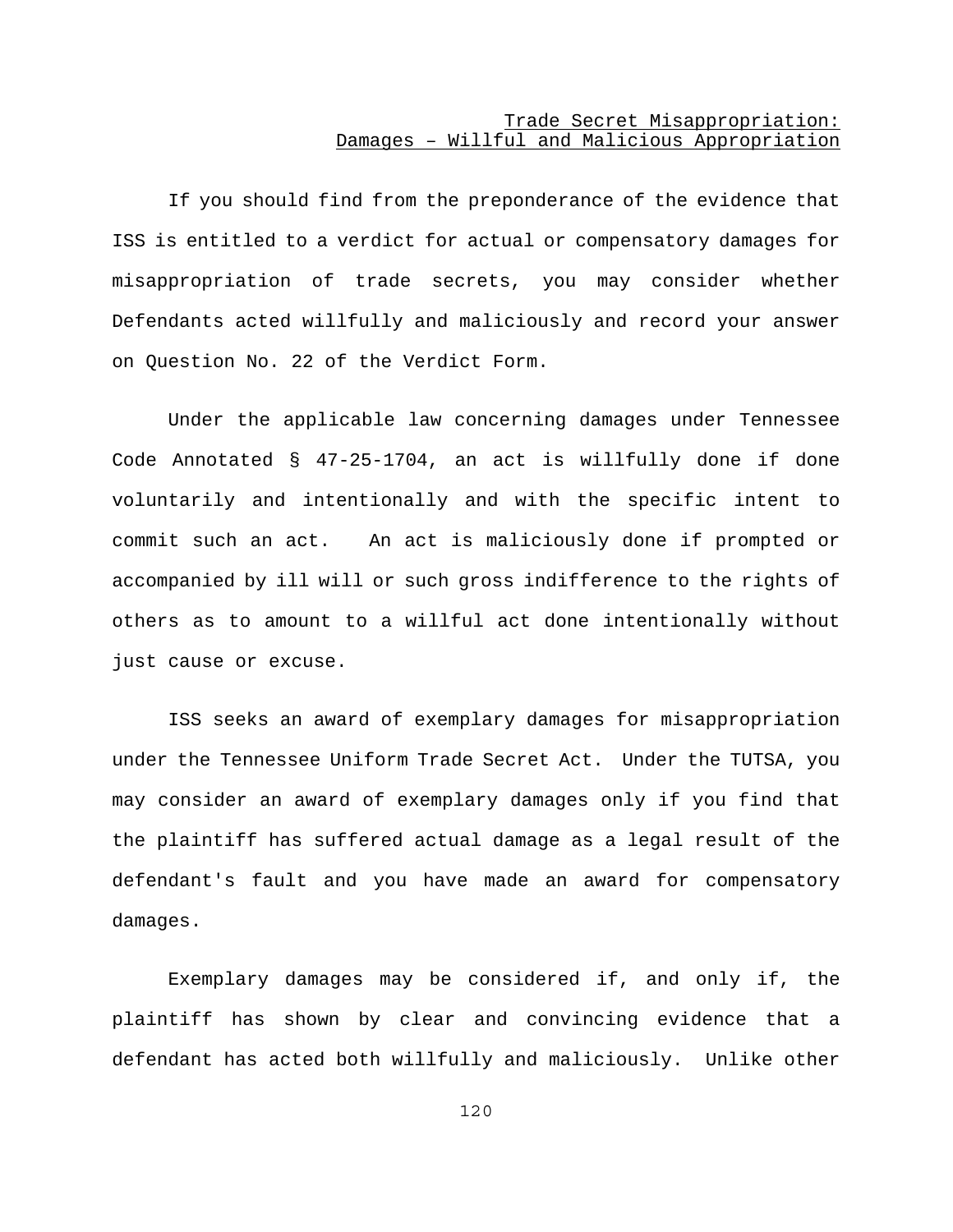exemplary damages, exemplary damages under the Tennessee Uniform Trade Secret Act are determined by the Court and are limited under the statute.

Clear and convincing evidence is a different and higher standard than preponderance of the evidence. It means that the defendant's wrong, if any, must be so clearly shown that there is no serious or substantial doubt about the correctness of the conclusions drawn from the evidence.

If you determine under this claim (the trade secret misappropriation claim under the TUTSA) that the plaintiff has proven by clear and convincing evidence that the defendant you are considering willfully and maliciously misappropriated trade secret(s), then it will be up to the Court to determine the amount, if any, of exemplary damages as to that defendant.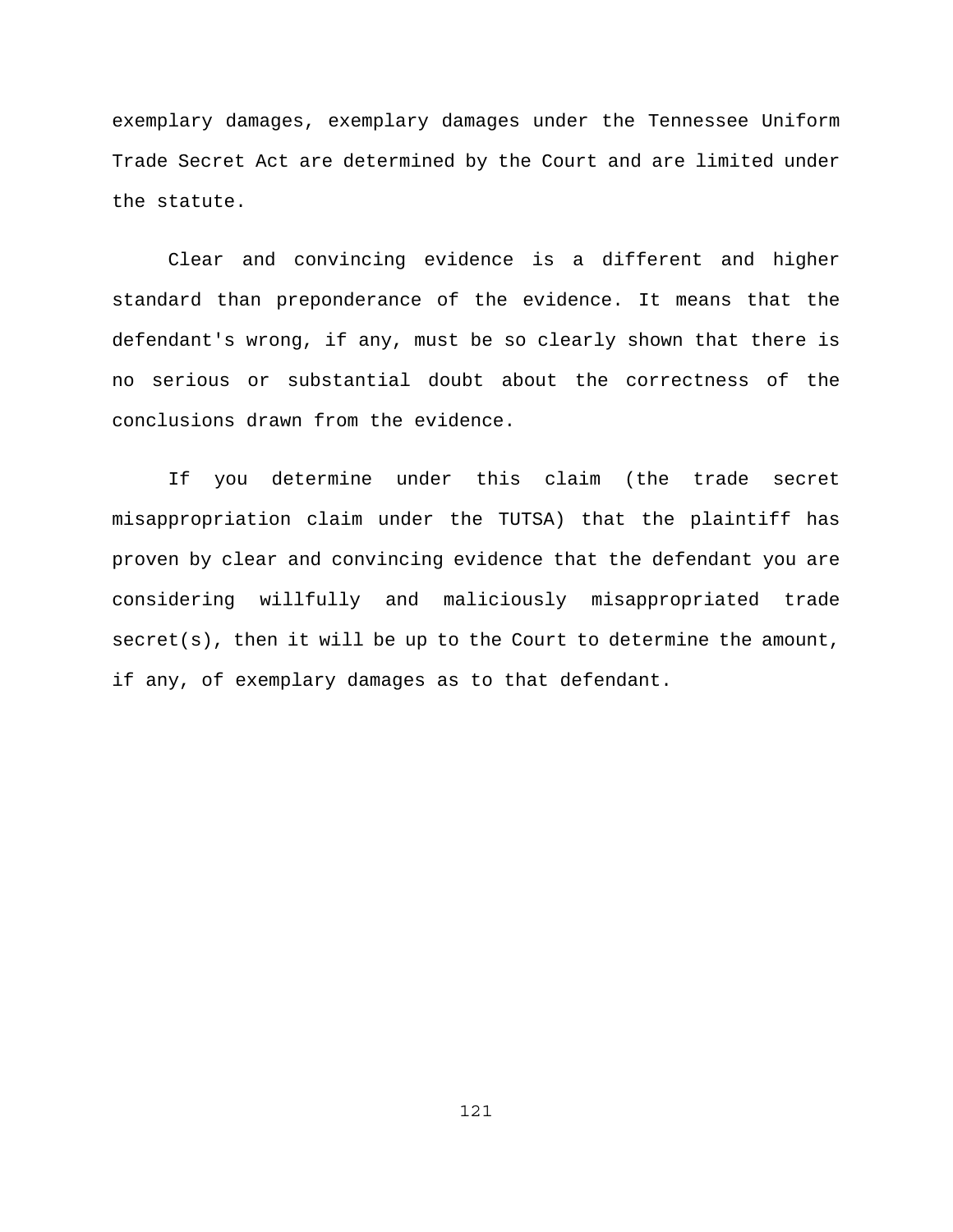# Joint and Several Liability

If you find that ISS is entitled to money damages for Defendants' misappropriation of trade secrets, you may choose to hold all Defendants jointly and severally liable for the amount of damages. This means that each Defendant is individually liable for the entire amount, but ISS is not entitled to recover more than the total amount of the judgment.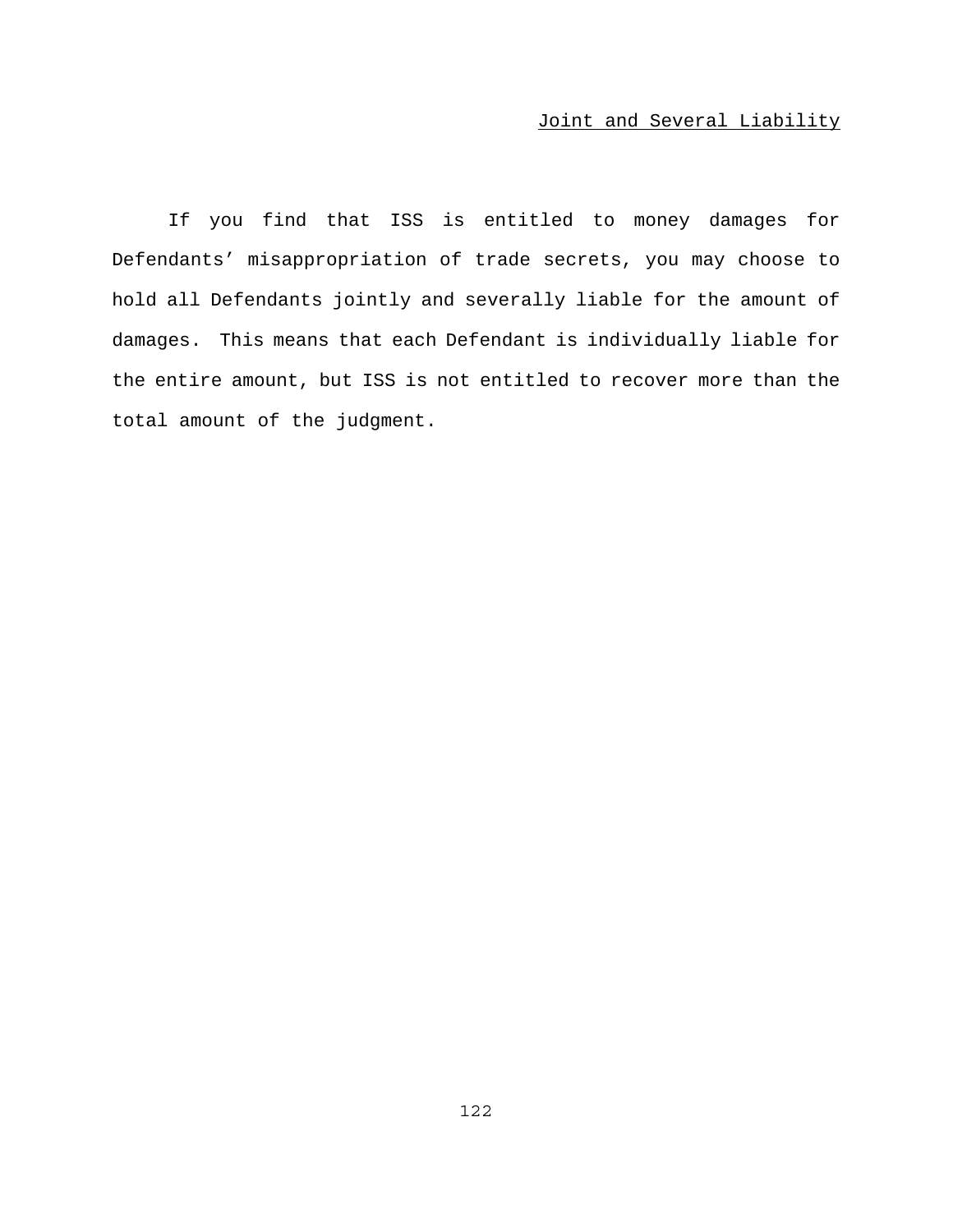## B. Breach of Contract

## Damages for Breach of Contract

When a contract is breached, the complaining party is entitled to be placed in as good a position as would have been occupied had the contract been fulfilled in accordance with its terms. The complaining party is not entitled to be put in a better position by a recovery of damage for breach of contract than would have been realized had there been full performance. The damages to be awarded are those that may fairly and reasonably be considered as arising out of the breach or those that may reasonably have been in the contemplation of the parties when the contract was made. Damages that are remote or speculative may not be awarded.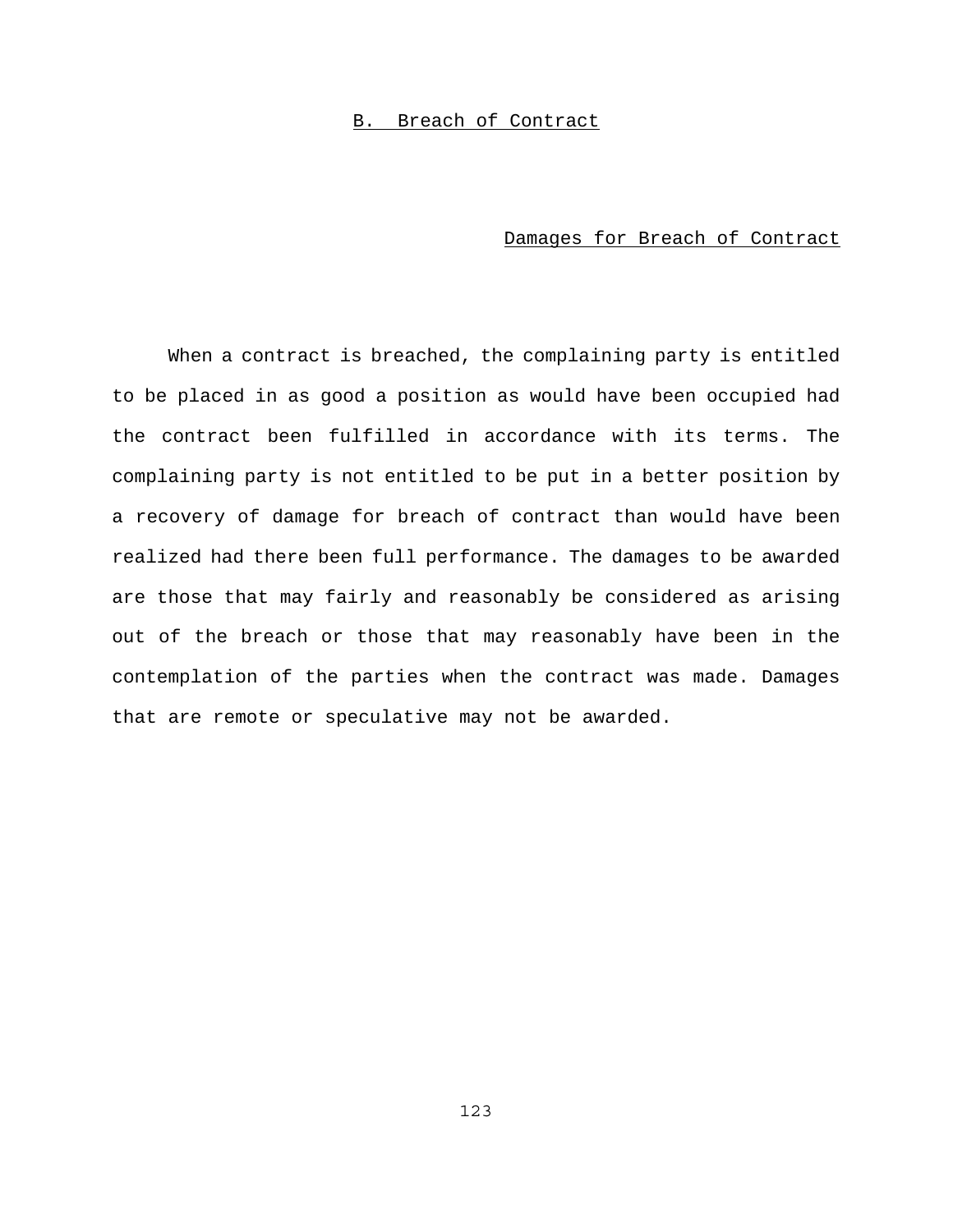### C. Unfair Competition

#### **Damages**

I have already instructed you regarding damages under the theory of misappropriation of trade secrets. Those damage instructions also apply should you determine that a defendant is liable under the theory of unfair competition. You may award damages for loss of business and goodwill, loss of profits, loss of customers, and recoupment of profits from the offending party.

Remember, ISS has the burden of establishing as to each defendant the amount of any actual damages, if any, that were caused by that defendant's wrongful conduct. As you know, damages must be determined with reasonable certainty. Mathematical precision need not be shown, but you are not to guess or speculate as to damages.

You may award an amount that would fairly compensate ISS for damages proximately caused by the defendant you are considering.

This, of course, is all for you the jury to determine.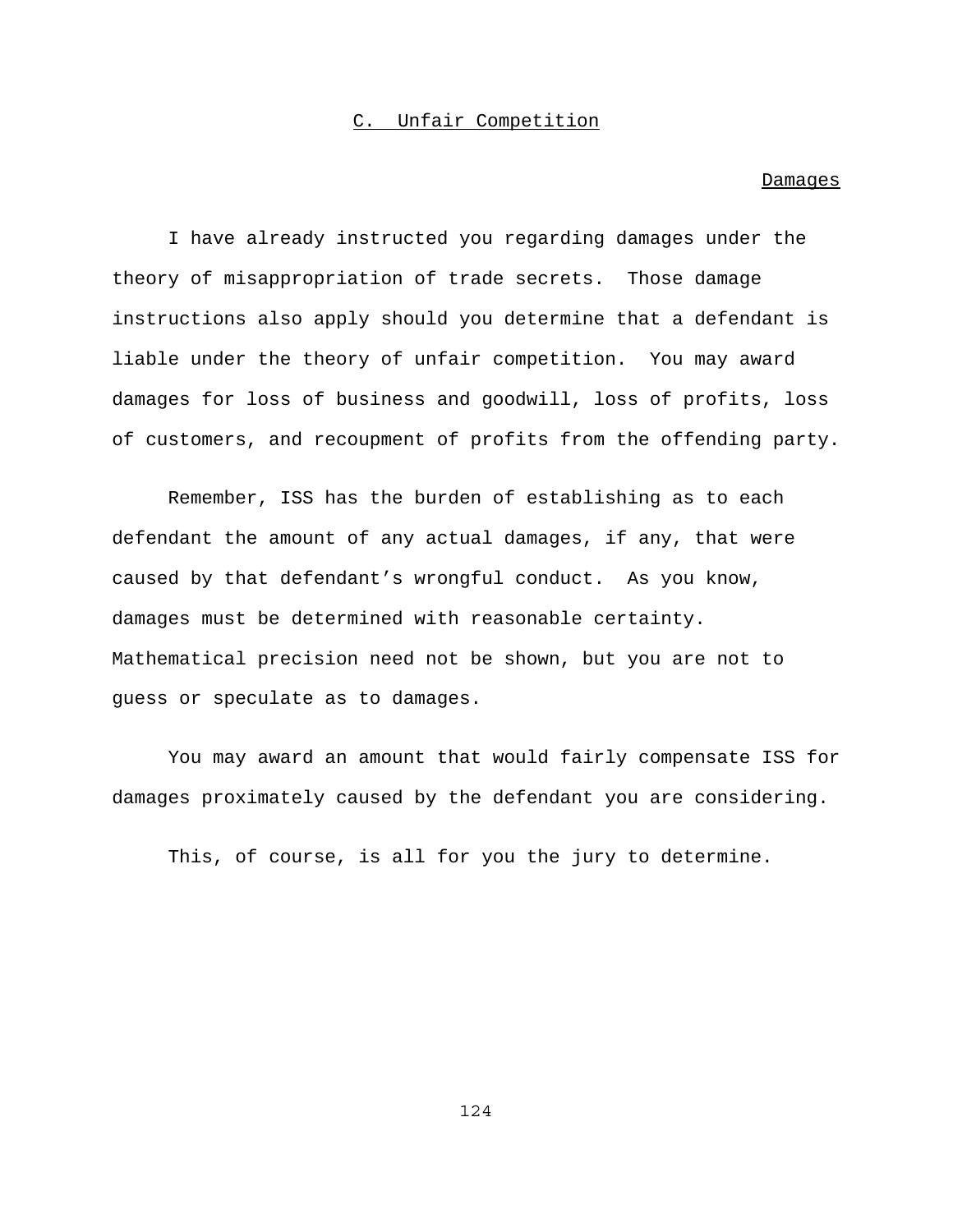## D. Breach of Fiduciary Duty

# Breach of Fiduciary Duty in Accordance with Tenn. Code Ann. § 48- 18-403: Damages

If you find the Plaintiff has proven by a preponderance of the evidence Defendant Joseph Caesar breached the fiduciary duty he owed to Plaintiff in accordance with Tenn. Code Ann. § 48-18- 403, you may award the Plaintiff such damages as you deem necessary to reasonably compensate the Plaintiff, including the following:

- (1) Any profit or benefit Defendant Joseph Caesar received as a result of his breach; or
- (2) Any compensation the Plaintiff paid to Defendant Joseph Caesar during the period of the breach.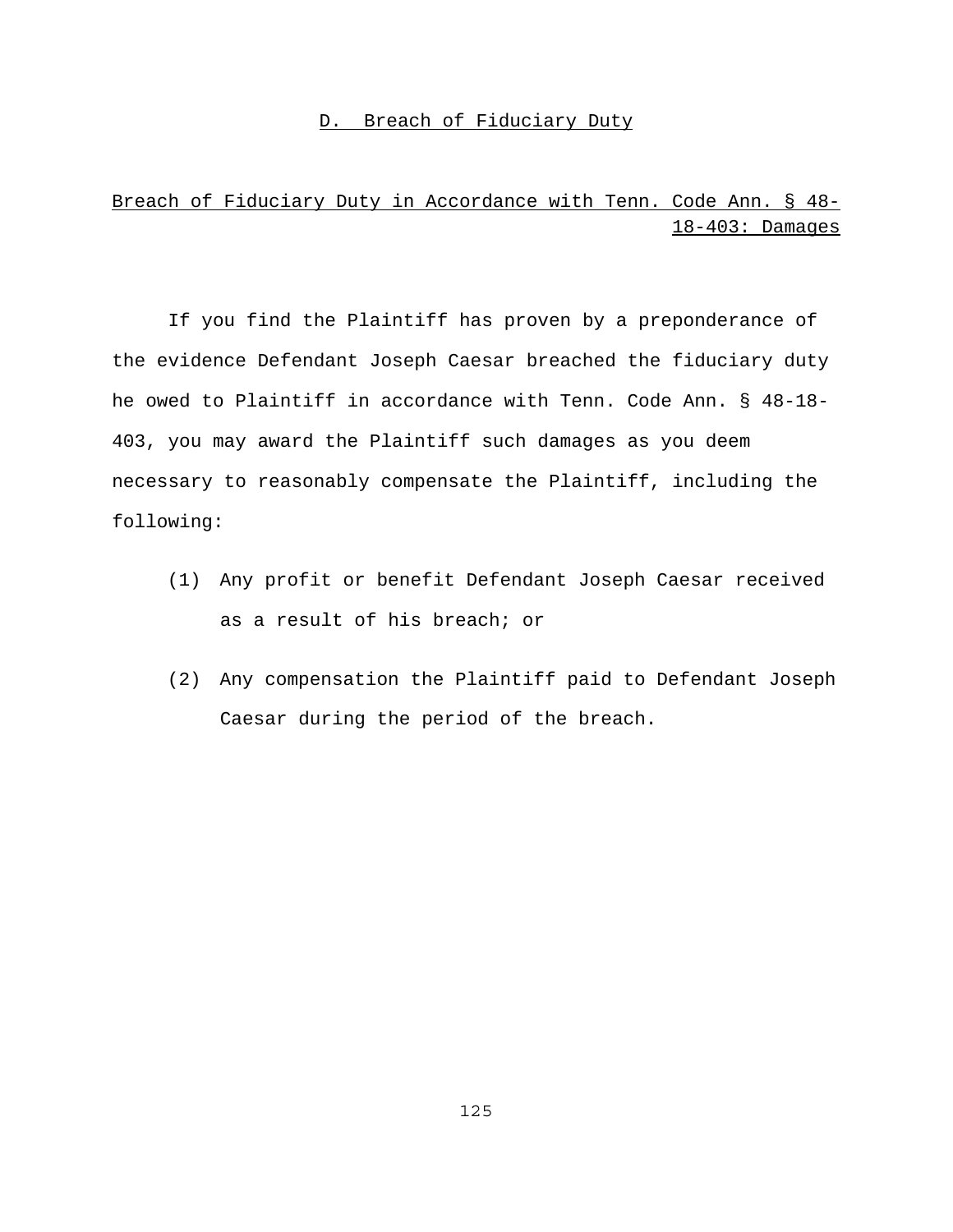If you find the Plaintiff has proven by a preponderance of the evidence Defendant Joseph Caesar, James Zachary, and/or ZTI breached the duty of loyalty he owed to Plaintiff, you may award the Plaintiff such damages as you deem necessary to reasonably compensate the Plaintiff, including the following:

- (1) Any profit or benefit Defendant received as a result of his/its breach; or
- (2) Any compensation the Plaintiff paid to Defendant during the period of the breach.

An agent's breach of fiduciary duty is a basis on which the agent may be required to forfeit commissions and other compensation paid or payable to the agent during the period of the agent's disloyalty. The availability of forfeiture is not limited to its use as a defense to the agent's claim for compensation.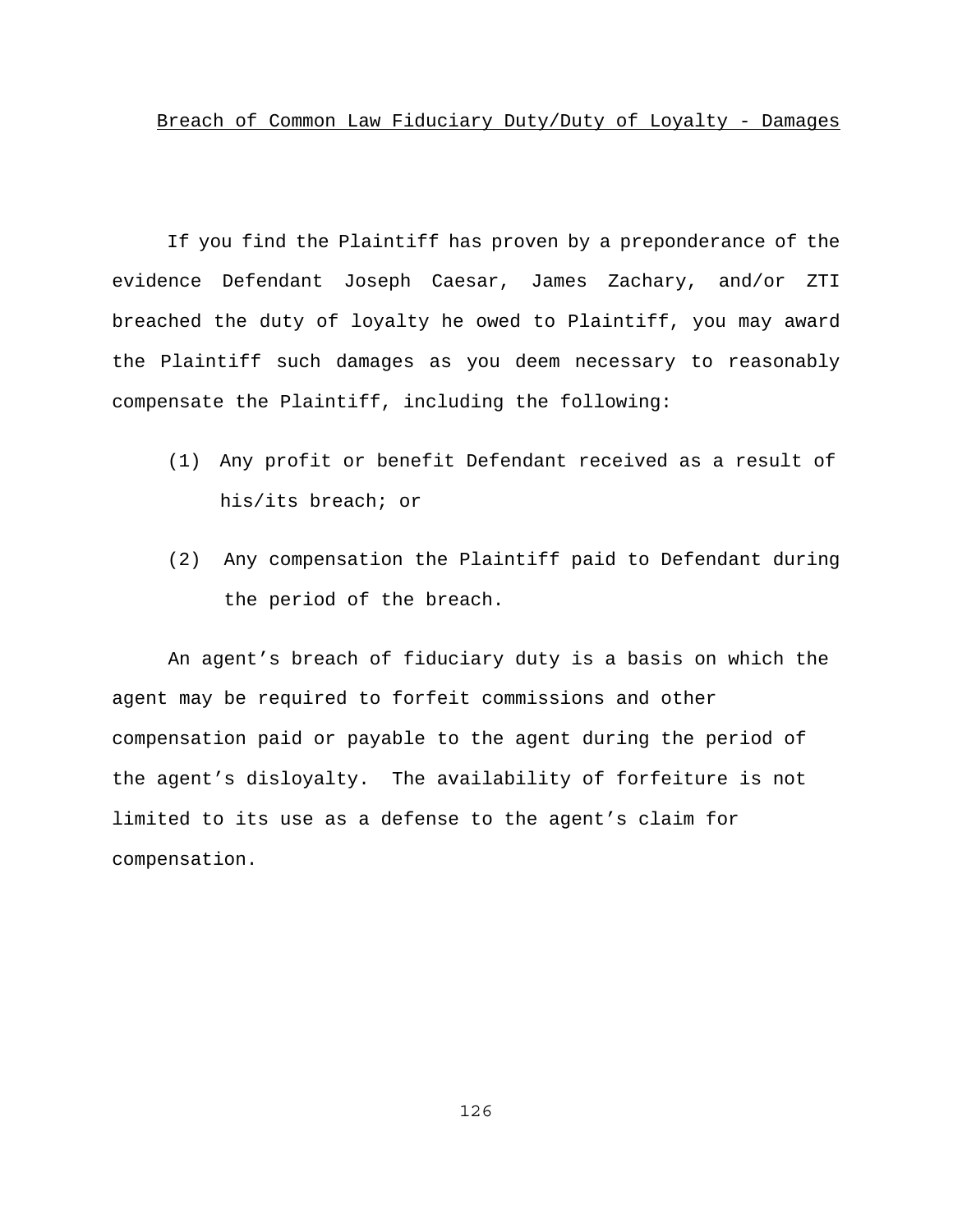### E. Punitive Damages

## Common Law Causes of Action: Damages – Punitive Damages

ISS has asked that you make an award of punitive damages under the theories of breach of non-disclosure agreement, breach of other contract provisions, breach of statutory fiduciary duty, breach of common law fiduciary duty/duty of loyalty against defendants J2, Joseph Caesar, James Zachary, and ZTI. This award may be made only under the following circumstances. You may consider an award of punitive damages only if you find that ISS has suffered actual damage as a legal result of the Defendants' fault and you have made an award for compensatory damages. The purpose of punitive damages is not to further compensate ISS but to punish a wrongdoer and deter others from committing similar wrongs in the future. Punitive damages may be considered if, and only if, ISS has shown by clear and convincing evidence that a Defendant has acted either intentionally, recklessly, maliciously, or fraudulently.

As I told you earlier in discussing trade secret misappropriation exemplary damages, clear and convincing evidence is a different and higher standard than preponderance of the evidence. It means that the defendant's wrong, if any, must be so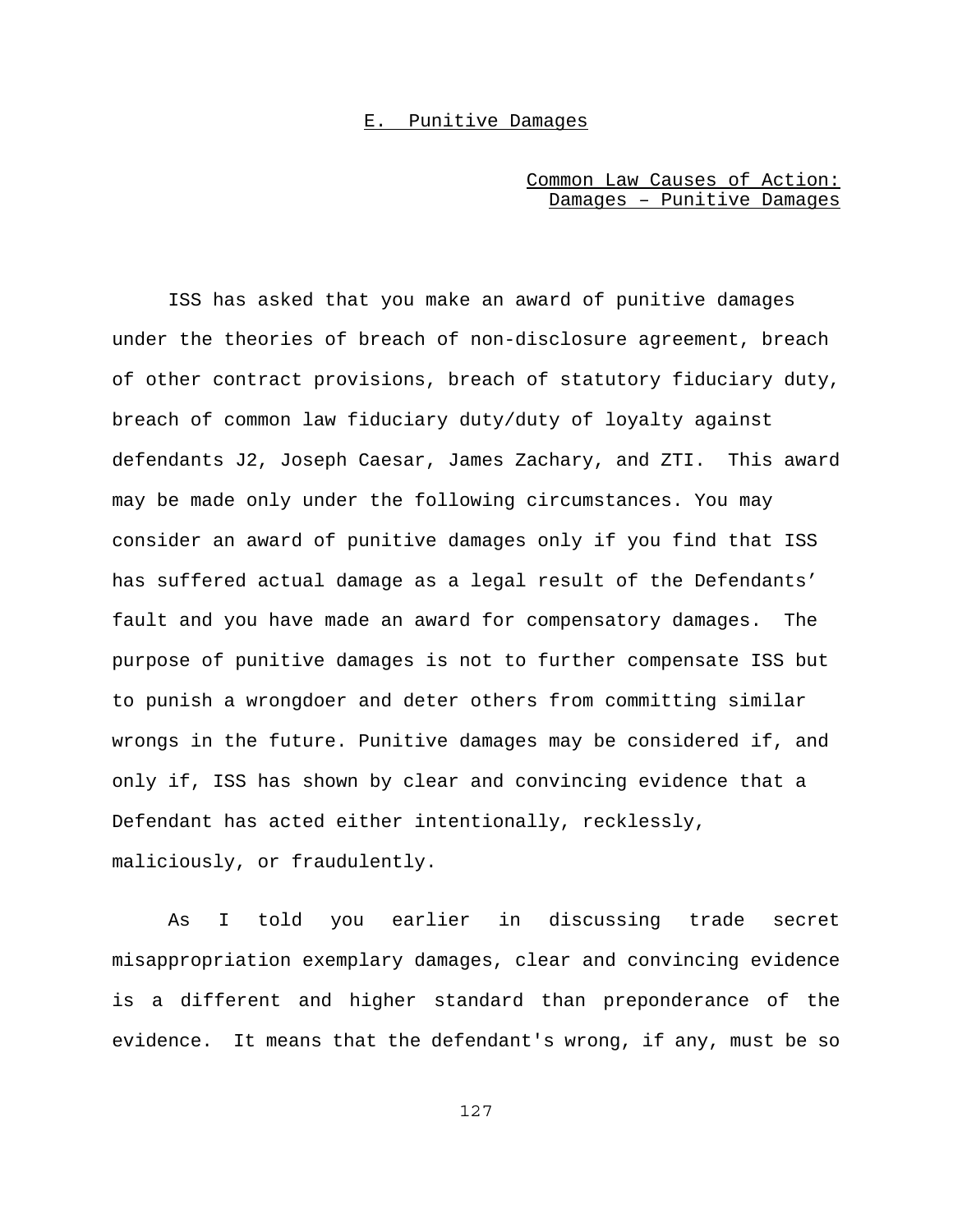clearly shown that there is no serious or substantial doubt about the correctness of the conclusions drawn from the evidence.

A person acts intentionally when it is the person's purpose or desire to do a wrongful act or to cause the result.

A person acts recklessly when the person is aware of, but consciously disregards a substantial and unjustifiable risk of injury or damage to another. Disregarding the risk must be a gross deviation from the standard of care that an ordinary person would use under all the circumstances.

A person acts maliciously when the person is motivated by ill will, hatred or personal spite.

A person acts fraudulently when: (1) the person intentionally either misrepresents an existing material fact or causes a false impression of an existing material fact to mislead or to obtain an unfair or undue advantage; and (2) another person suffers injury or loss because of reasonable reliance upon that representation.

If you decide to award punitive damages, you will not assess an amount of punitive damages at this time. You will, however, report your finding to the court.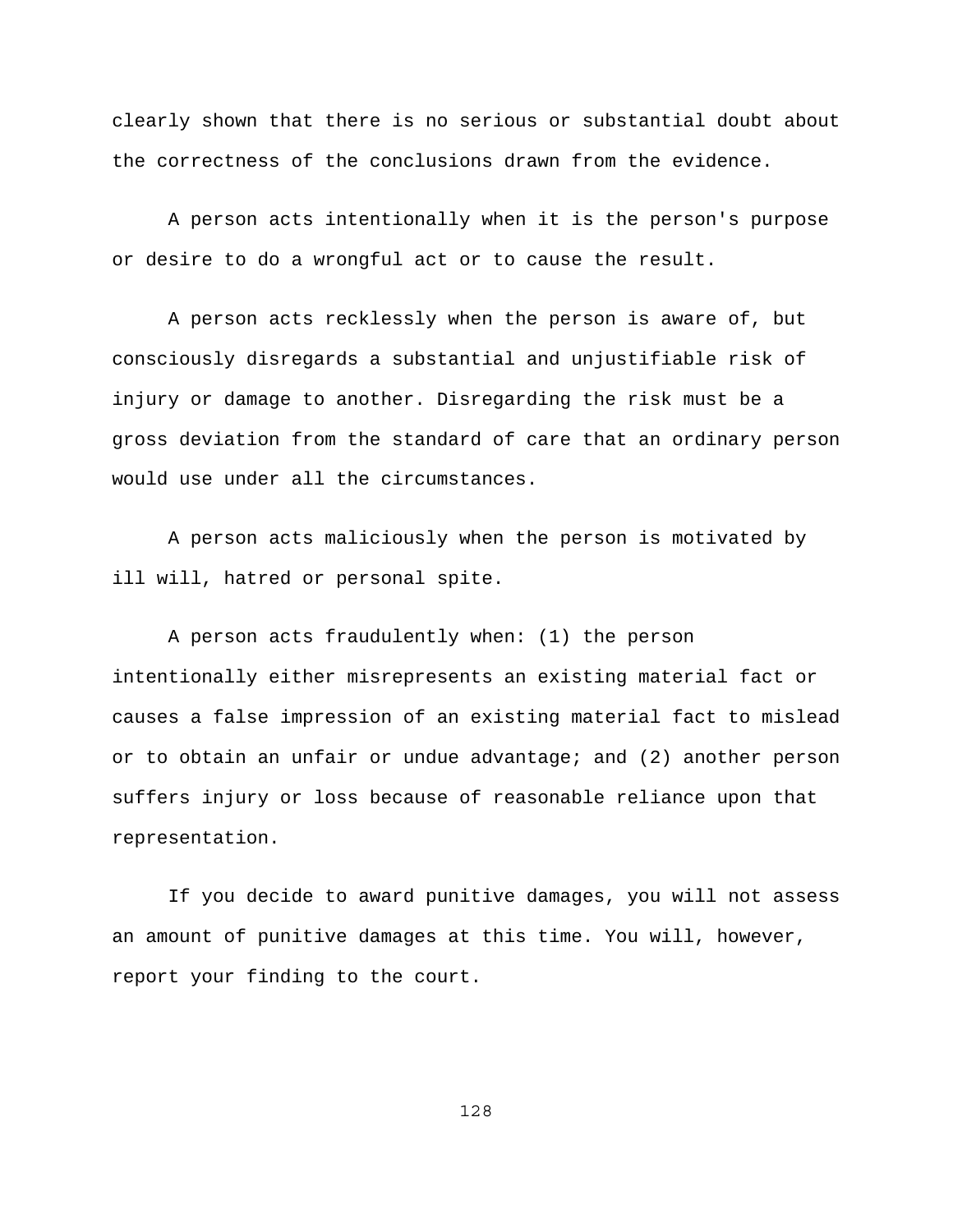Finally, I want to explain something about proving a defendant's state of mind.

Ordinarily, there is no way that either a corporation or an individual defendant's state of mind can be proved directly, because no one can read another person's mind and tell what that person or corporation is thinking. Remember that a corporation acts not only through the policies and decisions that it makes, but also through its designated supervisory employees and others designated by the corporation to act on its behalf. Therefore in determining the state of mind of a corporation you may consider the state of mind of those individuals designated to act on its behalf, as well as the policies and decisions of the corporation.

Moreover, both an individual defendant and a corporate defendant's state of mind can be proved indirectly from the surrounding circumstances. This includes things like what the defendant said, what the defendant did, how the defendant acted, and any other facts or circumstances in evidence that show what was in the defendant's mind.

You may also consider the natural and probable results of any acts that the defendant knowingly did or did not do, and whether it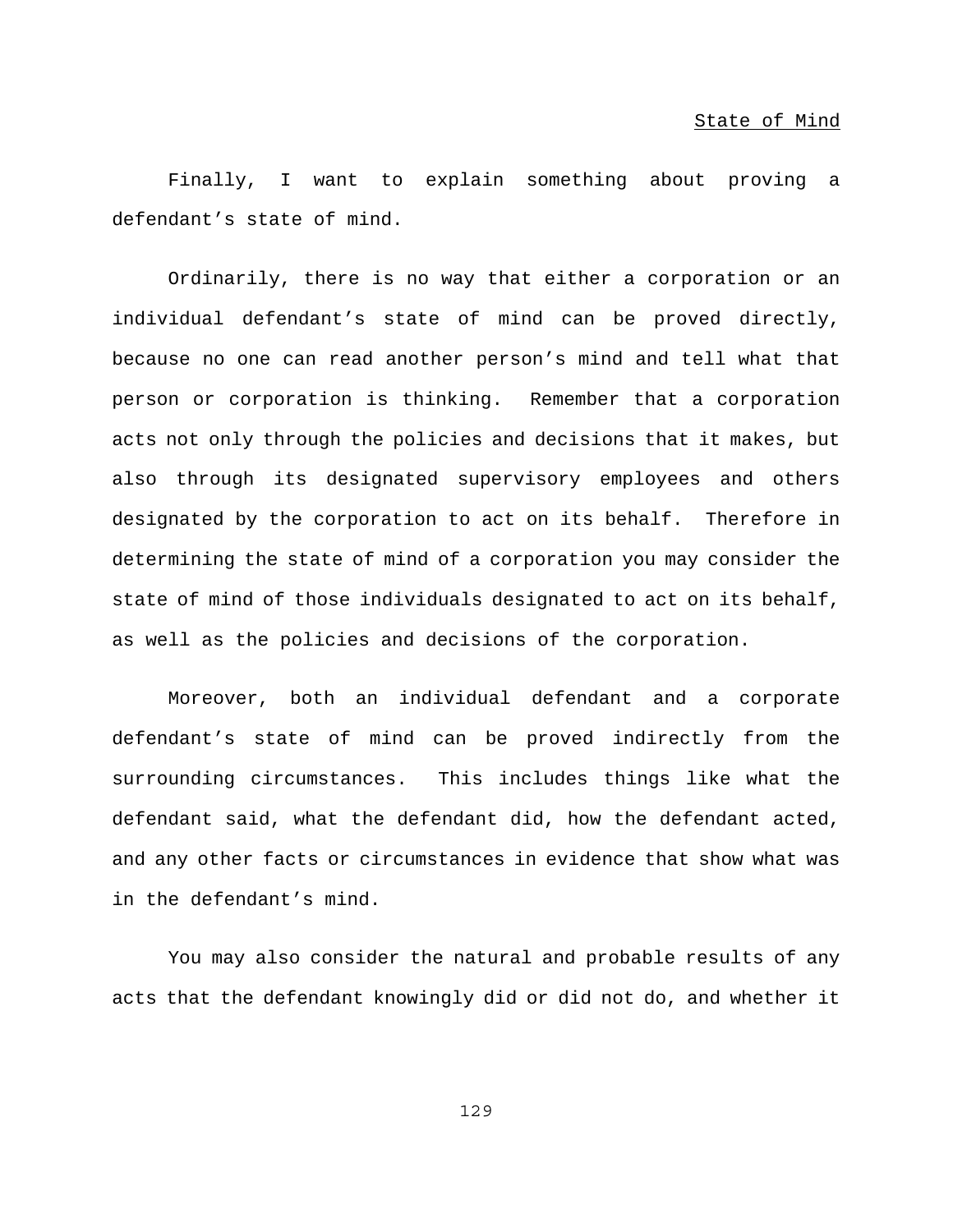is reasonable to conclude that the defendant intended those results. This, of course, is all for you to decide.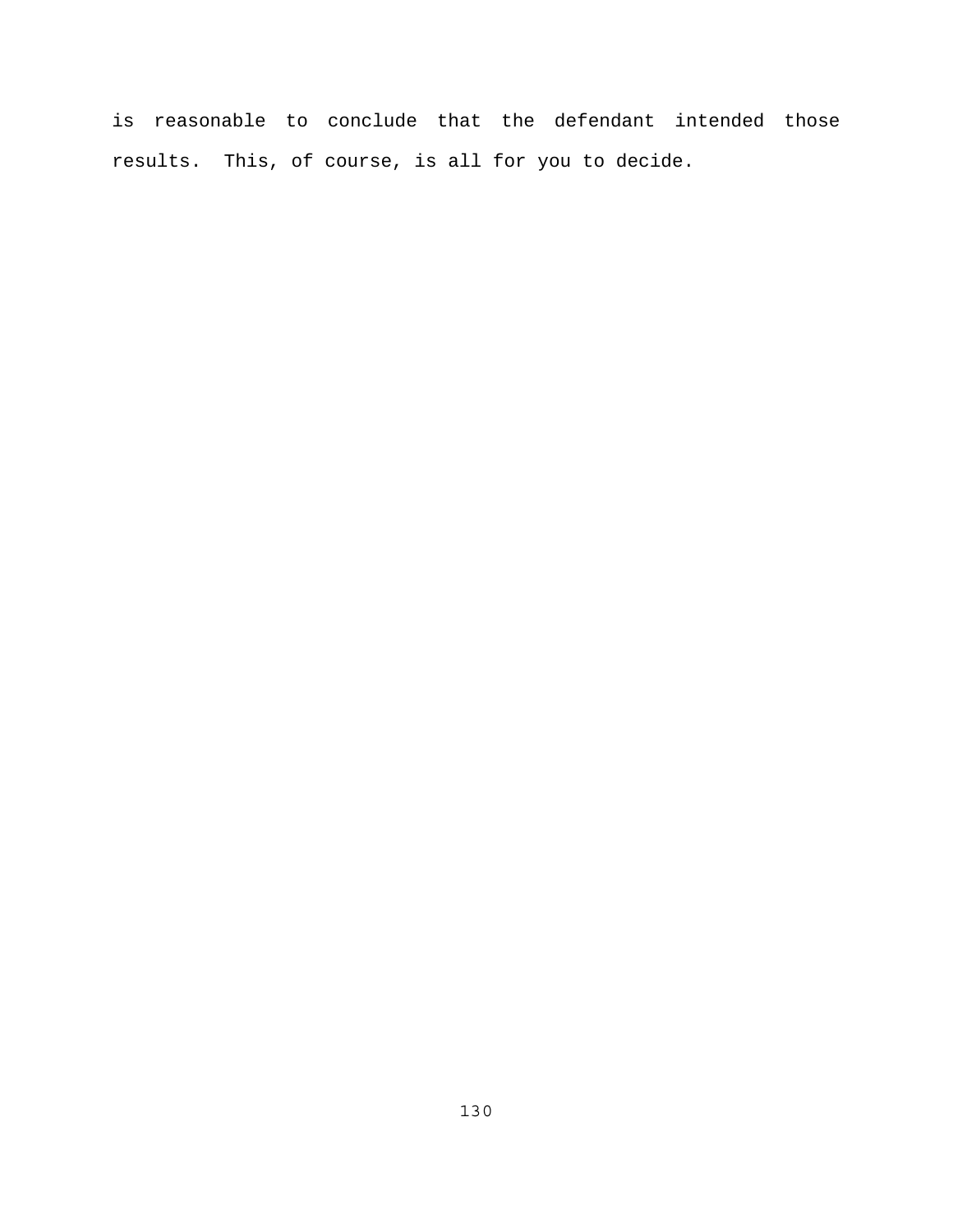### IV. VERDICT FORM

Finally, ladies and gentlemen of the jury, we come to the point where we will discuss the form of your verdict and the process of your deliberations. You will be taking with you to the jury room a verdict form which reflects your findings. The verdict form reads as follows:

### [Read Verdict Form]

You will be selecting a presiding juror after you retire to the jury room. That person will preside over your deliberations and be your spokesperson here in court. When you have completed your deliberations, your presiding juror will fill in and sign the verdict form.

Your verdict must represent the considered judgment of each of you. In order to return a verdict, it is necessary that each of you agree to that verdict. That is, each of your verdicts must be unanimous.

It is your duty as jurors to consult with one another and to deliberate with a view to reaching an agreement, if you can do so without violence to individual judgments. Each of you must decide the case for yourself, but do so only after an impartial consideration of the evidence with your fellow jurors. In the course of your deliberations, do not hesitate to re-examine your